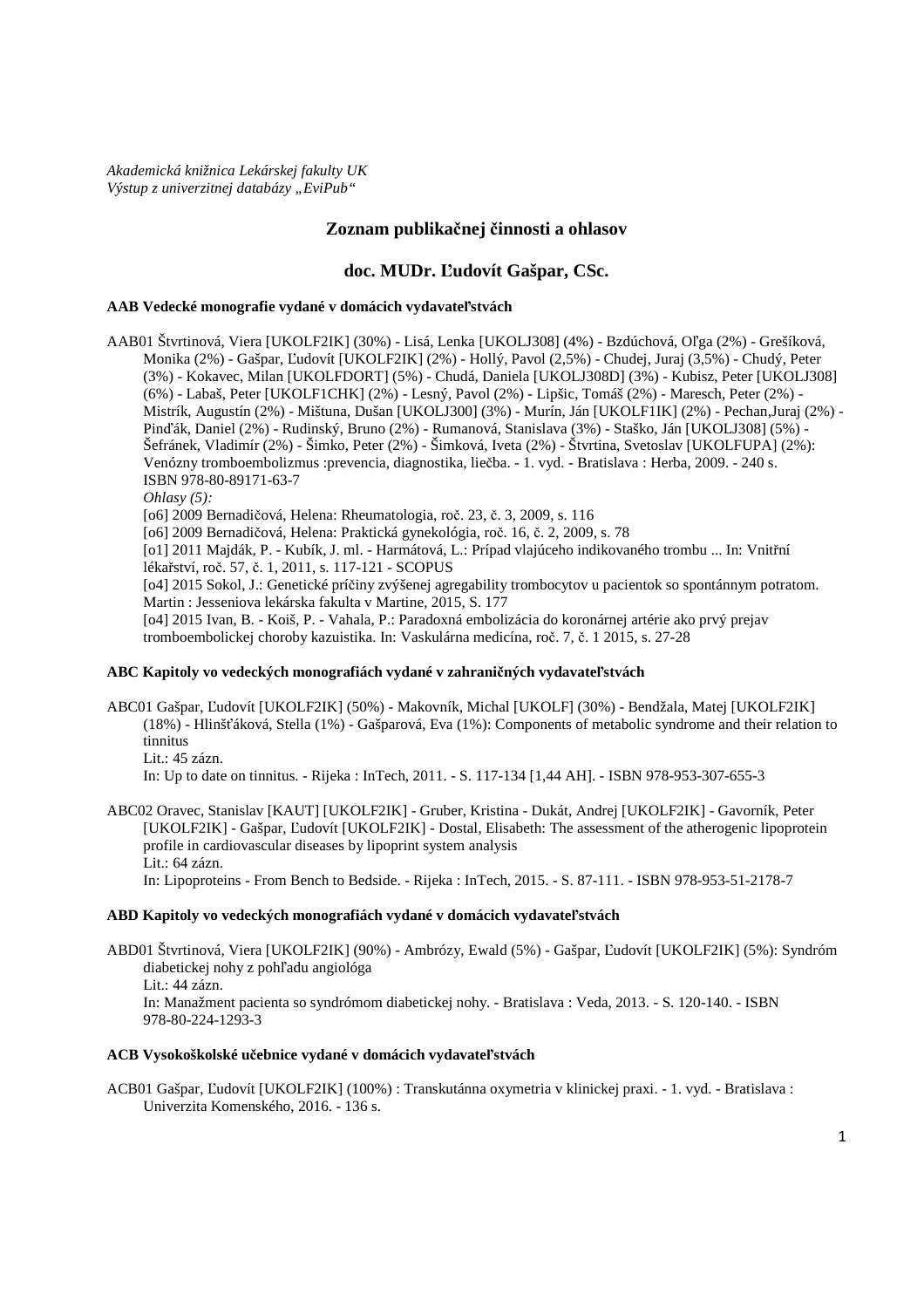ISBN 978-80-223-4109-7

#### **ADC Vedecké práce v zahraničných karentovaných časopisoch**

ADC01 Kalodiki, E. (32%) - Štvrtinová, Viera [UKOLF2IK] (44%) - Allegra, C. (1%) - Andreozzi, G. M. (1%) - Antignani, P. L. (1%) - Avram, R. (1%) - Brkljacic, B. (1%) - Cadariou, F. (1%) - Dzsinich, C. (1%) - Fareed, J. (1%) - Gašpar, Ľudovít [UKOLF2IK](1%) - Geroulakos, G. (1%) - Jawien, A. (1%) - Kozak, M. (1%) - Lattimer, C. R. (1%) - Minar, E. (1%) - Partsch, H. (1%) - Passariello, F. (1%) - Patel, M. (1%) - Pécsvárady, Z. (1%) - Poredos, P. (1%) - Roztocil, K. (1%) - Scuderi, A. (1%) - Sparovec, M.(1%) - Szostek, M. (1%) - Skorski, M. (1%): Superficial vein thrombosis: a consensus statement Lit.: 113 zázn. In: International Angiology. - Vol. 31, No. 3 (2012), s. 203-216 *Indikátor časopisu:* IF (JCR) 2012=1,462 *Ohlasy (15):* [o1] 2013 Mendoza, E.: Phlebologie, vol. 42, no. 4, 2013, s. 219-222 - SCI ; SCOPUS [o1] 2013 [Anon]: International Angiology, vol. 32, no. 2, 2013, s. 237-242 - SCI ; SCOPUS [o1] 2013 Hirmerová, J. - Seidlerová, J. - Šubrt, I.: International Angiology, vol. 32, no. 4, 2013, s. 410-416 - SCI ; **SCOPUS** [o1] 2013 Clement, D.L.: Phlebolymphology, vol. 20, no. 4, 2013, s. 188-192 - SCOPUS [o1] 2014 Sturm, W.: Zeitschrift für Gefassmedizin, vol. 11, no. 1, 2014, s. 6-8 - SCOPUS [o1] 2014 Offoha, R.U. - Garzon-Muvdi, J. - Streiff, M.B. - MacFarland, E.G.: Orthopedics, vol. 37, no. 12, 2014, s. e1133-e1136 - SCI ; SCOPUS [o1] 2014 Boehler, K. - Kittler, H. - Stolkovich, S. - Tzaneva, S.: European Journal of Vascular and Endovascular Surgery, vol. 48, no. 4, 2014, s. 465-471 - SCI ; SCOPUS [o1] 2014 Hirmerová, J.: Kardiologická revue, roč. 16, č. 4, 2014, s. 308-311 - SCOPUS [o1] 2015 Tsukanov, Y.T. - Nikolaychuk, A.I.: Novosti Khirurgii, vol. 23, no. 1, 2015, s. 57-62 - SCOPUS [o1] 2015 Scott, G. - Mahdi, A.J. - Alikhan, R.: British Journal oh Haematology, vol. 168, no. 5, 2015, s. 639-645 - SCI ; SCOPUS [o1] 2015 Raffetto, J.D. - Eberhardt, R.T.: Journal of Vascular Surgery: Venous and Lymphatic Disorders, vol. 3, no. 2, 2015, s. 236-241 - SCI ; SCOPUS [o1] 2015 Décousus, H. - Bertoletti, L. - Frappé, P.: Journal of Thrombosis and Haemostasis, vol. 13, suppl. 1, 2015, s. S230-S237 - SCI ; SCOPUS [o1] 2015 Gillet, J.L.: Phlebolymphology, vol. 22, no. 2, 2015, s. 82-89 - SCOPUS [o1] 2015 Mendoza, E.: Duplex Sonography and Venography for Interventions. In: PanVascular Medicine, Second Edition. Berlin : Springer, 2015, s. 4337-4387 - SCOPUS [o1] 2015 Lurie, F.: Acute superficial thrombophlebitis of the great saphenous vein. In: Clinical Scenarios in Vascular Surgery : 2nd ed. Wolters Kluwer Health Adis (ESP), 2015, chapter 8 (s. 1-656) - SCOPUS ADC02 Andreozzi, G. M. [KAUT] (10%) - Kalodiki, E. (5%) - Gašpar, Ľudovít [UKOLF2IK] (5%) - Martini, R. (5%) - Minar, E. (5%) - Angelides, N. (5%) - Nicolaides, A. (5%) - Novo, S. (5%) - Visona, A. (5%) - Prior, M. (5%) - Arosio, E. (5%) - Husein, E.(5%) - Poredos, P. (5%) - Antignani, P. (5%) - Avram, R. (5%) - Roztočil, Karel (5%) - Štvrtinová, Viera [UKOLF2IK] (5%) - Kozák, M. (5%) - Vacula, Ivar (5%): Consensus Document on Intermittent Claudication from the Central European Vascular Forum(CEVF)-3rd revision (2013) with the sharing of the Mediterranean League of Angiology and Vascular Surgery, and the North Africa and Middle East Chapter of International Union of Angiology Lit.: 55 zázn. In: International Angiology. - Vol. 33, No. 4 (2014), s. 329-347 *Registrované v:* wos, scopus *Indikátor časopisu:* IF (JCR) 2014=0,833 *Ohlasy (1):* [o1] 2016 Markovic, M.D. - Markovic, D.M. - Dragas, M.V. - Koncar, I.B. - Banzic, I.L. - Ille, M.E. - Davidovic, L.B.: Vascular, vol. 24, no. 3, 2016, s. 246-253 - SCI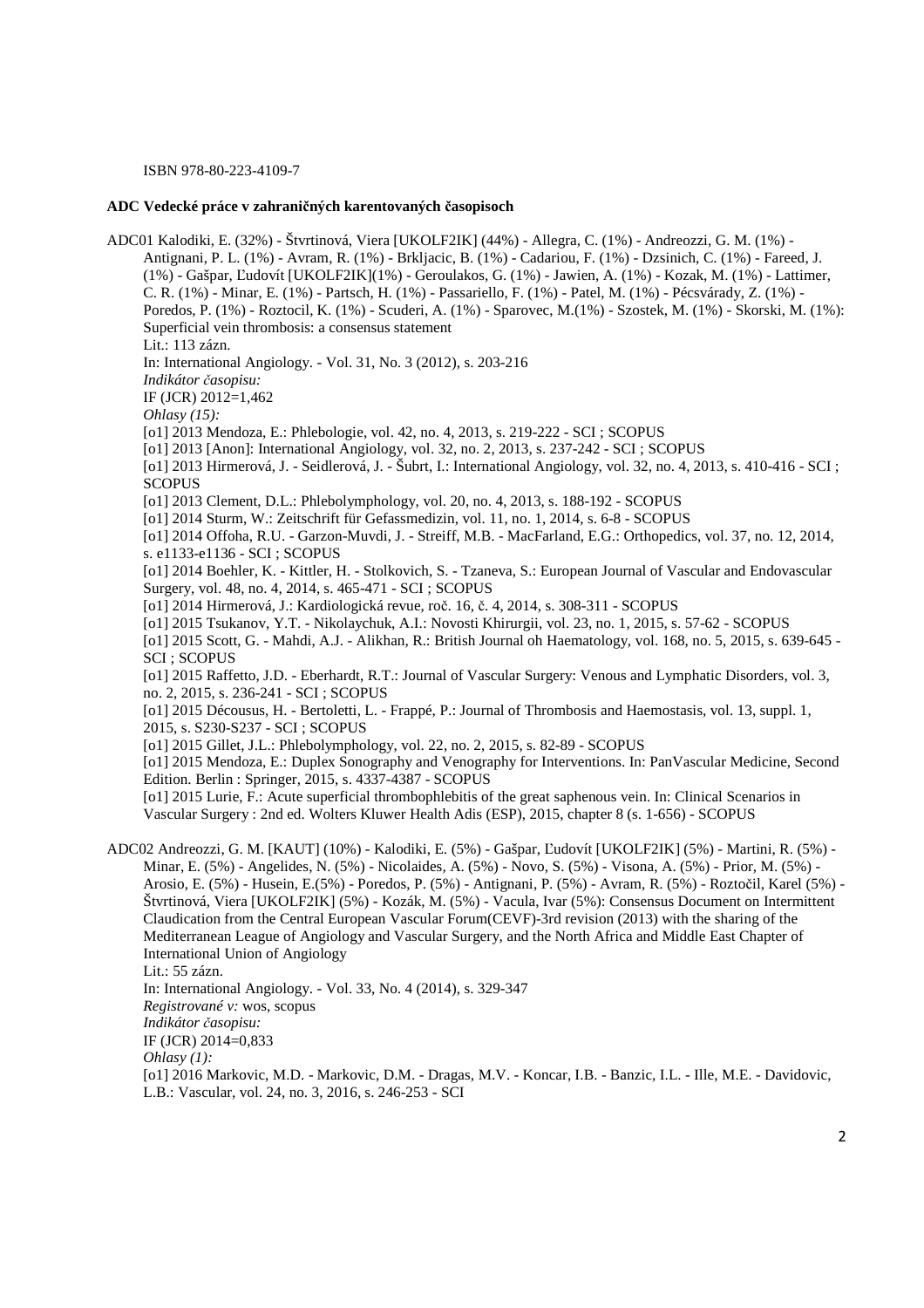ADC03 Krychtiuk, Konstantin A. (20%) - Kastl, Stefan P. (5%) - Pfaffenberger, Stefan (5%) - Pongratz, Thomas (5%) - Hofbauer, Sebastian L. (5%) - Wonnert, Anna (5%) - Katsaros, Katharina M. (5%) - Goliasch, Georg (5%) - Gašpar, Ľudovít [UKOLF2IK] (5%) - Huber, Kurt (5%) - Maurer, Gerald (5%) - Dostal, Elisabeth (5%) - Oravec, Stanislav [UKOLF2IK] (5%) - Wojta, Johann (5%) - Speidl, Walter S. [KAUT] (15%): Small high-density lipoprotein is associated with monocyte subsets in stable coronary artery disease Lit.: 47 zázn. In: Atherosclerosis. - Vol. 237, No. 2 (2014), s. 589-596 *Registrované v:* wos, scopus *Indikátor časopisu:* IF (JCR) 2014=3,994 *Ohlasy (8):* [o1] 2015 Thomas, G. - Tacke, R. - Hedrick, C.C. - Hanna, R.N.: Arteriosclerosis, Thrombosis, and Vascular Biology, vol. 35, no. 6, 2015, s. 1306-1316 - SCI ; SCOPUS [o1] 2015 Idzkowska, E. - Eljaszewicz, A. - Miklasz, P. - Musial, W.J. - Tycinska, A.M. - Moniuszko, M.: Scandinavian Journal of Immunology, vol. 82, no. 3, 2015, s. 163-173 - SCI ; SCOPUS [o1] 2015 Bravo, K. - Velarde, G.P.: Expert Review of Cardiovascular Therapy, vol. 13, no. 8, 2015, s. 923-931 -**SCOPUS** [o1] 2015 Zhu, L. - Yin, Y. - Zhou, R. - Lin, J. - Li, J. - Ye, J.: International Journal of Clinical and Experimental Pathology, vol. 8, no. 6, 2015, s. 7266-7271 - SCI ; SCOPUS [o1] 2015 Ozerova, I.N. - Metelskaya, V.A. - Perova, N.V. - Gavrilova, N.E. - Boytsov, S.A.: Cardiovascular Therapy and Prevention (Russian Federation), vol. 14, no. 2, 2015, s. 31-364 - SCOPUS [o1] 2015 Li, Z. - Cheng, J. - Wang, L. - Yan, P. - Liu, X. - Zhao, D.: International Journal of Clinical and Experimental Medicine, vol. 8, no. 9, 2015, s. 16488-16495 - SCI ; SCOPUS [o1] 2016 Passacquale, G. - Di Giosia, P. - Ferro, A.: Cardiovascular Research, vol. 109, no. 1, 2016, s. 9-23 - SCI ; **SCOPUS** [o1] 2016 Wang, H. - Wang, S. - Ye, J. - Yin, Y. - Zhou, Y. - Ma, X. - Wang, Y.: International Journal of Clinical and Experimental Pathology, vol. 9, no. 2, 2016, s. 1285-1293 - SCI ; SCOPUS ADC04 Kučera, Marek [KAUT] [UKOLF2IK] (90%) - Oravec, Stanislav [UKOLF2IK] (2%) - Hirnerová, Eva (1%) - Hučková, Naďa [UKOLF3IK] (1%) - Celecová, Zuzana (1%) - Gašpar, Ľudovít [UKOLF2IK] (4%) - Banach, Maciej (1%): Effect of atorvastatin on low-density lipoprotein subpopulations and comparison between indicators of plasma atherogenicity: A pilot study Lit.: 21 zázn. In: Angiology. - Vol. 65, No. 9 (2014), s. 794-799 *Registrované v:* wos, scopus *Indikátor časopisu:*

IF (JCR) 2014=2,970 *Ohlasy (2):* [o1] 2014 Garcia-Rios, A. - Nikolic, D. - Perez-Martinez, P. - LOpez-Miranda, J. - Rizzo, M. - Hoogeveen, R.C.: Current Pharmaceutical Design, vol. 20, no. 10, 2014, s. 6249-6255 - SCI [o1] 2014 Katsiki, N. - Athyros, V.G. - Karagianis, A. - Mikhailidis, D.P.: Current Medicinal Chemistry, vol. 21, no. 25, 2014, s. 2917-2926 - SCI

ADC05 Oravec, Stanislav [UKOLF2IK] (86%) - Dukát, Andrej [UKOLF2IK] (1%) - Gavorník, Peter [UKOLF2IK] (1%) - Kučera, Marek [UKOLF2IK] (1%) - Gruber, Kristina (1%) - Gašpar, Ľudovít [UKOLF2IK] (6%) - Rizzo, M. (1%) - Toth, P. P. (1%) - Mikhailidis, D. P.(1%) - Banach, Maciej [KAUT] (1%): Atherogenic versus non-atherogenic lipoprotein profiles in healthy individuals. Is there a need to change our approach to diagnosing dyslipidemia? Lit.: 63 zázn. In: Current Medicinal Chemistry. - Vol. 21, No. 25 (2014), s. 2892-2901 *Registrované v:* wos, scopus *Indikátor časopisu:* IF (JCR) 2014=3,853 *Ohlasy (1):*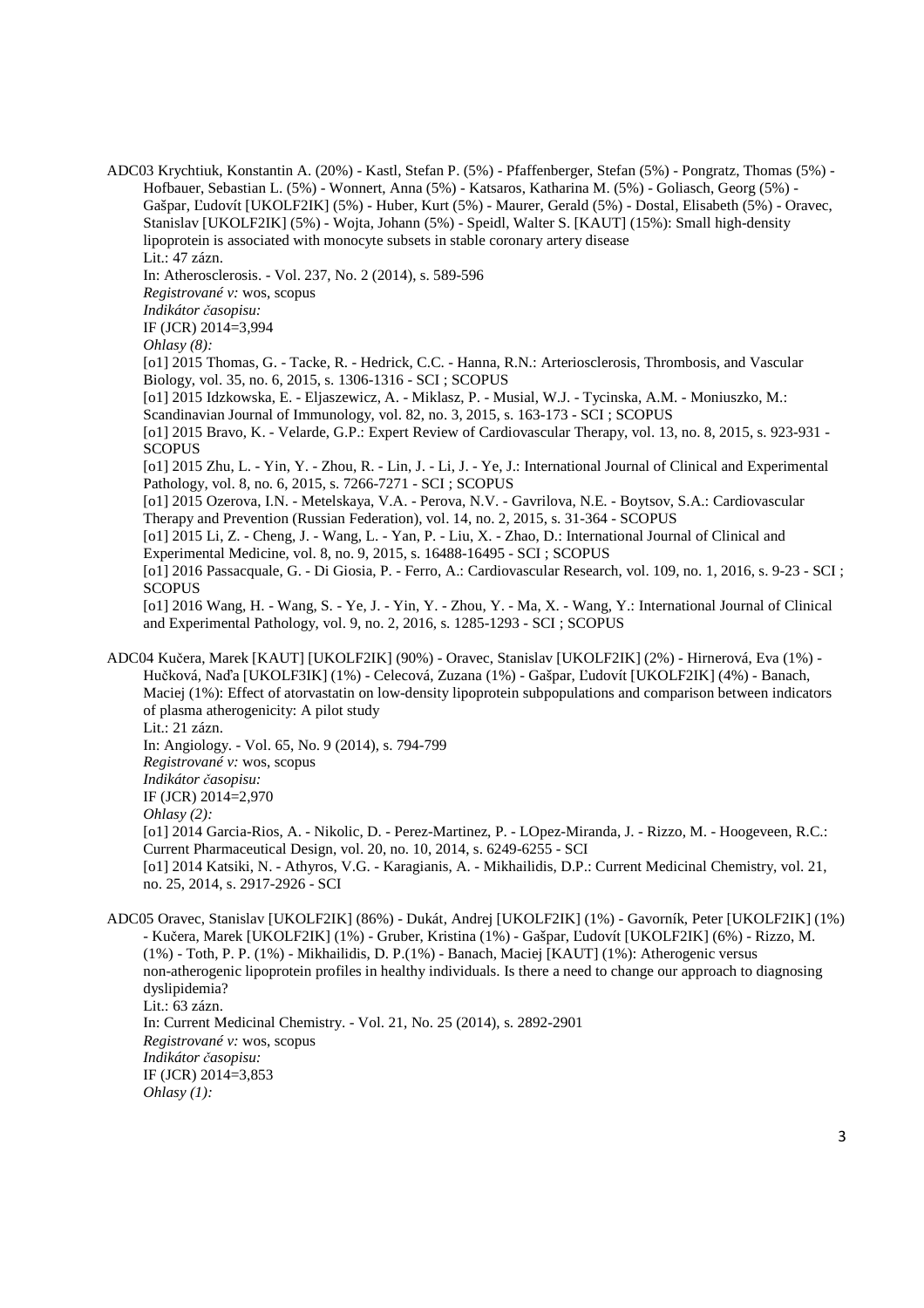[o1] 2014 Sahebkar, A. - Badiee, A. - Ghayour-Mobarhan, M. - Goldouzian, S.R. - Jaafari, M.R.: Colloids and Surfaces B: Biointerfaces, vol. 122, October 2014, s. 645-652 - SCOPUS

ADC06 Baláž, Dávid [KAUT] - Komorníková, Andrea - Sabaka, Peter [UKOLF2IK] - Bendžala, Matej [UKOLF2IK] - Leichenbergová, Elena - Leichenbergová, Kristína - Nový, Matej - Gašpar, Ľudovít [UKOLF2IK] - Dukát, Andrej [UKOLF2IK]: Effect of hyperbaric oxygenon lipoprotein subfractions in diabetic patients Lit.: 40 zázn. In: Undersea and Hyperbaric Medicine. - Vol. 42, No. 5 (2015), s. 399-407 *Registrované v:* wos, scopus *Indikátor časopisu:* IF (JCR) 2015=0,973

ADC07 Baláž, Dávid - Komorníková, Andrea - Kružliak, Peter [KAUT] - Sabaka, Peter [UKOLF2IK] - Gašpar, Ľudovít [KAUT] [UKOLF2IK] - Zulli, Anthony - Kučera, Marek [UKOLF2IK] - Zvoníček, Václav - Sabo, Ján - Ambrózy, Ewald - Dukát, Andrej [UKOLF2IK]:Regional differences of vasodilatation and vasomotion response to local heating in human cutaneous microcirculation Lit.: 30 zázn. In: Vasa - European Journal of Vascular Medicine. - Vol. 44, No. 6 (2015), s. 458-465 *Registrované v:* wos, scopus *Indikátor časopisu:* IF (JCR) 2015=1,122

ADC08 Bendžala, Matej [UKOLF2IK] - Kružliak, Peter [KAUT] - Gašpar, Ľudovít [UKOLF2IK] - Souček, Miroslav - Mrdovic, Igor - Sabaka, Peter [UKOLF2IK] - Dukát, Andrej [UKOLF2IK] - Gašparová, Iveta [UKOLFULB] - Malan, Leone - Takazawa, Kenji: Prognostic significance of dipping in older hypertensive patient In: Blood Pressure. - Vol. 24, No. 2 (2015), s. 103-110 *Registrované v:* wos, scopus *Indikátor časopisu:* IF (JCR) 2015=2,010 POZNÁMKA: Vyšiel aj abstrakt v časopise - Cor et Vasa. - Vol. 57, No. 1 (2015), s. 79-80 Vyšiel aj abstrakt v časopise - World Heart Journal. - Vol. 7, No. 4 (2015), s. 217 *Ohlasy (1):*

[o1] 2015 Sudano, I. - Nägele, M.: Praxis, vol. 104, no. 15, 2015, s. 789-794 - SCOPUS

ADC09 Kružliak, Peter [KAUT] (20%) - Haley, Andreana P. (20%) - Starcevic, Jovana Nikolajevic (20%) - Gašpar, Ľudovít [KAUT] [UKOLF2IK] (20%) - Petrovic, Daniel (20%): Polymorphisms of the Peroxisome Proliferator-Activated Receptor-gamma (rs1801282) and its coactivator-1 (rs8192673) are associated with obesity indexes in subjects with type 2 diabetes mellitus Lit.: 40 zázn. In: Cardiovascular Diabetology [elektronický zdroj]. - Vol. 14, No. 1 (2015), Art. No. 42 [7 s.] [online] *Registrované v:* wos, scopus *Indikátor časopisu:* IF (JCR) 2015=4,534 *Ohlasy (2):* [o1] 2015 Su, P. - Hong, L. - Zhao, Y. - Sun, H. - Li, L.: Medical Science Monitor, vol. 21, 2015, s. 2707-2717 - SCI ; SCOPUS [o1] 2016 Kim, Y.K. - Hwang, M.Y. - Kim, Y.J. - Moon, S. - Han, S. - Kim, B. J.: Cardiovascular Diabetology, vol. 15, no. 1, 2016, art. no. 20 - SCI ; SCOPUS

ADC10 Kučera, Marek [UKOLF2IK] - Baláž, Dávid [UKOLF2IK] - Kružliak, Peter - Ciccocioppo, Rachele - Oravec, Stanislav [UKOLF2IK] - Rodrigo, Luis - Zulli, Anthony - Hirnerová, Eva - Sabaka, Peter [UKOLF2IK] - Komorníková, Andrea [UKOLF2IK] - Sabo, Ján - Slezák, Peter [UKOLFUSV] - Gašpar, Ľudovít [KAUT] [UKOLF2IK]: The effects of atorvastatin treatment on the mean platelet volume and red cell distribution width in patients with dyslipoproteinemia and comparison with plasma atherogenicity indicators - Apilot study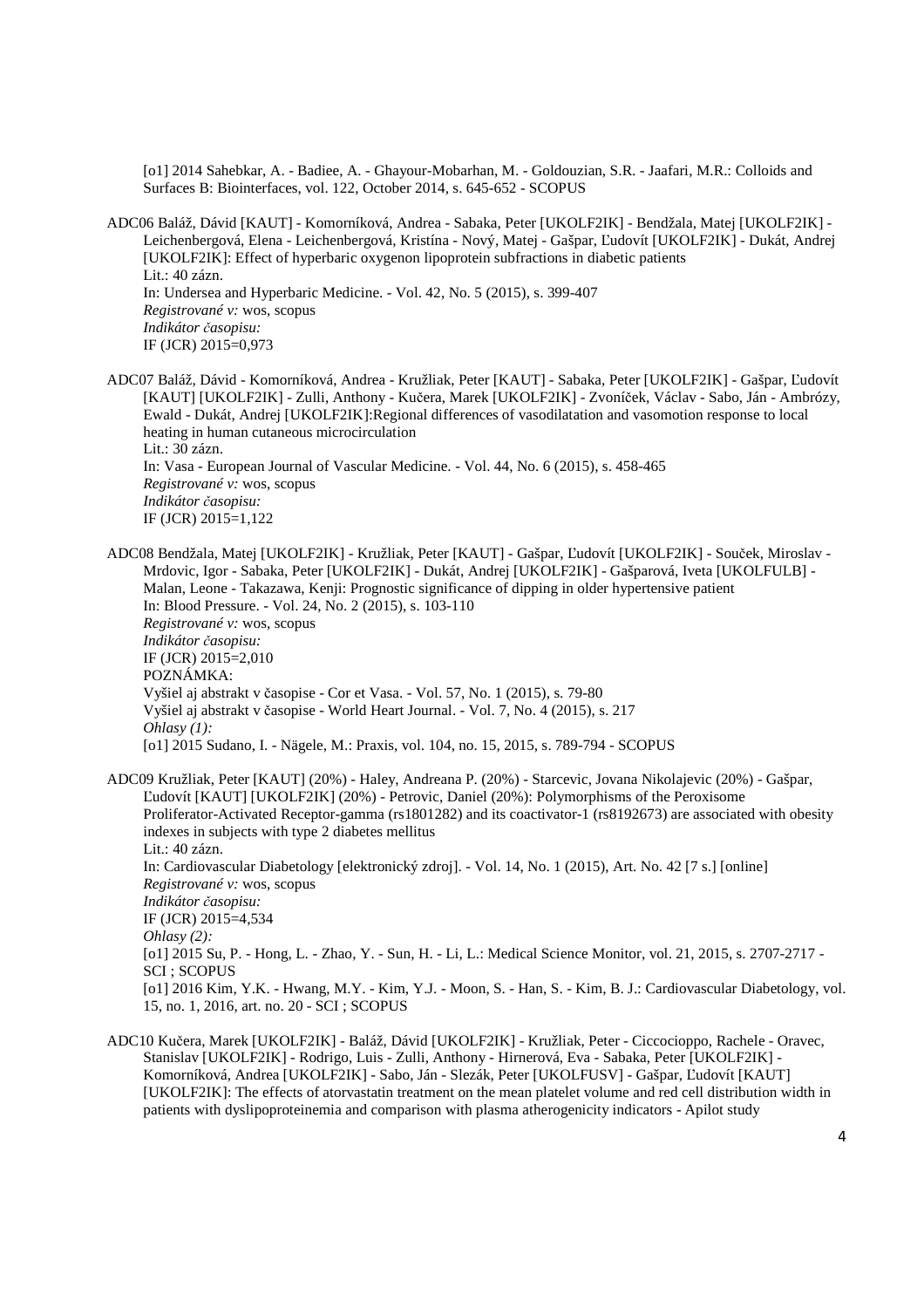Lit.: 43 zázn. In: Clinical Biochemistry. - Vol. 48, No. 9 (2015), s. 557-561 *Registrované v:* wos, scopus *Indikátor časopisu:* IF (JCR) 2015=2,382 *Ohlasy (5):* [o1] 2015 Lippi, G.: Clinical Biochemistry, vol. 48, no. 9, 2015, s. 555-556 - SCI ; SCOPUS [o1] 2015 Bujak, K. - Wasilewski, J. - Osadnik, T. - Jonczyk, S. - Kolodziejska, A. - Gierlotka, M. - Gasior, M.: Disease Markers, vol. 2015, 2015, art. no. 824624 - SCI ; SCOPUS [o1] 2015 Wan, H. - Yang, Y. - Zhu, J. - Huang, B. - Wang, J. - Wu, S. - Shao, X. - Zhang, H.: Clinical Biochemistry, vol. 48, no. 12, 2015, s. 762-767 - SCI ; SCOPUS [o1] 2015 Kavsak, P.A. - Lai, L. - Langman, L. - Jones, P.M. - Hammett-Stabler, C.A.: Clinical Biochemistry, vol. 48, no. 18, 2015, s. 1211-1212 - SCI ; SCOPUS [o1] 2016 Papanas, N. - Maltezos, E.: Angiology, vol. 67, no. 2, 2016, s. 113-115 - SCI ; SCOPUS ADC11 Baláž, Dávid [KAUT] (60%) - Komorníková, Andrea (10%) - Sabaka, Peter [UKOLF2IK] (5%) - Leichenbergová, Elena (5%) - Leichenbergová, Kristína (5%) - Nový, Matej (4%) - Králiková, Darina (3%) - Gašpar, Ľudovít [UKOLF2IK] (5%) - Dukát, Andrej[UKOLF2IK] (3%): Changes in vasomotion - effect of hyperbaric oxygen in patients with diabetes Type 2 Lit.: 29 zázn. In: Undersea and Hyperbaric Medicine. - Vol. 43, No. 2 (2016), s. 123-134 *Registrované v:* wos, scopus *Indikátor časopisu:* IF (JCR) [2015-0,973] ADC12 Gašpar, Ľudovít [KAUT] [UKOLF2IK] (60%) - Kružliak, Peter [KAUT] (6%) - Komorníková, Andrea (5%) - Celecová, Zuzana (5%) - Krahulec, Boris (3%) - Baláž, Dávid (3%) - Sabaka, Peter [UKOLF2IK] (3%) - Čaprnda, Martin [UKOLF2IK] (3%) - Kučera, Marek[UKOLF2IK] (3%) - Rodrigo, Luis (3%) - Uehara, Yoshio (3%) - Dukát, Andrej [UKOLF2IK] (3%): Orthostatic hypotension in diabetic patients - 10-year follow-up study Lit.: 32 zázn. In: Journal of Diabetes and Its Complications. - Vol. 30, No. 1 (2016), s. 67-71 *Registrované v:* wos, scopus *Indikátor časopisu:* IF (JCR) [2015-2,955] POZNÁMKA: Vyšiel aj poster - Diabetes Technology & Therapeutics. - Vol. 18, Suppl. 1 (2016), s. A66 *Ohlasy (1):* [o1] 2016 Fedorowski, A.- Gibbons, G.: Journal of Diabetes and its Complications, vol. 30, no. 1, 2016, s. 5-6 - SCI ; SCOPUS

- ADC13 Klasic, Anita (20%) Lakusic, Nedad (20%) Gašpar, Ľudovít [KAUT] [UKOLF2IK] (30%) Kružliak, Peter [KAUT] (30%): The monitoring of antiaggregation effect of acetylsalicylic acid therapy by measuring serum thromboxane B2 in patients with coronary artery bypass grafting Lit.: 13 zázn. In: Blood Coagulation and Fibrinolysis. - Vol. 27, No. 4 (2016), s. 370-373 *Registrované v:* wos, scopus *Indikátor časopisu:* IF (JCR) [2015-1,242]
- ADC14 Kobyliak, Nazarii (20%) Conte, Caterina (10%) Cammarota, Giovanni (10%) Haley, Andreana P. (10%) Styriak, Igor (10%) - Gašpar, Ľudovít [KAUT] [UKOLF2IK] (10%) - Fusek, Jozef (10%) - Rodrigo, Luis (10%) - Kružliak, Peter [KAUT] (10%):Probiotics in prevention and treatment of obesity: a critical view Lit.: 92 zázn. In: Nutrition & Metabolism [elektronický zdroj]. - Vol. 13 (2016), Art. No. 14 [13 s.] [online] URL: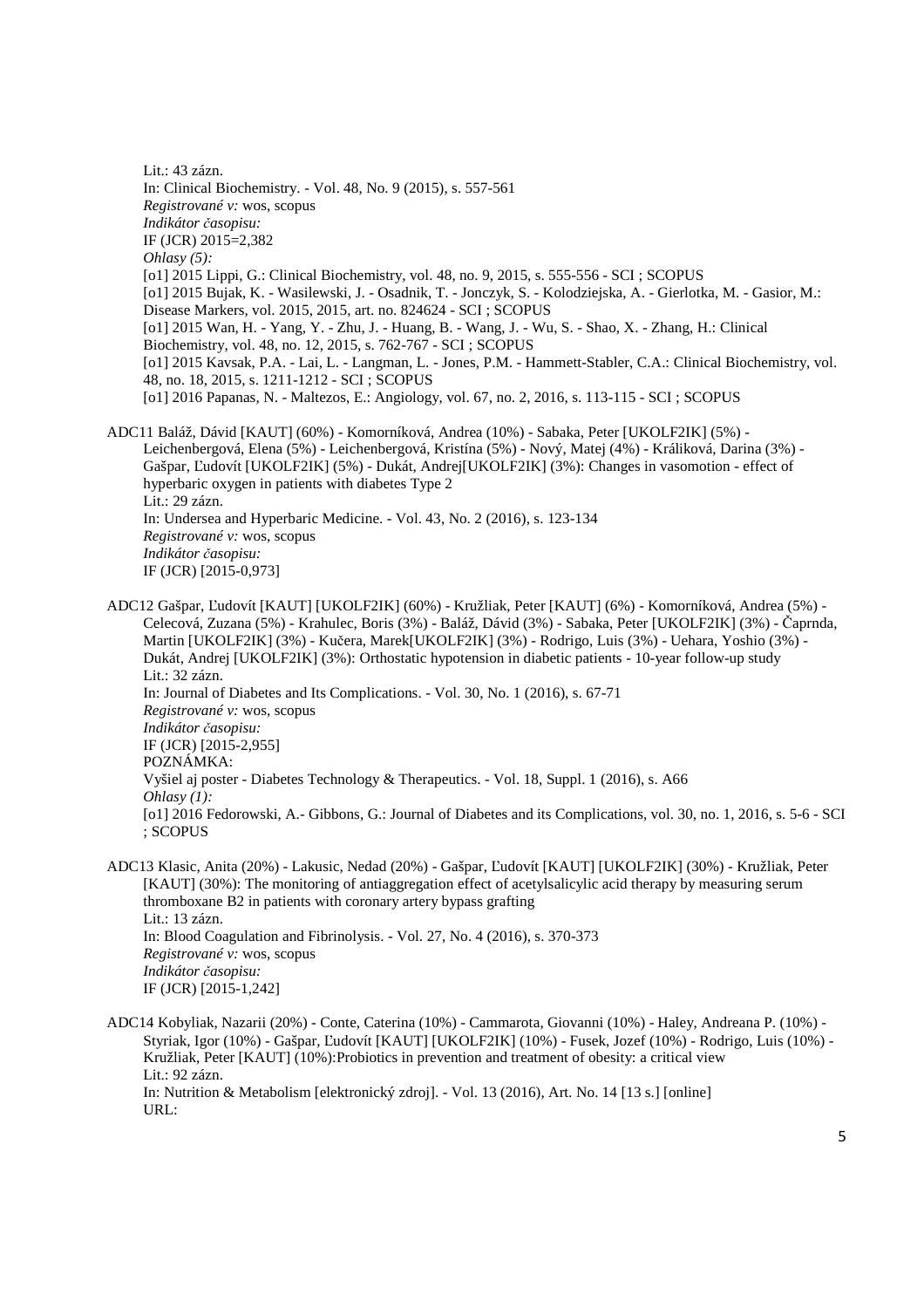http://download.springer.com/static/pdf/971/art%253A10.1186%252Fs12986-016-0067-0.pdf?originUrl=http%3A %2F%2Fnutritionandmetabolism.biomedcentral.com%2Farticle%2F10.1186%2Fs12986-016-0067-0&token2=exp =1468830918~acl=%2Fstatic%2Fpdf%2F971%2Fart%25253A10.1186%25252Fs12986-016-0067-0.pdf\*~hmac=2 0ab24530e947f1f661cee6cdddb68f6edd3e057f72da8fd32a9c387c324cda7 *Registrované v:* wos, scopus *Indikátor časopisu:* IF (JCR) [2015-3,280] *Ohlasy (1):* [o1] 2016 Boulange, C.L. - Neves, A.L. - Chilloux, J. - Nicholson, J.K. - Dumas, M.E.: Genome Medicine, vol. 8, no. 2, 2016, art. no. 42. - SCI

ADC15 Kružliak, Peter [KAUT] (25%) - Hare, David L. (10%) - Sabaka, Peter [UKOLF2IK] (10%) - Delev, Delian (10%) - Gašpar, Ľudovít [UKOLF2IK] (15%) - Rodrigo, Luis (10%) - Zulli, Anthony [KAUT] (20%): Evidence for CD34/SMA positive cells in the left main coronary artery in atherogenesis Lit.: 15 zázn. In: Acta Histochemica. - Vol. 118, No. 4 (2016), s. 413-417 *Registrované v:* wos, scopus *Indikátor časopisu:* IF (JCR) [2015-1,347] *Ohlasy (1):* [o1] 2016 Lin, C. - Yuan, Y.F. - Courtman, D.W.: Plos One, vol. 11, no. 6, 2016, art. no. 0156935 - SCI

ADC16 Mishra, Nibha (20%) - Saxena, Sandeep [KAUT] (10%) - Ruia, Surabhi (10%) - Pradad, Senthamizh (10%) - Singh, Vinita (10%) - Khanna, Vinay (10%) - Staffa, Robert (10%) - Gašpar, Ľudovít [KAUT] [UKOLF2IK] (10%) - Kružliak, Peter [KAUT] (10%):Increased levels of N-epsilon-Carboxy methyl lysine (N-epsilon)-CML) are associated with topographic alterations in retinal pigment epithelium: A preliminary study Lit.: 31 zázn. In: Journal of Diabetes and Its Complications. - Vol. 30, No. 5 (2016), s. 868-872 *Registrované v:* scopus, wos *Indikátor časopisu:* IF (JCR) [2015-2,955]

ADC17 Švigelj, Viktor [KAUT] (20%) - Šinkovec, Matjaž (12%) - Avbelj, Viktor (12%) - Trobec, Roman (12%) - Gašpar, Ľudovít [UKOLF2IK] (12%) - Petrovič, Daniel (12%) - Kružliak, Peter (20%): Cardiovagal and adrenergic function tests in unilateral carotid artery stenosis patients - a Valsalva manoeuvre tool to show an autonomic dysfunction? Lit.: 53 zázn. In: Wiener klinische Wochenschrift. - Vol. 128, No. 13-14 (2016), s. 504-512 *Registrované v:* scopus, wos *Indikátor časopisu:* IF (JCR) [2015-0,836]

### **ADE Vedecké práce v ostatných zahraničných časopisoch**

- ADE01 Gašpar, Ľudovít [UKOLF2IK]: Tromboembolická choroba u pacientov interného pracoviska : aktuálny problém In: Praktická flebologie. - Roč. 4, č. 4 (1995), s. 110-111
- ADE02 Štvrtinová, Viera [UKOLF2IK] Gašpar, Ľudovít [UKOLF2IK]: Súčasné možnosti venotonickej liečby In: Praktická flebologie. - Roč. 4, č. 4 (1995), s. 100-101
- ADE03 Gavorník, Peter [UKOLF2IK] Dukát, Andrej [UKOLF2IK] Gašpar, Ľudovít [UKOLF2IK] Mazáková, E. Bukovinová, Pavlína [UKOLFKIGM] - Knežová, K.: Funduskopia ako nenahraditeľná vyšetrovacia metóda v angiológii Lit.: 41 zázn. In: Praktická flebologie. - Roč. 10, č. 4 (2001), s. 147-154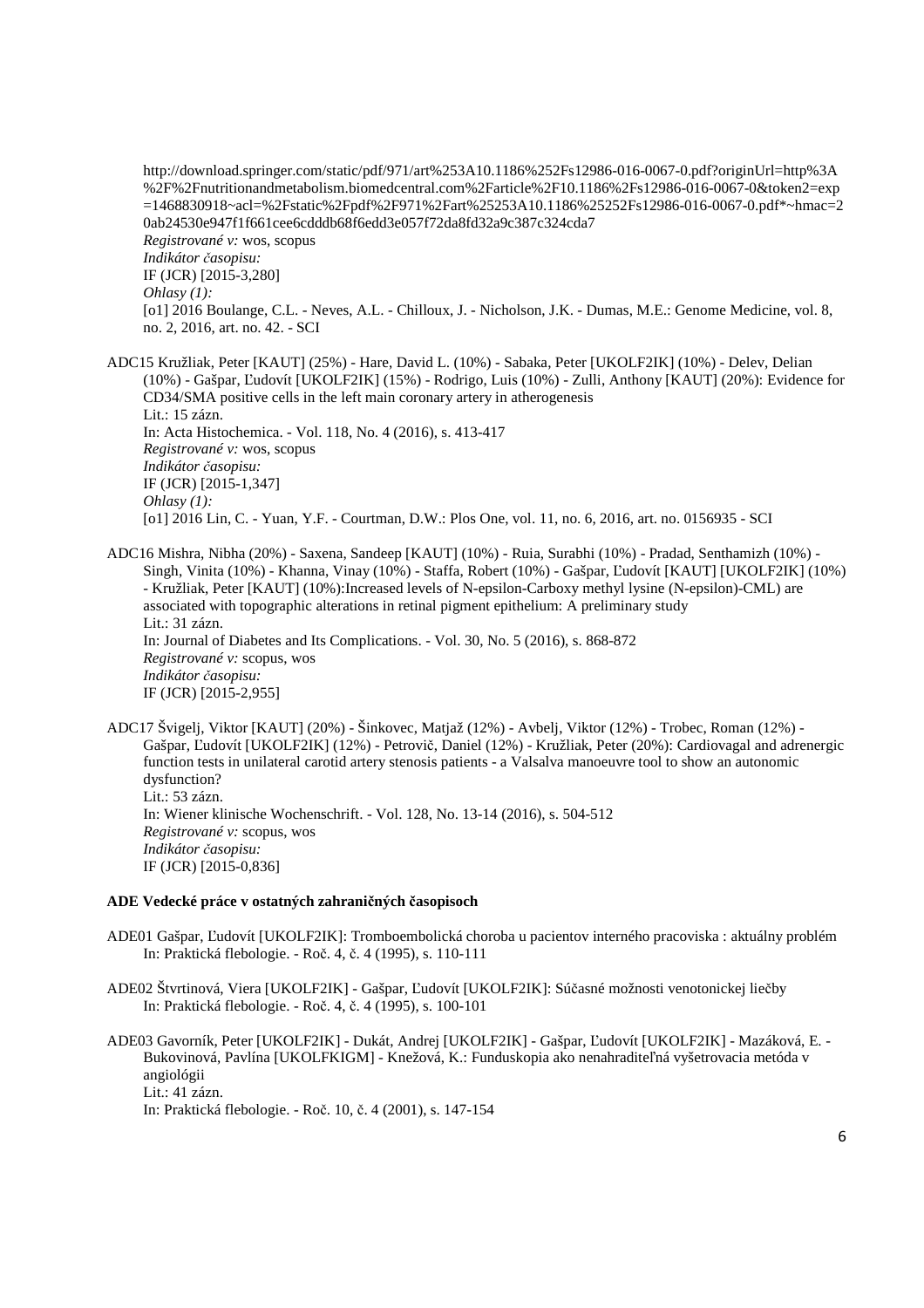*Ohlasy (1):*

[o4] 2002 Chynoranský, M. - Čmelo, J.: Dlhodobé sledovanie pacienta s obojstrannou spontánnou karotído-kavernóznou fistulou. In: Všeobecná angiológia, roč. 2, č. 2, 2002, s. 92-95

ADE04 Gašpar, Ľudovít [UKOLF2IK] - Štvrtinová, Viera [UKOLF2IK] - Štvrtina, Svetoslav [UKOLFUPA] - Gavorník, Peter [UKOLF2IK]: Clinicopathological comparative study of thromboembolic disease diagnostics Lit.: 11 zázn. In: Central European Vascular Journal (CEVJ). - Vol. 3, No. 1 (2004), p. 12-14 POZNÁMKA: Vyšiel aj abstrakt - Praktická flebologie. - Roč. 12, č. 4 (2003), s. 108 Vyšiel aj abstrakt - Central European Vascular Journal (CEVJ). - Vol. 2, no. 1 (2003), p. 26

ADE05 Bátora, Igor [UKOLFKPLT] - Zimanová, Jana [UKOLF] - Uličná, Oľga [UKOLFFAL5] - Vojtech, Ivan [UKOLF] - Gavorník, Peter [UKOLF2IK] - Gašpar, Ľudovít [UKOLF2IK] - Bízik, Andrej - Vančová, Oľga [UKOLFFAL5] - Jánošiová, Jarmila [UKOLF]: Efekt hyperbarickej oxygenoterapie v liečbe chronických nehojacich sa vredov dolných končatín Lit. 18 zázn. In: Pracovní lékařství. - Roč. 57, č. 2 (2005), s. 66-72 *Ohlasy (1):* [o4] 2008 Štvrtinová, V.: Princípy liečby ischemickej choroby končatín. In: Choroby ciev. Bratislava . SAP, 2008, s. 217-222

- ADE06 Gašpar, Ľudovít [UKOLF2IK] Ambrózy, Ewald Štrbová, Lujza Gavorník, Peter [UKOLF2IK] Štvrtinová, Viera [UKOLF2IK]: Transkutánna oxymetria a jej význam v diagnostike syndrómu diabetickej nohy Lit. 13 zázn. In: Praktická flebologie. - Roč. 16, č. 1 (2007), s. 3-5
- ADE07 Gavorník, Peter [UKOLF2IK] Dukát, Andrej [UKOLF2IK] Gašpar, Ľudovít [UKOLF2IK] Vacula, Ivar [UKOLF] - Gašparová, E. - Fillová, M. - Bučeková, Beata - Uhrinová, Alena [UKOLF] - Pišková, Tatiana [UKOLF] - Véghová, L.: Metabolický syndróm X -cievna porucha (choroba) Lit. 19 zázn.

In: Praktická flebologie. - Roč. 16, č. 1 (2007), s. 10-15

- ADE08 Pišková, Tatiana [UKOLF] (70%) Véghová, L. (1%) Gavorník, Peter [UKOLF2IK] (17%) Gašpar, Ľudovít [UKOLF2IK] (1%) - Hirnerová, Eva (1%) - Uhrinová, Alena [UKOLF] (10%): Chronická vénová choroba dolných končatín u mladších ľudí = Young people with chronic venous disease In: Praktická flebologie. - Roč. 16, č. 3 (2007), s. 57-82
- ADE09 Vranka, Ivan Gašpar, Ľudovít [UKOLF2IK] Penz, Peter [UKOLF] Štrbová, Lujza Dukát, Andrej [UKOLF2IK]: Fibrilácia predsiení a diabetes mellitus: vplyv diabetu 2. typu na trvanie predsieňového vedenia, stanoveného vysokorozlišovacou elektrokardiografiou vlny P Lit. 20 zázn. In: Cor et Vasa. - Roč. 49, č. 2 (2007), s. 55-60
- ADE10 Gašpar, Ľudovít [UKOLF2IK] (75%) Štvrtinová, Viera [UKOLF2IK] (5%) Štrbová, Lujza (5%) Labaš, Peter [UKOLF1CHK] (5%) - Fülleová, Margita (5%) - Poliak, Peter (5%): Transcutaneous oxymetry as a predictor of stump healing in diabetic foot Lit.: 14 zázn. In: Journal of Experimental Medical Surgical Research. - Vol. 16, No. 3 (2009), s. 179-182
- ADE11 Štrbová, Lujza Krahulec, Boris Waczulíková, Iveta [UKOMFKJFB] (20%) Gašpar, Ľudovít [UKOLF2IK] Ambrózy, Ewald: Charakteristika ulcerácií na nohách u diabetikov Lit. 34 zázn., 5 obr., 4 tab. In: Vnitřní lékařství. - Roč. 55, č. 10 (2009), s. 918-924 *Ohlasy (2):*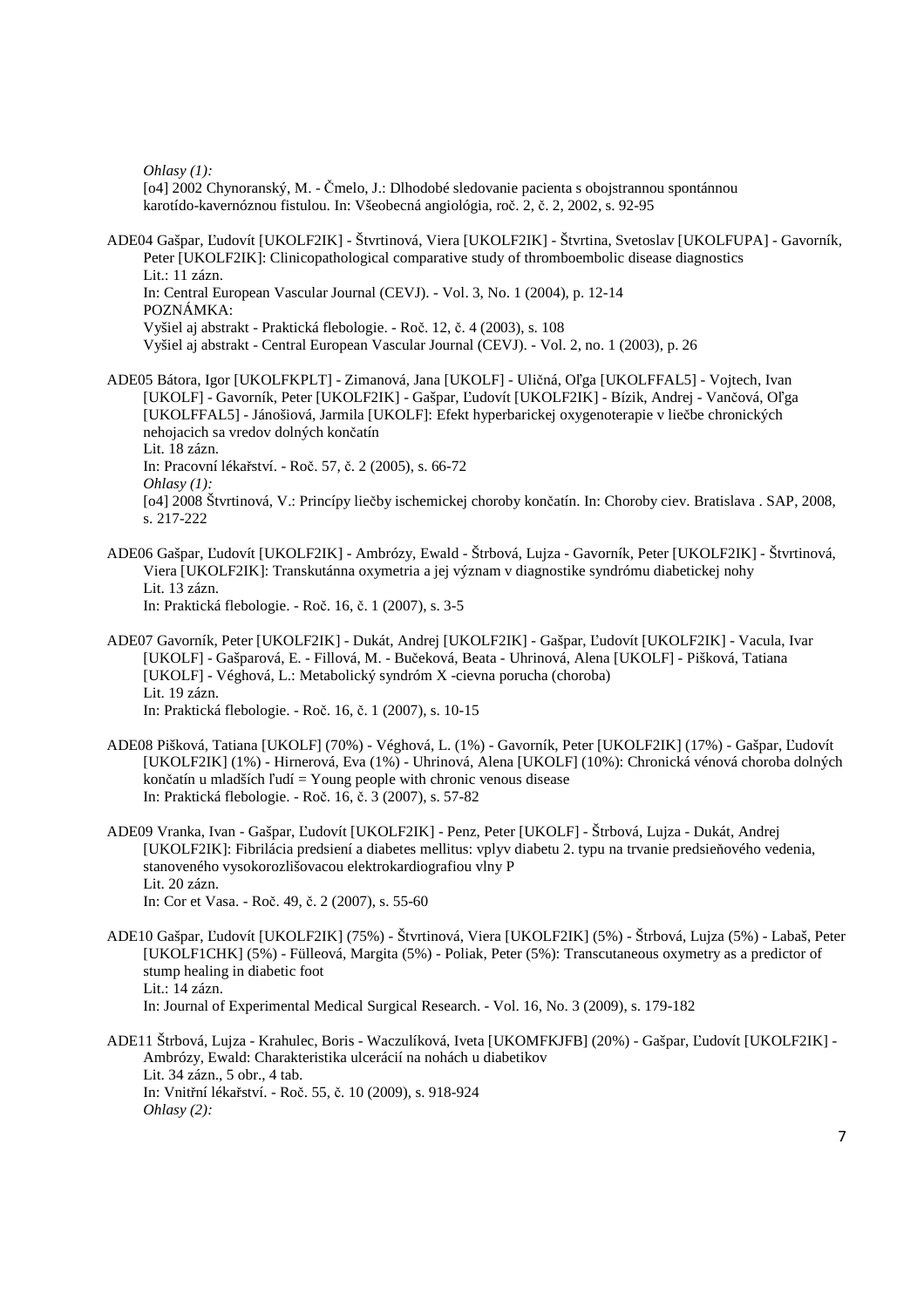[o1] 2011 Talebi-Taher, M. - Moradi, S. - Azizi, M.R. - Shekarabi, M. - Barati, M.: Iranian Journal of Clinical Infectious Diseases, vol. 6, no. 2, 2011, s. 71-73 - SCOPUS UKOLFUK [o1] 2014 Ulbrecht, J.S. - Hurley, T. - Mauger, D.T. - Cavanagh, P.R.: Diabetes Care, vol. 37, no. 7, 2014, s. 1982-1989 - SCI ; SCOPUS

- ADE12 Gašpar, Ľudovít [UKOLF2IK] (30%) Štvrtina, Svetoslav [UKOLFUPA] (10%) Očadlík, Ivan [UKOLF1IK] (5%) - Makovník, Michal [UKOLF] (5%) - Bendžala, Matej [UKOLF2IK] (5%) - Štvrtinová, Viera [UKOLF2IK] (5%) - Pišková, Tatiana [UKOLF] (30%) - Lukáč,Martin (5%) - Dukát, Andrej [UKOLF2IK] (5%): Autopsy proven pulmonary embolism: a major cause of death in hospitalized patients Lit.: 25 zázn. In: Advances in Orthopaedics. - Vol. 2, Iss. 1 (2010), s. 8-14 *Ohlasy (1):* [o3] 2011 Cohen, A.T. - Dobromirski, M. - Lin, S.L. - Wills, J.O.: Venous thromboembolism: The magnitude of the problem in Europe and the world. In: Advances in Venous Arterial Thrombosis, vol. 1, no. 2, 2011, s. 39-45
- ADE13 Gašpar, Ľudovít [UKOLF2IK] (60%) Gavorník, Peter [UKOLF2IK] (10%) Dukát, Andrej [UKOLF2IK] (10%) - Fülleová, Margita (10%) - Poliak, Peter (10%): Arytmie u osôb s metabolickým syndrómom a kritickou končatinovou ischémiou Lit.: 7 zázn.

In: Praktický lékař. - Roč. 90, č. 8 (2010), s. 480-482

ADE14 Gašpar, Ľudovít [UKOLF2IK] - Poliak, Peter - Makovník, Michal [UKOLF] - Hlinšťáková, Stella - Krahulec, Boris - Pišková, Tatiana [UKOLF] - Bendžala, Matej [UKOLF2IK]: Obezita a artériová hypertenzia = Obesity and arterial hypertension Lit.: 31 zázn.

In: Vnitřní lékařství. - Roč. 56, č. 10 (2010), s. 1074-1077

*Ohlasy (3):*

[o3] 2011 Gajsina, L.R. - Safina, A.I. - Valeeva, F.V.: Lipid metabolism and its correlation with microalbuminuria in children and adolescents with obesity. In: Sibirskij Medicinskij Žurnal, vol. 26, no. 2, 2011, s. 157-160 [o4] 2013 Kánovicsová, A. - Štefániková, Z. - Jurkovičová, J.: Výživa a stravovacie návyky študentov z pohľadu nutričných odporúčaní. In: Životné podmienky a zdravie. Bratislava : Úrad verejného zdravotníctva SR, 2013, s. 152-159

[o4] 2015 Hirošová, K. - Gerová, M. - Samohýl, M. - Krajčová, D. - Vondrová, D. - Filová, A. - Argalášová, Ľ. - Ševčíková, Ľ. - Jurkovičová, J.: Kardiometabolické rizikové faktory a ich asociácia s obezitou v súbore adolescentov. In: Životné podmienky a zdravie. Bratislava : Úrad verejného zdravotníctva SR, 2015, s. 190-201

ADE15 Gašpar, Ľudovít [UKOLF2IK] (60%) - Makovník, Michal [UKOLF] (25%) - Hlinšťáková, Stella (5%) - Fülleová, Margita (5%) - Bendžala, Matej [UKOLF2IK] (5%): Sledovanie efektivity antidekubitálnych podložiek pomocou transkutánnej oxymetrie Lit.: 11 zázn.

In: Hojení ran. - Roč. 4, č. 1 (2010), s. 14-18

- ADE16 Gašpar, Ľudovít [UKOLF2IK] (90%) Jurčová, Darina (5%) Gašparová, Eva (1%) Makovník, Michal [UKOLF] (1%) - Hlinšťáková, Stella (1%) - Fülleová, Margita (1%) - Dukát, Andrej [UKOLF2IK] (1%): Stellenwert der ambulanten Blutdruck-Langzeit-messung bei Patienten mit Tinnitus Lit.: 9 zázn. In: Journal für Hypertonie. - Vol. 14, No. 1 (2010), s. 8-11
- ADE17 Gavorník, Peter [UKOLF2IK] Dukát, Andrej [UKOLF2IK] Gašpar, Ľudovít [UKOLF2IK] Kováčová, Martina [UKOLF1IK] - Uhrinová, Alena [UKOLF] - Šulanová, M. - Gubová, G. - Letková, Kristína [UKOLF2IK]: Prevencia a liečba orgánovocievnych artériových ischemických chorôb = Prevention and therapy of organovascular arterial ischaemic disease Lit.: 47 zázn.

In: Praktický lékař. - Roč. 90, č. 12 (2010), s. 708-714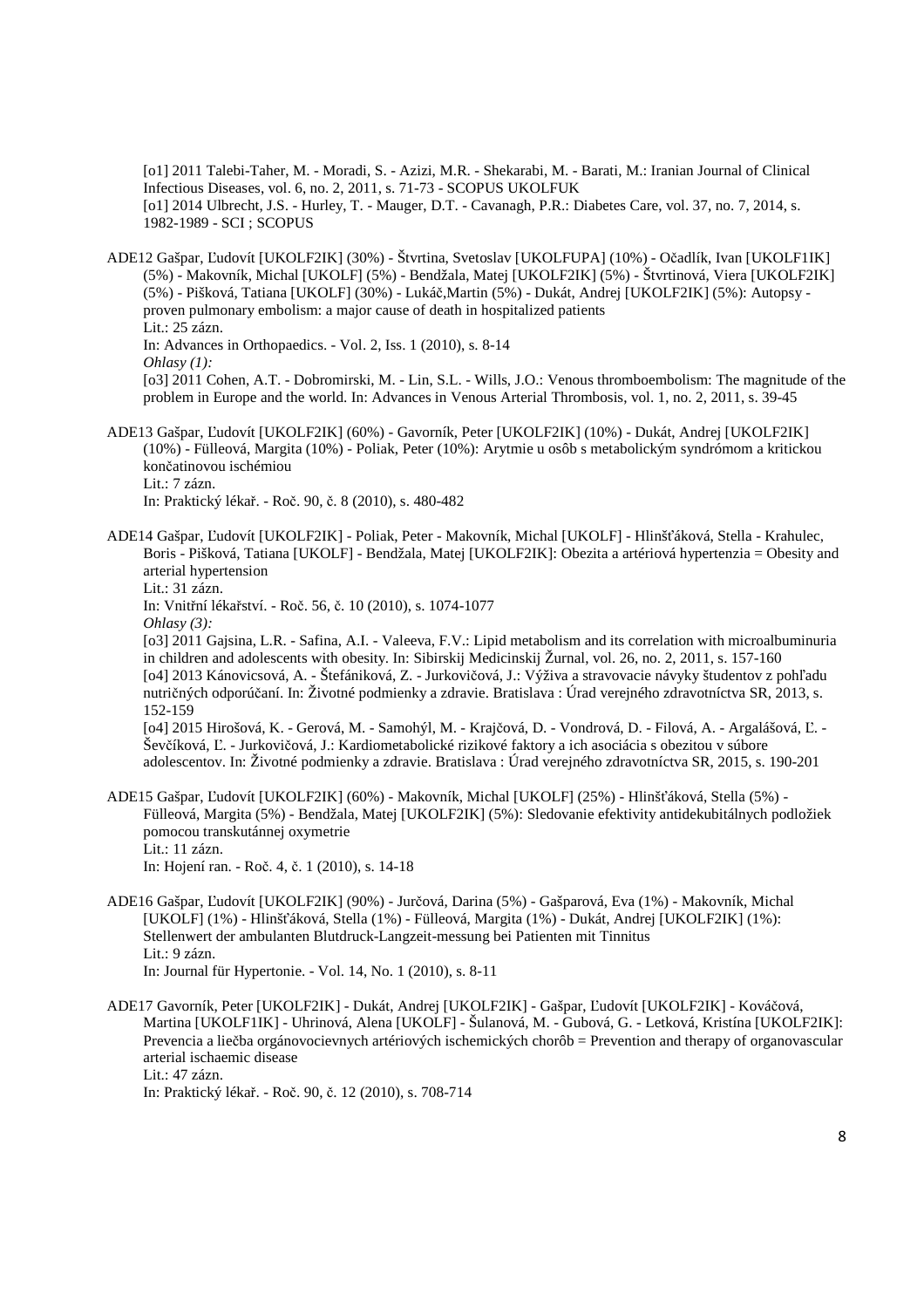ADE18 Gavorník, Peter [UKOLF2IK] (90%) - Dukát, Andrej [UKOLF2IK] (2%) - Gašpar, Ľudovít [UKOLF2IK] (1%) - Lietava, Ján [UKOLF2IK] (1%) - Oravec, Stanislav [UKOLF2IK] (1%) - Uhrinová, Alena [UKOLF] (1%) - Kováčová, Martina [UKOLF1IK] (1%) - Pišková,Tatiana [UKOLF] (1%) - Letková, Kristína [UKOLF2IK] (1%) - Somorovská, O. (1%): Etiológia a nová klinicko-etiologicko-anatomicko-patofyziologická (CEAP) klasifikácia končatinovocievnej ischemickej choroby Lit.: 41 zázn. In: Praktický lékař. - Roč. 90, č. 6 (2010), s. 333-341 *Ohlasy (1):* [o1] 2016 Slezáková, L. - Durkovicová, Z. - Huckova, N. - Kusendová, K. - Mojto, V.: Praktický lékař, vol. 96, no. 3, 2016, s. 135-140 - SCOPUS

ADE19 Gavorník, Peter [UKOLF2IK] (88%) - Dukát, Andrej [UKOLF2IK] (2%) - Oravec, Stanislav [UKOLF2IK] (1%) - Čaprnda, Martin [UKOLF2IK] (1%) - Gašpar, Ľudovít [UKOLF2IK] (1%) - Vacula, Ivar (1%) - Čelovská, Denisa [UKOLF2IK] (1%) - Uhrinová, Alena[UKOLF] (1%) - Kováčová, Martina [UKOLF1IK] (1%) - Pišková, Tatiana [UKOLF] (1%) - Letková, Kristína [UKOLF2IK] (1%) - Teren, Andrej (1%): Prevencia a liečba končatinovocievnej ischemickej choroby = Prevention and treatment of extremitovascular ischemic disease Lit $\cdot$  27 zázn.

In: Vnitřní lékařství. - Roč. 56, č. 6 (2010), s. 613-619

- ADE20 Gavorník, Peter [UKOLF2IK] (80%) Dukát, Andrej [UKOLF2IK] (10%) Gašpar, Ľudovít [UKOLF2IK] (10%): Manažment stabilnej anginy pectoris a iných foriem chronickej kardiovaskulárnej artériovej choroby = Management of stable angina pectoris and of other chronic cardiovascular arterial diseases Lit.: 30 zázn. In: Vnitřní lékařství [elektronický zdroj]. - Roč. 58, č. 7-8 (2012), s. CD29-CD36 [CD-ROM] *Ohlasy (1):* [o3] 2013 Gužiková, L. - Hučková, N. - Čaprnda, M. - Bendžala, M. - Babál, P. - Mrázová, H.: Malígnym melanómom imitovaný akútny koronárny syndróm alebo reálny akútny koronárny syndróm?. In: Vnitřní Lékařství, roč. 59, č. 5, 2013, s. 407-411
- ADE21 Gavorník, Peter [UKOLF2IK] (60%) Gašpar, Ľudovít [UKOLF2IK] (30%) Dukát, Andrej [UKOLF2IK] (10%): Kombinovaná kinezio-flebotromboemboloprofylaxia, mechano-flebotromboemboloprofylaxia a farmako-flebotromboemboloprofylaxia vénovej tromboembólie v internej medicíne = Multiple-combination kinezio-phlebothromboemboloprophylaxis, mechano-phlebothromboemboloprophylaxis and pharmaco-phlebothromboemboloprophylaxis of venous thromboembolism in internal medicine Lit.: 37 zázn.

In: Vnitřní lékařství. - Roč. 58, č. 11 (2012), s. 851-855

ADE22 Gavorník, Peter [UKOLF2IK] (80%) - Dukát, Andrej [UKOLF2IK] (2%) - Gašpar, Ľudovít [UKOLF2IK] (2%) - Čaprnda, Martin [UKOLF2IK] (2%) - Uhrinová, Alena (1%) - Letková, Kristína [UKOLF2IK] (1%) - Hučková, Naďa [UKOLF3IK] (2%) - Slezáková, Laura[UKOLF3IK] (2%) - Böhmerová, Katarína (1%) - Sabaka, Peter [UKOLF2IK] (2%) - Hodulíková, Jana [UKOLF2IK] (2%) - Gubová, Gabriela (1%) - Kunová, Alexandra (1%) - Šulanová, Mária (1%): Endotelová dysfunkcia a multiorgánovomultivaskulárna(polyorgánovopolyvaskulárna) choroba

Lit.: 86 zázn. In: Forum diabetologicum. - Roč. 1, č. 2-3 (2012), s. 77-85 *Ohlasy (1):*

[o3] 2013 Poláček, H. - Zeleňák, K. - Sýkora, J. - Števík, M. - Šinák, I. - Talapková, R. - Mištuna, D. - Vorčák, M.: Rádiointervenčná diagnostika a terapia diabetickej nohy. In: Forum diabetologicum, roč. 2, č. 2, 2013, s. 90-97

ADE23 Gavorník, Peter [UKOLF2IK] (80%) - Gašpar, Ľudovít [UKOLF2IK] (5%) - Kunová, A. (5%) - Gašparová, Iveta [UKOLFULB] (5%) - Hodulíková, Jana [UKOLF2IK] (5%): Antagonisty aldosterónu v liečbe chronického srdcového zlyhávania = Aldosterone antagonists in chronic heart failure treatment Lit.: 47 zázn.

In: Vnitřní lékařství [elektronický zdroj]. - Roč. 58, č. 7-8 (2012), s. CD23-CD28 [CD-ROM]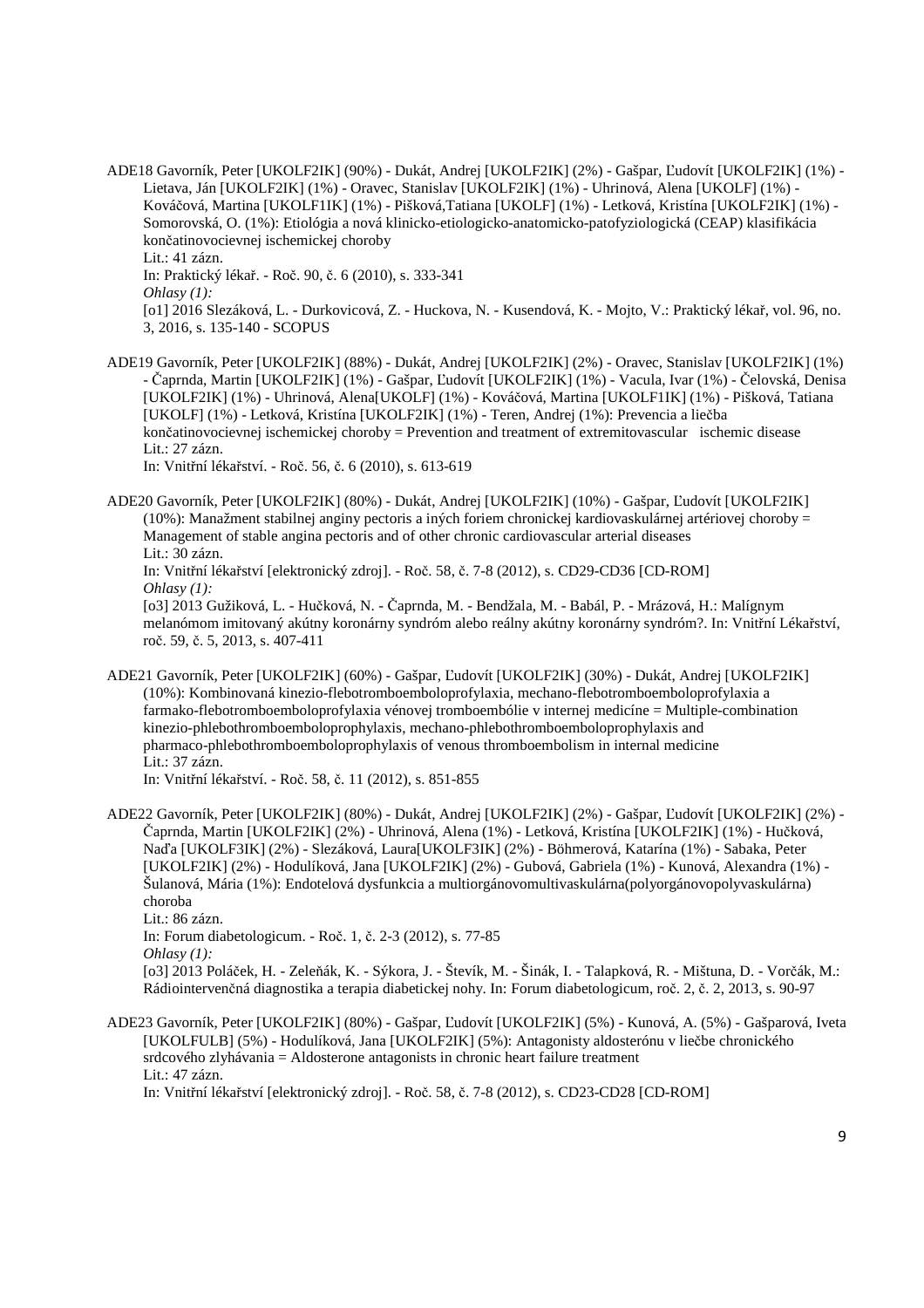ADE24 Letková, Kristína [UKOLF2IK] (85%) - Uhrinová, Alena (5%) - Čaprnda, Martin [UKOLF2IK] (5%) - Gašpar, Ľudovít [UKOLF2IK] (5%): Eozinofilná pneumónia a systémová vaskulitída Lit.: 13 zázn. In: Praktický lékař. - Roč. 92, č. 5 (2012), s. 290-293

ADE25 Ližičárová, Daniela [UKOLF2IK] (90%) - Hirnerová, Eva (2%) - Krahulec, Boris (2%) - Gašpar, Ľudovít [UKOLF2IK] (2%) - Kučera, Marek [UKOLF2IK] (2%) - Celecová, Zuzana (2%): Obezita - protektívny faktor u dialyzovaných pacientov? Lit.: 44 zázn. In: Praktický lékař. - Roč. 92, č. 5 (2012), s. 264-266 POZNÁMKA: Vyšiel aj abstrakt - Diabetes a obezita. - Roč. 12, č. 24 (2012), s. 123

ADE26 Makovník, Michal (75%) - Gašpar, Ľudovít [UKOLF2IK] (5%) - Hlinšťáková, Stella (5%) - Lukáč, Ľudovít [UKOLF1IK] (5%) - Lietava, Ján [UKOLF2IK] (5%) - Dukát, Andrej [UKOLF2IK] (5%): EKG zmeny pri endoskopických výkonoch na hornej časti gastrointestinálneho traktu = ECG changes during endoscopic procedures in upper gastrointestinal tract Lit.: 16 zázn.

In: Praktický lékař. - Roč. 92, č. 3 (2012), s. 145-149

ADE27 Hučková, Naďa [UKOLF3IK] (80%) - Slezáková, Laura [UKOLF3IK] (10%) - Sabaka, Peter [UKOLF2IK] (5%) - Hodulíková, Jana [UKOLF2IK] (3%) - Gašpar, Ľudovít [UKOLF2IK] (2%): Diabetes mellitus a jeho komplikácie: kazuistika = Diabetes mellitus and its complications: case report Lit.: 14 zázn. In: Forum diabetologicum. - Roč. 2, č. 1 (2013), s. 36-40

ADE28 Krahulec, Boris [KAUT] (90%) - Mesárošová, Dáša (1%) - Kučera, Pavol [UKOLF2NK] (1%) - Kosmálová, Viera (1%) - Čaprnda, Martin [UKOLF2IK] (1%) - Palkovič, Michal [UKOLFUPA] (1%) - Janega, Pavol [UKOLFUPA] (1%) - Kuracinová, Kristína [UKOLFUPA] (1%)- Giertlová, Kristína (1%) - Gašpar, Ľudovít [UKOLF2IK] (2%): Letálna hypertermia u diabetikov pri extrémnych vonkajších tepelných podmienkach Lit.: 23 zázn. In: Kazuistiky v diabetologii. - Roč. 12, č. 3 (2014), s. 4-10 POZNÁMKA: Vyšiel aj abstrakt - 24. Diabetologické dni. - Bratislava : SLS, 2014. - S. 52

ADE29 Gašpar, Ľudovít [UKOLF2IK] (60%) - Gašparová, Eva (40%): Význam ambulantného monitorovania krvného tlaku a ambulantného monitorovania EKG u pacientov s koronárnou chorobou srdca = Importance of ambulatory blood pressure monitoring and ambulatory ECG monitoring in patients with coronary heart disease Lit.: 18 zázn.

In: Forum diabetologicum. - Roč. 4, č. 1 (2015), s. 45-49

ADE30 Baláž, Dávid (60%) - Komorníková, Andrea (5%) - Sabaka, Peter [UKOLF2IK] (2%) - Kružliak, Peter [KAUT] (15%) - Bendžala, Matej [UKOLF2IK] (2%) - Rudys, Alfredas (2%) - Nováková, Zuzana (2%) - Delev, Delian (2%) - Slezák, Peter (2%) - Krahulec,Boris (2%) - Mozos, Ioana (2%) - Dukát, Andrej (2%) - Gašpar, Ľudovít [KAUT] [UKOLF2IK] (2%): Vitamin D and parasympathetic activity after clinostatic reflex in healthy adults Lit.: 47 zázn.

In: International Journal of Clinical and Experimental Medicine. - Vol. 9, No. 3 (2016), Art. No. IJCEM00016954 [9 s.]

*Indikátor časopisu:* IF (JCR) [2015-1,075]

ADE31 Čelovská, Denisa [UKOLF2IK] (60%) - Gonsorčík, Jozef (16%) - Gašpar, Ľudovít [UKOLF2IK] (12%) - Štvrtinová, Viera [UKOLF2IK] (12%): Baroreflex sensitivity and carotid intima-media thickness in risk stratification of prehypertensives and hypertensives In: International Angiology. - Vol. 35 (2016), PMID:26871394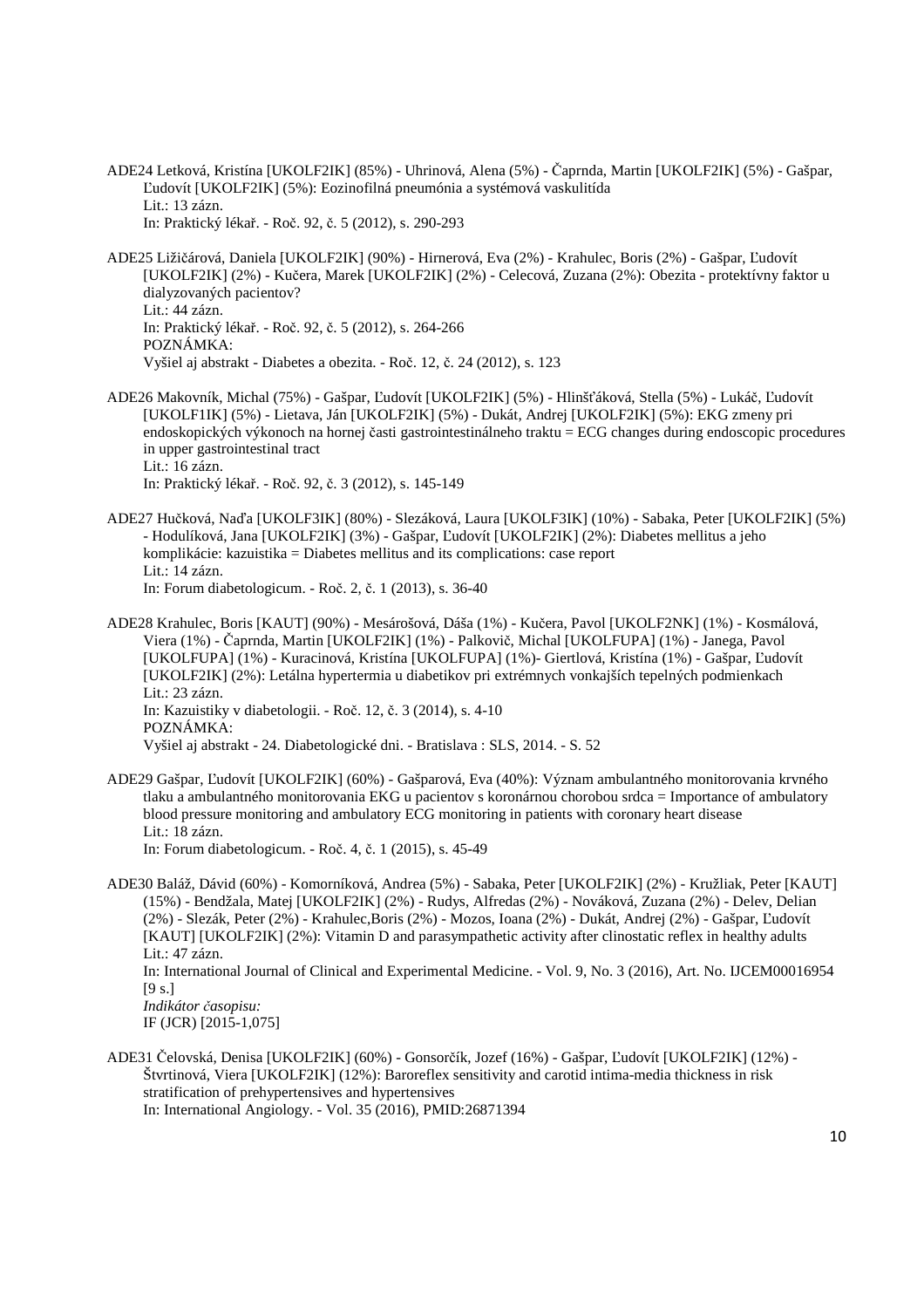*Indikátor časopisu:* IF (JCR) [2015-0,899]

ADE32 Čelovská, Denisa [UKOLF2IK] (60%) - Ambrózy, Ewald (10%) - Gašpar, Ľudovít [UKOLF2IK] (15%) - Štvrtinová, Viera [UKOLF2IK] (15%): Rizikové faktory periférneho artériového ochorenia dolných končatín súčasný stav a perspektívy = Risk factors of the peripheral arterial disease - current situation and perspectives Lit.: 39 zázn. In: Kazuistiky v angiologii. - Roč. 3, Suppl. 1 (2016), s. 24-31 POZNÁMKA: Vyšiel aj abstrakt - Vaskulárna medicína. - Roč. 6, Suppl. 3 (2014), s. 31-32

ADE33 Gabbasov, Zufar [KAUT] - Kozlov, Sergey - Byazrova, Svetlana - Saburova, Olga - Melnikov, Ivan - Čaprnda, Martin [UKOLF2IK] - Čurilla, Eduard - Gašpar, Ľudovít [KAUT] [UKOLF2IK] - Kružliak, Peter [KAUT] - Smirnov, Vladimir: Blood level of CD45+plateles and development of restenosis after drug-eluting stent implantation in patients with stable coronary artery disease Lit.: 26 zázn.

In: Wiener klinische Wochenschrift [elektronický zdroj]. - Vol. 128 (2016), DOI: 10.1007/s00508-016-1074-x [8 s.] [online]

URL:

http://download.springer.com/static/pdf/107/art%253A10.1007%252Fs00508-016-1074-x.pdf?originUrl=http%3A %2F%2Flink.springer.com%2Farticle%2F10.1007%2Fs00508-016-1074-x&token2=exp=1473747830~acl=%2Fsta tic%2Fpdf%2F107%2Fart%25253A10.1007%25252Fs00508-016-1074-x.pdf%3ForiginUrl%3Dhttp%253A%252F %252Flink.springer.com%252Farticle%252F10.1007%252Fs00508-016-1074-x\*~hmac=17c816c03340200368203 990d8c8406f64aee00d3424d0ea016c8d2dcc99db35 *Indikátor časopisu:* IF (JCR) [2015-0,836]

ADE34 Gašpar, Ľudovít [KAUT] [UKOLF2IK] (60%) - Bendžala, Matej [UKOLF2IK] (10%) - Gašparová, Iveta [UKOLFULB] (12%) - Čaprnda, Martin [UKOLF2IK] (6%) - Kučera, Marek [UKOLF2IK] (6%) - Dukát, Andrej [UKOLF2IK] (6%): Dipping status and prognosis in older hypertensive patients - 5-year follow-up study Lit.: 28 zázn.

In: World Heart Journal. - Vol. 8, No. 1 (2016), s. 11-21

ADE35 Gašpar, Ľudovít [KAUT] [UKOLF2IK] (60%) - Gavorník, Peter [UKOLF2IK] (10%) - Dukát, Andrej [UKOLF2IK] (10%) - Gašparová, Iveta [UKOLFULB] (10%) - Bendžala, Matej [UKOLF2IK] (10%): Poruchy srdcového rytmu u pacientov s mediokalcinózou = The impairment of cardiac rhythm in patients with mediocalcinosis Lit.: 13 zázn.

In: Kazuistiky v angiologii. - Roč. 3, Suppl. 1 (2016), s. 9-12

ADE36 Gašpar, Ľudovít [KAUT] [UKOLF2IK] (60%) - Gavorník, Peter [UKOLF2IK] (20%) - Gašparová, Iveta [UKOLFULB] (20%): Opuchy dolných končatín z pohľadu internistu Lit.: 22 zázn. In: Kazuistiky v angiologii. - Roč. 3, Suppl. 1 (2016), s. 19-23

ADE37 Gašpar, Ľudovít [KAUT] [UKOLF2IK] - Reich, Michal - Kassai, Zoltán - Macášek, Fedor - Kružliak, Peter [KAUT] - Kováč, Peter: Long-term quality assurance of [18F]-fluorodeoxyglucose (FDG) manufacturing Lit.: 25 zázn. In: American Journal of Nuclear Medicine and Molecular Imaging [elektronický zdroj]. - Vol. 6, Iss. 3 (2016), s. 154-165 [online]

URL: http://www.ncbi.nlm.nih.gov/pmc/articles/PMC4965520/

ADE38 Gašpar, Ľudovít [KAUT] [UKOLF2IK] (60%) - Gašparová, Eva (20%) - Hlinšťáková, Stella (20%): Prínos ambulantného monitorovania krvného tlaku u pacientov s tinnitom = The benefit of outpatient blood pressure monitoring in patients with tinnitus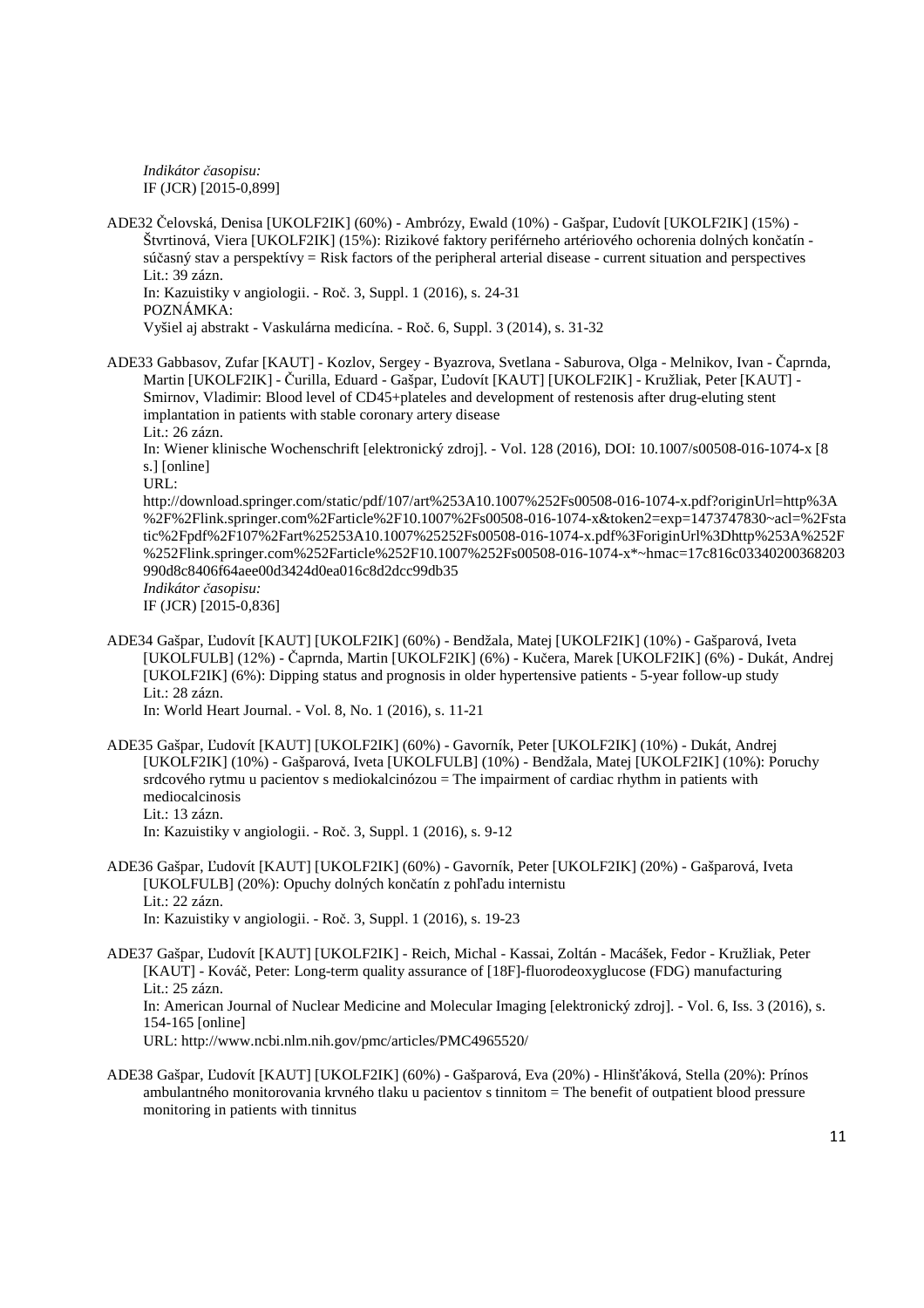Lit.: 10 zázn. In: Kazuistiky v angiologii. - Roč. 3, Suppl. 1 (2016), s. 6-8

ADE39 Hristova, Krasimira [KAUT] - Singh, Ram B. - Chaves, Hilton - Pella, Daniel - Gašpar, Ľudovít [UKOLF2IK]: Blood pressure lowering trials: wrapping up the topic is impossible without assessing blodd pressure variability. View of the international college of cardiology expert group. Thank you, Dr. Franz Halberg Group: ICC Group In: World Heart Journal. - Vol. 8, No. 2 (2016), s. 122-124

## **ADF Vedecké práce v ostatných domácich časopisoch**

ADF01 Dukát, Andrej [UKOLF2IK] - Zvonár, J. - Kolesár, Juraj [UKOLF] - Lietava, Ján [UKOLF2IK] - Mikeš, Zoltán [UKOLF] - Gavorník, Peter [UKOLF2IK] - Eisner, J. - Gašpar, Ľudovít [UKOLF2IK] - Petrovičová, Jana: Možnosti sledovania rehabilitácie pacientov s esenciálnou hypertenziou pomocou dlhodobého monitorovania krvného tlaku

In: Fysiatrický a revmatologický věstník. - Roč. 65, č. 2 (1987), s. 56-63

ADF02 Dukát, Andrej [UKOLF2IK] - Mikeš, Zoltán [UKOLF] - Zvonár, J. - Kolesár, Juraj [UKOLF] - Gavorník, Peter [UKOLF2IK] - Eisner, J. - Lietava, Ján [UKOLF2IK] - Gašpar, Ľudovít [UKOLF2IK]: Porovnanie výskytu porúch srdca pri rehabilitácii pacientov s kardiovaskulárnymi ochoreniami, sledovanie pomocou longitudinálneho monitorovania EKG

In: Fysiatrický a revmatologický věstník. - Roč. 66, č. 4 (1988), s. 221-224

ADF03 Dukát, Andrej [UKOLF2IK] - Kolesár, Pavol [UKOLF] - Mikeš, Zoltán [UKOLF] - Gavorník, Peter [UKOLF2IK] - Lietava, Ján [UKOLF2IK] - Gašpar, Ľudovít [UKOLF2IK] - Eisner, J. - Janšák, J.: Možnosti klinického použitia ambulantného monitorovania krvného tlaku In: Časopis lékařů českých. - Roč. 127, č. 2 (1988), s. 46-51 *Ohlasy (4):*

[o4] 1993 Čižmárová, E.: Možnosti použitia ambulantného monitorovania krvného tlaku u detí. In: Neinvazívna kardiológia, roč. 2, č. 1, 1993, s. 39-41

[o4] 1993 Widimský, J.: Ambulantní monitorování krevního tlaku. In: Neinvazívna kardiológia, roč. 2, č. 3, 1993, s. 192-195

[o4] 1989 Čihák, R. - Widimský, J.: 24-hodinové ambulantní monitorování krevního tlaku a diagnostika rezistentní hypertenze. In: Časopis lékařů českých, roč. 128, č. 46, 1989, s. 1456-1460

[o4] 2009 Jonáš, P.: Význam domáceho merania krvného tlaku v manažmente artériovej hypertenzie. In: Interná medicína, roč. 9, č. 6, 2009, s. 295-298

- ADF04 Dukát, Andrej [UKOLF2IK] Gavorník, Peter [UKOLF2IK] Jerguš, Peter Gašpar, Ľudovít [UKOLF2IK] Lietava, Ján [UKOLF2IK] - Drahoš, P.: Vplyv kúpeľného pobytu na pacientov s hypertonickou chorobou podľa štádia ochorenia : Sledovanie porúch rytmu srdca Holterovým monitorovaním elektrokardiogramu In: Fysiatrický a revmatologický věstník. - Roč. 67, č. 5 (1989), s. 252-258
- ADF05 Gašpar, Ľudovít [UKOLF2IK] Štvrtinová, Viera [UKOLF2IK] Gavorník, Peter [UKOLF2IK] Dukát, Andrej [UKOLF2IK] - Mikeš, Zoltán [UKOLF]: Transkutánne kontinuálne monitorovanie krvných plynov v diagnostike ischemickej choroby dolných končatín In: Fysiatrický a revmatologický věstník. - Roč. 67, č. 6 (1989), s. 338-343

*Ohlasy (1):*

[o4] 1996 Labaš, P. - Vrtík, L.: Chronická žilová insuficiencia z pohľadu chirurga. In: Slovenský lekár, roč. 6, č. 3, 1996, s. 31-33

ADF06 Dukát, Andrej [UKOLF2IK] - Ďurianová, J. - Kolesár, Juraj [UKOLF] - Lietava, Ján [UKOLF2IK] - Zvonár, J. - Koronthályová, M. - Gavorník, Peter [UKOLF2IK] - Mikeš, Zoltán [UKOLF] - Hornáček, K. - Gašpar, Ľudovít [UKOLF2IK]: Monitorovanie elektrokardiogramu pri aplikácii manuálnej a fyzikálnej liečby pacientov s vertebrogénnym syndrómom krčnej chrbtice In: Fysiatrický a revmatologický věstník. - Roč. 68, č. 6 (1990), s. 363-368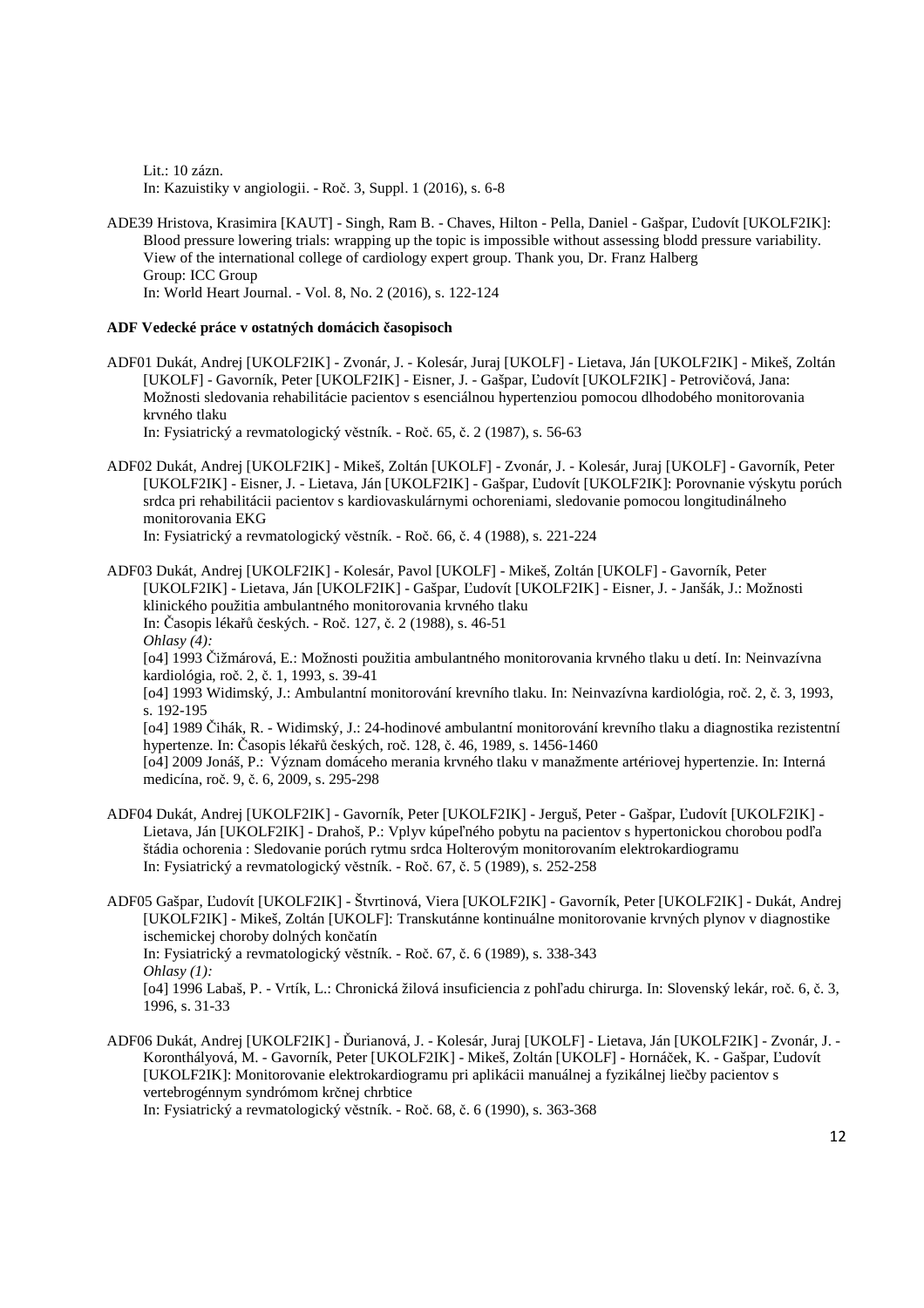ADF07 Gašpar, Ľudovít [UKOLF2IK] - Gavorník, Peter [UKOLF2IK] - Štvrtinová, Viera [UKOLF2IK] - Ambrózy, Ewald: Klinické využitie transkutánneho monitorovania parciálneho tlaku kyslíka pri poruchách periférnej cirkulácie In: Praktická flebologie. - Roč. 1, č. 3-4 (1992), s. 32-33 *Ohlasy (1):*

[o4] 1996 Labaš, P. - Vrtík, L.: Chronická žilová insuficiencia z pohľadu chirurga. In: Slovenský lekár, roč. 6, č. 3, 1996, s. 31-33

- ADF08 Gašpar, Ľudovít [UKOLF2IK] Dukát, Andrej [UKOLF2IK] Lietava, Ján [UKOLF2IK]: Ambulantné monitorovanie elektrokardiogramu u pacientov po synkope alebo tranzitórnej ložiskovej ischémii mozgu In: Kardiológia/Cardiology. - Roč. 6, č. 2 (1997), s. 59-62
- ADF09 Gašpar, Ľudovít [UKOLF2IK] Štvrtinová, Viera [UKOLF2IK] Gavorník, Peter [UKOLF2IK] Štrbová, Lujza - Porubec, Viliam: Zmeny mikrocirkulácie predlaktia u pacientov s ložiskovou ischémiou mozgu In: Bratislavské lekárske listy. - Roč. 99, č. 2 (1998), s. 122-123 *Ohlasy (1):* [o1] 2010 Stevenson, S.F. - Doubal, F.N. - Shuler, K. - Wardlaw, J.M.: Stroke, vol. 41, no. 6, 2010, s. E434-E442 - SCI ; SCOPUS
- ADF10 Gašpar, Ľudovít [UKOLF2IK]: Pulmonary embolism a topical clinical problem In: Bratislavské lekárske listy. - Roč. 100, č. 6 (1999), s. 338-339

ADF11 Dukát, Andrej [UKOLF2IK] - Lietava, Ján [UKOLF2IK] - Michalko, Ľubomír [UKOLF] - Oravec, Stanislav [UKOLF2IK] - Gašpar, Ľudovít [UKOLF2IK]: Klinický význam Gavorníkovej klasifikácie otráv hubami In: Bratislavské lekárske listy. - Roč. 101, č. 1 (2000), s. 44-50 URL: http://bmj.fmed.uniba.sk/2000/10101-08.PDF *Ohlasy (11):* [o4] 1999 Gavorník, P.: Komplexná etiopatogenetická klasifikácia otráv hubami. In: Medicina Militaris Slovaca, roč. 1, č. 1, 1999, s. 28-35 [o4] 2000 Gavorník, P.: Sekundárne pravé otravy hubami: pre lekárov. In: Slovenský lekár, roč. 10, č. 11-12, 2000, s. 449-452 [o4] 2001 Gavorník, P.: Otravy hubami: 3. časť. In: Alkoholizmus a drogové závislosti, roč. 36, č. 3, 2001, s. 153-158 [o4] 2001 Gavorník, P.: Otravy hubami: 1. časť. In: Alkoholizmus a drogové závislosti, roč. 36, č. 1, 2001, s. 19-29 [o4] 2001 Gavorník, P.: Otravy hubami: 2. časť. In: Alkoholizmus a drogové závislosti, roč. 36, č. 2, 2001, s. 77-91 [o4] 2001 Gavorník, P.: Nepravé otravy hubami (Intoxicatio fungina spuria). In: Slovenský lekár, roč. 11, č. 3-4, 2001, s. 104-106 [o4] 2002 Gavorník, P. - Hušeková, K. - Polónyiová, M.: Jedlé huby a výrobky z jedlých húb, ktoré možno uvádzať do obehu podľa Potravinového kódexu Slovenskej republiky. In: Slovenský lekár, roč. 12, č. 1-2, 2002, s. 45-47 [o4] 2002 Gavorník, P. - Hušeková, K. - Benešová, A.: Niektoré jedlé, nejedlé a jedovaté huby potrebujú ochranu. In: Slovenský lekár, roč. 12, č. 7-8, 2002, s. 282-283 [o4] 2002 Gavorník, P.: Otravy jedovatými hubami. Bratislava : VEDA, 2002, s. 138 [o4] 2000 Gavorník, P.: Otravy hubami. Bratislava : UK, 2000, s. 87 [o1] 2005 Diaz, J.H.: Critical Care Medicine, vol. 33, no. 2, 2005, s. 419-426 - SCI ; SCOPUS ADF12 Gašpar, Ľudovít [UKOLF2IK] - Hlinšťáková, Stella - Dukát, Andrej [UKOLF2IK] - Michalko, Ľubomír [UKOLF]: Holter ECG monitoring during gastroscopy in patients with chronic atrial fibrillation = Holterovo ekg monitorovanie počas gastrofibroskopie u pacientov s chronickou fibriláciou predsiení Lit. 5 zázn.

In: Bratislavské lekárske listy. - Roč. 102, č. 5 (2001), s. 266-267

URL: http://bmj.fmed.uniba.sk/2001/10205-08.PDF

POZNÁMKA:

Vyšlo aj : CNVD: Computer - aided Noninvasive Vascular Diagnostics. Vol. 2. - Aachen : Mainz, 2003. - S. 157-159. - ISBN 3-89653-882-9

*Ohlasy (3):*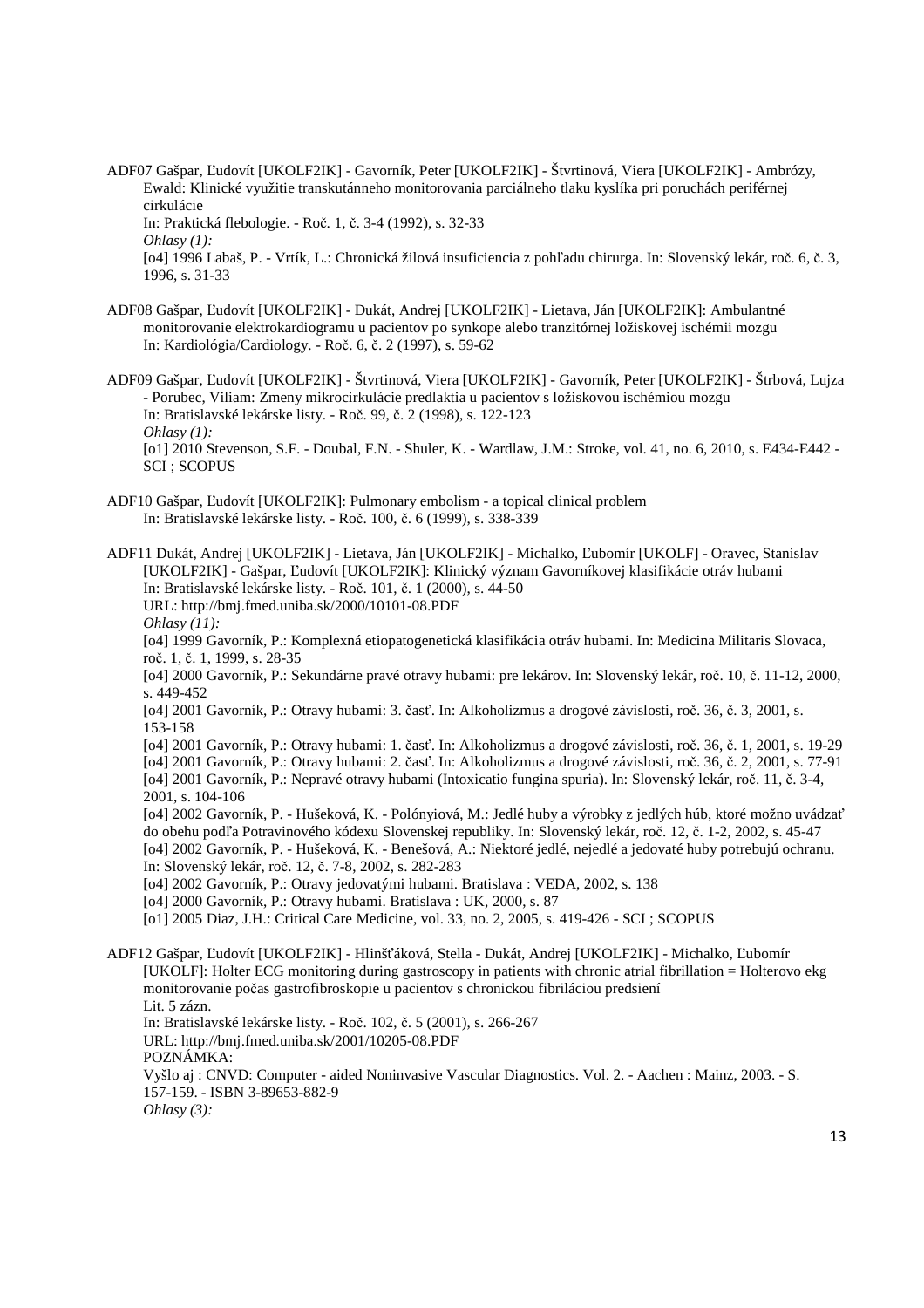[o3] 2005 Perimeter-Hong - Li Qinghua - Kobayashi, - war Shu-hui - Xia Li: Gastroscopy application persistent ECG monitoring 170 cases Vector Analysis. In: Chinese Journal of Digestive Endoscopy, vol. 22, no. 4, 2005, s. 265-266

[o3] 2006 Shi Juan-jun - Zang Ting tree - Li Shuai - Zhou Jun-rong - Le Yan Li - Lu Wei - Shu Wang - Chen Guanghui: Gastroscopy clinical significance of continuous full -lead ECG. In: Journal of Practical Elektrocardiology JS, vol. 15, no. 4,2006, s. 279-280

[o1] 2015 Singh, R.B. - Hristova, K. - Gligorijevic, T. - De Meester, F. - Saboo, B. - Elkilany, G. - Takahashi, T. - Maheshwari, A. - Cornélissen, G. - Hadi, N.R. - Mohammad, B.I. - Chibisov, S. - Abramova, M. - Shastun, S.: World Heart Journal, vol. 7, no. 1, 2015, s. 31-41 - SCOPUS

ADF13 Gašpar, Ľudovít [UKOLF2IK] - Krahulec, Boris [UKOEXFL] - Gavorník, Peter [UKOLF2IK] - Štrbová, Lujza - Štvrtinová, Viera [UKOLF2IK]: Transkutánna oxymetria v diagnostike ischémie dolných končatín u diabetikov I. typu s nálezom distálnej senzomotorickej neuropatie Lit. 32 zázn.

In: Všeobecná angiológia. - Roč. 1, č. 1 (2001), s. 27-31

- ADF14 Gašpar, Ľudovít [UKOLF2IK] Krahulec, Boris Malina, Ján Holéczy, P. Vrtík, Luděk: Prínos transkutánnej oxymetrie pre stanovenie amputačnej výšky pri ischemickej chorobe dolných končatín In: Všeobecná angiológia. - Roč. 2, č. 1 (2002), s. 39-42
- ADF15 Gašpar, Ľudovít [UKOLF2IK] Štvrtinová, Viera [UKOLF2IK] Gavorník, Peter [UKOLF2IK] Štvrtina, Svetoslav [UKOLFUPA] - Vachulová, A. - Gašparová, E.: Klinické a patologicko-anatomické úskalia diagnostiky tromboembolickej choroby

Lit. 11 zázn.

In: Všeobecná angiológia. - Roč. 2, č. 4 (2002), s. 189-192

*Ohlasy (2):*

[o4] 2008 Mayzlík, J.: Chirurgická prevence plicní embolie. In: Choroby ciev. Bratislava : SAP, 2008, S. 805-812 [o4] 2008 Mayzlík, J.: Preventivní výkony na dolní duté žíle proti masivní pulmonální emboliozaci. In: Tromboembolická choroba venózneho pôvodu. Martin : Osveta, 2008, S. 210-219

ADF16 Gašpar, Ľudovít [UKOLF2IK] - Krahulec, Boris - Gavorník, Peter [UKOLF2IK]: Význam transkutánnej oxymetrie v diagnostike syndrómu diabetickej nohy Lit. 23 zázn.

In: Diabetes a obezita. - Roč. 2, č. 4 (2002), s. 24-31

- ADF17 Gavorník, Peter [UKOLF2IK] Dukát, Andrej [UKOLF2IK] Krahulec, Boris Gašpar, Ľudovít [UKOLF2IK] Lietava, Ján [UKOLF2IK]: Hypersyndróm X (Syndróm desať) Lit. 32 zázn. In: Všeobecná angiológia. - Roč. 2, č. 1 (2002), s. 22-25 *Ohlasy (3):* [o4] 2002 Gavorník, Pavel: Liečba diabetickej retinopatie a ďalších očných komplikácií cukrovky. In: Všeobecná angiológia, roč. 2, č. 3, 2002, s. 145-150 [o4] 2002 Gavorník, Pavel - Mojžiš, P.: Glaukóm - vazospastická cievna choroba oka. In: Všeobecná angiológia, roč. 2, č. 4, 2002, s. 193-198 [o4] 2003 Gavorník, Pavel - Mojžiš, P.: Glaukóm - vazospastická cievna choroba oka. In: Diabetik, roč. 1, č. 2, 2003, s. 10-15
- ADF18 Vacula, Ivar [UKOLF] Vohnout, Branislav [UKOLF] Lietava, Ján [UKOLF2IK] Rašlová, K. Gavorník, Peter [UKOLF2IK] - Gašpar, Ľudovít [UKOLF2IK] - Dukát, Andrej [UKOLF2IK]: Vplyv niektorých systémových hemostatických rizikových faktorov na rozvoj aterosklerózy Lit. 25 zázn. In: Všeobecná angiológia. - Roč. 2, č. 2 (2002), s. 77-79
- ADF19 Gašpar, Ľudovít [UKOLF2IK] (50%) Vachulová, Anna (10%) Rakovská, Martina [UKOLF] (10%) Dukát, Andrej [UKOLF2IK] (10%) - Makovník, Michal [UKOLF] (10%) - Gavorník, Peter [UKOLF2IK] (10%): Význam

14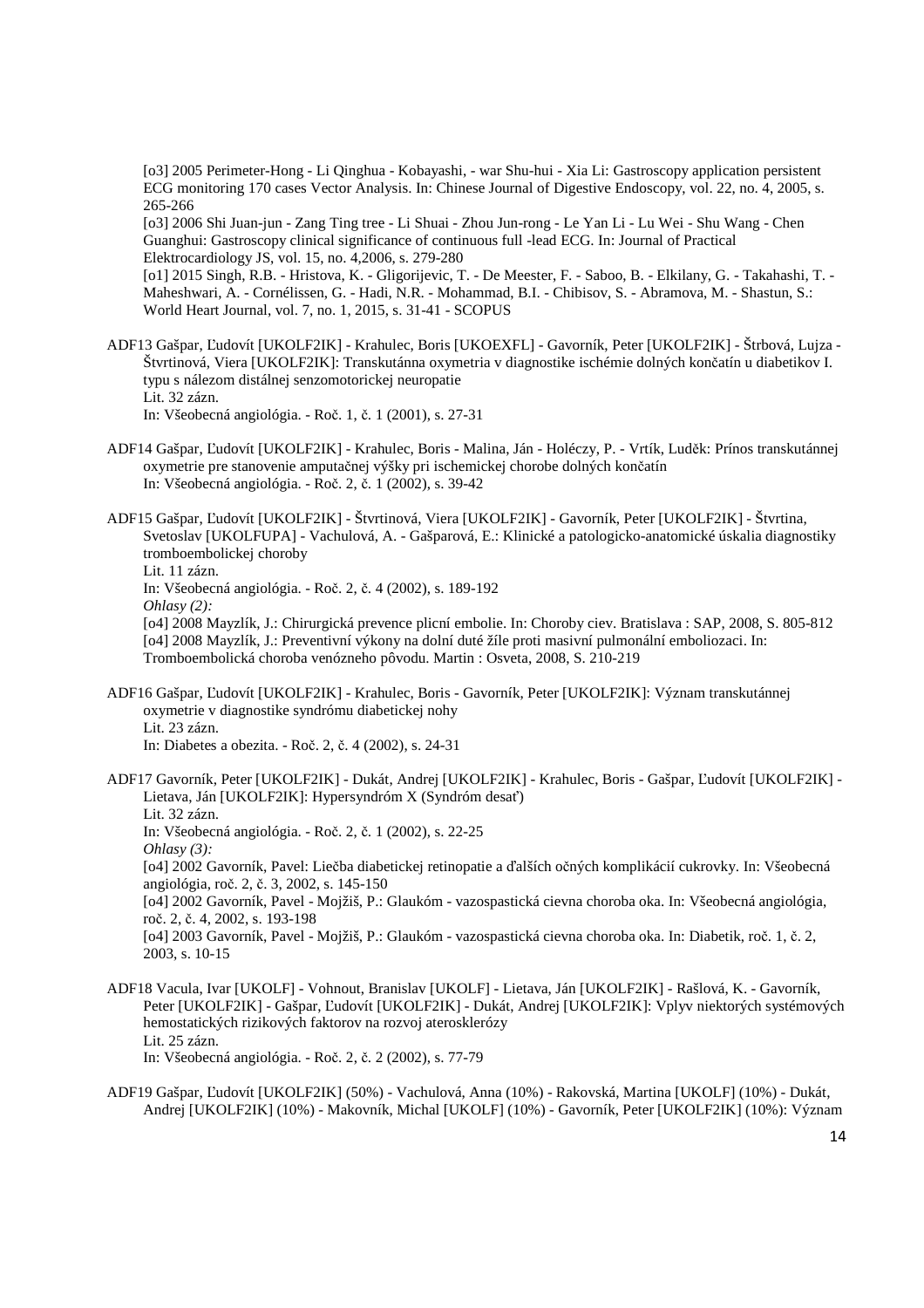ambulantného 24-hodinového monitorovania TK Lit. 19 zázn. In: Interná medicína. - Roč. 7, č. 11 (2007), s. 557-561 *Ohlasy (1):* [o4] 2011 Trejbal, K. - Fedačko,J. - Pella, D.: Ambulantné monitorovanie krvného tlaku. In: Via practica, roč. 8, č. 4, 2011, s. 162-166

- ADF20 Gavorník, Peter [UKOLF2IK] (50%) Dukát, Andrej [UKOLF2IK] (5%) Gašpar, Ľudovít [UKOLF2IK] (10%) - Uhrinová, Alena [UKOLF] (5%) - Pišková, Tatiana [UKOLF] (10%) - Krížová, Lucia [UKOLF1NK] (5%) - Mihoková, V. (5%): Klinický význam a liečba hyperurikémie = Clinical significance and treatment of hyperuricaemia Lit. 22 zázn. In: Slovenská klinická prax. - Roč. 1, č. 1 (2007), s. 18-20
- ADF21 Risznyovszki, Zoltán [UKOLF] (50%) Gašpar, Ľudovít [UKOLF2IK] (50%): Tkanivová dopplerovská echokardiografia - nová zobrazovacia echokardiografická metóda Lit. 25 zázn. In: Súčasná klinická prax - Current Clinical Practice. - Č. 2 (2007), s. 9-13
- ADF22 Vranka, Ivan Gašpar, Ľudovít [UKOLF2IK] Dukát, Andrej [UKOLF2IK]: Štandardná a vysokorozlišovacia elektrokardiografia vlny P u pacientov s rizikom fibrilácie predsiení Lit. 18 zázn. In: Kardiológia/Cardiology. - Roč. 16, č. 1 (2007), s. 15-21 *Ohlasy (2):* [o4] 2010 Kozlíková, K. - Martinka, J. - Trnka, M. - Bulas, J. - Murín, J.: Opposite polarity of the PQ segment to

the P wave - a preliminary study. In: YBERC 2010 - Young Biomedical Engineers and Researchers Conference. Košice : [s.n.], 2010,s. [1-5]

- [o1] 2011 Kozlíková, K. Martinka, J. Murín, J. Bulas, J.: Physiological Research, vol. 60, no. 5, 2011, s. 777-784 - SCOPUS
- ADF23 Gašpar, Ľudovít [UKOLF2IK] (40%) Fülleová, Margita (15%) Ambrózy, Ewald (5%) Hlinšťáková, Stella (20%) - Makovník, Michal [UKOLF] (20%): Účinok rôznych druhov antidekubitálnych podložiek na mikrocirkuláciu kože = Effects of different types of antidecubites mattresses on microcirculation in derma Lit.: 10 zázn.
	- In: Paliatívna medicína a liečba bolesti. Roč. 1, č. 3 (2008), s. 139-142
	- *Ohlasy (4):*

[o4] 2009 Gavorník, P.: Vénová tromboprofylaxia v angiologickej praxi. In: Via practica, roč. 6, č. 6, 2009, s. 236-239

[o3] 2009 Gavorník, P.: Prevencia vénovej trombózy (flebotromboprofylaxia) v klinickej praxi. In: Praktický lékař, roč. 89, č. 9, 2009, s. 454-457

[o4] 2010 Gavorník, P.: Flebotromboprofylaxia v klinickej praxi. In: Kardiológia/Cardiology, roč. 19, č. 2, 2010, s. 98-102

[o4] 2015 Kukučková, L. - Dostálová, K. - Maheľová, L. - Moricová, Š. - Luha, J.: Prevencia dekubitov u imobilných pacientov - z pohľadu všeobecného praktického lekára. In: Via practica, roč. 12, č. 2, 2015, s. 82-86

ADF24 Gašpar, Ľudovít [UKOLF2IK] (100%) : Riziko venózneho tromboembolizmu a profylaxia v nemocničnej praxi: výsledky štúdie ENDORSE = Venous thromboembolism risk and prophylaxis in the acute hospital care setting: ENDORSE study In: Interná medicína. - Roč. 8, č. 10 (2008), s. 541 a 543-544

*Ohlasy (1):*

[o4] 2012 Luliak, M. - Minárik, P. - Kovářová, M.: Prevencia venózneho tromboembolizmu v nemocničnej starostlivosti: poznatky z observačných štúdií v slovenskom a medzinárodnom kontexte. In: Slovak Journal of Health Sciences, roč. 3, č. 2,2012, s. 52-66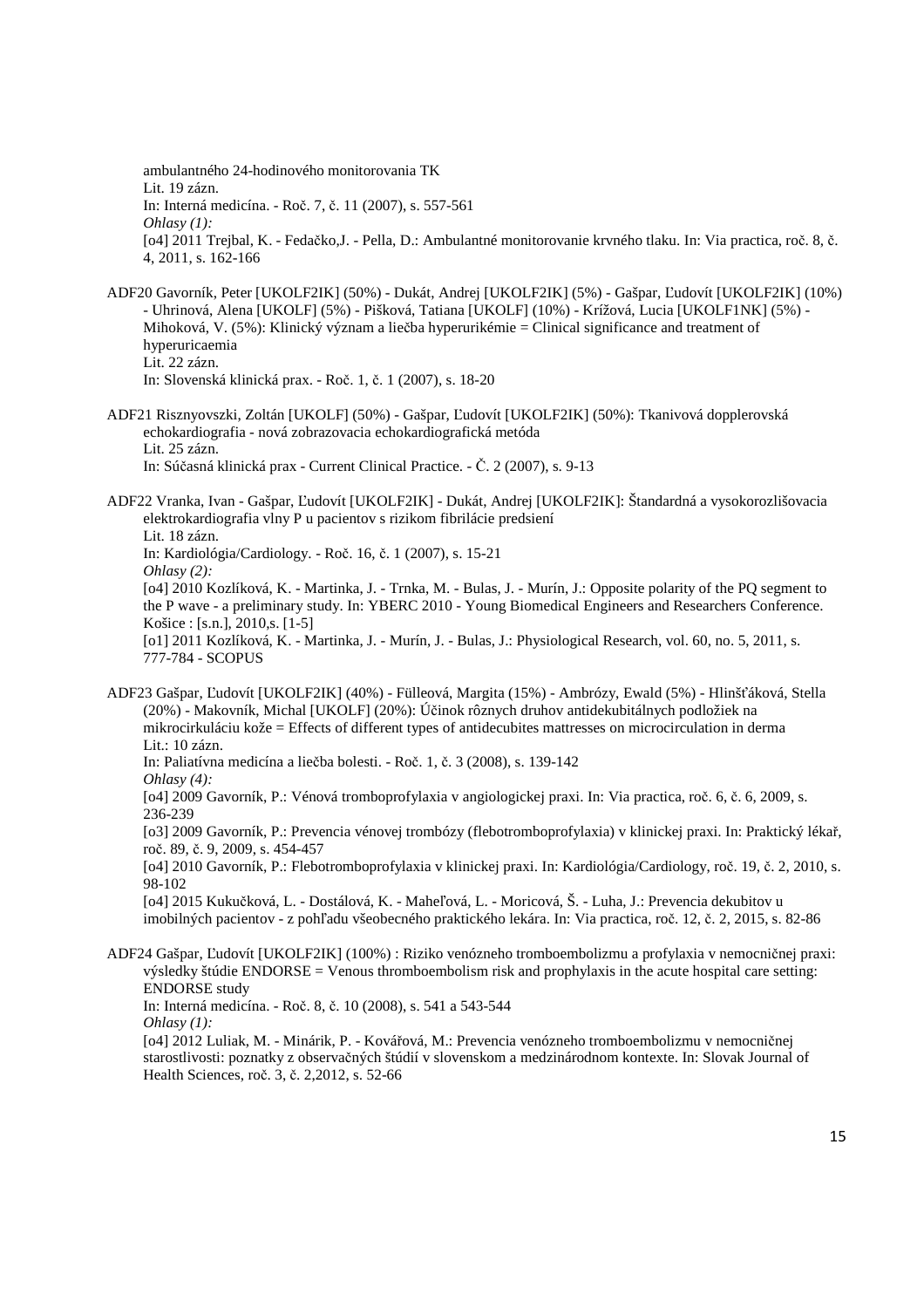ADF25 Gašpar, Ľudovít [UKOLF2IK] (40%) - Štvrtinová, Viera [UKOLF2IK] (19%) - Gavorník, Peter [UKOLF2IK] (20%) - Ambrózy, Ewald (1%) - Vacula, Ivar [UKOLF] (20%): Tromboembolická choroba - prevencia a liečba Lit.: 19 zázn.

In: Via Practica. - Roč. 5, č. 3 (2008), s. 139-141

- ADF26 Vachulová, A. Bukovinová, Pavlína [UKOLFKIGM] Čaprnda, Martin [UKOLF2IK] (20%) Rakovská, Martina [UKOLF] (10%) - Gašpar, Ľudovít [UKOLF2IK]: Kontrola tlaku krvi u žien - kazuistika In: Súčasná klinická prax - Current Clinical Practice. - Č. 1 (2008), s. 22-25
- ADF27 Dukát, Andrej [UKOLF2IK] (30%) Wawruch, Martin [UKOLFFAU] (20%) Čaprnda, Martin [UKOLF2IK] (10%) - Gašpar, Ľudovít [UKOLF2IK] (10%) - Minárik, P. (5%) - Makovník, Michal [UKOLF] (5%) - Kučera, Marek [UKOLF2IK] (5%) - Očadlík, Ivan [UKOLF1IK](5%) - Rakovská, Martina [UKOLF] (5%) - Letavay, P. (5%): Blokáda receptorov pre angiotenzín II, orgánová ochrana a miesto eprosartanu = Angiotensin II receptor inhibition, organ protection and the role of eprosartan Lit.: 34 zázn.

In: Súčasná klinická prax - Current Clinical Practice. - Č. 1 (2009), s. 4-7

- ADF28 Dukát, Andrej [UKOLF2IK] (70%) Wawruch, Martin [UKOLFFAU] (20%) Gašpar, Ľudovít [UKOLF2IK] (5%) - Minárik, Peter (5%): Liečba hypertenzie blokátormi receptorov pre angiotenzín II a orgánová ochrana = Angiotensin II receptor blockers in antihypertensive therapy and organoprotection Lit.: 30 zázn. In: Via Practica. - Roč. 6, č. 9 (2009), s. 338-341
- ADF29 Dukát, Andrej [UKOLF2IK] (70%) Wawruch, Martin [UKOLFFAU] (10%) Gašpar, Ľudovít [UKOLF2IK] (5%) - Čaprnda, Martin [UKOLF2IK] (5%) - Minárik, Peter (5%) - Sabaka, Peter [UKOLF2IK] (5%): Postavenie moxonidínu v liečbe pacientov s kardiometabolickým rizikom = Place of moxonidine in the treatment of patients with cardiomethabolic risk Lit.: 25 zázn.

In: Súčasná klinická prax - Current Clinical Practice. - Č. 2 (2009), s. 4-7

ADF30 Gašpar, Ľudovít [UKOLF2IK] (80%) - Makovník, Michal [UKOLF] (10%) - Hlinšťáková, Stella (2%) - Dukát, Andrej [UKOLF2IK] (4%) - Poliak, Peter (2%) - Fülleová, Margita (2%): Fibrilácia predsiení v každodennej praxi komplexný prístup internistu =Atrial fibrillation in daily practice - complex approach of the internist Lit.: 23 zázn. In: Interná medicína. - Roč. 9, č. 1 (2009), s. 34-38

ADF31 Gašpar, Ľudovít [UKOLF2IK] (55%) - Jurčová, Darina (5%) - Gašparová, Eva (5%) - Makovník, Michal [UKOLF] (20%) - Hlinšťáková, Stella (5%) - Fülleová, Margita (5%) - Dukát, Andrej [UKOLF2IK] (5%): Význam ambulantného monitorovania krvného tlaku(AMTK) u pacientov s tinitom = The importance of ambulatory blood

pressure monitoring (ABPM) in patients with tinnitus Lit.: 9 zázn. In: Interná medicína. - Roč. 9, č. 10 (2009), s. 463-466 POZNÁMKA: Vyšiel aj abstrakt - Kardiológia/Cardiology. - Roč. 18, Suppl. 1 (2009), s. 13S

- ADF32 Bendžala, Matej [UKOLF2IK] (80%) Očadlík, Ivan [UKOLF1IK] (10%) Gašpar, Ľudovít [UKOLF2IK] Krahulec, Boris: Kontinuálne monitorovanie glykémií = Continuous glucose monitoring Lit.: 34 zázn. In: Súčasná klinická prax - Current Clinical Practice. - Č. 2 (2010), s. 53-56
- ADF33 Dukát, Andrej [UKOLF2IK] (80%) Fábryová, Ľubomíra (5%) Gašpar, Ľudovít [UKOLF2IK] (5%) Wawruch, Martin [UKOLFFAU] (10%): Zníženie reziduálneho kardiovaskulárneho rizika u pacientov s diabetes mellitus 2. typu. Čo nám priniesli najdôležitejšie výsledky ukončenej štúdie ACCORD? = Minimizing residual cardiovascular risk in patients with type 2 diabetes mellitus. What can we learn from the main results of the completed ACCORD study?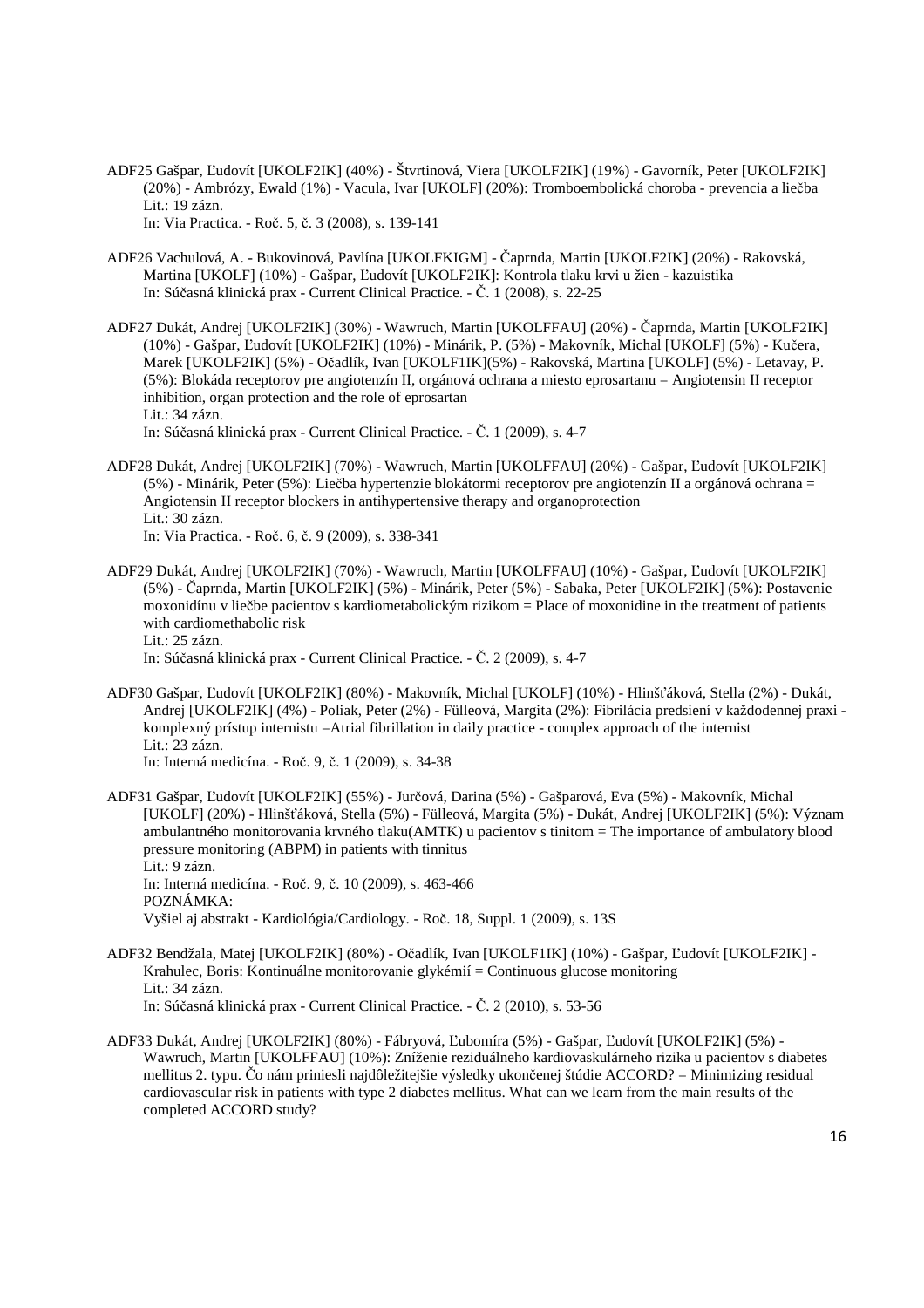Lit.: 37 zázn. In: Súčasná klinická prax - Current Clinical Practice. - Č. 2 (2010), s. 4-7

- ADF34 Dukát, Andrej [UKOLF2IK] (80%) Wawruch, Martin [UKOLFFAU] (5%) Oravec, Stanislav [UKOLF2IK] (5%) - Gašpar, Ľudovít [UKOLF2IK] (5%) - Minárik, Peter (3%) - Sabaka, Peter [UKOLF2IK] (2%): Miesto niacínu v hypolipidemickej liečbe pacientov s vysokým kardiovaskulárnym rizikom = Role of niacin in a hypolipidaemic tretment in high cardiovascular risk patients Lit.: 22 zázn. In: Via Practica. - Roč. 7, č. 1 (2010), s. 19-22 *Ohlasy (1):* [o4] 2010 Fábryová, Ľ.: Algoritmus diagnostiky a liečby dyslipoproteinémií. In: Interná medicína, roč. 10, č. 10, 2010, s. 495-505
- ADF35 Fülleová, Margita (40%) Gašpar, Ľudovít [UKOLF2IK] (25%) Jurčová, Darina (5%) Gašparová, Eva (5%) Makovník, Michal [UKOLF] (10%) - Hlinšťáková, Stella (5%) - Štvrtinová, Viera [UKOLF2IK] (5%) - Dukát, Andrej [UKOLF2IK] (5%): Prínos ambulantného monitorovania krvného tlaku (AMTK) pre liečbu pacientov s tinnitom Lit.: 8 zázn.

In: Revue medicíny v praxi. - Roč. 8, č. 1 (2010), s. 5-7

- ADF36 Gašpar, Ľudovít [UKOLF2IK] (70%) Gavorník, Peter [UKOLF2IK] (5%) Štvrtinová, Viera [UKOLF2IK] (5%) - Štvrtina, Svetoslav [UKOLFUPA] (5%) - Ambrózy, Ewald (5%) - Füleová, Margita (5%) - Vacula, Ivar (5%): Vénová tromboembolická choroba v klinickej praxi = Venous thromboembolism in clinical practice Lit.: 25 zázn. In: Vaskulárna medicína. - Roč. 2, č. 1 (2010), s. 37-41
- ADF37 Gašpar, Ľudovít [UKOLF2IK] (60%) Makovník, Michal [UKOLF] (10%) Hlinšťáková, Stella (5%) Gavorník, Peter [UKOLF2IK] (5%) - Dukát, Andrej [UKOLF2IK] (5%) - Štvrtinová, Viera [UKOLF2IK] (5%) - Ambrózy, Ewald (5%) - Letková, Kristína [UKOLF2IK](5%): Význam Holter EKG monitorovania v predoperačnej príprave u pacientov s kritickou končatinovou ischémiou Lit.: 11 zázn.

In: Revue medicíny v praxi. - Roč. 9, č. 1 (2011), s. 9-10

- ADF38 Gašpar, Ľudovít [UKOLF2IK] (50%) Makovník, Michal [UKOLF] (50%): Štúdia COUGH neintervenčné klinické skúšanie s telmisartanom Lit.: 5 zázn. In: Revue medicíny v praxi. - Roč. 9, č. 6 (2011), s. 9-10
- ADF39 Gašpar, Ľudovít [UKOLF2IK] (95%) Dukát, Andrej [UKOLF2IK] (1%) Makovník, Michal [UKOLF] (1%) Hlinšťáková, Stella (1%) - Bendžala, Matej [UKOLF2IK] (1%) - Kaško, Martin [UKOLF2IK] (1%): Infarkt myokardu Lit.: 19 zázn.

In: Revue medicíny v praxi. - Roč. 9, č. 4 (2011), s. 11-15

ADF40 Gašpar, Ľudovít [UKOLF2IK] (50%) - Makovník, Michal [UKOLF] (15%) - Hlinšťáková, Stella (5%) - Gavorník, Peter [UKOLF2IK] (5%) - Dukát, Andrej [UKOLF2IK] (5%) - Štvrtinová, Viera [UKOLF2IK] (5%) - Labaš, Peter [UKOLF1CHK] (5%) - Fülleová, Margita(5%) - Štvrtina, Svetoslav [UKOLFUPA] (5%): Médiokalcinóza - marker zvýšeného kardiovaskulárneho rizika = Mediocalcinosis - the marker of high cardiovascular risk Lit.: 15 zázn. In: Vaskulárna medicína. - Roč. 3, č. 1 (2011), s. 29-31 *Ohlasy (1):* [o4] 2014 Kmecová, D. - Rašiová, M. - Kozárová, M. - Kmec, J.: Vysoké členkové tlaky a kardiovaskulárna

morbidita. In: Vaskulárna medicína, roč. 6, č. 1, 2014, s. 24-26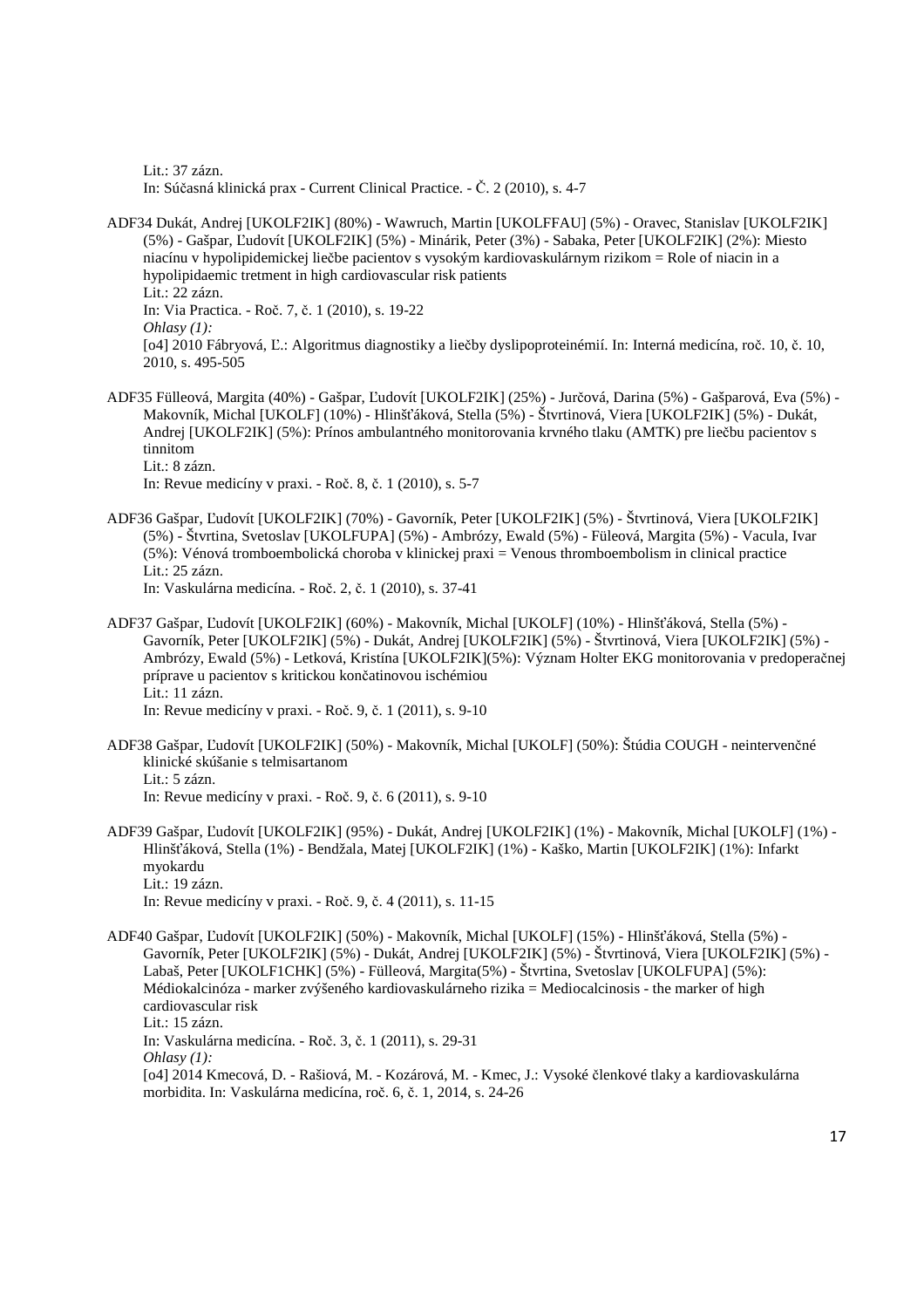ADF41 Gašpar, Ľudovít [UKOLF2IK] (90%) - Jurčová, Darina (3%) - Očadlík, Ivan [UKOLF1IK] (1%) - Makovník, Michal [UKOLF] (1%) - Hlinšťáková, Stella (1%) - Bendžala, Matej [UKOLF2IK] (1%) - Gašparová, Eva (1%) - Fülleová, Margita (1%) - Dukát, Andrej[UKOLF2IK] (1%): The importance of ambulatory blood pressure monitoring (ABPM) in patients with tinnitus Lit.: 10 zázn. In: Bratislavské lekárske listy. - Roč. 112, č. 2 (2011), s. 63-66 URL: http://bmj.fmed.uniba.sk/2011/11202-03.pdf *Indikátor časopisu:* IF (JCR) 2011=0,403 *Ohlasy (1):* [o1] 2013 Sogebi, O.A.: Auris Nasus Larynx, vol. 40, no.4, 2013, s. 356-360 - SCI ; SCOPUS

- ADF42 Makovník, Michal [UKOLF] (95%) Hlinšťáková, Stella (2%) Očadlík, Ivan [UKOLF1IK] (1%) Gašpar, Ľudovít [UKOLF2IK] (1%) - Bluska, Peter (1%): Neočakávaná komplikácia akútnej pankreatitídy - Purtscher-like retinopatia = Unexpected complicationof acute pancreatitis - Purtscher´s like retinopathy Lit.: 14 zázn. In: Gastroenterológia pre prax. - Roč. 10, č. 3 (2011), s. 159-161
- ADF43 Pišková, Tatiana [UKOLF] (80%) Gašpar, Ľudovít [UKOLF2IK] (10%) Kubranská, Katarína (10%): Distálna aortálna disekcia v infrarenálnej oblasti = Distal aortic dissection in infrarenal area Lit.: 13 zázn. In: Cardiology Letters. - Roč. 20, č. 2 (2011), s.113-117
- ADF44 Štrbová, Lujza (70%) Krahulec, Boris (5%) Waczulíková, Iveta [UKOMFKJFB] (5%) Gašpar, Ľudovít [UKOLF2IK] (5%) - Ambrózy, Ewald (5%) - Bendžala, Matej [UKOLF2IK] (5%) - Dukát, Andrej [UKOLF2IK] (5%): Influence of infection on clinical Picture of diabetic foot syndrome Lit.: 24 zázn. In: Bratislavské lekárske listy. - Roč. 112, č. 4 (2011), s. 177-182 URL: http://bmj.fmed.uniba.sk/2011/11204-05.pdf *Indikátor časopisu:*  IF (JCR) 2011=0,403 *Ohlasy (1):* [o1] 2012 Liu, P.Y. - Shi, Z.Y. - Sheu, W.H.H.: Journal of Internal Medicine of Taiwan, vol. 23, no. 6, 2012, s. 431-441 - SCOPUS
- ADF45 Dukát, Andrej [UKOLF2IK] (90%) Wawruch, Martin [UKOLFFAU] (4%) Šimko, Fedor [UKOLFUPF] (1%) - Mistríková, Lucia (1%) - Baláž, Dávid [UKOLF2IK] (1%) - Sabaka, Peter [UKOLF2IK] (1%) - Gavorník, Peter [UKOLF2IK] (1%) - Gašpar, Ľudovít [UKOLF2IK](1%): Kde sa v súčasnosti nachádzame pri liečbe, ktorá upravuje hladiny lipidov? Lit.: 34 zázn. In: Súčasná klinická prax - Current Clinical Practice. - Č. 2 (2012), s. 19-25
- ADF46 Dukát, Andrej [UKOLF2IK] (90%) Wawruch, Martin [UKOLFFAU] (2%) Mistríková, Lucia (2%) Baláž, Dávid [UKOLF2IK] (2%) - Čaprnda, Martin [UKOLF2IK] (2%) - Gašpar, Ľudovít [UKOLF2IK] (2%): Súčasnosť liečby, ktorá upravuje hladiny lipidov a význam kombinovanej hypolipidemickej liečby = Present treatment which adjusts the lipid level and importance of combined hypolipidemic treatment Lit.: 30 zázn. In: Interná medicína. - Roč. 12, č. 11 (2012), s. 539-544
- ADF47 Dukát, Andrej [UKOLF2IK] (50%) Gavorník, Peter [UKOLF2IK] (10%) Mistríková, Lucia (10%) Baláž, Dávid [UKOLF2IK] (10%) - Gajdošík, Ján (10%) - Gašpar, Ľudovít [UKOLF2IK] (10%): Predoperačná príprava pacienta s kardiálnym ochorením.Farmakologické stratégie na zníženie rizika = Pre-surgery preparation of a patient with a cardiovascular disease. Risk lowering pharmacologic strategies Lit.: 50 zázn. In: Interná medicína. - Roč. 12, č. 9 (2012), s. 441-448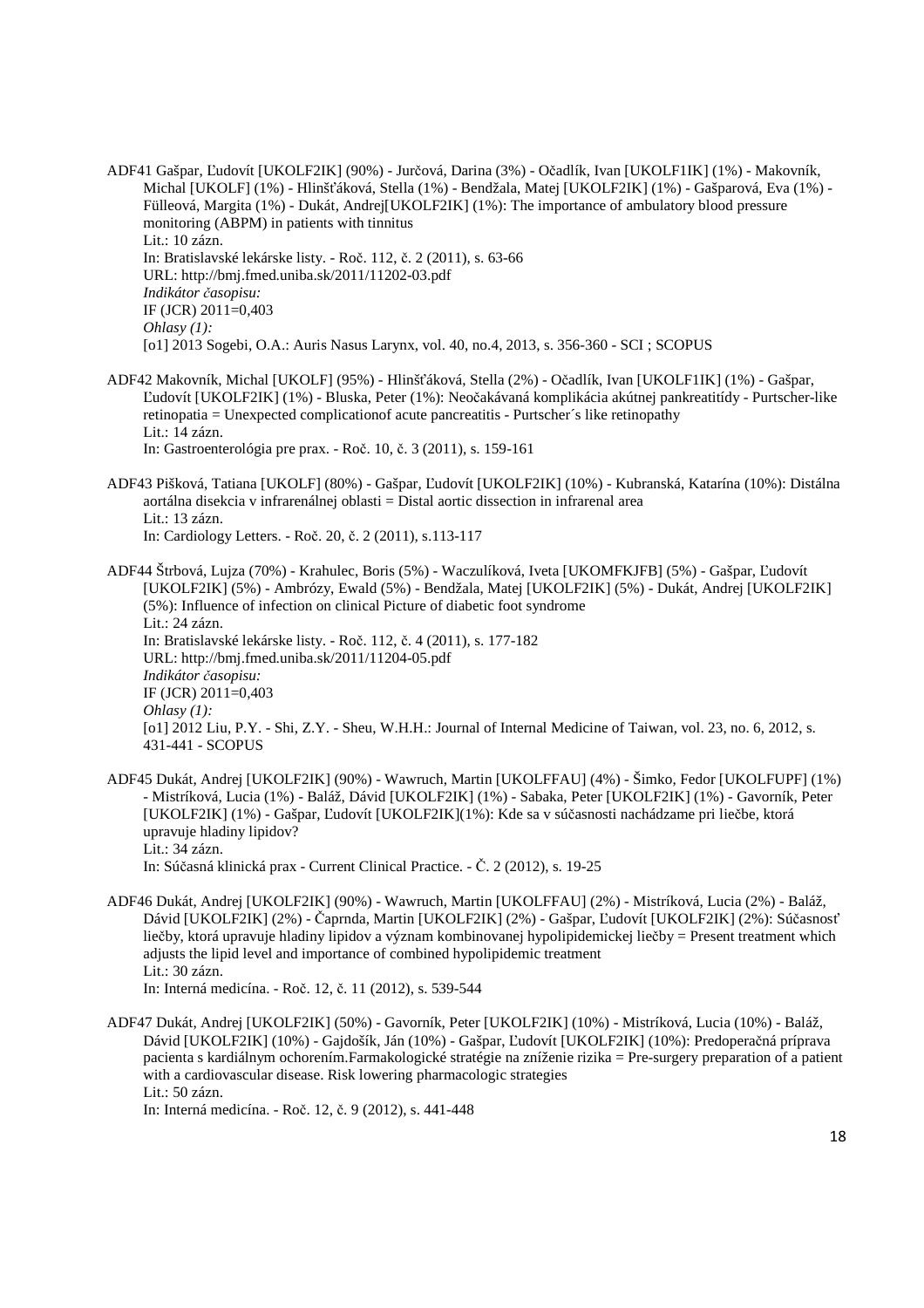ADF48 Dukát, Andrej [UKOLF2IK] (70%) - Gavorník, Peter [UKOLF2IK] (10%) - Mistríková, Lucia (5%) - Baláž, Dávid [UKOLF2IK] (5%) - Gajdošík, Ján (5%) - Gašpar, Ľudovít [UKOLF2IK] (5%): Predoperačné vyšetrenie kardiaka pred nekardiálnou chirurgickou operáciou = Preoperative examination of cardiac patients before non-cardiac surgery Lit.: 31 zázn.

In: Interná medicína. - Roč. 12, č. 7-8 (2012), s. 289-295

ADF49 Gašpar, Ľudovít [UKOLF2IK] (50%) - Makovník, Michal (20%) - Gavorník, Peter [UKOLF2IK] (5%) - Hlinšťáková, Stella (5%) - Štvrtina, Svetoslav [UKOLFUPA] (10%) - Mrázová, Hedviga [UKOLFUPA] (10%): Riziká akútnej pľúcnej embólie u pacientov interného oddelenia = Risks of acute pulmonary embolism in patients hospitalized in internal medicine department Lit.: 12 zázn.

In: Vaskulárna medicína. - Roč. 4, č. 3-4 (2012), s. 47-49

ADF50 Gavorník, Peter [UKOLF2IK] (90%) - Dukát, Andrej [UKOLF2IK] (4%) - Gašpar, Ľudovít [UKOLF2IK] (3%) - Čaprnda, Martin [UKOLF2IK] (3%): Fibrilácia predsiení - následok i príčina artériových orgánovovaskulárnych chorôb Lit.: 28 zázn.

In: Súčasná klinická prax - Current Clinical Practice. - Č. 1 (2012), s. 5-8 *Ohlasy (1):*

[o4] 2014 Madarász, Š.: Fibrilácia predsiení ako rizikový faktor vzniku ischemickej cievnej mozgovej príhody. In: Slovak journal of health sciences, roč. 5, č. 1, 2014, s. 9-27

ADF51 Gavorník, Peter [UKOLF2IK] (80%) - Dukát, Andrej [UKOLF2IK] (5%) - Gašpar, Ľudovít [UKOLF2IK] (5%) - Oravec, Stanislav [UKOLF2IK] (5%) - Čaprnda, Martin [UKOLF2IK] (5%): Monoorgánovomonovaskulárna choroba versus multiorgánovomultivaskulárna choroba. Diagnóza a manažment stabilnej angíny pektoris a iných foriem chronickej kardiovaskulárnej artériovej choroby Lit.: 31 zázn. In: Súčasná klinická prax - Current Clinical Practice. - Č. 2 (2012), s. 4-12 *Ohlasy (1):* [o4] 2013 Szabóová, E. - Pavúková, M. - Bavoľárová, M.: Manažment kardiovaskulárneho rizika u chorých s artériovým ochorením dolných končatín - nové odporúčania. In: Interná medicína, roč. 13, č. 5, 2013, s. 258-265

ADF52 Gavorník, Peter [UKOLF2IK] (50%) - Gašpar, Ľudovít [UKOLF2IK] (40%) - Dukát, Andrej [UKOLF2IK] (3%) - Čaprnda, Martin [UKOLF2IK] (1%) - Uhrinová, Alena (1%) - Letková, Kristína [UKOLF2IK] (1%) - Hučková, Naďa [UKOLF3IK] (1%) - Slezáková, Laura[UKOLF3IK] (1%) - Böhmerová, Katarína (1%) - Sabaka, Peter [UKOLF2IK] (1%): Angiogénna koncepcia metabolického syndrómu. Viacnásobný cievny bludný kruh angiometabolického syndrómu X Lit.: 86 zázn. In: Ateroskleróza. - Roč. 16, č. 1-2 (2012), s. 230-237

*Ohlasy (1):*

[o4] 2015 Kollár, J.: Apolipoproteín E a eflux cholesterolu z buniek a štruktúr steny tepien. In: Ateroskleróza : metabolizmus, klinika a liečba, roč. 19, č. 3-4, 2015, s. 810-817

ADF53 Gavorník, Peter [UKOLF2IK] (80%) - Gašpar, Ľudovít [UKOLF2IK] (5%) - Dukát, Andrej [UKOLF2IK] (5%) - Čaprnda, Martin [UKOLF2IK] (1%) - Čelovská, Denisa [UKOLF2IK] (1%) - Hučková, Naďa [UKOLF3IK] (1%) - Slezáková, Laura [UKOLF3IK] (1%) - Letková,Kristína [UKOLF2IK] (1%) - Böhmerová, Katarína (1%) - Hodulíková, Jana [UKOLF2IK] (1%) - Sabaka, Peter [UKOLF2IK] (1%) - Uhrinová, Alena (1%) - Wrba-Pišková, Tatiana (1%): Monoorgánovomonovaskulárna choroba, monoorgánovomultivaskulárna choroba,multiorgánovonomovaskulárna choroba, multiorgánovomultivaskulárna choroba - diagnóza a manažment stabilnej angíny pektoris a iných foriem kardiovaskulárnej artériovej choroby Lit.: 32 zázn. In: Ateroskleróza. - Roč. 16, č. 3-4 (2012), s. 304-312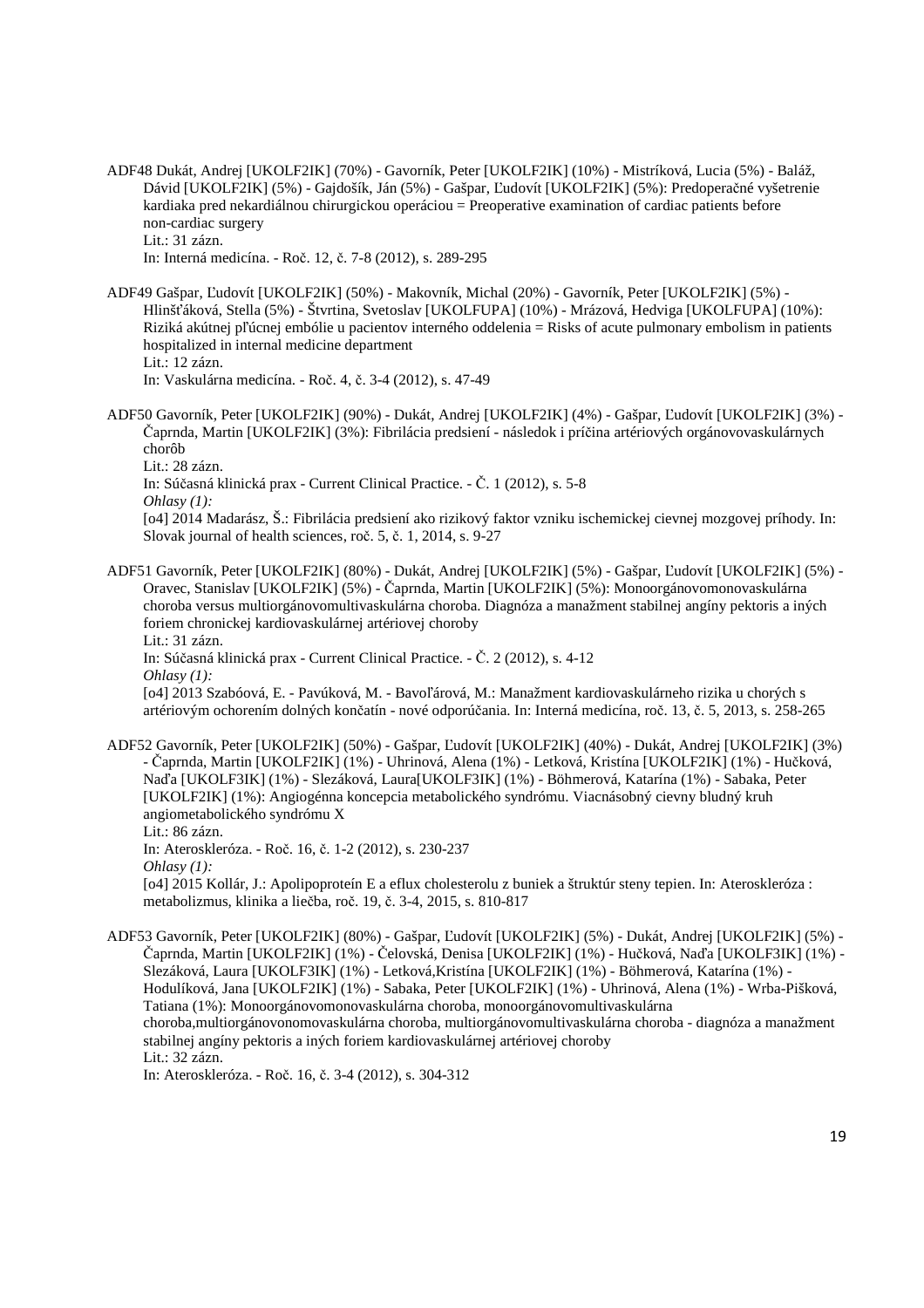ADF54 Poliak, Peter (30%) - Gašpar, Ľudovít [UKOLF2IK] (30%) - Koutun, Juraj [UKOLFARK] (10%) - Makovník, Michal (25%) - Hlinšťáková, Stella (5%): Perioperačné komplikácie u hrudnochirurgických pacientov s metabolickým syndrómom = Perioperative complications in thoracic surgery patients with metabolic syndrome Lit.: 16 zázn.

In: Slovenská chirurgia. - Roč. 9, č. 4 (2012), s. 136-140

ADF55 Čelovská, Denisa [UKOLF2IK] (95%) - Celecová, Zuzana (1%) - Letková, Kristína (1%) - Štvrtinová, Viera [UKOLF2IK] (2%) - Gašpar, Ľudovít [UKOLF2IK] (1%): Ovplyvnenie vaskulárneho rizika a kontrola tlaku krvi u pacientov s periférnym artériovým ochorením dolných končatín = Vascular risk treatment and blood pressure control in patients with peripheral arterial disease of lower extremity Lit.: 33 zázn. In: Vaskulárna medicína. - Roč. 5, č. 1 (2013), s. 11-14 POZNÁMKA: Vyšiel aj abstrakt - Vaskulárna medicína. - Roč. 5, Suppl. 3 (2013), s. 38-39

ADF56 Dukát, Andrej [UKOLF2IK] (60%) - Čelovská, Denisa [UKOLF2IK] (5%) - Mistríková, Lucia (5%) - Baláž, Dávid [UKOLF2IK] (5%) - Sabaka, Peter [UKOLF2IK] (5%) - Zelina, M. (5%) - Wawruch, Martin [UKOLFFAU] (5%) - Gavorník, Peter [UKOLF2IK] (5%) - Gašpar, Ľudovít [UKOLF2IK] (5%): Hypertenzia a hyperurikémia Lit.: 26 zázn. In: Súčasná klinická prax - Current Clinical Practice. - Č. 1 (2013), s. 40-43 *Ohlasy (1):*

[o3] 2014 Koborová, I. - Kollárová, R. - Podracká, Ľ. - Gajdoš, M. - Šebeková, K.: Asymptomatická hyperurikémia pri hypertenzii u mladistvých. In: Česko-slovenská pediatrie, roč. 69, č. 3, 2014, s. 168-177

ADF57 Gašpar, Ľudovít [UKOLF2IK] (95%) - Svitková, Mária (1%) - Bendžala, Matej [UKOLF2IK] (1%) - Komorníková, Andrea [UKOLF2IK] (2%) - Štrbová, Lujza (1%): Vplyv pulzného magnetického poľa na prekrvenie dolných končatín Lit.: 12 zázn.

In: Revue medicíny v praxi. - Roč. 11, č. 2 (2013), s. 5-7

- ADF58 Gašpar, Ľudovít [UKOLF2IK] (90%) Bendžala, Matej [UKOLF2IK] (1%) Komorníková, Andrea [UKOLF2IK] (2%) - Mesárošová, Dáša (1%) - Baláž, Dávid [UKOLF2IK] (2%) - Gavorník, Peter [UKOLF2IK] (2%) - Dukát, Andrej [UKOLF2IK] (2%): Artériová hypertenzia- rizikový faktor kardiovaskulárnych komplikácií = Arterial hypertension - a risk factor for cardiovascular complications Lit.: 20 zázn. In: Vaskulárna medicína. - Roč. 5, č. 1 (2013), s. 7-10
- ADF59 Gavorník, Peter [UKOLF2IK] (90%) Dukát, Andrej [UKOLF2IK] (1%) Gašpar, Ľudovít [UKOLF2IK] (1%) Čaprnda, Martin [UKOLF2IK] (1%) - Hučková, Naďa [UKOLF3IK] (1%) - Slezáková, Laura [UKOLF3IK] (1%) - Hodulíková, Jana [UKOLF2IK] (1%) - Böhmerová-Kusendová, Katarína (1%) - Uhrinová, Alena (1%) - Gubová, Gabriela (1%) - Lenhartová, D. (1%): Fixné kombinácie vo farmakoterapii artériovej hypertenzie v Slovenskej republike Lit.: 57 zázn.

In: Súčasná klinická prax - Current Clinical Practice. - Č. 1 (2013), s. 4-10

- ADF60 Mistríková, Lucia (40%) Dukát, Andrej [UKOLF2IK] (30%) Sabaka, Peter [UKOLF2IK] (5%) Baláž, Dávid [UKOLF2IK] (5%) - Wawruch, Martin [UKOLFFAU] (5%) - Gajdošík, J. (5%) - Zelina, M. (5%) - Gašpar, Ľudovít [UKOLF2IK] (5%): Vplyv liečby fibrátmi u pacientov s chronickým obličkovým ochorením a dyslipidémiou Lit.: 20 zázn. In: Súčasná klinická prax - Current Clinical Practice. - Č. 1 (2013), s. 11-13
- ADF61 Tešlárová, Mária (90%) Gašpar, Ľudovít [UKOLF2IK] (5%) Dukát, Andrej [UKOLF2IK] (5%): Prediabetes Lit.: 43 zázn.

In: Súčasná klinická prax - Current Clinical Practice. - Č. 1 (2013), s. 45-50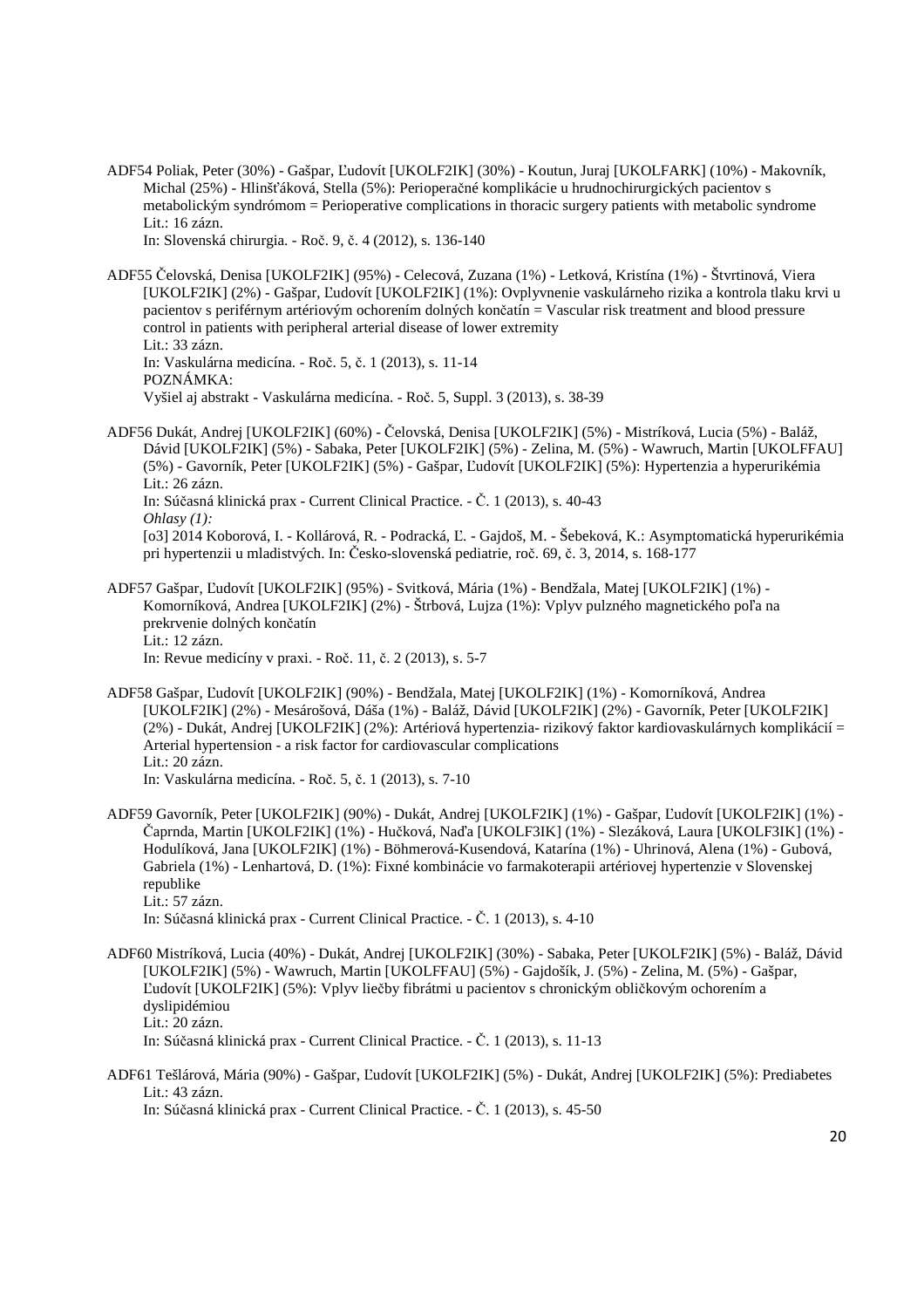ADF62 Čelovská, Denisa [KAUT] [UKOLF2IK] (95%) - Štvrtinová, Viera [UKOLF2IK] (3%) - Dukát, Andrej [UKOLF2IK] (1%) - Gašpar, Ľudovít [UKOLF2IK] (1%): Prevencia a nefarmakologická liečba tepnových ochorení = Prevention and non-pharmacological treatment of arterial disease Lit.: 27 zázn. In: Vaskulárna medicína. - Roč. 6, č. 1 (2014), s. 20-23

ADF63 Dukát, Andrej [KAUT] [UKOLF2IK] (50%) - Mistríková, Lucia (5%) - Baláž, Dávid [UKOLF2IK] (10%) - Sabaka, Peter [UKOLF2IK] (10%) - Kriška, Milan (5%) - Gajdošík, Ján (3%) - Zelina, Marian (2%) - Gavorník, Peter [UKOLF2IK] (5%) - Gašpar, Ľudovít[UKOLF2IK] (10%): Diabetes mellitus a kardiovaskulárne ochorenia, možnosti predikcie rizika

In: Súčasná klinická prax - Current Clinical Practice. - Č. 1 (2014), s. 10-13

- ADF64 Dukát, Andrej [KAUT] [UKOLF2IK] (90%) Kriška, Milan (1%) Borecký, Pavol (1%) Baláž, Dávid [UKOLF2IK] (1%) - Mistríková, Lucia (1%) - Sabaka, Peter [UKOLF2IK] (1%) - Gajdošík, Ján (1%) - Gavorník, Peter [UKOLF2IK] (1%) - Gašpar, Ľudovít[UKOLF2IK] (3%): Postavenie karvediolu medzi betablokátormi v kardiovaskulárnej farmakoterapii Lit.: 30 zázn. In: Súčasná klinická prax - Current Clinical Practice. - Č. 2 (2014), s. 31-35
- ADF65 Gavorník, Peter [KAUT] [UKOLF2IK] (50%) Dukát, Andrej [UKOLF2IK] (10%) Gašpar, Ľudovít [UKOLF2IK] (10%) - Meško, Dušan (6%) - Gajdošík, Ján (5%) - Wawruch, Martin [UKOLFFAU] (1%) - Čaprnda, Martin [UKOLF2IK] (1%) - Uhrinová, Alena (1%) - Hučková, Naďa [UKOLF3IK] (5%) - Slezáková, Laura [UKOLF3IK] (5%) - Hodulíková, Jana [UKOLF2IK] (1%) - Kováčová, Martina [UKOLF1IK] (1%) - Böhmerová-Kusendová, Katarína (1%) - Baláž, Dávid [UKOLF2IK] (1%) - Mistríková, Lucia (1%) - Gubo, Gabriela (1%):Antitrombocytová farmakotromboprofylaxia orgánovovaskulárnych artériových ischemických chorôb pri diabetes mellitus a pri prediabete Lit.: 116 zázn.

In: Súčasná klinická prax - Current Clinical Practice. - Č. 1 (2014), s. 39-47

ADF66 Gavorník, Peter [KAUT] [UKOLF2IK] (75%) - Dukát, Andrej [UKOLF2IK] (5%) - Gašpar, Ľudovít [UKOLF2IK] (5%) - Slezáková, Laura [UKOLF3IK] (5%) - Hučková, Naďa [UKOLF3IK] (1%) - Kusendová-Böhmerová, Katarína (1%) - Gubo, Gabriela (1%) - Kováčová,Martina [UKOLF1IK] (1%) - Uhrinová, Alena (1%) - Sabaka, Peter [UKOLF2IK] (1%) - Makovník, Michal (1%) - Komorníková, Andrea [UKOLF2IK] (1%) - Bendžala, Matej [UKOLF2IK] (1%) - Čaprnda, Martin [UKOLF2IK] (1%): Ambulantné monitorovanie krvného tlaku a končatinovocievna artériová choroba Lit.: 88 zázn. In: Ateroskleróza. - Roč. 18, č. 1-2 (2014), s. 389-400 *Ohlasy (1):* [o4] 2015 Kubíková, M.: Chronická ischémia dolných končatín - manažment ochorenia. In: Ateroskleróza, roč. 19, č. 1-2, 2015, s. 725-731

ADF67 Gavorník, Peter [UKOLF2IK] (70%) - Gašpar, Ľudovít [UKOLF2IK] (20%) - Dukát, Andrej [UKOLF2IK] (10%): Manažment dyslipidémií ako esenciálna súčasť manažmentu orgánovovaskulárnych chorôb Lit.:  $20$  zázn. In: Revue medicíny v praxi. - Roč. 12, č. 5 (2014), s. 7-9

ADF68 Gubo, Gabriela (70%) - Hučková, Naďa [UKOLF3IK] (10%) - Slezáková, Laura [KAUT] [UKOLF3IK] (10%) - Gašpar, Ľudovít [UKOLF2IK] (10%): Nové perspektívy v klasifikácii, diagnostike a manažmente angioedému = New Perspectives in classification,diagnostics and management of angioedema Lit.: 21 zázn. In: Interná medicína. - Roč. 14, č. 7-8 (2014), s. 303-308

ADF69 Čelovská, Denisa [KAUT] [UKOLF2IK] (95%) - Gonsorčík, Jozef (3%) - Dukát, Andrej [UKOLF2IK] (1%) - Gašpar, Ľudovít [UKOLF2IK] (1%): Baroreflexná stimulačná terapia - nová výzva v liečbe rezistentnej hypertenzie

Lit.: 15 zázn.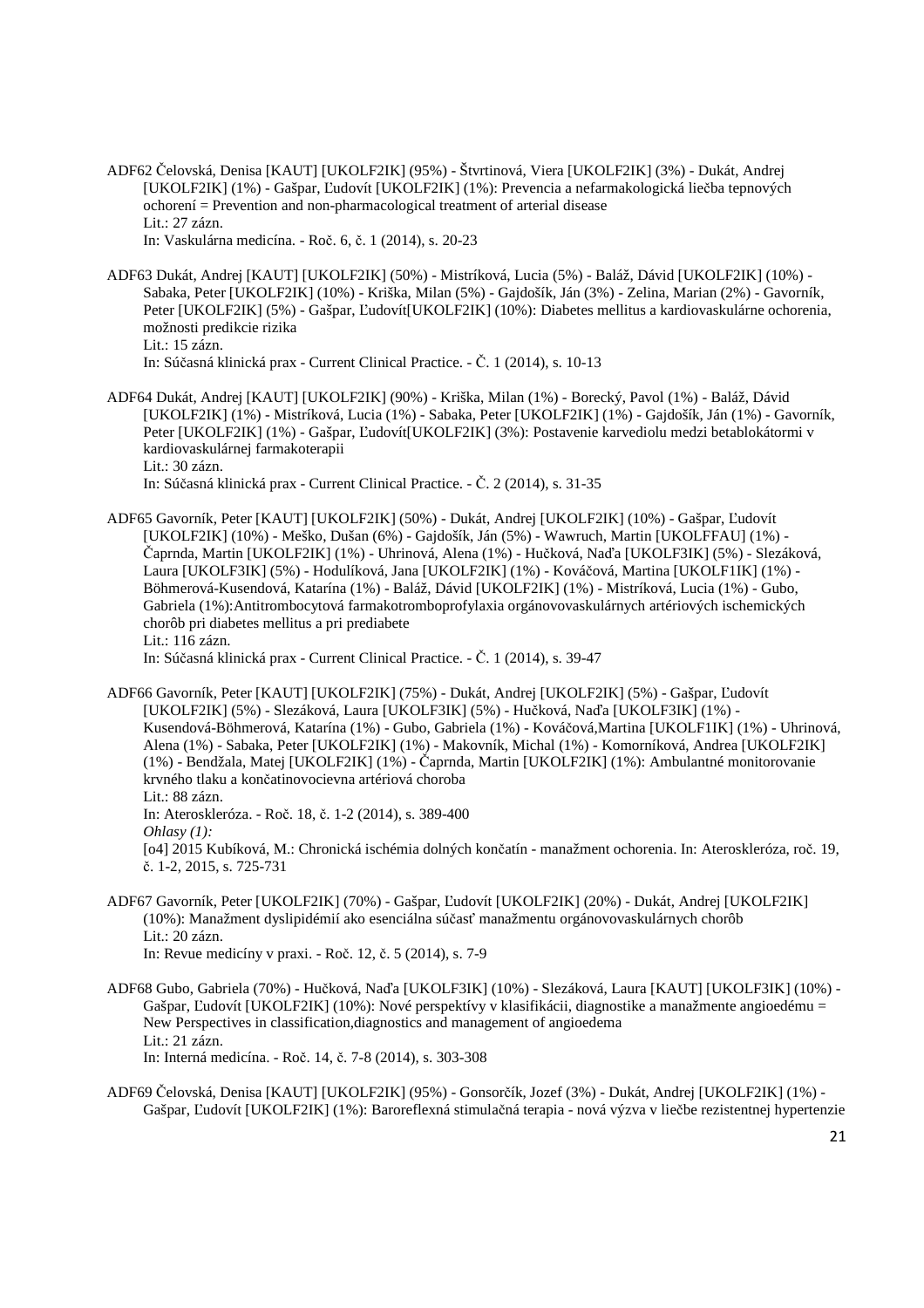$=$  Baroreflex stimulation therapy -new challenge in treatment of resistant hypertension Lit.: 26 zázn. In: Interná medicína. - Roč. 15, č. 3 (2015), s. 118-123

- ADF70 Dukát, Andrej [KAUT] [UKOLF2IK] Sabaka, Peter [UKOLF2IK] Čelovská, Denisa [UKOLF2IK] Gavorník, Peter [UKOLF2IK] - Gašpar, Ľudovít [UKOLF2IK]: Izolovaná nočná hypertenzia, prínos ambulantného monitorovania krvného tlaku pre jej diagnostiku =Isolated nocturnal hypertension, contribution of ambulatory blood pressure monitoring for it´s diagnosis Lit.: 26 zázn. In: Interná medicína. - Roč. 15, č. 9 (2015), s. 387-390
- ADF71 Dukát, Andrej [KAUT] [UKOLF2IK] (90%) Kriška, Milan (1%) Gajdošík, Ján (1%) Baláž, Dávid [UKOLF2IK] (1%) - Sabaka, Peter [UKOLF2IK] (1%) - Mistríková, Lucia (1%) - Gavorník, Peter [UKOLF2IK] (1%) - Gašpar, Ľudovít [UKOLF2IK] (4%):Kardiovaskulárne účinky agonistov GLP-1 receptorov Lit $\cdot$  30 zázn.

In: Súčasná klinická prax - Current Clinical Practice. - Č. 1 (2015), s. 10-13

ADF72 Dukát, Andrej [UKOLF2IK] (90%) - Gajdošík, Ján (1%) - Kriška, Milan (1%) - Mistríková, Lucia (1%) - Sabaka, Peter [UKOLF2IK] (1%) - Baláž, Dávid [UKOLF2IK] (1%) - Gavorník, Peter [UKOLF2IK] (1%) - Gašpar, Ľudovít [UKOLF2IK] (4%): Predstavuje dnes kyselina močová marker rizika srdcovocievnych ochorení? Lit.: 20 zázn.

In: Revue medicíny v praxi. - Roč. 13, č. 1 (2015), s. 10-13

- ADF73 Dukát, Andrej [KAUT] [UKOLF2IK] (90%) Gajdošík, Ján (1%) Kriška, Milan (1%) Šimko, Fedor [UKOLFUPF] (1%) - Gavorník, Peter [UKOLF2IK] (1%) - Gašpar, Ľudovít [UKOLF2IK] (6%): Kyselina močová a kardiovaskulárne riziko = Uric acid and cardiovascular risk Lit.: 22 zázn. In: Interná medicína. - Roč. 15, č. 4 (2015), s. 167-172
- ADF74 Dukát, Andrej [KAUT] [UKOLF2IK] (95%) Gajdošík, Ján (1%) Kriška, Milan (1%) Šimko, Fedor [UKOLFUPF] (1%) - Gavorník, Peter [UKOLF2IK] (1%) - Gašpar, Ľudovít [UKOLF2IK] (1%): Liečba a celkový manažment pacienta s hyperurikémiou = The treatment and overall management of the patient with hyperuricemia Lit.: 10 zázn.

In: Interná medicína. - Roč. 15, č. 5 (2015), s. 237-240

- ADF75 Gaško, Rudolf [KAUT] Mináriková, Zuzana [UKOLF4IK] Pavlov, Peter Gašpar, Ľudovít [UKOLF2IK] Podobová, Mária - Soroka, P.: Kvalitatívne a kvantitatívne zmeny lipidových subfrakcií pri tyreopátiách majú vplyv na presnosť stanoveniaapolipoproteínu B výpočtom podľa Hwanga Lit.: 23 zázn.
	- In: Laboratórna diagnostika. Roč. 20, č. 2 (2015), s. 57-66
- ADF76 Gašpar, Ľudovít [KAUT] [UKOLF2IK] Komorníková, Andrea Gavorník, Peter [UKOLF2IK] Ambrózy, Ewald - Štvrtinová, Viera [UKOLF2IK] - Čelovská, Denisa [UKOLF2IK] - Bendžala, Matej [UKOLF2IK] - Gašparová, Iveta [UKOLFULB]: Liečba kritickej končatinovej ischémie prostaglandínom E1 = Treatment of critical limb ischemia with prostaglandin E1 Lit.: 14 zázn. In: Vaskulárna medicína. - Roč. 7, č. 2 (2015), s. 86-88
	-
- ADF77 Gavorník, Peter [UKOLF2IK] (80%) Dukát, Andrej [UKOLF2IK] (10%) Gašpar, Ľudovít [UKOLF2IK] (10%): Farmakoterapia artériovej hypertenzie fixnou liekovou antihypertenznou dvojkombináciou Lit.: 34 zázn. In: Revue medicíny v praxi. - Roč. 13, č. 2 (2015), s. 5-9
- ADF78 Gavorník, Peter [KAUT] [UKOLF2IK] Breza, Ján [UKOLFDURK] Dukát, Andrej [UKOLF2IK] Gašpar, Ľudovít [UKOLF2IK] - Cikatricisová, Eva - Faktorová, Xénia - Gašparová, Iveta [UKOLFULB] - Breza, Ján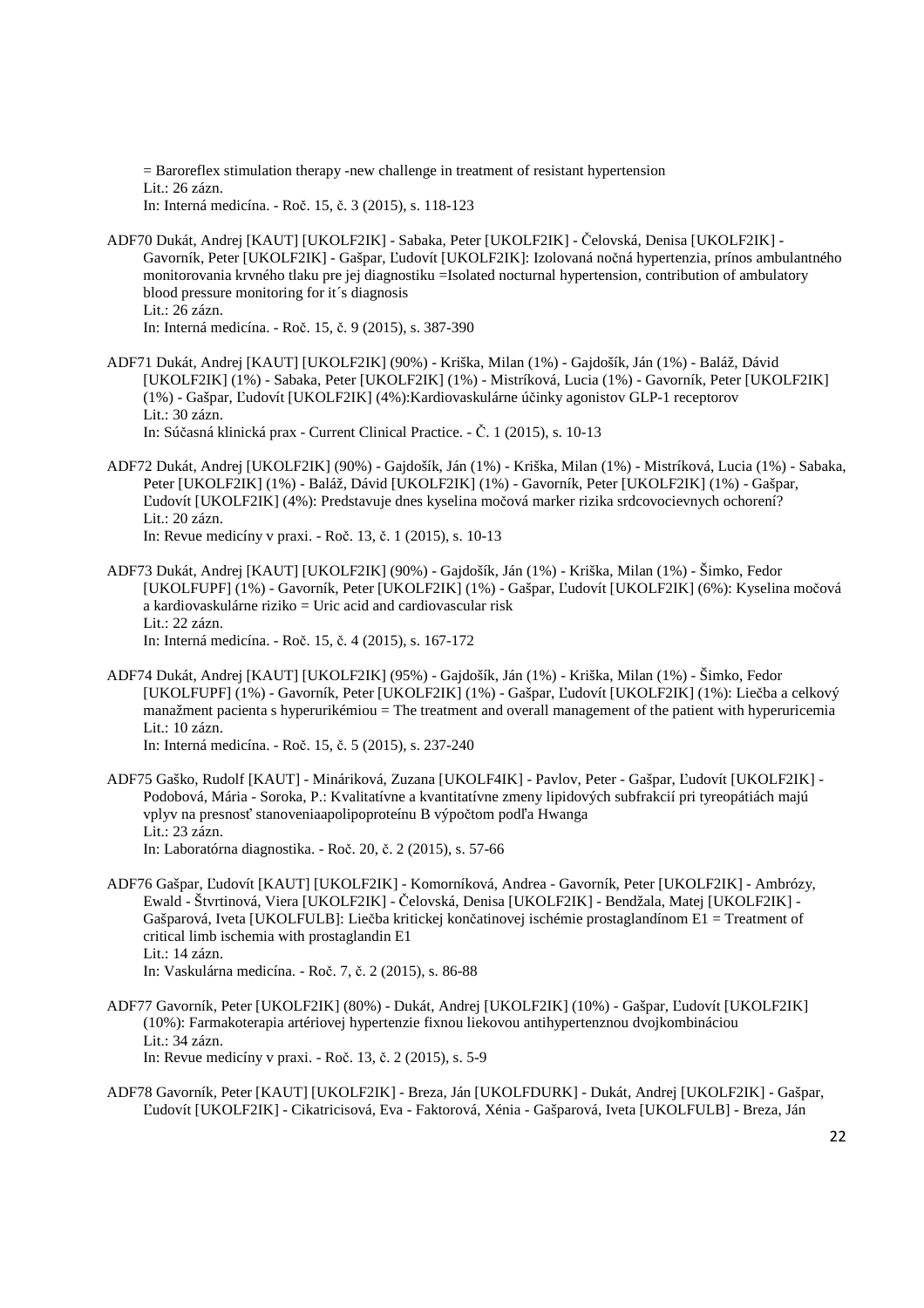[UKOLFURK]: Syndróm vénovej panvovej kongescie v klinickej urológii = Pelvic venous congestion syndrome in clinical urology Lit.: 35 zázn.

In: Klinická urológia. - Roč. 11, č. 3 (2015), s. 67-72

- ADF79 Gavorník, Peter [KAUT] [UKOLF2IK] (90%) Dukát, Andrej [UKOLF2IK] (1%) Gašpar, Ľudovít [UKOLF2IK] (2%) - Uhrinová, Alena (1%) - Bendžala, Matej [UKOLF2IK] (1%) - Gubo, Gabriela (1%) - Faktorová, Xénia (1%) - Čaprnda, Martin [UKOLF2IK] (3%):Cerebrovaskulárna aterosklerotická choroba ako jedna z mnohých orgánovovaskulárnych chorôb systémovej aterosklerózy = Cerebrovascular atherosclerotic disease is one from many organovascular diseases of systemic atherosclerosis Lit.: 61 zázn. In: Ateroskleróza. - Roč. 19, č. 1-2 (2015), s. 700-709
- ADF80 Dukát, Andrej [KAUT] [UKOLF2IK] (50%) Mistríková, Lucia (10%) Sabaka, Peter [UKOLF2IK] (8%) Gavorník, Peter [UKOLF2IK] (8%) - Kriška, Milan (8%) - Pecík, Michal (8%) - Gašpar, Ľudovít [UKOLF2IK] (8%): Ako možno v súčasnosti znížiť vysoké reziduálne kardiovaskulárne riziko pri liečbe statínmi? = How can currently reduce the high residual cardiovascular risk in statin therapy? Lit.: 29 zázn.

In: Interná medicína. - Roč. 16, č. 3 (2016), s. 105-108

- ADF81 Gavorník, Peter [KAUT] [UKOLF2IK] (60%) Dukát, Andrej [UKOLF2IK] (15%) Gašpar, Ľudovít [UKOLF2IK] (15%) - Gavorníková, Eva (10%): Pohybová rehabilitácia končatinovocievnych a iných orgánovaskulárnych artériových ischemických chorôb v angiológii= Exercise rehabilitation of extremitovascular and other organovascular arterial ischemic diseases in angiology Lit.: 50 zázn. In: Ateroskleróza. - Roč. 20, č. 1-2 (2016), s. [8 s.]
- ADF82 Mistríková, Lucia [KAUT] (60%) Dukát, Andrej [UKOLF2IK] (10%) Sabaka, Peter [UKOLF2IK] (10%) Gavorník, Peter [UKOLF2IK] (10%) - Gašpar, Ľudovít [UKOLF2IK] (10%): Miesto koenzýmu Q10 v suplementačnej liečbe Lit.: 20 zázn. In: Súčasná klinická prax - Current Clinical Practice. - Č. 1 (2016), s. 44-46

#### **ADM Vedecké práce v zahraničných časopisoch registrovaných v databázach Web of Science alebo SCOPUS**

ADM01 Dukát, Andrej [UKOLF2IK] (25%) - Fábryová, Ľubomíra (25%) - Oravec, Stanislav [UKOLF2IK] (5%) - Sabaka, Peter [UKOLF2IK] (25%) - Mistríková, Lucia (5%) - Baláž, Dávid [UKOLF2IK] (5%) - Gavorník, Peter [UKOLF2IK] (5%) - Gašpar, Ľudovít [UKOLF2IK](5%): Lipidy a veľkosť lipoproteínových častíc u pacientov s novozisteným a doposiaľ neliečeným diabetes mellitus 2.typu = Lipids and size of lipoprotein particles in newly diagnosed and untreated patients with type 2 diabetes mellitus Lit.: 29 zázn. In: Vnitřní lékařství. - Roč. 59, č. 6 (2013), s. 450-452 *Registrované v:* scopus

ADM02 Gašpar, Ľudovít [UKOLF2IK] (91%) - Makovník, Michal (1%) - Bendžala, Matej [UKOLF2IK] (1%) - Hlinšťáková, Stella (1%) - Gavorník, Peter [UKOLF2IK] (1%) - Dukát, Andrej [UKOLF2IK] (1%) - Štvrtinová, Viera [UKOLF2IK] (1%) - Štvrtina, Svetoslav[UKOLFUPA] (1%) - Danihel, Ľudovít [UKOLFUPA] (1%) - Babál, Pavel [UKOLFUPA] (1%): Medial calcinosis. A marker of increased cardiovascular risk Lit.: 15 zázn. In: Gazzetta Medica Italiana - Archivio per le Scienze Mediche. - Vol. 172, No. 4 (2013), s. 247-252 *Registrované v:* scopus *Ohlasy (1):* [o1] 2015 Singh, R.B. - Hristova, K. - Gligorijevic, T. - De Meester, F. - Saboo, B. - Elkilany, G. - Takahashi, T. - Maheshwari, A. - Cornélissen, G. - Hadi, N.R. - Mohammad, B.I. - Chibisov, S. - Abramova, M. - Shastun, S.:

World HeartJournal, vol. 7, no. 1, 2015, s. 31-41 - SCOPUS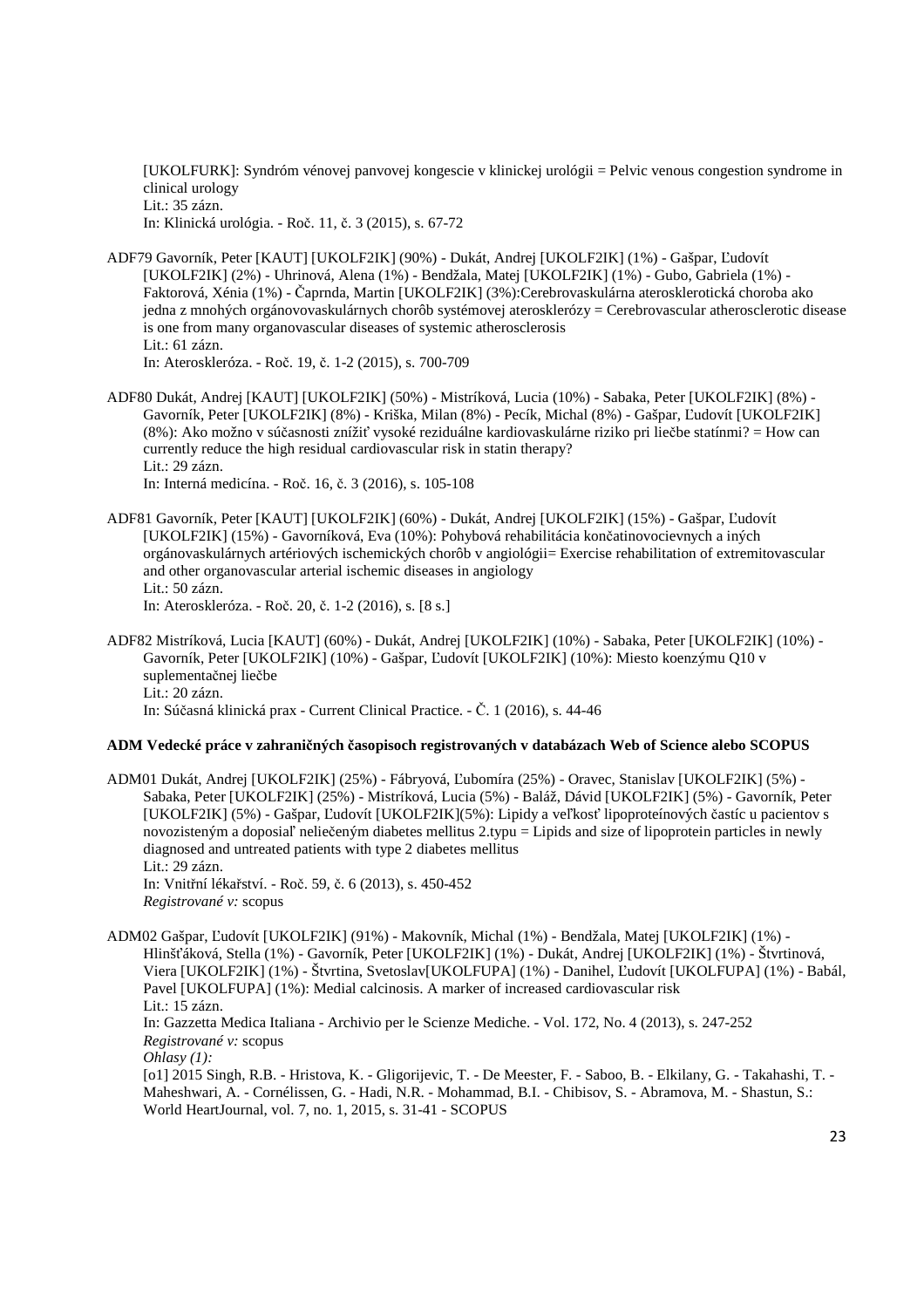ADM03 Gašpar, Ľudovít [UKOLF2IK] - Balažovjech, Ivan: Rezistentná hypertenzia v staršom veku = Resistant hypertension in the elderly Lit.: 20 zázn. In: Vnitřní lékařství. - Roč. 59, č. 6 (2013), s. 459-462 *Registrované v:* scopus

ADM04 Sabaka, Peter [UKOLF2IK] - Kružliak, Peter - Gašpar, Ľudovít [UKOLF2IK] - Čaprnda, Martin [UKOLF2IK] - Bendžala, Matej [UKOLF2IK] - Baláž, Dávid [UKOLF2IK] - Oravec, Stanislav [UKOLF2IK] - Dukát, Andrej [UKOLF2IK]: Postprandial changes of lipoprotein profile: Effect of abdominal obesity Lit.: 26 zázn. In: Lipids in Health and Disease [elektronický zdroj]. - Vol. 12, No. 1 (2013), Art. No. 179 [14 s.] [online] URL: http://www.lipidworld.com/content/pdf/1476-511X-12-179.pdf *Registrované v:* scopus *Indikátor časopisu:* IF (JCR) 2013=2,310 *Ohlasy (3):* [o4] 2013 Šutovský, S. - Šiška, P. - Kollár, B. - Šiarnik, P. - Kováčová, M. - Turčáni, P.: Genetické aspekty konvenčných rizikových faktorov cievnych mozgových príhod: dyslipidémie. In: Neurológia, roč. 8, č. 3, 2013, s. 134-139 [o3] 2014 Mishra, P. - Singh, N. - Rastogi, P.: Status of small dense LDL in Fasting and non fasting lipidemia in coronary heart disease. In: Journal of Medical Science and Clinical Research, vol. 2, no. 6, 2014, s. 1448-1453 [o1] 2016 Sódar, B.W. - Kittel, Á. - Pálóczi, K. - Vukman, K.V. - Osteikoetxea, X. - Szabó-Taylor, K. - Németh, A. - Sperlágh, B. - Baranyai, T. - Giricz, Z. - Wiener, Z. - Turiák, L. - Drahos, L. - Pállinger, É. - Vékey, K. - Ferdinandy, P. -Falus, A. - Buzás, E.I.: Scientific Reports, vol. 6, 18 April 2016, art. no. 24316 - SCI ; SCOPUS

ADM05 Sabaka, Peter [UKOLF2IK] (80%) - Dukát, Andrej [UKOLF2IK] (5%) - Oravec, Stanislav [UKOLF2IK] (5%) - Mistríková, Lucia (2%) - Baláž, Dávid [UKOLF2IK] (3%) - Bendžala, Matej [UKOLF2IK] (2%) - Gašpar, Ľudovít [UKOLF2IK] (3%): Vplyv 14 dní trvajúcej pravidelnej telesnej záťaže na koncentrácie tried a podtried lipoproteínových partikul u mladých probandov so sedavým spôsobom života = The impact of a 14-day regular physical exercise regime on the concentration of the classes and sub-classes of lipoprotein particles in young subjects with a sedentary lifestyle Lit.: 29 zázn. In: Vnitřní lékařství. - Roč. 59, č. 10 (2013), s. 880-886

*Registrované v:* scopus

ADM06 Dukát, Andrej [KAUT] [UKOLF2IK] (70%) - Mistríková, Lucia (5%) - Baláž, Dávid [UKOLF2IK] (5%) - Sabaka, Peter [UKOLF2IK] (5%) - Čelovská, Denisa [UKOLF2IK] (5%) - Gavorník, Peter [UKOLF2IK] (5%) - Gašpar, Ľudovít [UKOLF2IK] (5%): Izolovaná nočná hypertenzia - nová klinická jednotka, ktorá bola identifikovaná z ambulantných monitorovaní krvného tlaku Lit.: 20 zázn. In: Interní medicína pro praxi. - Roč. 16, č. 4 (2014), s. 141-144 *Registrované v:* scopus *Ohlasy (1):* [o3] 2016 Adámková, V.: Fixní kombinace verapamilu a trandolaprilu v léčbě hypertenz. In: Medicína po promoci , roč. 17, č. 2, 2016, s. 146 a 148-149

- ADM07 Gavorník, Peter [UKOLF2IK] (80%) Dukát, Andrej [UKOLF2IK] (5%) Gašpar, Ľudovít [UKOLF2IK] (10%) - Medová, Denisa (1%) - Čaprnda, Martin [UKOLF2IK] (4%): Choroby aorty - diagnostika, klasifikácia a princípy manažmentu = Aortic diseases -Diagnosis, classification and management principles Lit.: 33 zázn. In: Kardiologická revue. - Roč. 16, č. 6 (2014), s. 493-500 *Registrované v:* scopus
- ADM08 Kaško, Martin [KAUT] (80%) Gašpar, Ľudovít [UKOLF2IK] (5%) Dukát, Andrej [UKOLF2IK] (5%) Gavorník, Peter [UKOLF2IK] (5%) - Oravec, Stanislav [UKOLF2IK] (5%): High-density lipoprotein profile in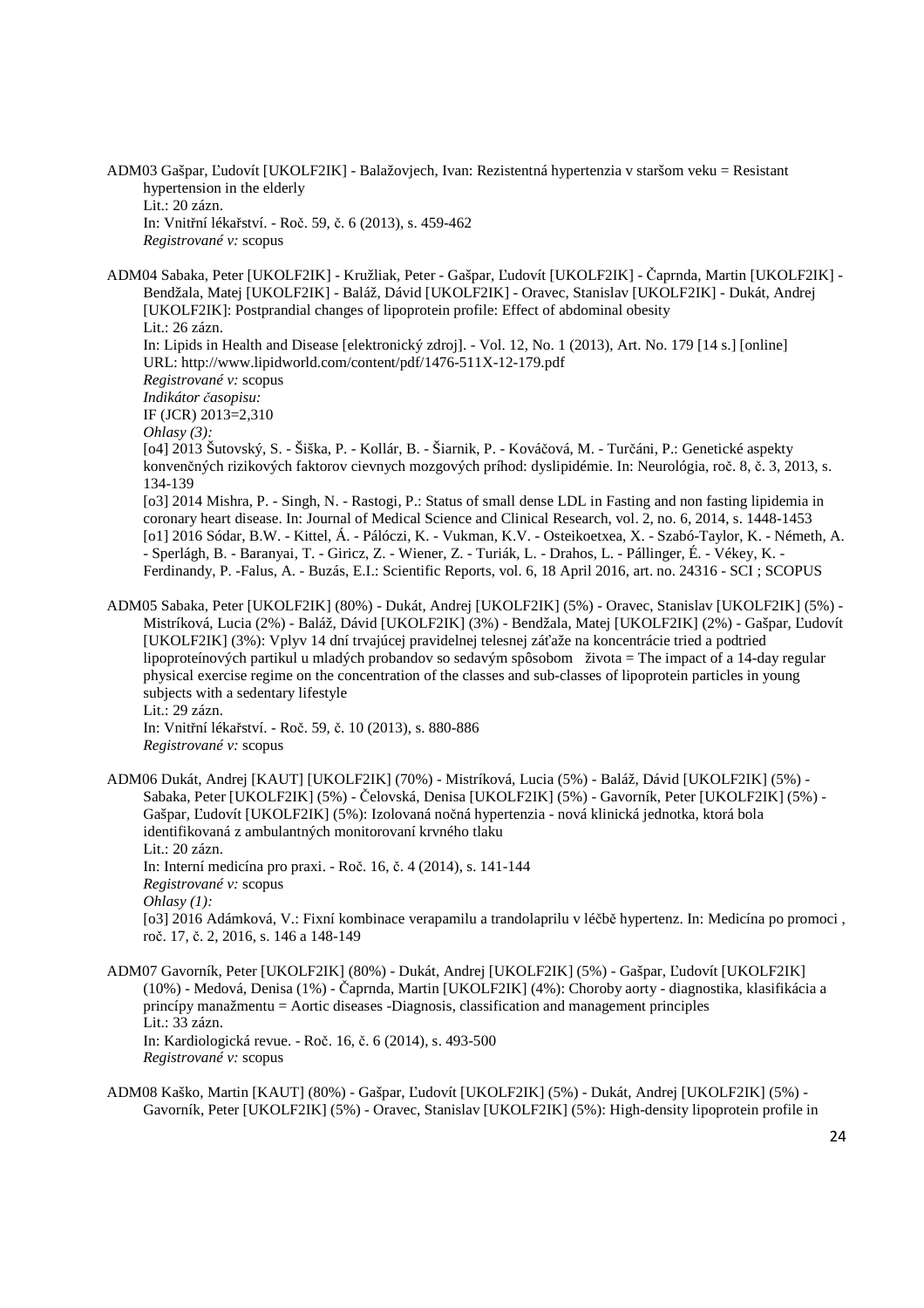newly-diagnosed lower extremity artery diseasein Slovak population without diabetes mellitus Lit.: 30 zázn. In: Neuroendocrinology Letters. - Vol. 35, No. 6 (2014), s. 531-535 *Registrované v:* wos, scopus *Indikátor časopisu:* IF (JCR) 2014=0,799 *Ohlasy (1):* [o1] 2016 Rysz-Gorzynska,M.- Banach, M.: Archives of Medical Science, vol. 12, no. 4, 2016, s. 844-849 - SCI ; **SCOPUS** 

- ADM09 Mináriková, Zuzana [UKOLF4IK] (85%) Gašpar, Ľudovít [UKOLF2IK] (10%) Kružliak, Peter [KAUT] (1%) - Celecová, Zuzana (1%) - Oravec, Stanislav [UKOLF2IK] (3%): The effects of treatment on lipoprotein subfractions evaluated by polyacrylamide gel electrophotesis in patients with autoimmune hypothyroidism and hyperthyroidism
	- Lit.: 62 zázn.

In: Lipids in Health and Disease [elektronický zdroj]. - Vol. 13, No. 1 (2014), Art. No. 158 [10 s.] [online] URL: http://www.lipidworld.com/content/pdf/1476-511X-13-158.pdf *Registrované v:* wos, scopus *Indikátor časopisu:* IF (JCR) 2014=2,219 *Ohlasy (1):* [o1] 2016 Zhao, M. - Liu, L. - Wang, F. - Yuan, Z. - Zhang, X. - Xu, C. - Song, Y. - Guan, Q. - Gao, L. - Shan, Z. - Zhang, H. - Zhao, J.: Thyroid, vol. 26, no. 8, 2016, s. 1019-1029 - SCI ; SCOPUS

- ADM10 Baláž, Dávid [KAUT] [UKOLF2IK] (95%) Komorníková, Andrea [UKOLF2IK] (2%) Sabaka, Peter [UKOLF2IK] (1%) - Gašpar, Ľudovít [UKOLF2IK] (1%) - Dukát, Andrej [UKOLF2IK] (1%): Význam transkutánneho monitorovania tkanivového kyslíka u pacienta s diabetes mellitus s jeho komplikáciami = The importance of transcutaneous oxygen tension monitoring in diabetic patient with complications Lit.: 60 zázn. In: Vnitřní lékařství. - Roč. 61, č. 2 (2015), s. 106-113 *Registrované v:* scopus
- ADM11 Dukát, Andrej [KAUT] [UKOLF2IK] (40%) Sabaka, Peter [UKOLF2IK] (20%) Gajdošík, Ján (5%) Vrbnjak, Marjan (5%) - Tlčimuka, Oliver (5%) - Gavorník, Peter [UKOLF2IK] (5%) - Gašpar, Ľudovít [UKOLF2IK] (5%) - Šimko, Fedor [UKOLFUPF] (15%):Epidemiologické údaje o výskyte hyperurikémie u mužov a žien v podmienkach primárnej liečebnej starostlivosti na Slovensku = Epidemiologic data of hyperuricaemia prevalence in the conditins of primary care in Slovakia Lit.: 17 zázn. In: Vnitřní lékařství. - Roč. 61, č. 12, Suppl. 5 (2015), s. 5S7-5S11 *Registrované v:* scopus
- ADM12 Dukát, Andrej [KAUT] [UKOLF2IK] (90%) Gajdošík, Ján (1%) Sabaka, Peter [UKOLF2IK] (1%) Baláž, Dávid [UKOLF2IK] (1%) - Mistríková, Lucia (1%) - Oravec, Stanislav [UKOLF2IK] (1%) - Gavorník, Peter [UKOLF2IK] (1%) - Gašpar, Ľudovít [UKOLF2IK](4%): Vplyv pridania fytosterolu ku hypolipidemickej liečbe statínom na veľkosť lipoproteínových partikúl u pacientov s veľmi vysokým kardiovaskulárnym rizikom = The effect of adding phytosterol to hypolipidemic therapy with statins on the size of lipoprotein particles in patients with very high cardiovascular risk Lit.: 15 zázn.

In: Vnitřní lékařství. - Roč. 61, č. 5 (2015), s. 398-400 *Registrované v:* scopus

ADM13 Fedotova, Julia - Berishpolec, Victoria - Zulli, Anthony - Büsselberg, Dietrich - Gašpar, Ľudovít [UKOLF2IK] - Kružliak, Peter [KAUT]: Effects of acute or chronic administration of novel 3,4-dimethoxyphenylethylamine derivates on anxiety-likebehavior Lit.: 23 zázn.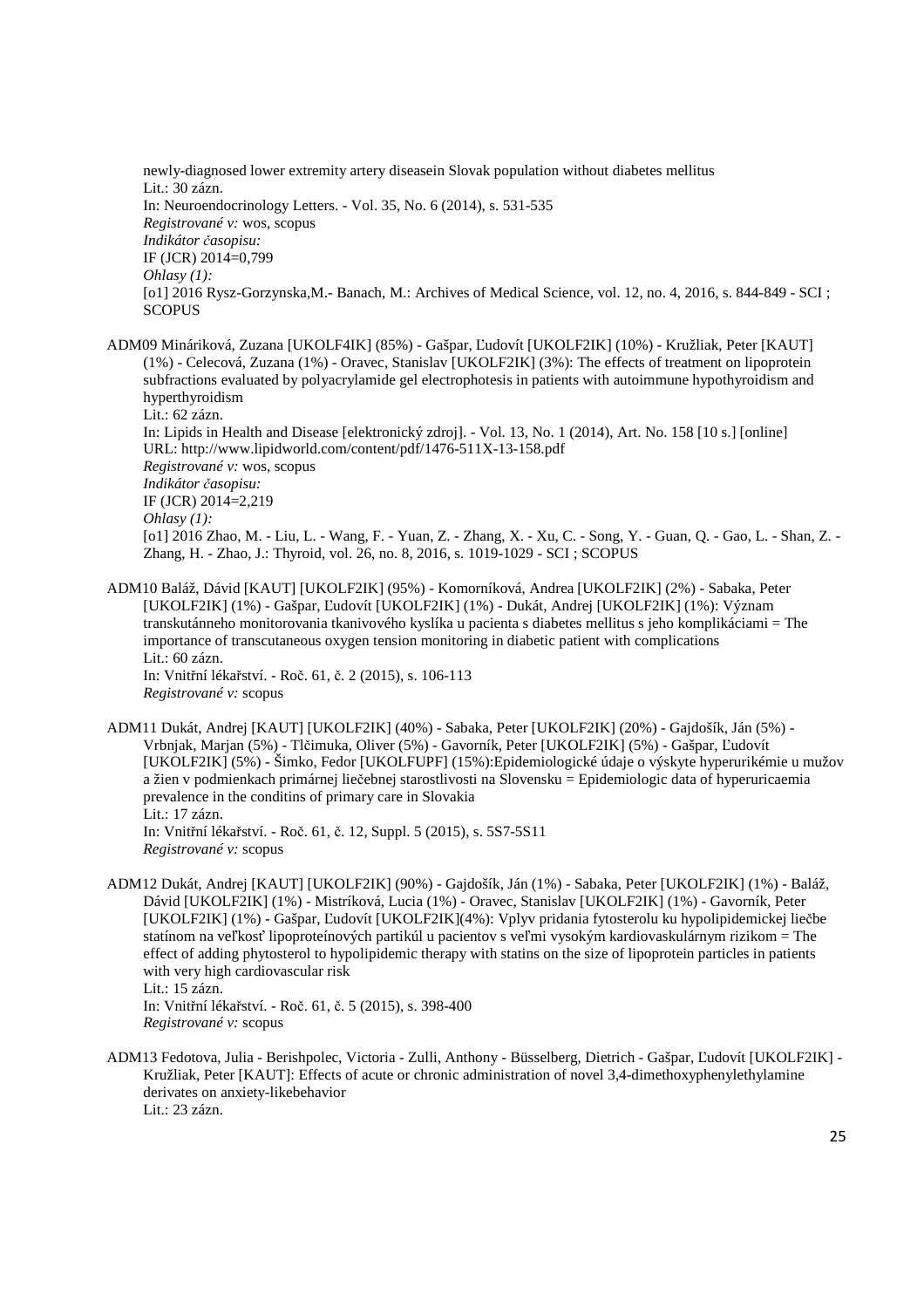In: American Journal of Translational Research. - Vol. 7, No. 11 (2015), s. 2462-2473 *Registrované v:* wos, scopus *Indikátor časopisu:* IF (JCR) 2015=3,146

- ADM14 Gašpar, Ľudovít [KAUT] [UKOLF2IK] Balažovjech, Ivan Krahulec, Boris: Špecifiká využitia ambulantného monitorovania krvného tlaku u starších osôb = Specifics of using ambulatory blood ppressure monitoring in the elderly Lit.: 23 zázn. In: Vnitřní lékařství. - Roč. 61, č. 12, Suppl. 5 (2015), s. 5S21-5S24
	- *Registrované v:* scopus
- ADM15 Gavorník, Peter [KAUT] [UKOLF2IK] Dukát, Andrej [UKOLF2IK] Gašpar, Ľudovít [UKOLF2IK] Hučková, Naďa [UKOLF3IK] - Slezáková, Laura [UKOLF3IK] - Kusendová, Katarína - Gubo, Gabriela - Medová, Denisa - Faktorová, Xénia - Gavorníková, Eva:Artériová hypertenzia - viacnásobný cievny bludný kruh = Arterial hypertension - multicirculus vitiosus vasorum Lit.: 38 zázn. In: Vnitřní lékařství. - Roč. 61, č. 12, Suppl. 5 (2015), s. 5S25-5S34 *Registrované v:* scopus
- ADM16 Gavorník, Peter [UKOLF2IK] (95%) Dukát, Andrej [UKOLF2IK] (2%) Gašpar, Ľudovít [UKOLF2IK] (2%) - Gavorníková, Eva (1%): Súčasnosť a budúcnosť v manažmente vénových vaskulárnych chorôb = Present and future in the management of venous vascular diseases Lit.: 25 zázn. In: Vnitřní lékařství. - Roč. 61, č. 2 (2015), s. 151-156 *Registrované v:* scopus *Ohlasy (1):* [o4] 2016 Gašparová, I.: Syndróm vénovej panvovej kongescie ako špecifická forma chronickej vénovej choroby.

In: Revue medicíny v praxi, roč. 14, č. 2, 2016, s. 5-9

- ADM17 Gavorník, Peter [KAUT] [UKOLF2IK] Dukát, Andrej [UKOLF2IK] Gašpar, Ľudovít [UKOLF2IK] Slezáková, Laura [UKOLF3IK] - Hučková, Naďa [UKOLF3IK] - Kusendová, Katarína - Gubo, Gabriela - Faktorová, Xénia - Cikatricisová, Eva - Sabaka, Peter[UKOLF2IK]: Diagnóza, klasifikácia a princípy manažmentu cerebrovaskulárnej aterosklerotickej choroby z hľadiska angiológie = Diagnosis, classification and principles of management of cerebrovascular atherosclerotic disease from perspective of angiology Lit.: 59 zázn. In: Kardiologická revue. - Roč. 17, č. 4 (2015), s. 354-361 *Registrované v:* scopus
- ADM18 Gavorník, Peter [KAUT] [UKOLF2IK] Dukát, Andrej [UKOLF2IK] Gašpar, Ľudovít [UKOLF2IK] Faktorová, Xénia - Cikatricisová, Eva - Medová, Denisa - Subota, Ilona - Sabaka, Peter [UKOLF2IK]: Vénové vaskulárne choroby - aktuálny naliehavý problém klinickej medicíny = Venous vascular diseases - An urgent issue in clinical medicine Lit.: 51 zázn. In: Kardiologická revue. - Roč. 17, č. 4 (2015), s. 345-353 *Registrované v:* scopus *Ohlasy (1):*

[o4] 2016 Gašparová, I.: Syndróm vénovej panvovej kongescie ako špecifická forma chronickej vénovej choroby. In: Revue medicíny v praxi, roč. 14, č. 2, 2016, s. 5-9

ADM19 Krychtiuk, Konstantin A. (15%) - Kastl, Stefan P. (5%) - Pfaffenberger, Stefan (5%) - Lenz, Max (5%) - Hofbauer, Sebastian L. (5%) - Wonnert, Anna (5%) - Koller, Lorenz (5%) - Katsaros, Katharina M. (5%) - Pongratz, Thomas (5%) - Goliasch, Georg(5%) - Nieser, Alexander (5%) - Gašpar, Ľudovít [UKOLF2IK] (5%) - Huber, Kurt (5%) - Maurer, Gerald (5%) - Dostal, Elisabeth (5%) - Wojta, Johann [KAUT] (5%) - Oravec, Stanislav [UKOLF2IK] (5%) - Speidl, Walter S. (5%): Association of small dense LDL serum levels and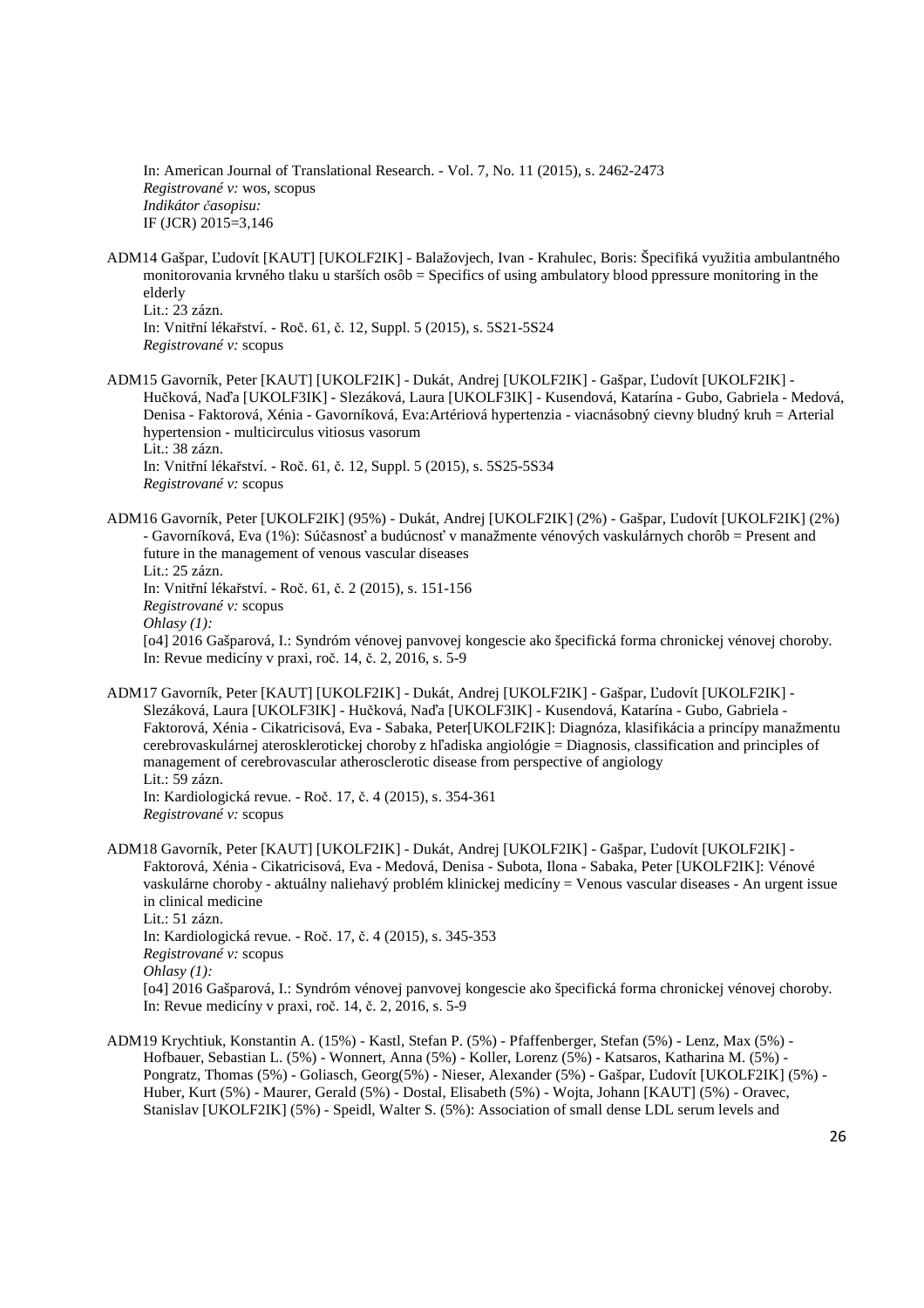circulating monocyte subsets in stable coronary artery disease Lit.: 47 zázn. In: PLoS ONE [elektronický zdroj]. - Vol. 10, No. 4 (2015), Art. No. e0123367 [online] URL: http://www.plosone.org/article/fetchObject.action?uri=info:doi/10.1371/journal.pone.0123367&representation=PD F *Registrované v:* wos, scopus *Indikátor časopisu:* IF (JCR) 2015=3,057 *Ohlasy (4):* [o1] 2015 Zheng, T.P. - Liu, Y.H. - Yang, L.X. - Qin, S.H. - Liu, H.B.: Atherosclerosis, vol. 242, no. 2, 2015, s. 580-588 - SCI ; SCOPUS [o1] 2015 Saudes, R. - Padró, T. - Alonso, R. - Mata, P. - Badimon, L.: Thrombosis and Haemostasis, vol. 114, no. 6, 2015, s. 1310-1321 - SCI ; SCOPUS [o1] 2016 Escate, R. - Padro, T. - Badimon, L.: Atherosclerosis, vol. 246, March 01, 2016, s. 177-186 - SCI ; **SCOPUS** [o1] 2016 Bonan, N.B. - Steiner, T.M. - Kuntsevich, V. - Virzi, G.M. - Azevedo, M. - Nakao, L.S. - Barreto, F.C. - Ronco, C. - Thijssen, S. - Kotanko, P. - Pecoits-Filho, R. - Moreno-Amaral, A.N.: Blood Purification, vol. 41, no. 4, 2016, s.317-323 - SCI ; SCOPUS

ADM20 Sabaka, Peter [UKOLF2IK] - Kružliak, Peter [KAUT] - Baláž, Dávid - Komorníková, Andrea - Čelovská, Denisa [UKOLF2IK] - Cammarota, Giovanni - Kusendová, Katarína - Bendžala, Matej [UKOLF2IK] - Rodrigo, Luis - Dukát, Andrej [UKOLF2IK] - Kwon, Taeg Kyu- Chotová Dvořáková, Magdalena - Gašpar, Ľudovít [UKOLF2IK]: Effect of short term aerobic exercise on fasting and postprandial lipoprotein subfractions in healthy sedentary men

Lit.: 41 zázn.

In: Lipids in Health and Disease [elektronický zdroj]. - Vol. 14 (2015), Art. No. 151 [8 s.] [online] URL:

http://download.springer.com/static/pdf/61/art%253A10.1186%252Fs12944-015-0148-5.pdf?originUrl=http%3A% 2F%2Flipidworld.biomedcentral.com%2Farticle%2F10.1186%2Fs12944-015-0148-5&token2=exp=1455107104~a cl=%2Fstatic%2Fpdf%2F61%2Fart%25253A10.1186%25252Fs12944-015-0148-5.pdf\*~hmac=c3f355a2c38b6e91 2ce5812f2e8b4d013ac90d38c89d7b4922958a5fa91c207f *Registrované v:* wos, scopus *Indikátor časopisu:*

IF (JCR) 2015=2,137

ADM21 Čelovská, Denisa [KAUT] [UKOLF2IK] (60%) - Kružliak, Peter (5%) - Rodrigo, Luis (3%) - Gonsorčík, Jozef (5%) - Sabaka, Peter [UKOLF2IK] (5%) - Gašpar, Peter (5%) - Delev, Delian (3%) - Petrovič, Daniel (2%) - Dukát, Andrej [UKOLF2IK] (6%) - Gašpar,Ľudovít [UKOLF2IK] (6%): Effect of low dose atorvastatin therapy on baroreflex sensitivity in hypertensives Lit.: 29 zázn.

In: High Blood Pressure and Cardiovascular Prevention. - Vol. 23, No. 2 (2016), s. 133-140 *Registrované v:* scopus

ADM22 Gašpar, Ľudovít [KAUT] [UKOLF2IK] (60%) - Komorníková, Andrea (3%) - Kružliak, Peter (10%) - Rodrigo, Luis (3%) - Gabbasov, Zufar (3%) - Staffa, Robert (3%) - Berezin, Alexander (3%) - Gavorník, Peter [UKOLF2IK] (3%) - Dukát, Andrej [UKOLF2IK] (3%)- Ambrózy, Ewald (3%) - Bendžala, Matej [UKOLF2IK] (3%) - Sabaka, Peter [UKOLF2IK] (3%): Contribution of prostaglandin E1 treatment in patients with critical limb ischemia Lit.: 14 zázn. In: International Journal of Clinical and Experimental Medicine [elektronický zdroj]. - Vol. 9, No. 2 (2016), s. 3227-3231 [online] *Registrované v:* wos, scopus *Indikátor časopisu:* IF (JCR) [2015-1,075]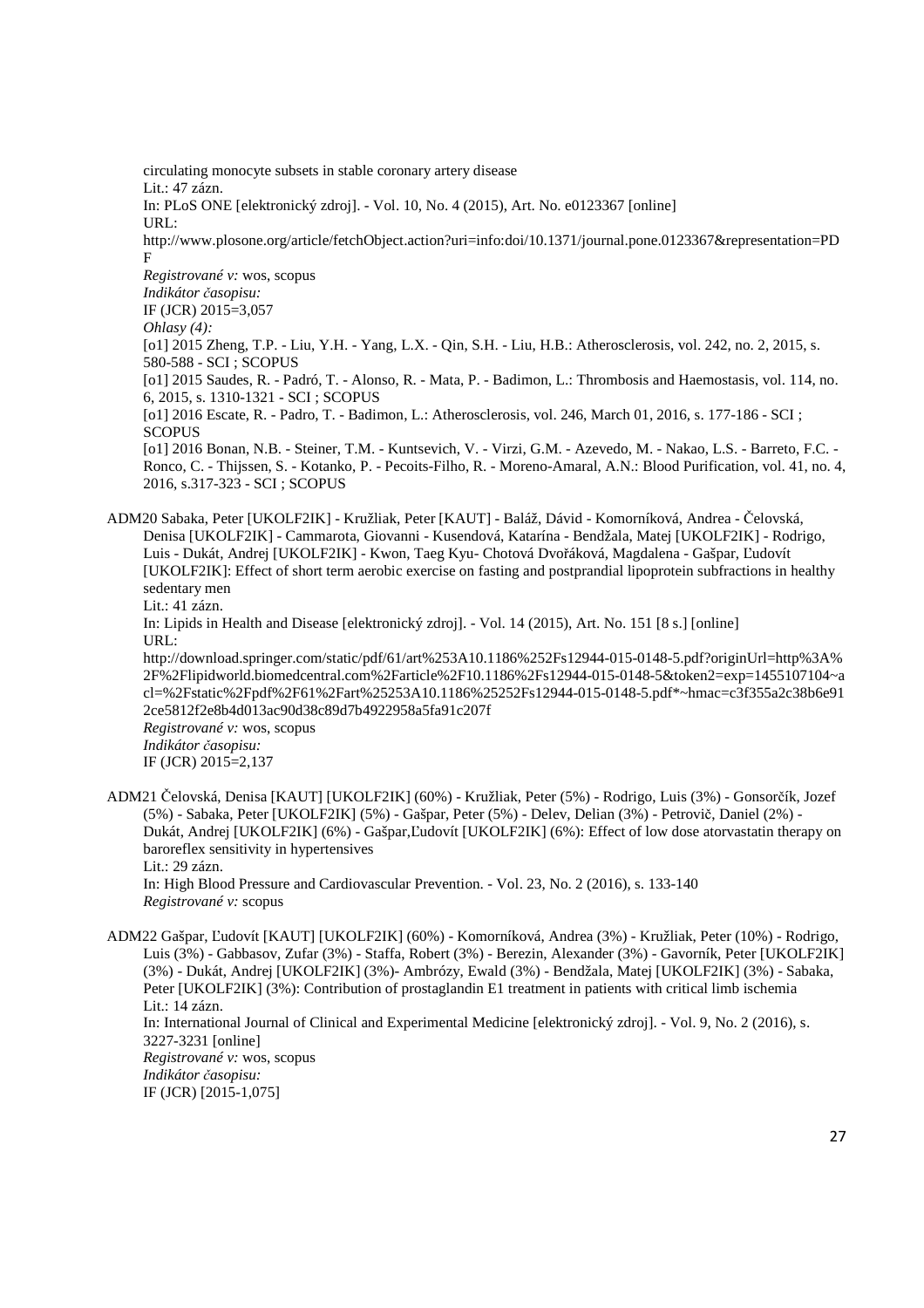ADM23 Popović, Dražen [UKOLF2IK] (20%) - Starčević, Jovana Nikolajević (10%) - Letonja, Marija Šantl (10%) - Makuc, Jana (10%) - Vujkovac, Andreja Cokan (10%) - Pleskovič, Ruda Zorc (10%) - Gašpar, Ľudovít [KAUT] [UKOLF2IK] (10%) - Kružliak, Peter [KAUT](10%) - Petrovič, Danijel [KAUT] (10%): Polymorphism rs5498 of the ICAM-1 gene affects the progression of carotid atherosclerosis in patients with type 2 diabetes mellitus Lit.: 33 zázn. In: Lipids in Health and Disease [elektronický zdroj]. - Vol. 15 (2016), Art. No. 79 [7 s.] [online] URL: http://download.springer.com/static/pdf/800/art%253A10.1186%252Fs12944-016-0247-y.pdf?originUrl=http%3A %2F%2Flipidworld.biomedcentral.com%2Farticle%2F10.1186%2Fs12944-016-0247-y&token2=exp=1468825353 ~acl=%2Fstatic%2Fpdf%2F800%2Fart%25253A10.1186%25252Fs12944-016-0247-y.pdf\*~hmac=cb98850cf2c55 5b79c637217be6ecf9ec4833484abf06a5351e55a5dc6abf38a *Registrované v:* wos *Indikátor časopisu:* IF (JCR) [2015-2,137]

## **ADN Vedecké práce v domácich časopisoch registrovaných v databázach Web of Science alebo SCOPUS**

ADN01 Celecová, Zuzana (85%) - Krahulec, Boris (5%) - Ližičárová, Daniela [UKOLF2IK] (5%) - Gašpar, Ľudovít [UKOLF2IK] (5%): Vasculitides as a rare cause of intermittent claudication Lit.: 37 zázn. In: Bratislavské lekárske listy. - Roč. 114, č. 6 (2013), s. 353-356 *Registrované v:* scopus, wos *Indikátor časopisu:* IF (JCR) 2013=0,446 *Ohlasy (1):* [o1] 2015 Apigian, A.K. - Landry, G.J.: Annals of Vascular Surgery, vol. 29, no. 1, 2015, s. 138-153 - SCI ; **SCOPUS** 

ADN02 Čaprnda, Martin [KAUT] [UKOLF2IK] (90%) - Gašpar, Ľudovít [UKOLF2IK] (10%): Rarity complication of pacemaker implantation = Raritná komplikácia implantácie kardiostimulátora Lit.: 7 zázn. In: Cardiology Letters. - Roč. 23, č. 1 (2014), s. 30-33 *Registrované v:* scopus

ADN03 Ližičárová, Daniela [KAUT] (95%) - Krahulec, Boris (2%) - Hirnerová, Eva (1%) - Gašpar, Ľudovít [UKOLF2IK] (1%) - Celecová, Zuzana (1%): Risk factors in diabetic nephropathy progression at present Lit.: 50 zázn. In: Bratislavské lekárske listy. - Roč. 115, č. 8 (2014), s. 517-521 *Registrované v:* wos, scopus *Indikátor časopisu:* IF (JCR) 2014=0,439 *Ohlasy (4):* [o1] 2015 Gajjala, P.R. - Sanati, M. - Jankowski, J.: Frontiers in Immunology, vol. 6, 2015, art. no. 00340 - SCI ; **SCOPUS** [o1] 2015 Yao, F. - Li, Z. - Ehara, T. - Yang, L. - Wang, D. - Feng, L. - Zhang, Y. - Wang, K. - Shi, Y. - Duan, H. -Zhang, L.: Molecular and Cellular Endocrinology, vol. 411, 2015, s. 232-242 - SCI ; SCOPUS [o1] 2015 Zhang, J. - Hu, X. - Wang, S. - Zhang, Y. - Yang, H.: International Journal of Clinical and Experimental Medicine, vol. 8, no. 8, 2015, s. 13275-13281 - SCI ; SCOPUS [o1] 2015 Tian, W. - Lei, H. - Guan, R. - Xu, Y. - Li, H. - Wang, L. - Yang, B. - Gao, Z. - Xin, Z.: Drug Design, Development and Therapy, vol. 9, 2015, s. 5147-5157 - SCI ; SCOPUS

ADN04 Čelovská, Denisa [KAUT] [UKOLF2IK] (60%) - Gonsorčík, Jozef (20%) - Dukát, Andrej [UKOLF2IK] (10%) - Gašpar, Ľudovít [UKOLF2IK] (10%): Baroreflex sensitivity and resistant hypertension = Baroreflexná senzitivita a rezistentná hypertenzia

Lit.: 18 zázn.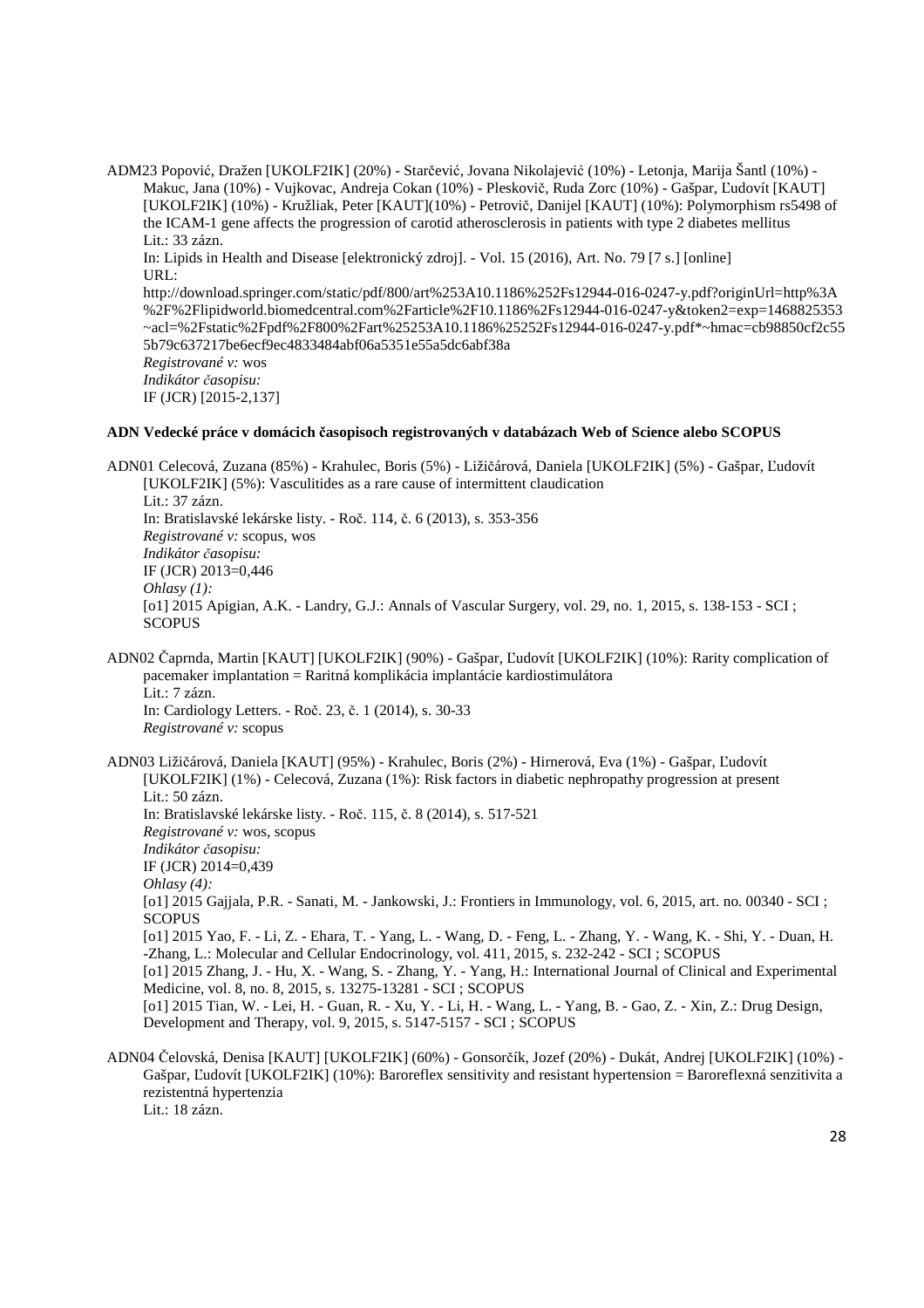In: Cardiology Letters. - Roč. 24, č. 5 (2015), s. 315-320 *Registrované v:* scopus POZNÁMKA: Vyšiel aj abstrakt - Cardiology Letters. - Roč. 24, č. 2 (2015), s. 126

ADN05 Gašpar, Ľudovít [KAUT] [UKOLF2IK] - Vámosi, Róbert - Dukát, Andrej [UKOLF2IK] - Čaprnda, Martin [UKOLF2IK] - Bendžala, Matej [UKOLF2IK]: Ambulatory blood pressure monitoring - indicator of blood pressure control = Ambulantné monitorovanie krvného tlaku - indikátor kontroly krvného tlaku Lit.: 10 zázn. In: Cardiology Letters. - Roč. 24, č. 4 (2015), s. 257-260 *Registrované v:* scopus

## **AEC Vedecké práce v zahraničných recenzovaných vedeckých zborníkoch, monografiách**

AEC01 Gašpar, Ľudovít [UKOLF2IK] (100%) : Artériová hypertenzia a obezita Lit.: 36 zázn. In: Klinická obezitológia. - Brno : Facta Medica, 2013. - S. 185-190. - ISBN 978-80-904731-7-1 POZNÁMKA: Vyšiel aj abstrakt - Diabetes a obezita. - Roč. 13, č. 26 (2013), s. 87

AEC02 Gašpar, Ľudovít [UKOLF2IK] - Makovník, Michal - Bendžala, Matej [UKOLF2IK] - Gavorník, Peter [UKOLF2IK] - Hlinšťáková, Stella - Komorníková, Andrea [UKOLF2IK] - Štrbová, Lujza: Prínos transkutánnej oxymetrie pre určenie amputačnej výšky Lit.: 4 zázn.

In: Formy a prostriedky vzdelávania na podporu prevencie chorôb v podmienkach eHealth [elektronický zdroj]. - Praha : Evropská asociacie pro fototerapii, 2013. - S. 198-200 [CD-ROM]. - ISBN 978-80-87861-02-8

AEC03 Gašpar, Ľudovít [UKOLF2IK] - Makovník, Michal - Gavorník, Peter [UKOLF2IK] - Dukát, Andrej [UKOLF2IK] - Letková, Kristína - Bendžala, Matej [UKOLF2IK] - Komorníková, Andrea [UKOLF2IK] - Ližičárová, Daniela [UKOLF2IK]: Nevyhnutnosť multidisciplinárnej spolupráce u pacientov s kritickou končatinovou ischémiou

Lit.: 11 zázn.

In: Formy a prostriedky vzdelávania na podporu prevencie chorôb v podmienkach eHealth [elektronický zdroj]. - Praha : Evropská asociacie pro fototerapii, 2013. - S. 208-212 [CD-ROM]. - ISBN 978-80-87861-02-8

AEC04 Gašpar, Ľudovít [UKOLF2IK] - Štrbová, Lujza - Makovník, Michal - Bendžala, Matej [UKOLF2IK] - Gavorník, Peter [UKOLF2IK] - Komorníková, Andrea [UKOLF2IK] - Celecová, Zuzana: Poruchy mikrocirkulácie kože pri syndróme diabetickej nohy Lit.: 7 zázn.

In: Formy a prostriedky vzdelávania na podporu prevencie chorôb v podmienkach eHealth [elektronický zdroj]. - Praha : Evropská asociacie pro fototerapii, 2013. - S. 194-197 [CD-ROM]. - ISBN 978-80-87861-02-8

AEC05 Gašpar, Ľudovít [UKOLF2IK] - Makovník, Michal - Gavorník, Peter [UKOLF2IK] - Bendžala, Matej [UKOLF2IK] - Ližičárová, Daniela [UKOLF2IK] - Komorníková, Andrea [UKOLF2IK]: Hodnotenie porúch mikrocirkulácie kože pomocou transkutánnej oxymetrie Lit.: 5 zázn. In: Formy a prostriedky vzdelávania na podporu prevencie chorôb v podmienkach eHealth [elektronický zdroj]. -

Praha : Evropská asociacie pro fototerapii, 2013. - S. 189-193 [CD-ROM]. - ISBN 978-80-87861-02-8

AEC06 Gašpar, Ľudovít [UKOLF2IK] - Makovník, Michal - Hlinšťáková, Stella - Gavorník, Peter [UKOLF2IK] - Dukát, Andrej [UKOLF2IK] - Bendžala, Matej [UKOLF2IK] - Komorníková, Andrea [UKOLF2IK] - Štvrtina, Svetoslav [UKOLFUPA]: Médiokalcinóza a riziko ďalších kardiovaskulárnych komplikácií Lit.: 12 zázn.

In: Formy a prostriedky vzdelávania na podporu prevencie chorôb v podmienkach eHealth [elektronický zdroj]. - Praha : Evropská asociacie pro fototerapii, 2013. - S. 201-207 [CD-ROM]. - ISBN 978-80-87861-02-8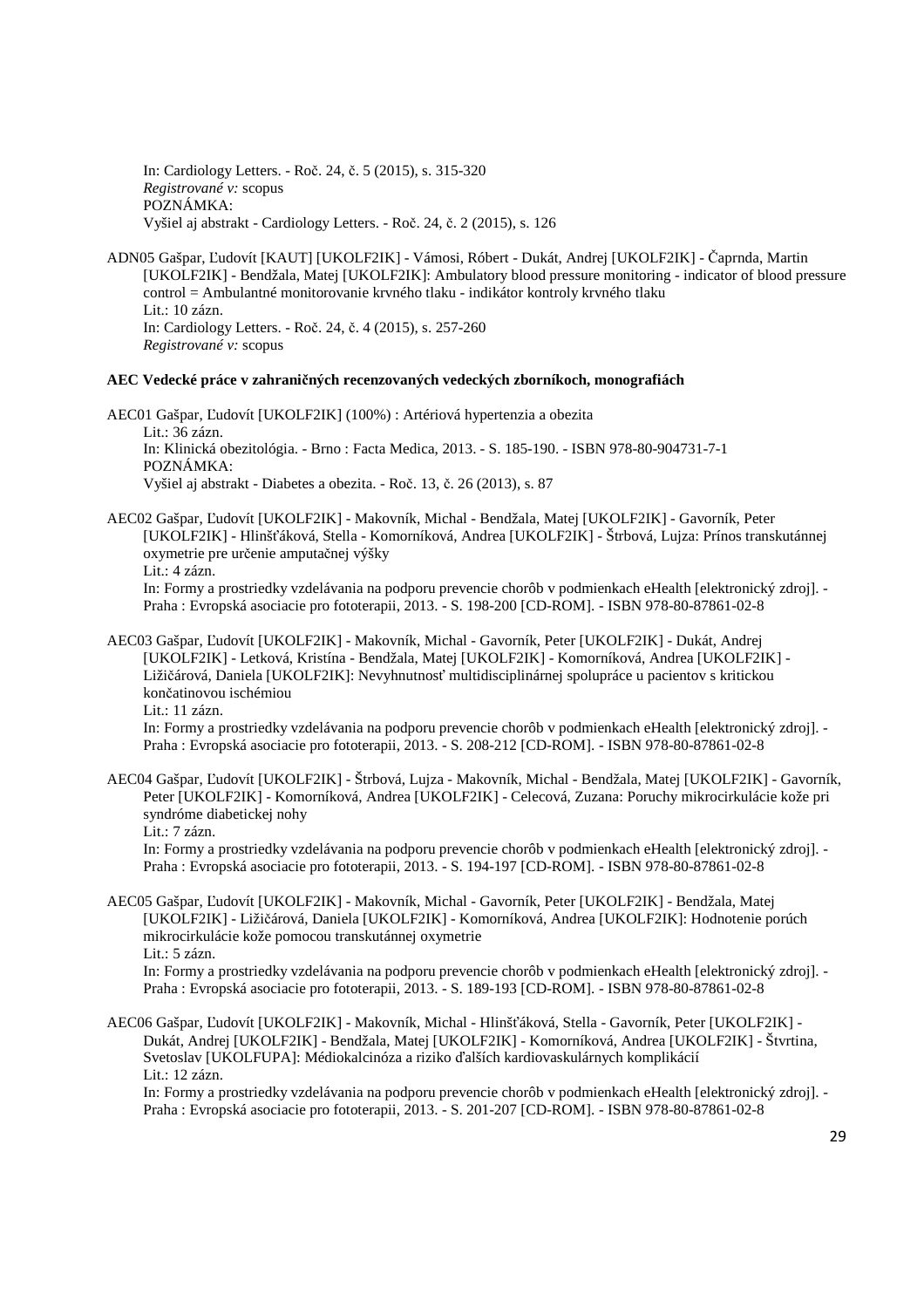*Ohlasy (1):*

[o4] 2004 Kmecová, D. - Rašiová, M. - Kozárová, M. - Kmec, J.: Vysoké členkové tlaky a kardiovaskulárna morbidita. In: Vaskulárna medicína, roč. 6, č. 1, 2014, s. 24-26

AEC07 Bendžala, Matej [UKOLF2IK] - Gašpar, Ľudovít [UKOLF2IK] - Uhrinová, Alena - Sabaka, Peter [UKOLF2IK]: Nemocničný informačný systém

Lit.: 1 zázn.

In: Spektrum informačných zdrojov z biomedicínskeho prostredia & výmena teoretických a klinických poznatkov. - Praha : Evropská asociacie pro fototerapii, 2015. - S. 226-229. - ISBN 978-80-87861-11-0

AEC08 Gašpar, Ľudovít [UKOLF2IK] - Gavorník, Peter [UKOLF2IK] - Gašparová, Iveta [UKOLFULB]: Opuchy dolných končatín - etiopatogenetická klasifikácia Lit.: 22 zázn.

In: Spektrum informačných zdrojov z biomedicínskeho prostredia & výmena teoretických a klinických poznatkov. - Praha : Evropská asociacie pro fototerapii, 2015. - S. 230-240. - ISBN 978-80-87861-11-0

## **AED Vedecké práce v domácich recenzovaných vedeckých zborníkoch, monografiách**

- AED01 Dukát, Andrej [UKOLF2IK] Gašpar, Ľudovít [UKOLF2IK] Kolesár, Juraj [UKOLF] Gavorník, Peter [UKOLF2IK] - Mikeš, Zoltán [UKOLF] - Petrovičová, Jana: Prínos Holterovho monitorovania elektrokardiogramu v diagnostike synkopy u pacientov vo vyššom veku In: Gerontologia experimentalis bohemico-slovaca 7. - Malacky : Inštitút experimentálnej gerontológie, 1986. - S. 172-178
- AED02 Gašpar, Ľudovít [UKOLF2IK] Dukát, Andrej [UKOLF2IK] Gavorník, Peter [UKOLF2IK]: Transkutánne kontinuálne monitorovanie krvných plynov počas pobytu v barokomore In: Bioklimatické aspekty optimalizácie prostredia. - Bratislava : Slovenská bioklimatická spoločnosť SAV, 1990. - S. 29-33

[Bioklimatické dni. Bratislava, 28.-29.11.1989]

AED03 Gašpar, Ľudovít [UKOLF2IK] (60%) - Štvrtinová, Viera [UKOLF2IK] (40%): Diferenciálna diagnostika pľúcnej embólie

In: Ed.: Viera Štvrtinová : Choroby ciev. - Bratislava : SAP, 2008. - S. 798-798. - ISBN 978-80-8095-025-5

AED04 Gašpar, Ľudovít [UKOLF2IK] (70%) - Štvrtina, Svetoslav [UKOLFUPA] (30%): Pľúcna embólia - definícia, klasifikácia, výskyt

In: Ed.: Viera Štvrtinová : Choroby ciev. - Bratislava : SAP, 2008. - S. 784-786. - ISBN 978-80-8095-025-5 *Ohlasy (1):*

[o4] 2011 Štvrtinová, V.: Nové možnosti liečby venózneho tromboembolizmu - klinický program EINSTEIN. In: Vaskulárna medicína, roč. 3, č. 4, 2011, s. 165-166 a 168-169

AED05 Štvrtinová, Viera [UKOLF2IK] (60%) - Gašpar, Ľudovít [UKOLF2IK] (40%): Prevencia venózneho tromboembolizmu

In: Ed.: Viera Štvrtinová : Choroby ciev. - Bratislava : SAP, 2008. - S. 812-818. - ISBN 978-80-8095-025-5 *Ohlasy (1):*

[o4] 2010 Petrovič, T. - Payer, J.: Cestovanie a venózny tromboembolizmus. In: Kardiológia, roč. 19, č. 5, 2010, s. 406-411

AED06 Gašpar, Ľudovít [UKOLF2IK] (100%) : Transkutánna oxymetria - použitie v diagnostike syndrómu diabetickej nohy

Lit.: 16 zázn.

In: Manažment pacienta so syndrómom diabetickej nohy. - Bratislava : Veda, 2013. - S. 141-156. - ISBN 978-80-224-1293-3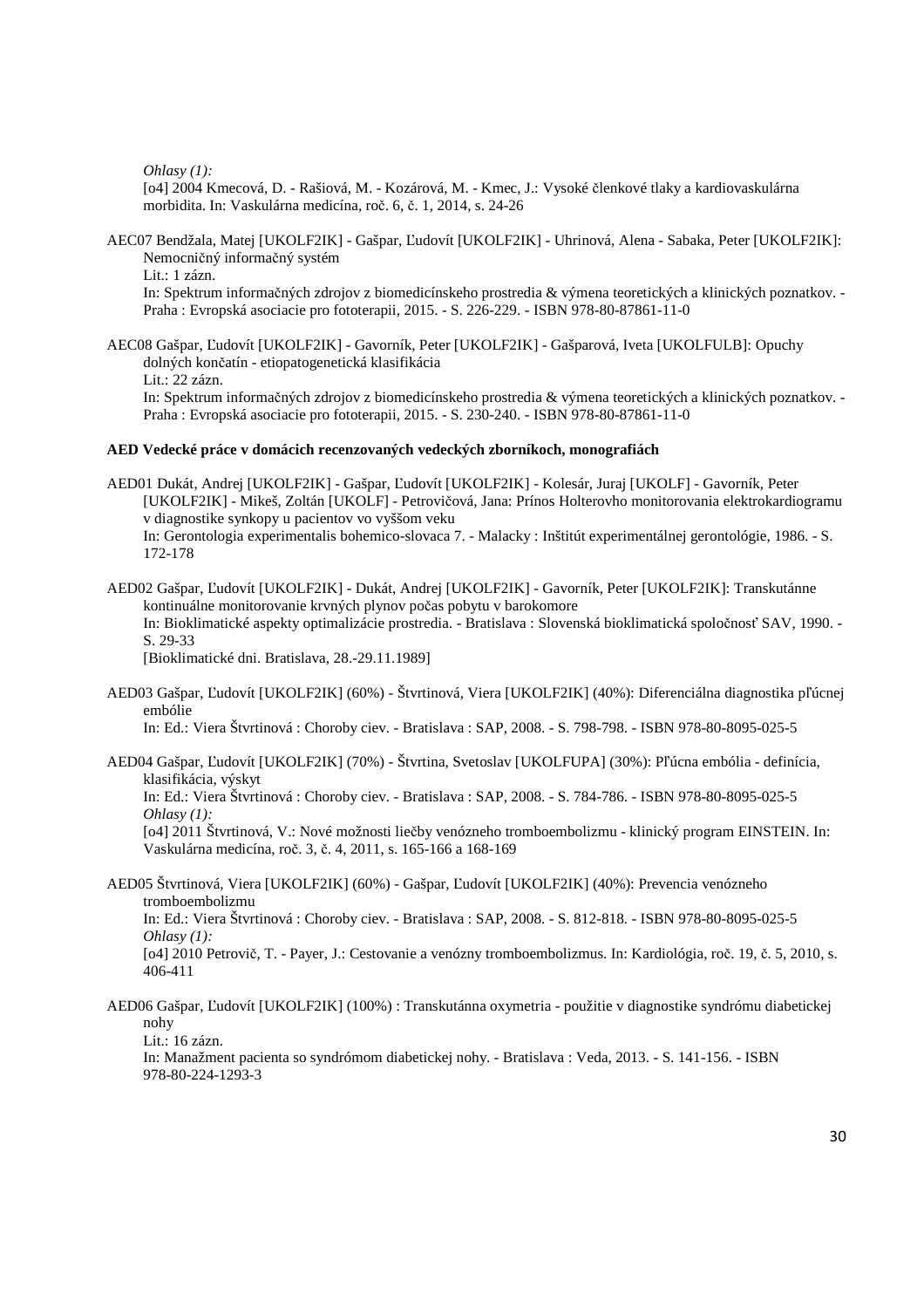AED07 Gašpar, Ľudovít [UKOLF2IK] (70%) - Gašparová, Eva (30%): Vplyv hluku na somatické a psychické zdravie = Noise impact on somatic and mental health Lit.: 17 zázn. In: Environmentálne vplyvy a biologické perspektívy. - Komárno : Pedagogická fakulta Univerzity J. Selyeho v Komárne, 2014. - S. 31-39. - ISBN 978-80-8122-115-6

#### **AEE Vedecké práce v zahraničných nerecenzovaných vedeckých zborníkoch, monografiách**

AEE01 Gašpar, Ľudovít [UKOLF2IK] (55%) - Ambrózy, Ewald (5%) - Štrbová, Lujza (5%) - Gavorník, Peter [UKOLF2IK] (5%) - Štvrtinová, Viera [UKOLF2IK] (5%) - Fülleová, Margita (5%) - Makovník, Michal [UKOLF] (10%) - Poliak, Peter (5%) - Labaš, Peter[UKOLF1CHK] (5%): Význam transkutánnej oxymetrie v diagnostike syndrómu diabetickej nohy a pri určovaní amputačnej výšky Lit.: 15 zázn. In: Angiologie 2009. Pokroky v angiologii. - Praha : Maxdorf, 2009. - S. 81-87. - ISBN 978-80-7345-214-8

- AEE02 Fülleová, Margita (30%) Gašpar, Ľudovít [UKOLF2IK] (30%) Makovník, Michal (25%) Kaško, Martin [UKOLF2IK] (10%) - Svitková, Mária [UKOLF] (5%): Význam edukácie u pacientov so syndrómom diabetickej nohy = Importance of education in patients with diabetic foot syndrome Lit.: 11 zázn. In: Angiologie 2012. - Praha : Maxdorf, 2012. - S. 114-117. - ISBN 978-80-7345-295-7
- AEE03 Gašpar, Ľudovít [UKOLF2IK] (55%) Makovník, Michal (15%) Gavorník, Peter [UKOLF2IK] (5%) Hlinšťáková, Stella (5%) - Bendžala, Matej [UKOLF2IK] (5%) - Ambrózy, Ewald (5%) - Štrbová, Lujza (5%) - Kaško, Martin [UKOLF2IK] (5%): Klinické využitie transkutánnej oxymetrie = Clinical application of transcutaneous oxymetry Lit.: 15 zázn. In: Angiologie 2012. - Praha : Maxdorf, 2012. - S. 93-101. - ISBN 978-80-7345-295-7
- AEE04 Svitková, Mária [UKOLF] (30%) Gašpar, Ľudovít [UKOLF2IK] (30%) Makovník, Michal (20%) Gavorník, Peter [UKOLF2IK] (5%) - Kaško, Martin [UKOLF2IK] (5%) - Dukát, Andrej [UKOLF2IK] (5%) - Fülleová, Margita (5%): Prínos medziodborovej spolupráce pre pacientov s kritickou končatinovou ischémiou = Contribution of interdisciplinary cooperation for patients with critical limb ischemia Lit.: 8 zázn. In: Angiologie 2012. - Praha : Maxdorf, 2012. - S. 109-113. - ISBN 978-80-7345-295-7

#### **AEG Abstrakty vedeckých prác v zahraničných karentovaných časopisoch**

AEG01 Gašpar, Ľudovít [UKOLF2IK] - Štvrtinová, Viera [UKOLF2IK] - Gavorník, Peter [UKOLF2IK] - Krahulec, Boris [UKOEXFL] - Štrbová, Lujza: The changes in the skin microcirculation at the forearm in focal brain ischemia In: International Angiology. - Vol. 15, No. 2 (1996), s. 20 [International Union of Angiology European Chapters Congress. Budapest, 19.-22.5.1996]

- AEG02 Štvrtinová, Viera [UKOLF2IK] Gašpar, Ľudovít [UKOLF2IK] Lesný, P. Labaš, Peter [UKOLF1CHK] Šefránek, V.: Takayasu s arteritis - two anusual cases In: International Angiology. - Vol. 15, Suppl. I, No. 2 (1996), s. 57 [International Union of Angiology European Chapters Congress. Budapest, 19.-22.5.1996]
- AEG03 Dukát, Andrej [UKOLF2IK] Lietava, Ján [UKOLF2IK] Mikeš, Zoltán [UKOLF] Gašpar, Ľudovít [UKOLF2IK] - Krpčiar, V.: Psychophysiologic aspects of SAP therapy of postmyocardial infarction patients In: International Journal of Psychophysiology. - Vol. 30, No. 1-2, Sp. Iss. (1998), s. 114 [World Congress of the International Organization of Psychophysiology. 9th, Taormina, 14.-19.9.1998]
- AEG04 Dukát, Andrej [UKOLF2IK] Korbeľ, Miroslav [UKOLF1GK] Lietava, Ján [UKOLF2IK] Gašpar, Ľudovít [UKOLF2IK]: Contribution of ambulatory blood pressure monitoring for the identification of high risk patient for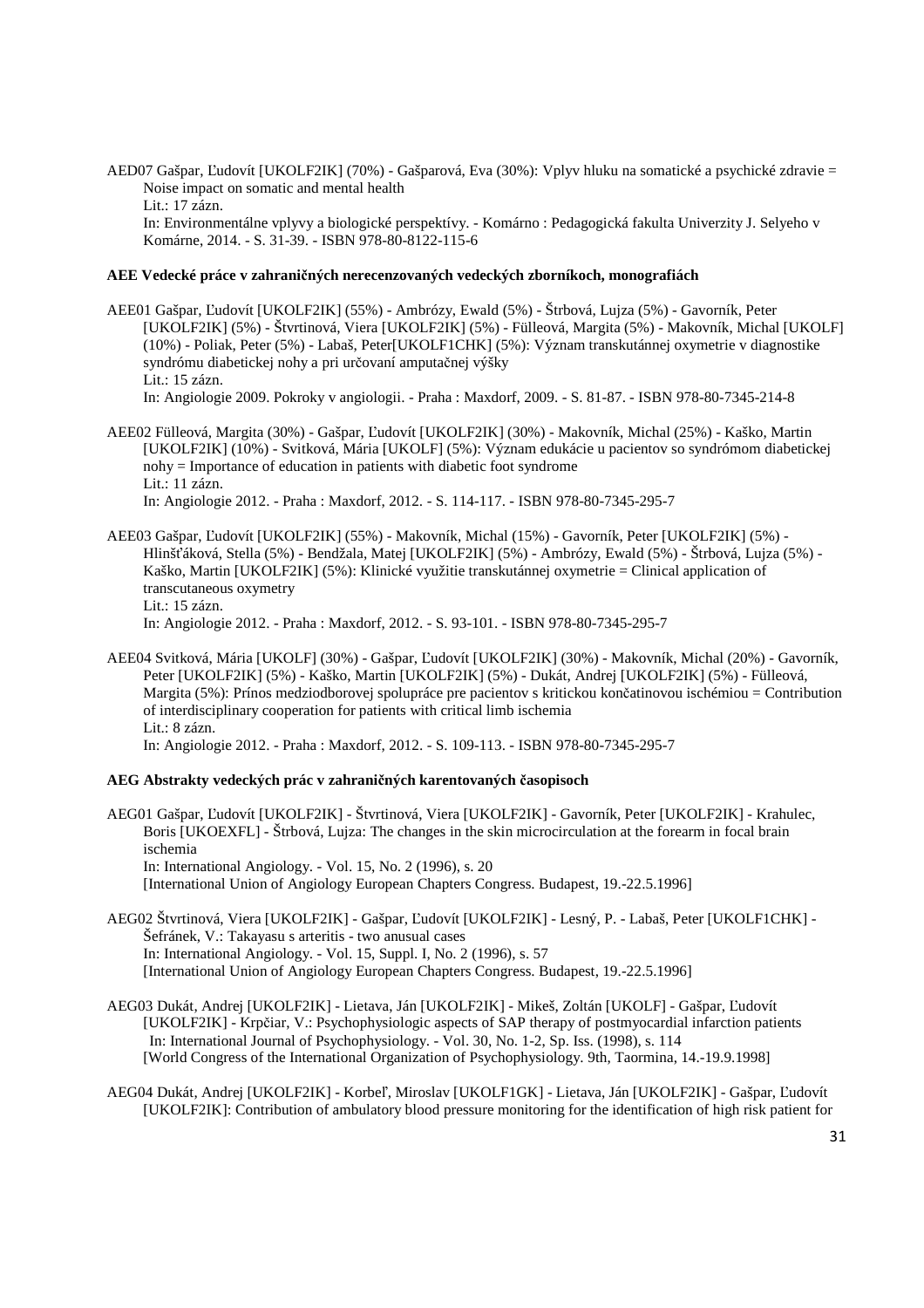preeclampsia In: Journal of Hypertension. - Vol. 18, Suppl. 2 (2000), s. S46 [European Meeting on Hypertension. 10th, Goteborg, 29.5.-3.6.2000]

AEG05 Gašpar, Ľudovít [UKOLF2IK] (70%) - Jurčová, Darina (5%) - Gašparová, Eva (5%) - Hlinšťáková, Stella (5%) - Makovník, Michal [UKOLF] (5%) - Dukát, Andrej [UKOLF2IK] (5%) - Fülleová, Margita (5%): Ambulatory blood pressure monitoring in patients with tinnitus In: Kidney and Blood Pressure Research. - Vol. 32, No. 5 (2009), s. 313-314 [Central European Meetingon Hypertension. 5th, Zagreb, 22.-25.10.2009] POZNÁMKA: Vyšlo aj - 5th Central European Meetingon Hypertension, 2nd Croatian Congress on Hypertension, 2nd Croatian Meeting of Nurses in Hypertension. - Zagreb : [s.n.], 2009. - S. 40

AEG06 Lukáč, Martin - Gašpar, Ľudovít [UKOLF2IK] - Makovník, Michal [UKOLF] - Štvrtina, Svetoslav [UKOLFUPA]: Lost years of life due to death from pulmonary embolism in hospitalized patients verified by autopsy from 1983 till 2005 In: Value in Health. - Vol. 13, No. 7 (2010), s. A518 [Asia-Pacific Conference. 4th, Phuket, 5.-7.9.2010]

## **AFC Publikované príspevky na zahraničných vedeckých konferenciách**

- AFC01 Dukát, Andrej [UKOLF2IK] Mikeš, Zoltán [UKOLF] Gavorník, Peter [UKOLF2IK] Kolesár, Juraj [UKOLF] - Lietava, Ján [UKOLF2IK] - Gašpar, Ľudovít [UKOLF2IK] - Zvonár, J.: Contribution of ambulatory electrocardiographic monitoring for the diagnosis of patients with syncope In: Electrocardiology 87. - Berlin : Akademie Verlag, 1988. - S. 585-588. - ISBN 3055005414 [Proceedings of the International Congress on Electrocardiology. 14th, Berlin, 17.-20.8.1987]
- AFC02 Hirnerová, Eva Štvrtinová, Viera [UKOLF2IK] Ambrózy, Ewald Gašpar, Ľudovít [UKOLF2IK]: Evaluations of the associations between carotid artery atherosclerosis, peripheral arterial occlusive disease and coronary artery disease References 14 In: CNVD: Computer - aided Noninvasive Vascular Diagnostics. Vol. 2. - Aachen : [s.n.], 2001. - S. 153-158. - ISBN 3-89653-881-0

[Proceedings of the International Symposium CNVD 2000. 9th, Bratislava, 21.-23.1.2000]

AFC03 Vranka, Ivan - Penz, Peter [UKOLF] - Gašpar, Ľudovít [UKOLF2IK] - Dukát, Andrej [UKOLF2IK]: High resolution electrocardiography of P wawe in patients with paroxysmal atrial fibrillation and patients with arterial hypertension and diabetes mellitus Lit. 5 zázn.

In: New Frontiers in the research of PhD students. - Hradec Králové : Astraprint, 2005. - S. 162-165. - ISBN 80-239-6102-0

[Medical Postgraduate Conference. 2nd, Hradec Králové, 8.-9.12.2005]

AFC04 Makovník, Michal [UKOLF] - Thurzo, Andrej [UKOLFSK] - Hanúsková, Veronika - Bendžala, Matej [UKOLF2IK] - Kusenda, Pavol - Gašpar, Ľudovít [UKOLF2IK]: Implementácia elektronického vzdelávania študenta do AISu = Implementation of electronic learning processes in the (AIS) Academic Information System In: MEFANET 2010. Sborník přednášek [elektronický zdroj]. - Brno : Masarykova Univerzita, 2010. - S. [1-8] [CD-ROM]. - ISBN 978-80-7392-141-5 [MEFANET 2010 : konference lékařských fakúlt ČR a SR. 4., Brno, 24.-25.11.2010]

POZNÁMKA:

Vyšlo aj - MEFANET report 04. Efficient multimedia teaching tools in medical education. - Brno : Masarykova univerzita, 2011. - S. 125-129. - ISBN 978-80-210-5539-1

AFC05 Gašpar, Ľudovít [UKOLF2IK] - Bendžala, Matej [UKOLF2IK] - Komorníková, Andrea [UKOLF2IK] - Očadlík, Ivan [UKOLF1IK] - Makovník, Michal - Gavorník, Peter [UKOLF2IK]: Contribution of transcutaneous oxymetry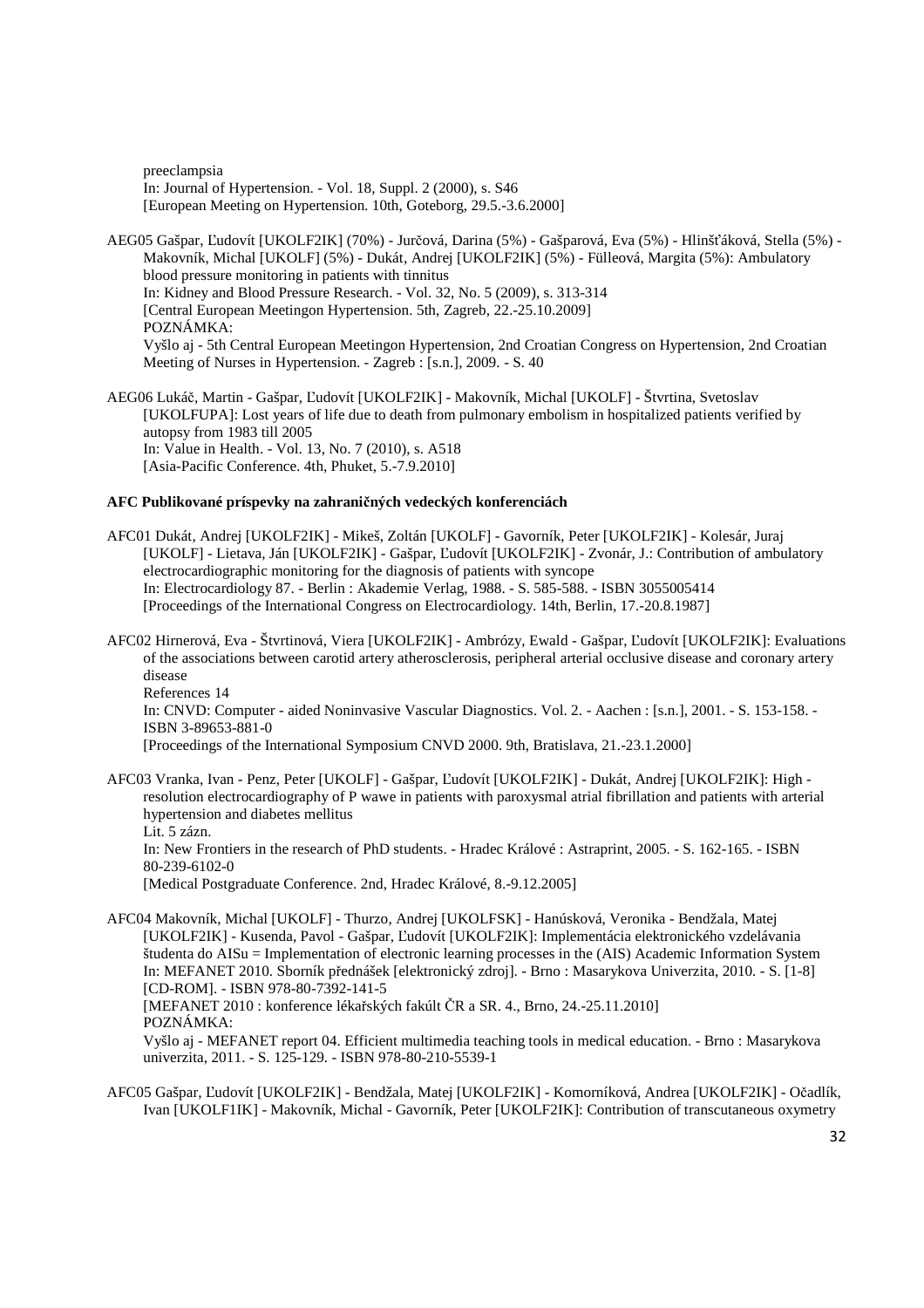in diabetic foot syndrome Lit.: 13 zázn. In: CBU International Conference Proceedings 2013 : Integrations and Innovation in Science and Education [elektronický zdroj]. - Prague : Central Bohemia University, 2013. - S. 307-313 [online]. - ISBN 978-80-905536-0-6 [CBU International Conference on Integration and Innovation in Science and Education. Praha, 7.-14.4.2013] URL: http://ojs.journals.cz/index.php/CBUConference2013/issue/current

## **AFD Publikované príspevky na domácich vedeckých konferenciách**

AFD01 Gašpar, Ľudovít [UKOLF2IK] - Dukát, Andrej [UKOLF2IK] - Kayzer, V. - Kolesár, Juraj [UKOLF] - Mikeš, Zoltán [UKOLF] - Lietava, Ján [UKOLF2IK]: Prínos ambulatného monitorovania krvného tlaku v diagnostike a liečbe pacientov s esenciálnou hypertenziou In: Zborník prác z celoštátneho zjazdu telovýchovného lekárstva. - Brno : [s.n.], 1988. - s. 81-83 [Celoštátny zjazd telovýchovného lekárstva. Brno, 1988]

- AFD02 Gašpar, Ľudovít [UKOLF2IK] Krahulec, Boris [UKOEXFL] Štrbová, Lujza: Transkutánne monitorovanie parciálneho tlaku kyslíka a kardiovaskulárna autonómna neuropatia u pacientov s diabetes mellitus In: Trenčianské dni diabetológov a diabetikov. - Trenčín : [s.n.], 1994. - S. 57-62 [Trenčianske dni diabetológov a diabetikov. Trenčín, jún 1994]
- AFD03 Gašpar, Ľudovít [UKOLF2IK] Ambrózy, Ewald: Akútny efekt vazoaktívnych infúzií na transkutánny parciálny tlak kyslíka u pacientov s ischemickou chorobou dolných končatín In: Neinvazívna kardiológia - Noninvasive Cardiology. - Roč. 3, č. 3 (1994), s. S14-S15 [Slovenský angiologický kongres s medzinárodnou účasťou. 1., Tatranské Zruby, 3.-6.11.1994]

AFD04 Gavorník, Peter [UKOLF2IK] - Gašpar, Ľudovít [UKOLF2IK] - Dukát, Andrej [UKOLF2IK] - Kmec, J. - Holomáň, M. - Šefránek, V. - Lesný, P. - Strižková, S.: Výskyt chronickej vénovej choroby dolných končatín v Slovenskej republike a jej nová havajská "CEAP" klasifikácia In: Praktická flebologie. - Roč. 5, č. 3-4 (1996), s. 91-93 [Slovenský angiologický kongres s medzinárodnou účasťou. 4., Tatranské Zruby, 2.-5.10.1996] *Ohlasy (4):* [o3] 1997 Mazuch, J. - Čupka, I. - Machan, Ľ. - Brunčák, P. - Géč, K. - Berek, P. - Péter, Š. - Caban, C.: Naše klinické skúsenosti s primárnymi varixami dolných končatín a ich chirurgickou liečbou. In: Praktická flebologie, roč. 6, č. 3-4,1997, s. 176-179 [o4] 2002 Novák, P. - Holéczy, P.: Funkčné fyzikálne vyšetrovacie metódy krvného cievneho systému. In: Všeobecná angiológia, roč. 2, č. 1, 2002, s. 16-21 [o3] 2007 Uhrinová, A. - Pišková, T.: Klinický význam a liečba hyperurikémie pri cievnych poruchách a cievnych chorobách. In: Praktická flebologie, roč. 16, č. 2, 2007, s. 45-48 [o4] 2007 Véghová, L.: Chronická vénová choroba dolných končatín u mladších ľudí. In: 46. fakultná konferencia

študentskej vedeckej a odbornej činnosti a 2. vedecká konferencia doktorandov. Bratislava : LF UK, 2007, S. 62

AFD05 Gavorník, Peter [UKOLF2IK] - Gašpar, Ľudovít [UKOLF2IK] - Dukát, Andrej [UKOLF2IK] - Holomáň, M. - Šefránek, V. - Lesný, P. - Žernovický, František [UKOLF] - Strížková, D.: Primárna,sekundárna a terciálna prevencia aterosklerózy a ischemickej choroby dolných končatín In: Praktická flebologie. - Roč. 5, č. 3-4 (1996), s. 101-102

[Slovenský angiologický kongres s medzinárodnou účasťou. 4., Tatranské Zruby, 2.-5.10.1996] *Ohlasy (2):*

[o4] 1998 Tomka, J. - Molčan, T. - Dulka, T. - Zita, Z. - Maresch, M.: Význam PTFE protéz pri vaskularizácii ischemickej choroby dolných končatín. In: Chirurgický spravodaj, roč. 2, č. 2, 1998, s. 17-20 [o3] 2007 Uhrinová, A. - Pišková, T.: Klinický význam a liečba hyperurikémie pri cievnych poruchách a cievnych chorobách. In: Praktická flebologie, roč. 16, č. 2, 2007, s. 45-48

AFD06 Labaš, Peter [UKOLF1CHK] - Remková, Anna [UKOLF] - Payer, Juraj [UKOLF5IK] - Vrtík, Luděk - Gašpar, Ľudovít [UKOLF2IK]: Urgentné situácie vo flebológii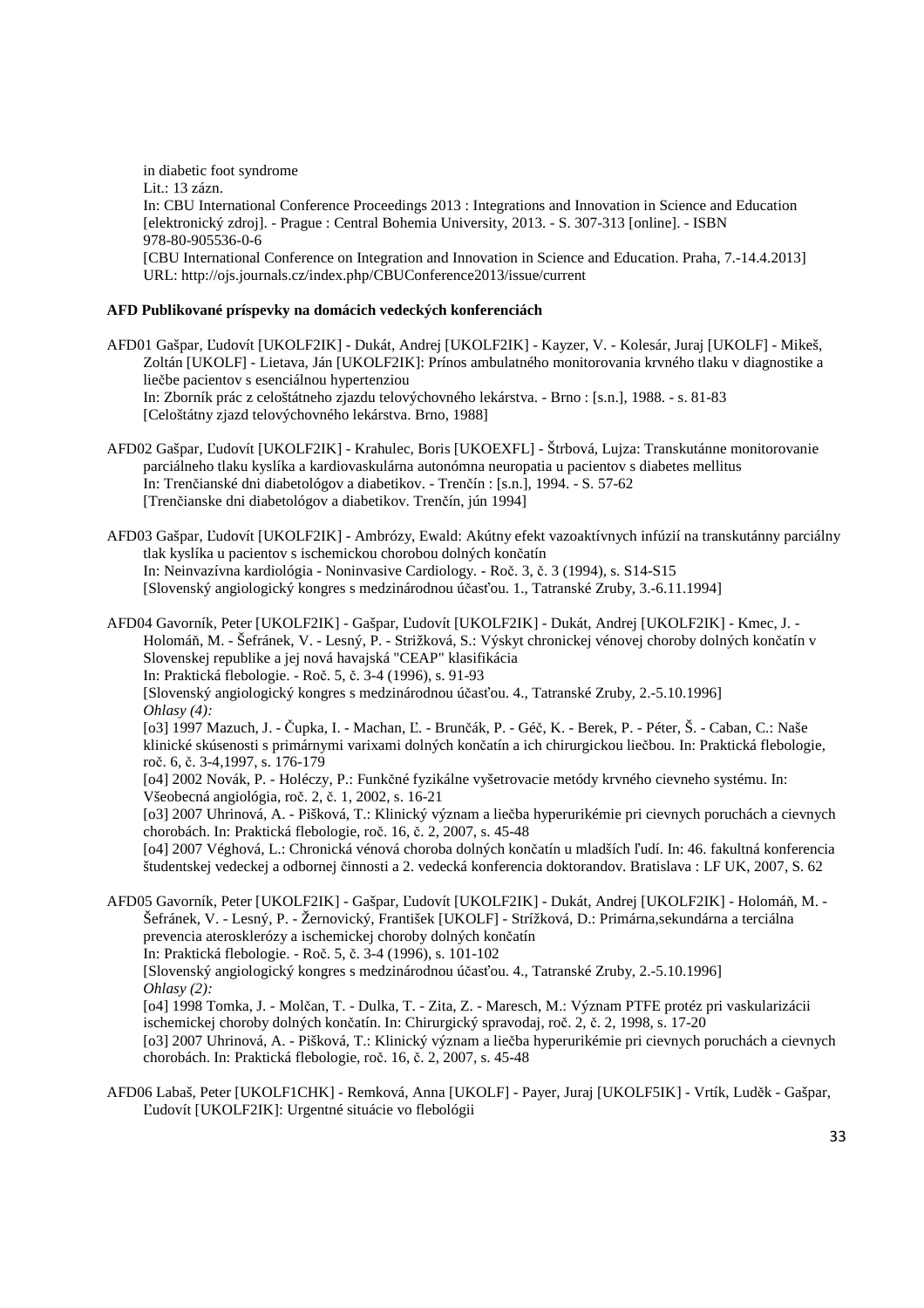In: Praktická flebologie. - Roč. 5, č. 3-4 (1996), s. 132-133 [Slovenský angiologický kongres s medzinárodnou účasťou. 4., Tatranské Zruby, 2.-5.10.1996]

AFD07 Vrtík, Luděk - Gašpar, Ľudovít [UKOLF2IK] - Šimko, J. - Durdík, Štefan [UKOLFKOCH] - Labaš, Peter [UKOLF1CHK]: Určenie výšky amputácie u ischemických dolných končatín pomocou PtO2 In: Praktická flebologie. - Roč. 5, č. 3-4 (1996), s. 144-145 [Slovenský angiologický kongres s medzinárodnou účasťou. 4., Tatranské Zruby, 2.-5.10.1996]

AFD08 Gavorník, Peter [UKOLF2IK] - Gašpar, Ľudovít [UKOLF2IK] - Dukát, Andrej [UKOLF2IK] - Novák, P. - Holomáň, M. - Šefránek, V. - Lesný, P. - Kmec, J. - Pener, Vladimír - Labaš, Peter [UKOLF1CHK] - Žernovický, František [UKOLF] - Remková, Anna [UKOLF] -Pechan, Juraj [UKOLF]: Instabilná aterosklerotická lézia a dynamická obštrukcia artérií In: Praktická flebologie. - Roč. 7, č. 2 (1998), s. 53-54 [Slovenský angiologický kongres s medzinárodnou účasťou. 5., Tatranské Zruby, 12.-15.11.1997]

*Ohlasy (1):* [o3] 2007 Uhrinová, A. - Pišková, T.: Klinický význam a liečba hyperurikémie pri cievnych poruchách a cievnych chorobách. In: Praktická flebologie, roč. 16, č. 2, 2007, s. 45-48

AFD09 Labaš, Peter [UKOLF1CHK] - Ohrádka, Bernard [UKOLF] - Vrtík, Luděk - Štvrtinová, Viera [UKOLF2IK] - Arpášová, M. - Gašpar, Ľudovít [UKOLF2IK] - Michalko, Ľubomír [UKOLF]: Význam nízkomolekulárneho Heparínu v prevencii a liečbe pooperačnej hlbokej žilovej trombózy u vysokorizikových pacientov In: Praktická flebologie. - Roč. 7, č. 2 (1998), s. 47-48 [Slovenský angiologický kongres s medzinárodnou účasťou. 5., Tatranské Zruby, 12.-15.11.1997]

- AFD10 Gašpar, Ľudovít [UKOLF2IK]: Transkutánna oxymetria v objektivizácii Raynaudovho fenoménu In: Lekárska fyzika na prahu 21. storočia. - Bratislava : [s.n.], 1999. - S. 64-65 [Medzinárodná konferencia Lekárska fyzika na prahu 21.storočia. Bratislava, 11.2.1999]
- AFD11 Gašpar, Ľudovít [UKOLF2IK] Gavorník, Peter [UKOLF2IK] Štvrtinová, Viera [UKOLF2IK] Ambrózy, Ewald: Transkutánna oxymetria v objektivizácii Raynaudovho syndrómu In: Praktická flebologie. - Roč. 8, č. 3 (1999), s. 129-131 [Slovenský angiologický kongres s medzinárodnou účasťou. 6., Tatranské Zruby, 11.-14.11.1998]
- AFD12 Gavorník, Peter [UKOLF2IK] Gašpar, Ľudovít [UKOLF2IK] Dukát, Andrej [UKOLF2IK] Remková, Anna [UKOLF]: Antitrombotická liečba cievnych chorôb In: Praktická flebologie. - Roč. 8 , č. 3 (1999), s. 127-128 [Slovenský angiologický kongres s medzinárodnou účasťou. 6., Tatranské Zruby, 11.-14.11.1998]
- AFD13 Gavorník, Peter [UKOLF2IK] Gašpar, Ľudovít [UKOLF2IK] Dukát, Andrej [UKOLF2IK] Krpčiar, V.: Komplexnosť - hlavná zásada liečby aterosklerózy a iných obliterujúcich tepnových chorôb In: Praktická flebologie. - Roč. 8, č. 3 (1999), s. 102-103 [Slovenský angiologický kongres s medzinárodnou účasťou. 6., Tatranské Zruby, 11.-14.11.1998]
- AFD14 Labaš, Peter [UKOLF1CHK] Ohrádka, Bernard [UKOLF] Štvrtinová, Viera [UKOLF2IK] Gašpar, Ľudovít [UKOLF2IK] - Lukáč, Ľudovít [UKOLF1IK] - Čambal, Marek [UKOEXFL]: Patofyziologické princípy v liečbe chronickej žilovej insuficiencie In: Praktická flebologie. - Roč. 8, č. 3 (1999), s. 113-115 [Slovenský angiologický kongres s medzinárodnou účasťou. 6., Tatranské Zruby, 11.-14.11.1998]
- AFD15 Gašpar, Ľudovít [UKOLF2IK] Štvrtina, Svetoslav [UKOLFUPA]: Rizikové faktory tromboembolitickej choroby u pacientov na interných oddeleniach Lit. 5 zázn. In: Interná medicína. - Roč. 5, č. 4 (2005), s. 261-262 [Angiologický deň 2. internej kliniky LFUK a FNsP v Bratislave. Bratislava, 26.1.2005] *Ohlasy (2):*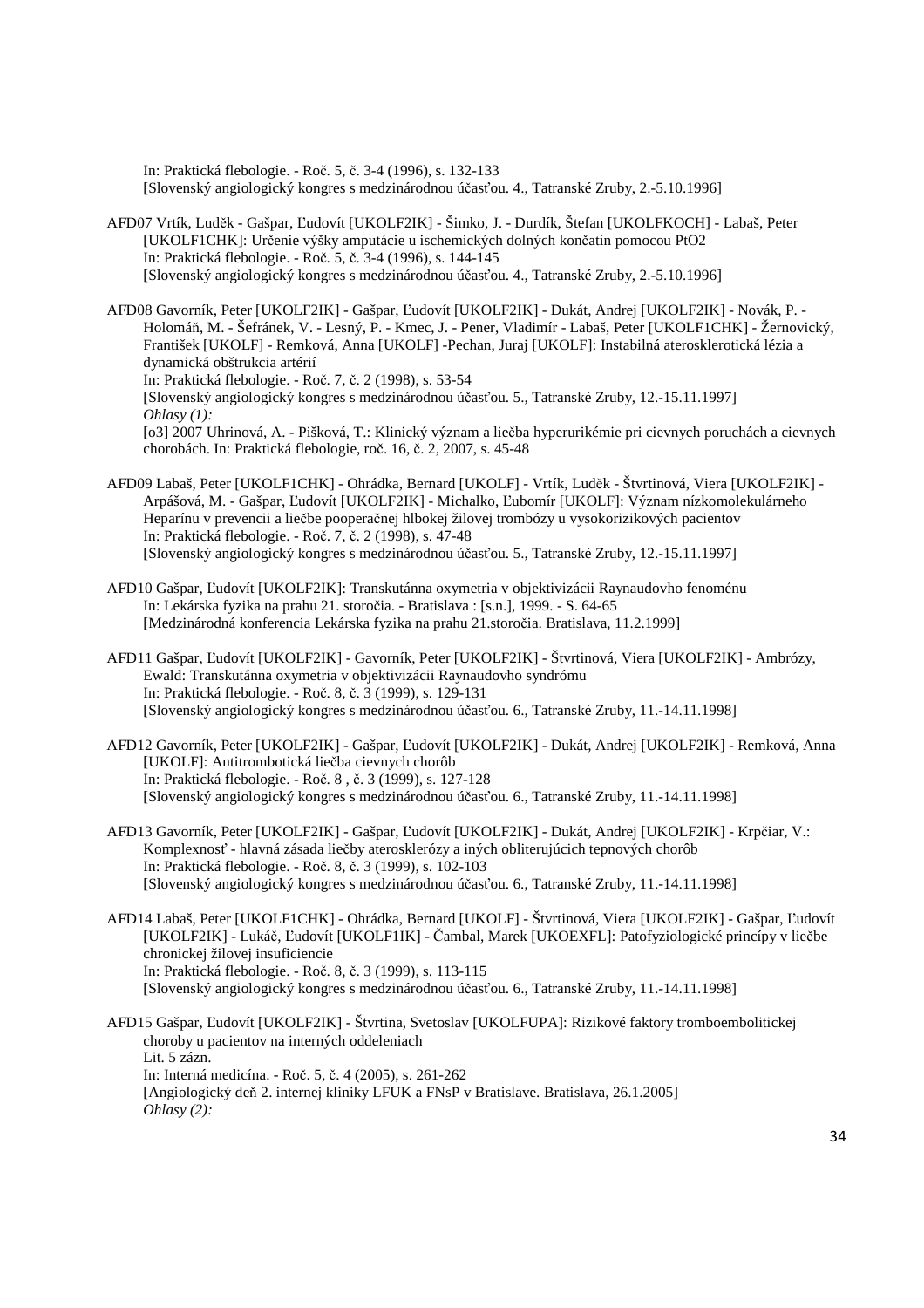[o4] 2009 Šimková, I.: Diagnostika pľúcnej embólie. In: Venózny tromboembolizmus. Bratislava : Herba, 2005, s. 147-151

[o4] 2011 Benčeková, A.: Špecifiká ošetrovateľskej starostlivosti o pacienta s pľúcnou embóliou. In: Ošetrovateľský obzor, roč. 8, č. 1-2, 2008, s. 15-17

AFD16 Füleová, Margita - Füleová, Oľga [UKOLF] - Gašpar, Ľudovít [UKOLF2IK]: Hospitalizácia pacientov zo zariadení sociálnej starostlivosti na internom oddelení = Hospitalisation of patients from social care institutiones on internal department Recenzované

Lit.: 14 zázn.

In: Využitie ošetrovateľského procesu v zariadeniach sociálnej starostlivosti na Slovensku [elektronický zdroj]. - Bratislava : UK, 2008. - S. 25-34 [CD-ROM]. - ISBN 978-80-223-2405-2 [Vedecká pracovná schôdza. 4., Stupava, 25.2.2007]

AFD17 Gašpar, Ľudovít [UKOLF2IK] (80%) - Fülleová, Margita (10%) - Makovník, Michal (5%) - Celecová, Zuzana (5%): Edukácia pacienta so syndrómom diabetickej nohy Lit.:  $6$  zázn.

In: Vzdelávanie - identita - zdravie. - Komárno : Univerzita J. Selyho, 2012. - S. 627-631. - ISBN 978-80-8122-044-9

[Vzdelávanie - identita - zdravie : medzinárodná vedecká konferencia Univerzity J. Selyho 2012. Komárno, 13.-14.9.2012]

AFD18 Gašpar, Ľudovít [UKOLF2IK] (60%) - Gašparová, Iveta [UKOLFULB] (30%) - Makovník, Michal (10%): Členkovo-brachiálny index - jednoduchý prediktor kardiovaskulárnej morbidity a mortality Lit.: 18 zázn. In: Zborník z medzinárodnej vedeckej konferencie Univerzity J. Selyeho - 2013 : Nové výzvy vo vede a vo

vzdelávaní. - Komárno : Univerzita J. Selyeho, 2013. - S. 90-97. - ISBN 978-80-8122-074-6 [Nové výzvy vo vede a vo vzdelávaní : medzinárodná vedecká konferencia. Komárno, 17.-18.9.2013]

AFD19 Bachárová, Ljuba (40%) - Pánisová, Monika (20%) - Gašpar, Ľudovít [UKOLF2IK] (20%) - Marček Chorvátová, Alžbeta (20%): Normal values of ECG parameters in physiological pregnancy Lit.: 4 zázn.

In: Proceedings of ADEPT 2014. - Žilina : Žilinská univerzita, 2014. - S. 204-207. - ISBN 978-80-554-0881-1 [ADEPT 2014 : Advances in Electronic and Photonic Technologies : International Conference. 2nd, Tatranská Lomnica, 1.-4.6.2014]

AFD20 Gašpar, Ľudovít [UKOLF2IK] (90%) - Gašparová, Iveta [UKOLFULB] (5%) - Makovník, Michal (1%) - Gavorník, Peter [UKOLF2IK] (2%) - Dukát, Andrej [UKOLF2IK] (2%): Holter ECG findings in patients with medial arterial calcinosis

Lit.: 10 zázn.

In: Electrocardiology 2014 : Proceedings of the 41st International Congress on Electrocardiology. - Bratislava : Ústav merania SAV, 2014. - S. 203-206. - ISBN 978-80-969672-7-8

[Electrocardiology 2014 : International Congress on Electrocardiology. 41st, Bratislava, 4.-7.6.2014] POZNÁMKA:

Vyšiel aj abstrakt - Electrocardiology 2014. - Bratislava : Ústav merania SAV, 2014. - S. 103. - ISBN 978-80-969672-6-1

AFD21 Gašpar, Ľudovít [UKOLF2IK] (90%) - Svitková, Mária (2%) - Gašparová, Iveta [UKOLFULB] (2%) - Gavorník, Peter [UKOLF2IK] (2%) - Kučera, Marek [UKOLF2IK] (2%) - Komorníková, Andrea [UKOLF2IK] (2%): Sledovanie účinku pulzného magnetického poľa na mikrocirkuláciu transkutánnou oxymetriou Lit.: 11 zázn.

In: Lekárska fyzika a biofyzika na začiatku 21. storočia: Aplikácie fyziky v medicíne. - Bratislava : Univerzita Komenského, 2014. - S. 31-34. - ISBN 978-80-223-3761-8

[Lekárska fyzika a biofyzika na začiatku 21. storočia: Aplikácie fyziky v medicíne : konferencia. Bratislava, 18.11.2014]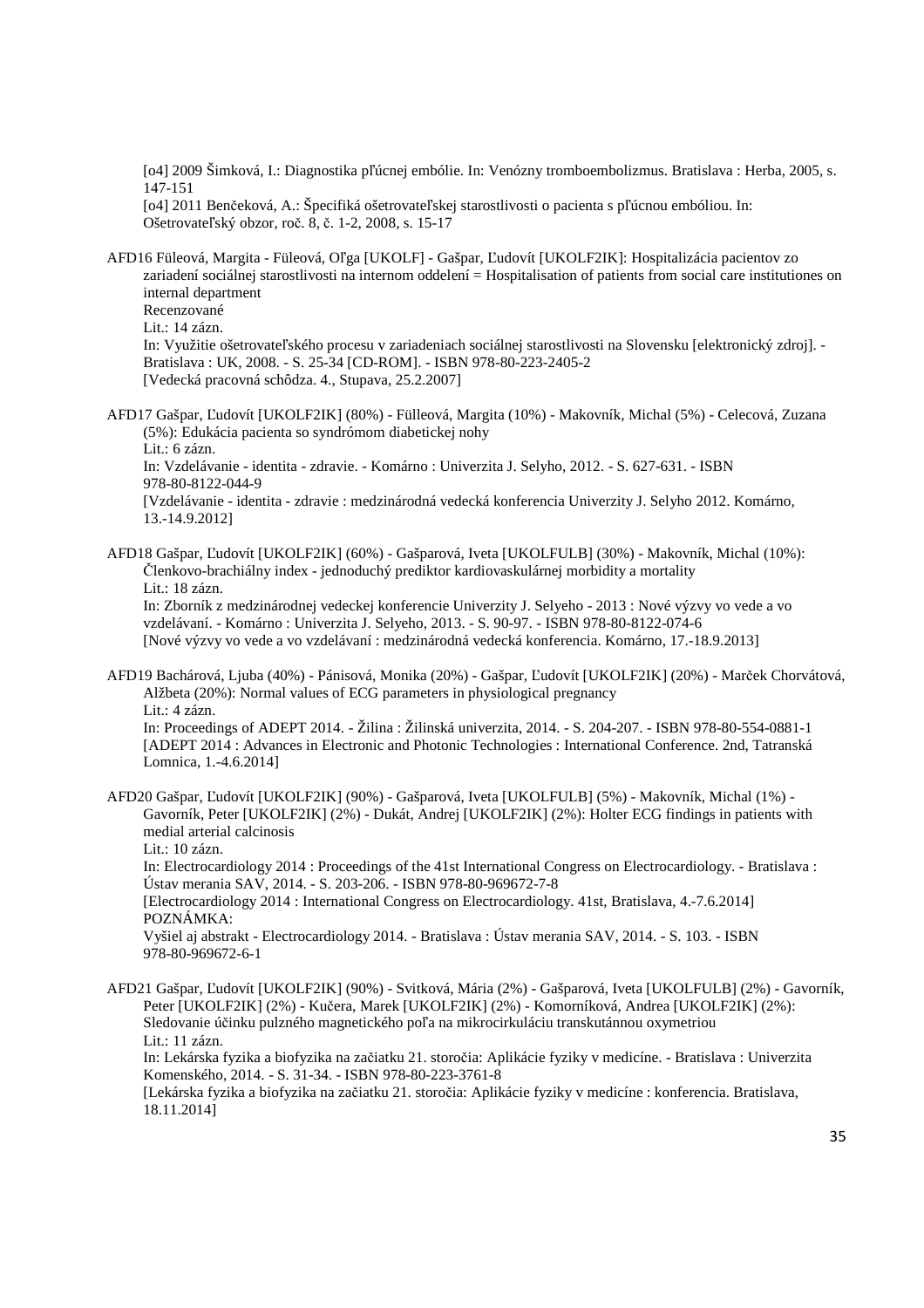POZNÁMKA:

Vyšiel aj abstrakt - Lekárska fyzika a biofyzika na začiatku 21. storočia: Aplikácie fyziky v medicíne. - Bratislava : Univerzita Komenského, 2014. - S. 15. - ISBN 978-80-223-3762-5

AFD22 Gašpar, Ľudovít [UKOLF2IK] (90%) - Niznerová, Eva (2%) - Gašparová, Iveta [UKOLFULB] (2%) - Komorníková, Andrea [UKOLF2IK] (2%) - Baláž, Dávid [UKOLF2IK] (2%) - Bendžala, Matej [UKOLF2IK] (2%): Celoživotná edukácia a interdisciplinárny prístup k pacientovi s diabetes mellitus Lit.: 18 zázn. In: Zborník z medzinárodnej vedeckej konferencie Univerzity J. Selyeho - 2014 : Vzdelávanie a veda na začiatku 21. storočia. - Komárno : Univerzita J. Selyeho, 2014. - S. 89-95. - ISBN 978-80-8122-103-3 [Vzdelávanie a veda na začiatku 21. storočia : medzinárodná vedecká konferencia. Komárno, 16.-17.9.2014]

## **AFE Abstrakty pozvaných príspevkov zo zahraničných konferencií**

AFE01 Gašpar, Ľudovít [UKOLF2IK] (55%) - Makovník, Michal (20%) - Hlinšťáková, Stella (5%) - Dukát, Andrej [UKOLF2IK] (5%) - Bendžala, Matej [UKOLF2IK] (15%): Holter ECG changes during elective gastroscopy in patients with atrial fibrillation In: Neurocard 2012. - Targu Mures : University Press, 2012. - S. 60 [Neurocard 2012 : International Symposium on Neurocardiology. 4th, Belgrade, 27.-29.9.2012]

## **AFG Abstrakty príspevkov zo zahraničných vedeckých konferencií**

- AFG01 Gašpar, Ľudovít [UKOLF2IK] Krahulec, Boris [UKOEXFL] Štrbová, Lujza Gavorník, Peter [UKOLF2IK]: Transcutaneous oxygen tension measurement in feet of diabetic patietns In: The diabetic foot. - Noordwijkerhout : [s.n.], 1995. - S. 9 [International Symposium. 2nd, Noordwijkerhout, 10.-12.5.1995]
- AFG02 Gašpar, Ľudovít [UKOLF2IK] Krahulec, Boris [UKOEXFL] Štrbová, Lujza Gavorník, Peter [UKOLF2IK]: Transkutánne monitorovanie parciálneho tlaku kyslíka v diagnostike porúch mikrocirkulácie u pacientov s diabetes mellitus In: 31. diabetologické dni. - Luhačovice : [s.n.], 1995. - S. 10 [Diabetologické dny. 31., Luhačovice, 20.-22.4.1995]
- AFG03 Gavorník, Peter [UKOLF2IK] Dukát, Andrej [UKOLF2IK] Gašpar, Ľudovít [UKOLF2IK] Krahulec, Boris [UKOEXFL]: Kinesitherapy of ischaemic disease of the lower extremities : diabetic macroangiopathy In: The diabetic foot. - Noordwijkerhout : [s.n.], 1995. - S. 8 [International Symposium. 2nd, Noordwijkerhout, 10.-12.5.1995]
- AFG04 Krahulec, Boris [UKOEXFL] Štrbová, Lujza Dukát, Andrej [UKOLF2IK] Gašpar, Ľudovít [UKOLF2IK]: Arrhythmogenesis in diabetic autonomic neuropathy In: Cardiologia Hungarica. - Suppl. 3 (1995), s. 20 [Alpe-Adria Cardiology Meeting. 3rd, Budapest, 1995]
- AFG05 Krahulec, Boris [UKOEXFL] Štrbová, Lujza Gašpar, Ľudovít [UKOLF2IK] Hájovská, A.: High risk foot in diabetic patients with limited joint mobility In: The diabetic foot. - Noordwijkerhout : [s.n.], 1995. - s. 37 [International Symposium. 2nd, Noordwijkerhout, 10.-12.5.1995]
- AFG06 Krahulec, Boris [UKOEXFL] Štrbová, Lujza Dukát, Andrej [UKOLF2IK] Gašpar, Ľudovít [UKOLF2IK]: Diabetische autonome Neuropathie muss nicht arhythmogen sein In: Diabetes und Stoffwechsel. - No. 4 (1995), s. 16 [Internationales Donausymposium über Diabetes mellitus. 13., Wien, 5.-7.10.1995]
- AFG07 Krahulec, Boris [UKOEXFL] Štrbová, Lujza Gašpar, Ľudovít [UKOLF2IK] Hájovská, A.: Neuropathy is the main risk factor of diabetic foot in patients with limited joint mobility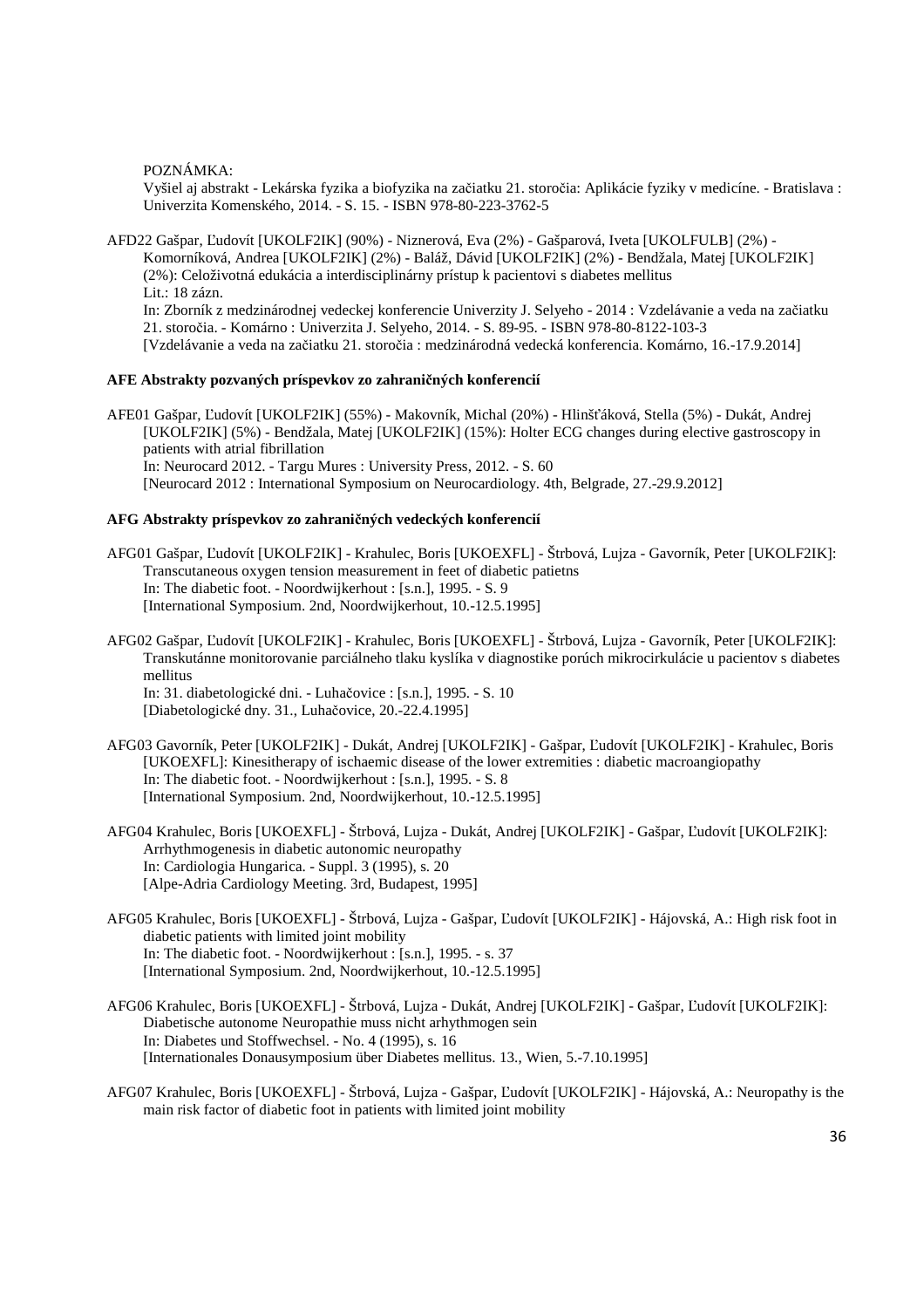In: Neurodiab 5 - Diabetic neuropathy Study Group of the EASD. - Stockholm : [s.n.], 1995. - S. 9 [Neurodiab 5 - Diabetic neuropathy Study Group of the EASD. Stockholm, 10.-12.9.1995]

- AFG08 Krahulec, Boris [UKOEXFL] Štrbová, Lujza Gašpar, Ľudovít [UKOLF2IK] Hájovská, A.: Gefährdete Füsse bei Diabetikern mit Cheiropathie In: Diabetes und Stoffwechsel. - No. 4 (1995), s. 16 [Moderne Entwicklungen in der Diabetologie : Internationales Donausymposium über Diabetes mellitus. 13., Wien, 5.-7.10.1995]
- AFG09 Gašpar, Ľudovít [UKOLF2IK] Ambrózy, Ewald Gavorník, Peter [UKOLF2IK] Štvrtinová, Viera [UKOLF2IK]: Pulmonary embolism - a clinical problem In: European Journal of Internal Medicine. - Vol. 8, Suppl. 1 (1997), s. 147 [International Congress on Electrocardiology. 24th, Bratislava, 24.-28.6.1997] [International Symposium on Vectocardiography. 38th, Bratislava, 24.-28.6.1997]
- AFG10 Gašpar, Ľudovít [UKOLF2IK] Dukát, Andrej [UKOLF2IK] Lietava, Ján [UKOLF2IK]: Ambulatory electrocardiographic monitoring in patients after syncope or transient cerebral ischemic attack In: Journal für Kardiologie. - Vol. 4, No. 2 (1997), p. 54 [Alpe-Adria Cardiology Meeting. 5th, Graz, 8.-10.5.1997]
- AFG11 Gašpar, Ľudovít [UKOLF2IK] Krahulec, Boris [UKOEXFL] Štrbová, Lujza: Transcutaneous oxygen tension in diabetics with media sclerosis and large fibre neuropathy In: 3rd International Symposium the Diabetic Foot. - Noordwijkerhout : [s.n.], 1999. - S. 84 [International Symposium the Diabetic Foot. 3rd, Noordwijkerhout, 5.-8.8.1999]
- AFG12 Krahulec, Boris [UKOEXFL] Gašpar, Ľudovít [UKOLF2IK] Štrbová, Lujza Balažovjech, Ivan [UKOLF]: Diabeticker mit schwerer autonomer Neuropathie sind mit Hypertonie gefährdet In: Diabetes und Stoffwechsel. - Vol. 8, Suppl. 4 (1999), s. 17 [Internationales Donau-Symposium über Diabetes mellitus. 15., Zürich, 14.-16.10.1999]
- AFG13 Krahulec, Boris [UKOEXFL] Gašpar, Ľudovít [UKOLF2IK] Štrbová, Lujza: Large fiber neuropathy deteriorates microcirculation in diabetics with mediasclerosis In: Neurodiab 9. - Maastricht : [s.n.], 1999. - S. 38 [Neurodiab 9. Maastricht, 25.-27.9.1999]
- AFG14 Krahulec, Boris [UKOEXFL] Gašpar, Ľudovít [UKOLF2IK] Štrbová, Lujza: Neuropatie vermindert Durchblutung an den Beinen der Diabetiker mit Mediasclerose In: Diabetes und Stoffwechsel. - Vol. 8, Suppl. 4 (1999), s. 18 [Internationales Donau-Symposium über Diabetes mellitus. 15., Zürich, 14.-16.10.1999]
- AFG15 Štrbová, Lujza Krahulec, Boris [UKOEXFL] Gašpar, Ľudovít [UKOLF2IK] Ambrózy, Ewald Štvrtinová, Viera [UKOLF2IK]: Simple diagnostic rules for diabetic foot clinic In: 3rd International Symposium the Diabetic Foot. - Noordwijkerhout : [s.n.], 1999. - S. 153 [International Symposium the Diabetic Foot. 3rd, Noordwijkerhout, 5.-8.8.1999]
- AFG16 Štrbová, Lujza Krahulec, Boris [UKOEXFL] Štvrtinová, Viera [UKOLF2IK] Ambrózy, Ewald Gašpar, Ľudovít [UKOLF2IK]: Naše 5-ročné skúsenosti s diagnostikou diabetickej nohy v ambulantných podmienkach In: 35. diabetologické dny. - Luhačovice : [s.n.], 1999. - S. 70 [Diabetologické dny. 35., Luhačovice, 15.-17.4.1999]
- AFG17 Floch, M. Ambrózy, Ewald Štvrtina, Svetoslav [UKOLFUPA] Gašpar, Ľudovít [UKOLF2IK] Štvrtinová, Viera [UKOLF2IK]: Critical limb ischaemia in patients with thromboangiitis obliterans In: Minerva Cardioangiologica. - Vol. 48, No. 9, Suppl. 1 (2000), s. 265 [International Congress of the Central European Vascular Forum. 2nd, Rome, 14.-16.9.2000]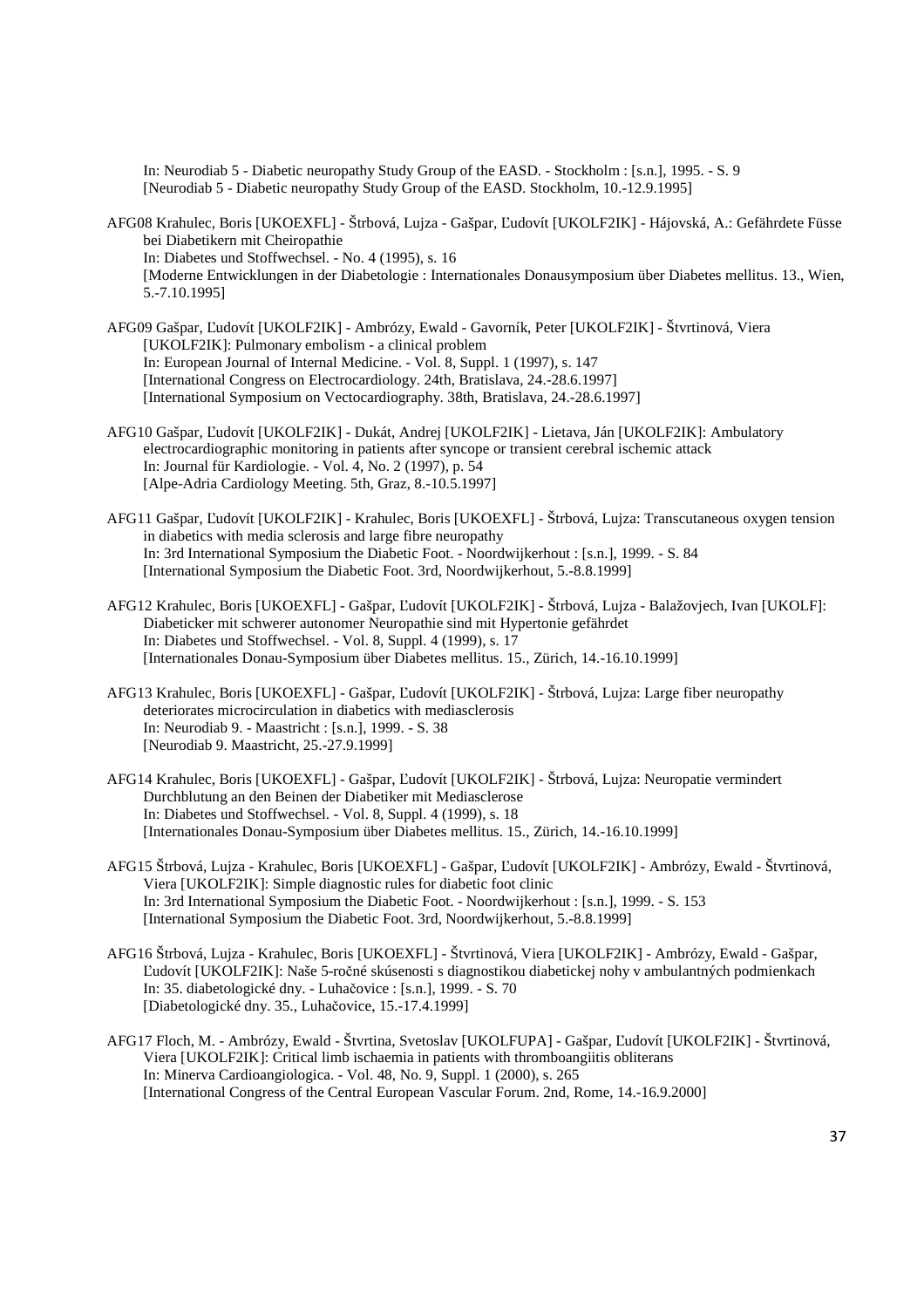AFG18 Floch, M. - Ambrózy, Ewald - Gašpar, Ľudovít [UKOLF2IK] - Štvrtinová, Viera [UKOLF2IK]: Critical leg ischemia : a clinical evaluation In: 1st Polish - Slovak Conference on Internal Medicine. - Ustron - Jaszowiec : [s.n.], 2000. - S. 13 [Polish - Slovak Conference on Internal Medicine. 1st, Ustron -Jaszowiec, 26.-27.5.2000]

- AFG19 Gašpar, Ľudovít [UKOLF2IK] Krahulec, Boris [UKOEXFL] Štrbová, Lujza: Importance of transcutanecus oxygen monitoring in diabetic with medial arterial calcification and neuropathy In: Minerva Cardioangiologica. - Vol. 48, Suppl. 1 (2000), s. 266 [International Congress of the Central European Vascular Forum. 2nd, Rome, 14.-16.9.2000]
- AFG20 Hirnerová, Eva Štvrtinová, Viera [UKOLF2IK] Ambrózy, Ewald Gašpar, Ľudovít [UKOLF2IK]: Relations of the extent of carotid artery atherosclerosis and the presence of peripheral arterial occlusive disease to the coronary artery disease In: Minerva Cardioangiologica. - Vol. 48, Suppl. 1 (2000), s. 131 [International Congress of the Central European Vascular Forum. 2nd, Rome, 14.-16.9.2000]
- AFG21 Štrbová, Lujza Krahulec, Boris [UKOEXFL] Gašpar, Ľudovít [UKOLF2IK]: Vazoaktívna liečba bolestivej formy diabetickej neuropatie In: Diabetologie, metabolismus, endokrinologie, výživa. - Roč. 3, Suppl. 1 (2000), s. 47 [Diabetologické dni. 23., Košice, 4.-7.10.2000]
- AFG22 Zanou, Daniel Florián [UKOLF] Lipšic, Erik [UKOLF] Kosmálová, Viera Hirnerová, Eva Gašpar, Ľudovít [UKOLF2IK] - Horváthová, Henrieta - Balažovjech, Ivan [UKOLF]: Les phéochromocytomes malins: á propos d´un cas In: Archives des maladies du coeur et des vaisseaux. - Vol. 95, No. 1 (2002), s. 57 [Journées de l´hypertension artérielle. 22es, Paris, 12.-13.12.2002]
- AFG23 Dukát, Andrej [UKOLF2IK] Lietava, Ján [UKOLF2IK] Gašpar, Ľudovít [UKOLF2IK] Fodor, J. G.: Predictive value of new risk factors for the coronary artery disease - the project homocysteine Slovakia In: European Journal of Internal Medicine. - Vol. 14, Suppl. 1 (2003), s. S17 [European Federation of Internal Medicine : Congress. 4th, Berlin, 10.-13.9.2003]
- AFG24 Dukát, Andrej [UKOLF2IK] Lietava, Ján [UKOLF2IK] Gašpar, Ľudovít [UKOLF2IK] Krahulec, Boris Mikeš, Zoltán [UKOLF] - Fodor, J. G.: Predictive value of old and newer risk factors in three selected regions of Slovakia

In: Heart Friends Around the World Cardiology Update 2003. - Pilsen : [s.n.], 2003. - S. [1] [Heart Friends Around the World Cardiology Update 2003. Pilsen, 4.-6.9.2003]

- AFG25 Gašpar, Ľudovít [UKOLF2IK] Dukát, Andrej [UKOLF2IK] Zanou, Daniel Florián [UKOLF]: Ambulatory blood pressure monitoring in the elderly In: Heart Friends Around the World Cardiology Update 2003. - Pilsen : [s.n.], 2003. - S. [1] [Heart Friends Around the World Cardiology Update 2003. Pilsen, 4.-6.9.2003]
- AFG26 Gašpar, Ľudovít [UKOLF2IK] Dukát, Andrej [UKOLF2IK] Štrbová, Lujza: Contribution of ambulatory blood pressure monitoring in the management of antihypertensive therapy in the elderly In: European Journal of Internal Medicine. - Vol. 14, Suppl. 1 (2003), s. S34 [European Federation of Internal Medicine : Congress. 4th, Berlin, 10.-13.9.2003]
- AFG27 Štvrtinová, Viera [UKOLF2IK] Štvrtina, Svetoslav [UKOLFUPA] Ambrózy, Ewald Gašpar, Ľudovít [UKOLF2IK]: Occurrence of winiwarter - Buerger´s disease in women In: Praktická flebologie. - Roč. 12, č. 4 (2003), s. 112 [Tradiční angiologicke dny. Praha, 3.-5.4.2003] POZNÁMKA: Vyšlo aj - Central European Vascular Journal (CEVJ). - Vol. 2, No. 1 (2003), s. 30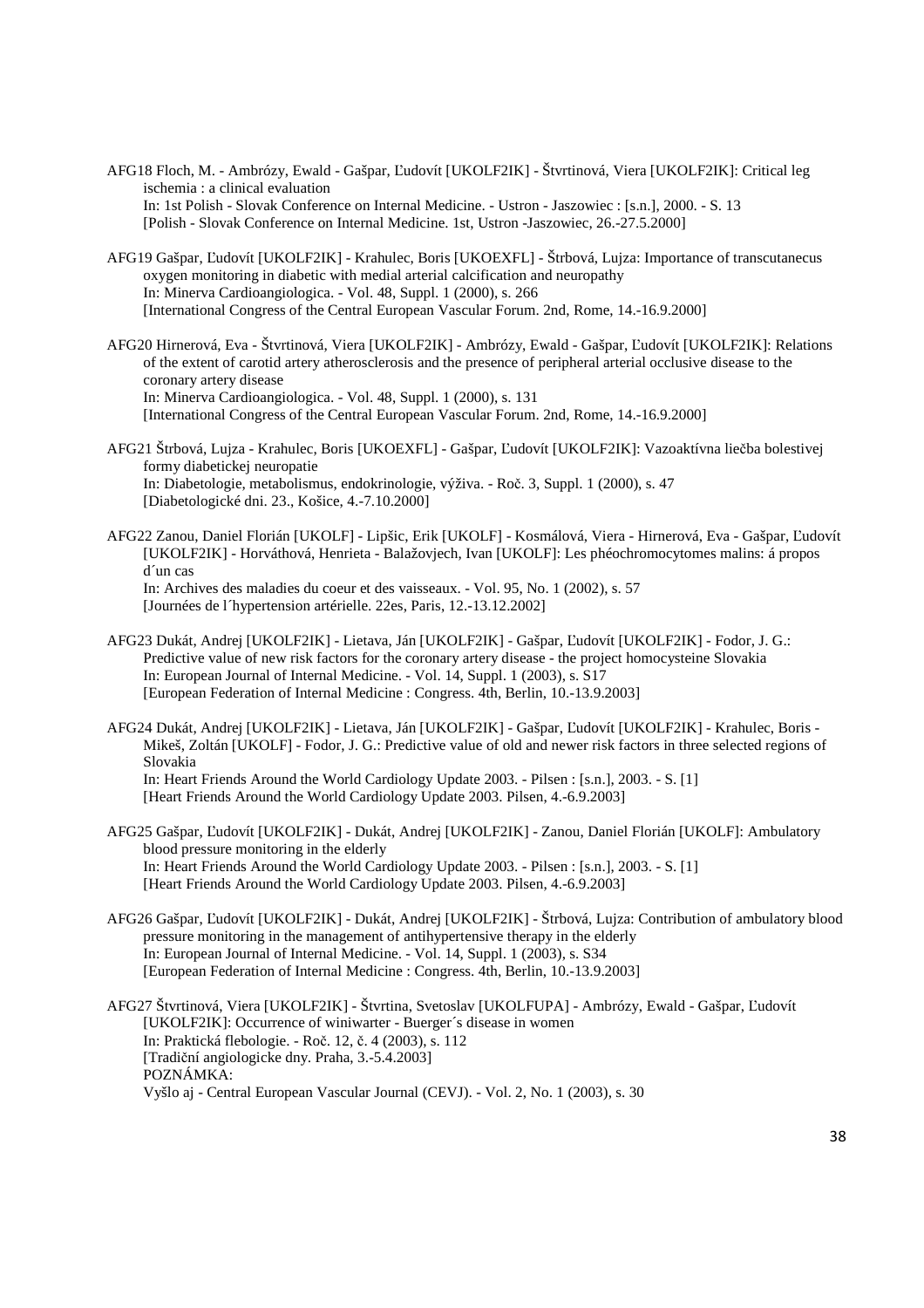- AFG28 Bátora, Igor [UKOLFKPLT] Uličná, Oľga [UKOLFFAL5] Zimanová, Jana [UKOLF] Vojtech, Ivan [UKOLF] - Gašpar, Ľudovít [UKOLF2IK] - Gavorník, Peter [UKOLF2IK] - Bízik, Andrej - Vančová, Oľga [UKOLFFAL5] - Jánošiová, O.: Využitie hyperbarickej komory v liečbe nehojacich sa kožných defektov In: Pracovní lékařství. - Roč. 56, č. 3 (2004), s. 139 [Kongres nemocí z povolání s mezinárodní účastí. 2., Luhačovice, 15.-16.10.2004]
- AFG29 Dukát, Andrej [UKOLF2IK] Fodor, George J. Lietava, Ján [UKOLF2IK] Gašpar, Ľudovít [UKOLF2IK]: Hypertension control and epidemiology of metabolic syndrome In: Revista Clinica Espanola. - Vol. 204, Suppl. 1 (2004), s. 122-123 [World Congress of Internal Medicine. 27th, Granada, 26.9.-1.10.2004]
- AFG30 Gašpar, Ľudovít [UKOLF2IK] Štvrtinová, Viera [UKOLF2IK] Gavorník, Peter [UKOLF2IK] Ambrózy, Ewald: Transcutaneous oxymetry application in Raynaud phenomenon In: 4th International Central European Vascular Forum Congress 2004. - Dubrovnik : [s.n.], 2004. - S. 70 [International Central European Vascular Forum Congress 2004. 4th, Dubrovnik, 28.4-2.5.2004]
- AFG31 Bátora, Igor [UKOLFKPLT] Bátorová, Angelika [UKOLFKHT] Zimanová, Jana [UKOLF] Uličná, Oľga [UKOLFFAL5] - Vojtech, Ivan [UKOLF] - Gavorník, Peter [UKOLF2IK] - Gašpar, Ľudovít [UKOLF2IK]: Hyperbaric oxygen therapy in chronic non-healing diabetic and venous ulcer In: Journal of Thrombosis and Haemostasis. - Vol. 3, Supplement 1 (2005), s. P1632 [International Congress of the International Society on Thrombosis and Haemostasis. Sydney, 6.-12.8.2005]
- AFG32 Petrovics, Ivan [UKOLF] Gašpar, Ľudovít [UKOLF2IK]: Blood culture essential laboratory test in daily praxis In: 5th Congress European Federation of Internal Medicine [elektronický zdroj]. - Paris : [s.n.], 2005. - S. [1] [CD-ROM] [Congress European Federation of Internal Medicine. 5th, Paris, 31.8.-2.9.2005]
- AFG33 Dukát, Andrej [UKOLF2IK] Fodor, George J. Lietava, Ján [UKOLF2IK] Turek, Peter [UKOEXPR] Gašpar, Ľudovít [UKOLF2IK] - Bartko, Daniel - Rieder, Anita - Sonkodi, Sandor: Compliance with antihypertensive therapy - an central- European study In: 1st International Conference on Hyperstension, Lipids, Diabetes and Stroke Prevention. - Paris : [s.n.], 2006. - S. 20

[International Conference on Hyperstension, Lipids, Diabetes and Stroke Prevention. 1st, Paris, 30.3.-1.4.2006]

- AFG34 Gašpar, Ľudovít [UKOLF2IK] Dukát, Andrej [UKOLF2IK] Petrovics, Ivan [UKOLF]: Atrial fibrilation and diabetes mellitus as risk factors of stroke In: 1st International Conference on Hyperstension, Lipids, Diabetes and Stroke Prevention. Final Program and Book of Abstracts. - Paris : [s.n.], 2006. - S. 23-24 [International Conference on Hyperstension, Lipids, Diabetes and Stroke Prevention. 1st, Paris, 30.3.-1.4.2006]
- AFG35 Gašpar, Ľudovít [UKOLF2IK] Štvrtinová, Viera [UKOLF2IK] Štrbová, Lujza: Transcutaneous oxygen tension as a predictor of stump healing in diabetic foot In: 5th International Congress of the Central European Vascular Forum. - Warsaw : [s.n.], 2006. - S. 35 [International Congress of the Central European Vascular Forum. 5th, Warsaw, 12.-14.5.2006]
- AFG36 Gašpar, Ľudovít [UKOLF2IK] Ambrózy, Ewald Dukát, Andrej [UKOLF2IK]: Holter ECG findings at patients with metabolic syndrome and critical limb ischaemia In: Revista romana de flebologie. - Vol. 5, Nr. 1-2 (2006), s. 105-106 [Congres Ghiduri pentru diagnostic si tratemant in bolile venoase si limfatice. 2006]
- AFG37 Dukát, Andrej [UKOLF2IK] (50%) Lietava, Ján [UKOLF2IK] (10%) Čaprnda, Martin [UKOLF2IK] (10%) Vacula, Ivar [UKOLF] (10%) - Krahulec, Boris (10%) - Gašpar, Ľudovít [UKOLF2IK] (10%): Epidemiology of abdominal obesity - study IDEA Slovakia In: Journal of Coronary Artery Disease. - Vol. 7, No. 1 (2007), s. 49 [International Congress on Coronary Artery Disease from Prevention to Intervention. 7th, Venice, 7.-10.10.2007]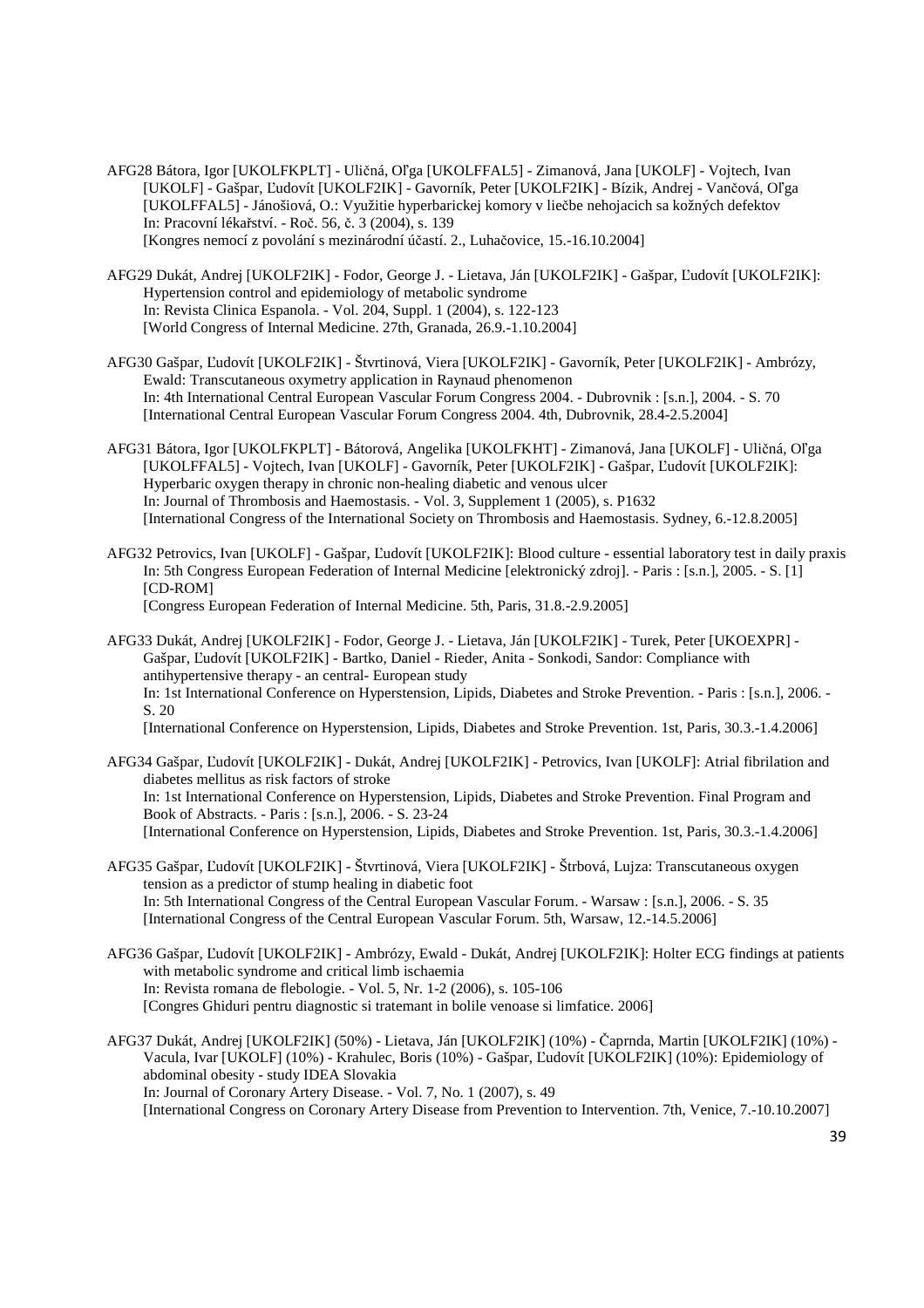AFG38 Gašpar, Ľudovít [UKOLF2IK] - Dukát, Andrej [UKOLF2IK] - Lipták, A. - Vachulová, A. - Risznyovszki, Zoltán [UKOLF]: ABPM efficacy comparison of antihypertensive treatment in patients with and without metabolic syndrome

In: Diabetes & Vascular Disease Research. - Vol. 4, Suppl. 1 (2007), s. S207 ["Pediabetes" and the Metabolic Syndrome : International Congress. 2nd, Barcelona, 25.-28.4.2007]

AFG39 Gašpar, Ľudovít [UKOLF2IK] - Dukát, Andrej [UKOLF2IK] - Ambrózy, Ewald - Petrovics, Ivan [UKOLF] - Risznyovszki, Zoltán [UKOLF]: Holter ECG findings in patients with metabolic syndrome and critical limb ischaemia In: 6th Congress European Federation of Internal Medicine, 13th National Congress of Internal Medicine. - Lisbon : [s.n.], 2007. - S. 169 [Congress European Federation of Internal Medicine. 6th, Lisboa, 23.-26.5.2007] [National Congress of Internal Medicine. 13th, Lisboa, 23.-26.5.2007]

AFG40 Štvrtinová, Viera [UKOLF2IK] - Štvrtina, Svetoslav [UKOLFUPA] - Gašpar, Ľudovít [UKOLF2IK]: Venous thromboembolism in the Slovak Republic - facts and future perspectives In: Central European Vascular Journal (CEVJ). - Vol. 6, No. 1 (2007), s. 30 [Angiological Days 2007. 32nd, Prague, 22.-24.2.2007]

AFG41 Dukát, Andrej [UKOLF2IK] (50%) - Lietava, Ján [UKOLF2IK] (10%) - Čaprnda, Martin [UKOLF2IK] (10%) - Vacula, Ivar [UKOLF] (10%) - Gašpar, Ľudovít [UKOLF2IK] (10%) - Rakovská, Martina [UKOLF] (10%): Epidemiology of overweight, obesity and metabolic syndrome in Slovakia: what we have seen from the last epidemiologic surveys In: 9th Polish - Slovak Conference on Internal Medicine. - Warszawa : Polish Society of Internal Medicine, 2008. - S. 12 [Polish - Slovak Conference on Internal Medicine. 9th, Woźniki near Czestochowa, 28.-29.3.2008]

- AFG42 Gašpar, Ľudovít [UKOLF2IK] (70%) Ambrózy, Ewald (1%) Dukát, Andrej [UKOLF2IK] (9%) Gavorník, Peter [UKOLF2IK] (9%) - Makovník, Michal [UKOLF] (10%) - Hlinšťáková, Stella (1%): Arrhythmias at patients with critical limb ischaemia In: European Journal of Cardiovascular Prevention & Rehabilitation. - Vol. 15, Supplement (2008), s. S150 [EuroPRevent Congress. Paris, 1.-3.5.2008] POZNÁMKA: Vyšlo aj - Central European Vascular Journal (CEVJ). - Vol. 7, No. 1 (2008), s. 18
- AFG43 Gašpar, Ľudovít [UKOLF2IK] (40%) Makovník, Michal [UKOLF] (30%) Hlinšťáková, Stella (25%) Dukát, Andrej [UKOLF2IK] (5%): Arrhythmias during gastroscopy in patients with ischemic heart disease and atrial fibrillation

In: 29th World Congress of Internal Medicine 2008. - Buenos Aires : [s.n.], 2008. - S. 34 [World Congress of Internal Medicine 2008. 29th, Buenos Aires, 15.-20.9.2008] POZNÁMKA:

Vyšlo aj - Formy a prostriedky vzdelávania na podporu prevencie chorôb 2 [elektronický zdroj]. - Bratislava : Asklepios, 2012. - S. 85 [CD-ROM]. - ISBN 978-80-7167-169-5

AFG44 Gašpar, Ľudovít [UKOLF2IK] (20%) - Ambrózy, Ewald (1%) - Makovník, Michal [UKOLF] (20%) - Hlinšťáková, Stella (1%) - Gavorník, Peter [UKOLF2IK] (29%) - Dukát, Andrej [UKOLF2IK] (29%): Arrhythmias among patients with metabolic syndrome and critical limb ischaemia In: 9th Polish - Slovak Conference on Internal Medicine. - Warszawa : Polish Society of Internal Medicine, 2008. - S. 13-14 [Polish - Slovak Conference on Internal Medicine. 9th, Woźniki near Czestochowa, 28.-29.3.2008]

AFG45 Gašpar, Ľudovít [UKOLF2IK] (30%) - Ambrózy, Ewald (20%) - Makovník, Michal [UKOLF] (20%) - Hlinšťáková, Stella (15%) - Očadlík, Ivan [UKOLF1IK] (10%) - Fülleová, Margita (5%): Arrhytmias in patients with critical limb ischemia In: Revista romana de flebologie. - Vol. 6, No. 1-2 (2008), s. 119

40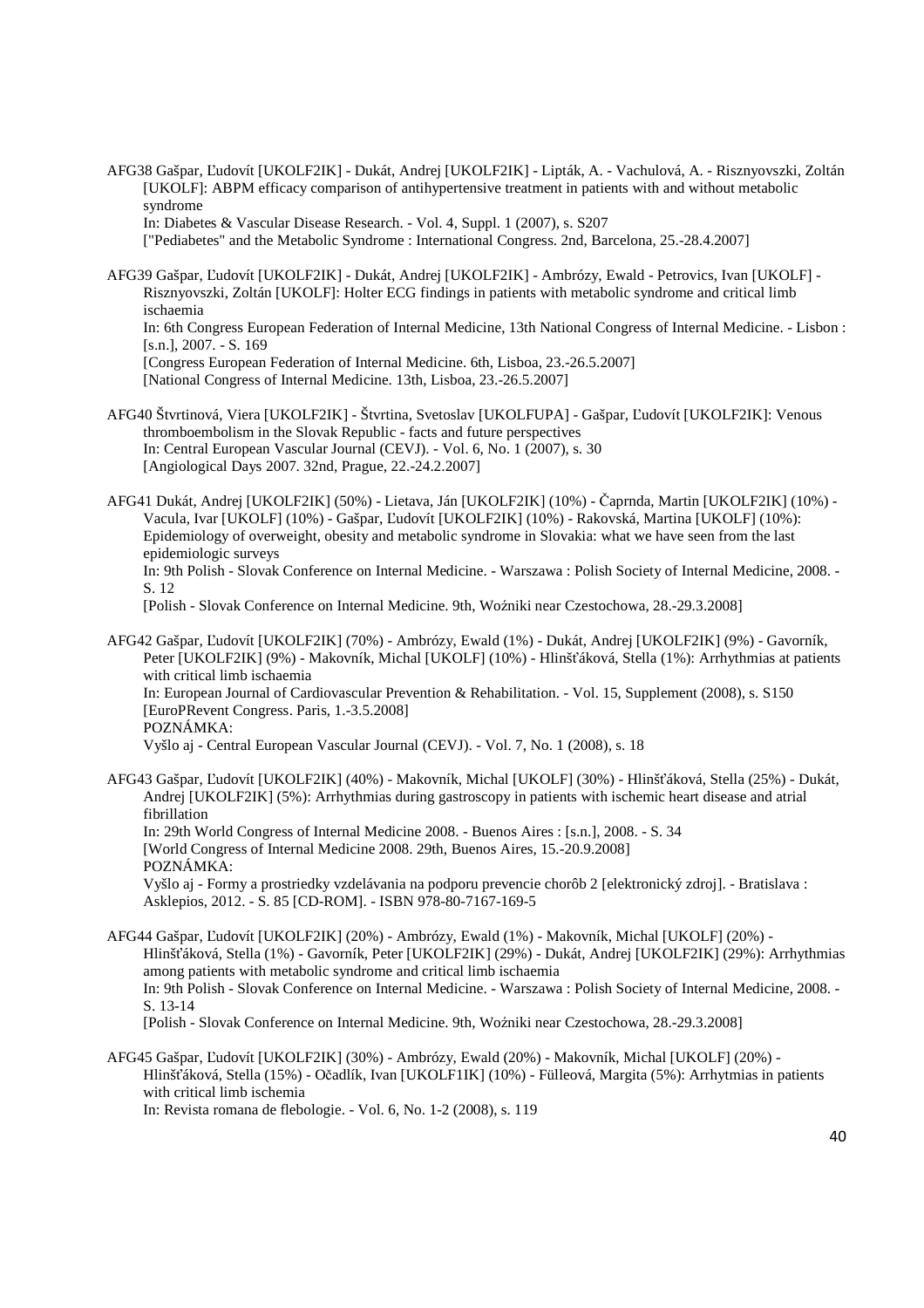[Romanian Congress of Phlebology. 10th, Timisoara, 16.-18.10.2008]

AFG46 Kučera, Marek [UKOLF2IK] (60%) - Gašpar, Ľudovít [UKOLF2IK] (10%) - Očadlík, Ivan [UKOLF1IK] (10%) - Makovník, Michal [UKOLF] (10%) - Rakovská, Martina [UKOLF] (10%): Ambulatory blood pressure monitoring efficacy: comparison of antihypertensive treatment in patients groups with and without metabolic syndrome

In: 9th Polish - Slovak Conference on Internal Medicine. - Warszawa : Polish Society of Internal Medicine, 2008. - S. 16-17

[Polish - Slovak Conference on Internal Medicine. 9th, Woźniki near Czestochowa, 28.-29.3.2008]

AFG47 Makovník, Michal [UKOLF] (80%) - Hlinšťáková, Stella (1%) - Gašpar, Ľudovít [UKOLF2IK] (1%) - Dukát, Andrej [UKOLF2IK] (18%): Holter electrocardiographic findings in patients with ischemic heart disease and atrial fibrillation during gastroscopy

In: 9th Polish - Slovak Conference on Internal Medicine. - Warszawa : Polish Society of Internal Medicine, 2008. - S. 18

[Polish - Slovak Conference on Internal Medicine. 9th, Woźniki near Czestochowa, 28.-29.3.2008]

AFG48 Štvrtinová, Viera [UKOLF2IK] (50%) - Štvrtina, Svetoslav [UKOLFUPA] (20%) - Gašpar, Ľudovít [UKOLF2IK] (1%) - Ambrózy, Ewald (1%) - Vacula, Ivar [UKOLF] (28%): Thromboangiitis obliterans - 100 yaers after Buerger´s description of the disease In: Central European Vascular Journal (CEVJ). - Vol. 7, No. 1 (2008), s. 27 [Angiological Days 2008. 33., Praha, 28.2.-1.3.2008]

AFG49 Gašpar, Ľudovít [UKOLF2IK] (60%) - Makovník, Michal [UKOLF] (20%) - Hlinšťáková, Stella (5%) - Fülleová, Margita (5%) - Jurčová, Darina (5%) - Gašparová, Eva (5%): Multidisciplinary diagnostic approach in patients with tinnitus In: Praktická flebologie. - Roč. 18, č. 3-4 (2009), s. 62 [Angiologické dny. 35., Praha, 25.-27.2.2010] POZNÁMKA: Vyšlo aj - Central European Vascular Journal (CEVJ). - Vol. 8, No. 1 (2010), s. 20-21

- AFG50 Gašpar, Ľudovít [UKOLF2IK] (80%) Makovník, Michal [UKOLF] (5%) Hlinšťáková, Stella (5%) Fülleová, Margita (4%) - Dukát, Andrej [UKOLF2IK] (3%) - Rakovská, Martina [UKOLF] (3%): Holter ECG findings during gastroscopy in patients with atrial fibrillation and metabolic syndrome In: Journal of Diabetes. - Vol. 1, Suppl. 1 (2009), s. A117-A118 [International Congress on prediabetes and the metabolic syndrome. 3rd, Nice, 1.-4.4.2009]
- AFG51 Gašpar, Ľudovít [UKOLF2IK] (40%) Ambrózy, Ewald (10%) Štvrtinová, Viera [UKOLF2IK] (10%) Fülleová, Margita (10%) - Makovník, Michal [UKOLF] (15%) - Hlinšťáková, Stella (15%): The use of transcutaneous oxymetry for monitoring of skin microcirculation changes during positioning on antidecubital bases In: Central European Vascular Journal (CEVJ). - Vol. 8, No. 1 (2009), s. 17-18 [Angiological Days 2009. 34., Praha, 26.-28.2.2009]

AFG52 Gašpar, Ľudovít [UKOLF2IK] (80%) - Štvrtinová, Viera [UKOLF2IK] (5%) - Gavorník, Peter [UKOLF2IK] (5%) - Štvrtina, Svetoslav [UKOLFUPA] (5%) - Fülleová, Margita (5%): Venous thromboembolism - Actual clinical problem In: European Journal of Cardiovascular Prevention & Rehabilitation. - Vol. 16, Suppl. 1 (2009), s. S9 [EuroPRevent 2009. Stockholm, 6.-9.5.2009] POZNÁMKA: Vyšlo aj - Formy a prostriedky vzdelávania na podporu prevencie chorôb 2 [elektronický zdroj]. - Bratislava : Asklepios, 2012. - S. 83 [CD-ROM]. - ISBN 978-80-7167-169-5

AFG53 Makovník, Michal [UKOLF] (60%) - Gašpar, Ľudovít [UKOLF2IK] (20%) - Hlinšťáková, Stella (5%) - Očadlík, Ivan [UKOLF1IK] (5%) - Dukát, Andrej [UKOLF2IK] (5%) - Fülleová, Margita (5%): Sledovanie účinnosti antidekubitálnych podložiek transkutánnou oxymetriou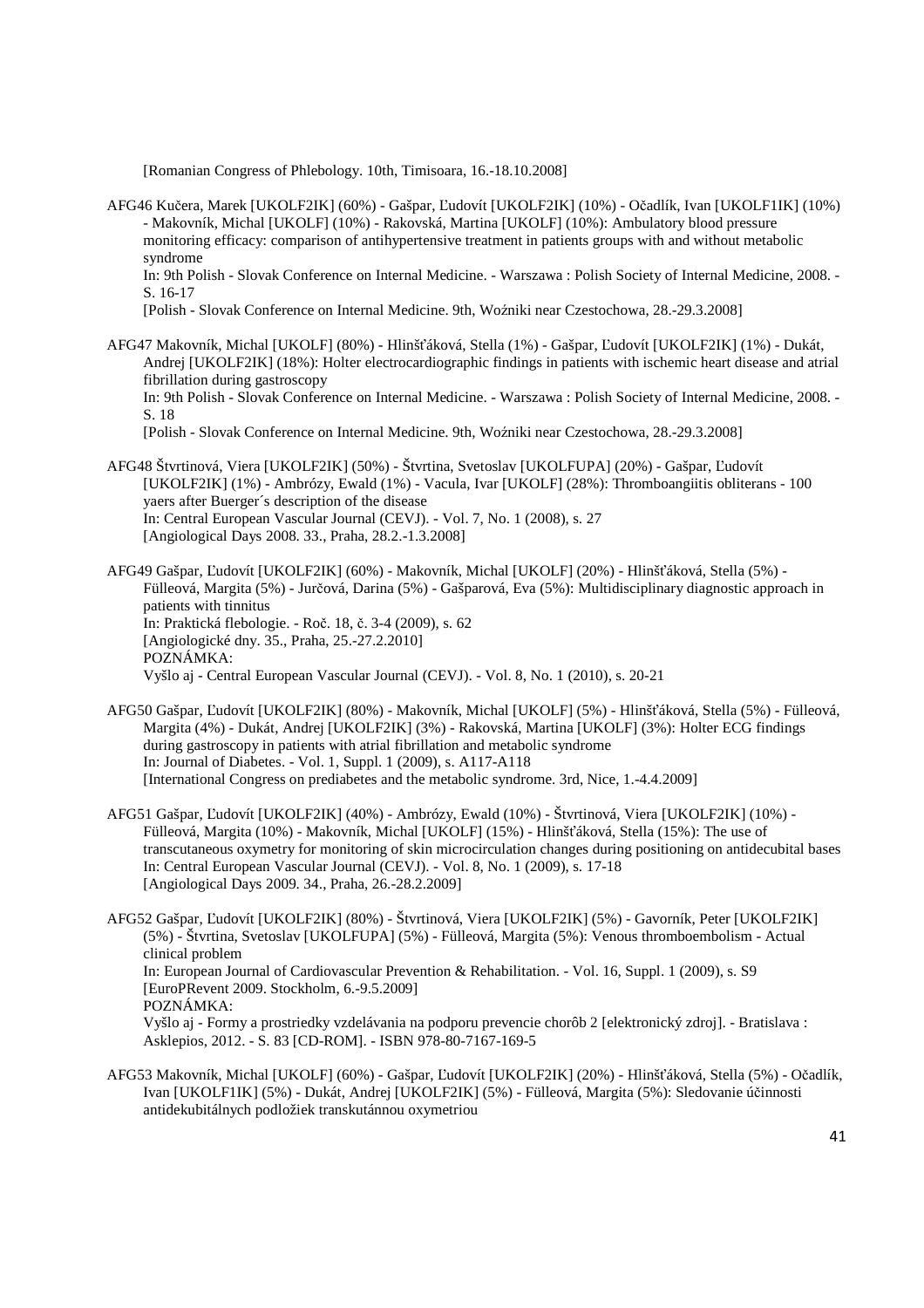In: Vnitřní lékařství. - Roč. 55, Suppl. 1 (2009), s. S191 [Dny mladých internistů. 28., Olomouc, 4.-5.6.2009]

AFG54 Gašpar, Ľudovít [UKOLF2IK] (60%) - Makovník, Michal [UKOLF] (25%) - Hlinšťáková, Stella (5%) - Gavorník, Peter [UKOLF2IK] (5%) - Dukát, Andrej [UKOLF2IK] (5%): Holter ECG findings in patients with metabolic syndrome and critical limb ischemia In: 6th World Congress on Prevention of Diabetes and its Complications. - Dresden : Dresden International University, 2010. - S. [1] [World Congress on Prevention of Diabetes and its Complications. 6th, Dresden, 8.-11.4.2010] POZNÁMKA: Vyšlo aj - Formy a prostriedky vzdelávania na podporu prevencie chorôb II. [elektronický zdroj]. - Bratislava : Asklepios, 2012. - S. 84 [CD-ROM]. - ISBN 978-80-7167-169-5

AFG55 Gašpar, Ľudovít [UKOLF2IK] (60%) - Makovník, Michal [UKOLF] (25%) - Hlinšťáková, Stella (5%) - Dukát, Andrej [UKOLF2IK] (5%) - Poliak, Peter (5%): Holter ECG findings during gastroscopy in patients with atrial fibrilation

In: Journal of Experimental Medical Surgical Research. - Vol. 17, Suppl. 1 (2010), s. 79 [International Congress of Central European Vascular Forum. 7th, Timisoara, 27.-30.5.2010]

AFG56 Gašpar, Ľudovít [UKOLF2IK] (55%) - Makovník, Michal [UKOLF] (20%) - Hlinšťáková, Stella (5%) - Štvrtinová, Viera [UKOLF2IK] (5%) - Fülleová, Margita (5%) - Jurčová, Darina (5%) - Gašparová, Eva (5%): Tinnitus - multidisciplinary diagnostic approach Záznam nie je totožný s Bib-ID 227136 (rozdielny súbor pacientov) In: Journal of Experimental Medical Surgical Research. - Vol. 17, Suppl. 1 (2010), s. 24 [International Congress of Central European Vascular Forum. 7th, Timisoara, 27.-30.5.2010]

AFG57 Gašpar, Ľudovít [UKOLF2IK] (55%) - Makovník, Michal [UKOLF] (20%) - Štrbová, Lujza (5%) - Gavorník, Peter [UKOLF2IK] (5%) - Labaš, Peter [UKOLF1CHK] (5%) - Fülleová, Margita (5%) - Bendžala, Matej [UKOLF2IK] (5%): Contribution of transcutaneous oxymetry for prediction of stump healing in diabetic foot In: The 3rd International Conference on Advanced Technologies & Treatments for Diabetes. - Basel : [s.n.], 2010. - S. [1]

[International Conference on Advanced Technologies & Treatments for Diabetes. 3rd, Basel, 10.-13.2.2010]

AFG58 Gašpar, Ľudovít [UKOLF2IK] (55%) - Makovník, Michal [UKOLF] (20%) - Hlinšťáková, Stella (5%) - Fülleová, Margita (5%) - Jurčová, Darina (5%) - Gašparová, Eva (5%) - Dukát, Andrej [UKOLF2IK] (5%): Importance of ambulatory blood pressure monitoring in patients with Tinnitus In: Internal Medicine Journal. - Vol. 40, Suppl. 1 (2010), s. 18 [World Congress of Internal Medicine. Melbourne, 20.-25.3.2010] POZNÁMKA: Vyšlo aj - Journal of Hypertension. - Vol. 29, e-Suppl. A (2011), s. e452

AFG59 Gašpar, Ľudovít [UKOLF2IK] (50%) - Ambrózy, Ewald (10%) - Makovník, Michal [UKOLF] (10%) - Gavorník, Peter [UKOLF2IK] (10%) - Hlinšťáková, Stella (10%) - Fülleová, Margita (10%): Importance of Holter ECG monitoring in patients with metabolic syndrome and critical limb ischemia In: Neurocard 2010. - Targu Mures : University Press, 2010. - S. 39 [International Symposium on Neurocardiology. 2nd, Belgrade, 30.9.-2.10.2010]

AFG60 Gašpar, Ľudovít [UKOLF2IK] (55%) - Makovník, Michal [UKOLF] (20%) - Hlinšťáková, Stella (5%) - Dukát, Andrej [UKOLF2IK] (5%) - Fülleová, Margita (5%) - Jurčová, Darina (5%) - Gašparová, Eva (5%): New-onset arterial hypertension in patients with tinitus In: 3rd International Conference on Hypertension, Lipids, Diabetes and Stroke Prevention. - Berlin : [s.n.], 2010. - S. 32

[International Conference on Hypertension, Lipids, Diabetes and Stroke Prevention. 3rd, Berlin, 4.-6.3.2010]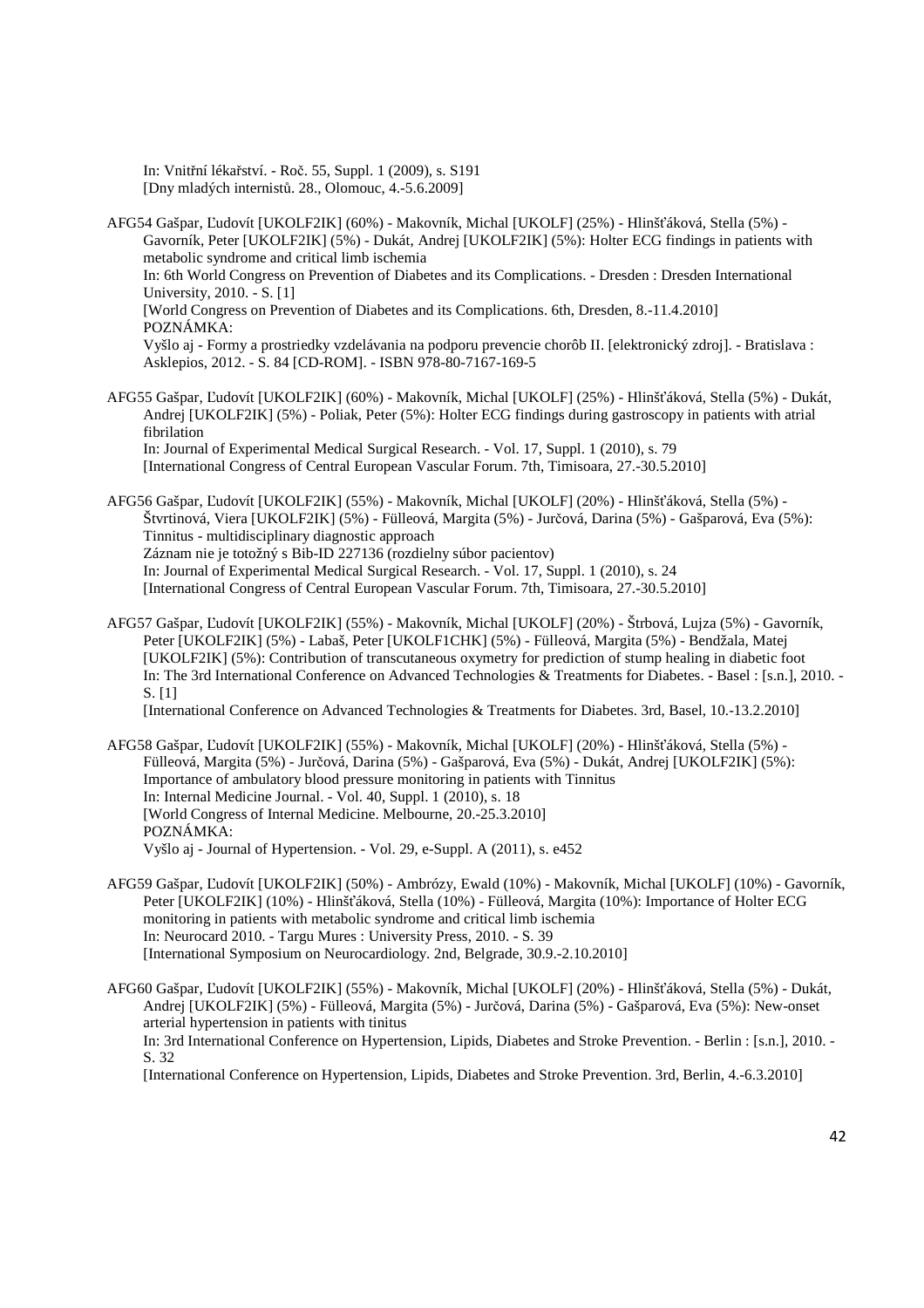AFG61 Makovník, Michal [UKOLF] - Hlinšťáková, Stella - Makovník, Peter - Očadlík, Ivan [UKOLF1IK] - Gašpar, Ľudovít [UKOLF2IK] - Bluska, Peter - Dukát, Andrej [UKOLF2IK]: Acute pancreatitis as manifestation on pancreatic cancer in young patient In: 6th Central European Gastroenterology Meeting. - Praha : [s.n.], 2010. - S. 39 [Central European Gastroenterology Meeting. 6th, Praha, 24.-26.6.2010]

AFG62 Makovník, Michal [UKOLF] (55%) - Hlinšťáková, Stella (5%) - Očadlík, Ivan [UKOLF1IK] (5%) - Bendžala, Matej [UKOLF2IK] (5%) - Mináriková, Zuzana [UKOLF4IK] (3%) - Gašpar, Ľudovít [UKOLF2IK] (20%) - Dukát, Andrej [UKOLF2IK] (2%) - Bluska, Peter (5%): Acute pancreatitis as a manifestation of pancreatic cancer in 36-year-old patient In: Świat Medycyny i Farmacji. - Vol. 111, No. 4a, Suplement (2010), s. 12-13

[Polish-Slovak Conference on Internal Medicine. 11th, Wroclaw, 14.-15.5.2010]

AFG63 Bendžala, Matej [UKOLF2IK] (95%) - Čaprnda, Martin [UKOLF2IK] (1%) - Makovník, Michal (1%) - Dukát, Andrej [UKOLF2IK] (1%) - Fülleová, Margita (1%) - Gašpar, Ľudovít [UKOLF2IK] (1%): Fixed combination treatment of hypertension in patients with metabolic syndrome

In: 4th International Conference on Fixed Combination in the Treatment of Hypertension, Dyslipidemia and Diabetes Mellitus. - Paris : [s.n.], 2011. - S. 128

[International Conference on Fixed Combination in the Treatment of Hypertension, Dyslipidemia and Diabetes Mellitus. 4th, Paris, 1.-4.12.2011]

POZNÁMKA:

Vyšlo aj - Formy a prostriedky vzdelávania na podporu prevencie chorôb v podmienkach eHealth [elektronický zdroj]. - Praha : Evropská asociacie pro fototerapii, 2013. - S. 184 [CD-ROM]. - ISBN 978-80-87861-02-8

- AFG64 Gašpar, Ľudovít [UKOLF2IK] (70%) Makovník, Michal [UKOLF] (10%) Hlinšťáková, Stella (10%) Gavorník, Peter [UKOLF2IK] (5%) - Dukát, Andrej [UKOLF2IK] (5%): Contribution of Holter ECG monitoring in patients with critical limb ischemia In: Folia Cardiologica Experta. - Vol. 6, Suppl. A (2011), s. 11 [Konferencja Szkoleniowa. 17., Zakopane, 23.-26.3.2011]
- AFG65 Gašpar, Ľudovít [UKOLF2IK] (47%) Makovník, Michal [UKOLF] (45%) Hlinšťáková, Stella (5%) Gašparová, Eva (1%) - Jurčová, Darina (1%) - Fülleová, Margita (1%): Arterial hypertension in patients with tinnitus

In: 15th Congress of the International Headache Society [elektronický zdroj]. - Berlin : [s.n.], 2011. - S. [1] [CD-ROM]

[Congress of the International Headache Society. 15th, Berlin, 23.-26.6.2011] POZNÁMKA:

Vyšlo aj - Formy a prostriedky vzdelávania na podporu prevencie chorôb v podmienkach eHealth [elektronický zdroj]. - Praha : Evropská asociacie pro fototerapii, 2013. - S. 187 [CD-ROM]. - ISBN 978-80-87861-02-8

AFG66 Gašpar, Ľudovít [UKOLF2IK] (60%) - Makovník, Michal [UKOLF] (10%) - Bendžala, Matej [UKOLF2IK] (10%) - Hlinšťáková, Stella (5%) - Gavorník, Peter [UKOLF2IK] (5%) - Dukát, Andrej [UKOLF2IK] (5%) - Štvrtina, Svetoslav [UKOLFUPA] (5%): Medial calcinosis - marker for increased cardiovascular risk In: Diabetes Technology & Therapeutics. - Vol. 13, No. 2 (2011), s. 53-54 [International Conference on Advanced Technologies Treatments for Diabetes. 4th, London, 16.-19.2.2011] POZNÁMKA: Vyšlo aj - Formy a prostriedky vzdelávania na podporu prevencie chorôb 2 [elektronický zdroj]. - Bratislava : Asklepios, 2012. - S. 86 [CD-ROM]. - ISBN 978-80-7167-169-5

AFG67 Gašpar, Ľudovít [UKOLF2IK] (95%) - Bendžala, Matej [UKOLF2IK] (1%) - Makovník, Michal (1%) - Hlinšťáková, Stella (1%) - Gavorník, Peter [UKOLF2IK] (1%) - Dukát, Andrej [UKOLF2IK] (1%): Medial calcinosis and clinical importance of ECG Holter monitoring In: Neurocard 2011. - Targu Mures : University Press, 2011. - S. 46 [Neurocard 2011 : International Symposium on Neurocardiology. 3rd, Belgrade, 6.-8.10.2011] [International Symposium on Noninvasive Electrocardiology. 2nd, Belgrade, 6.-8.10.2011]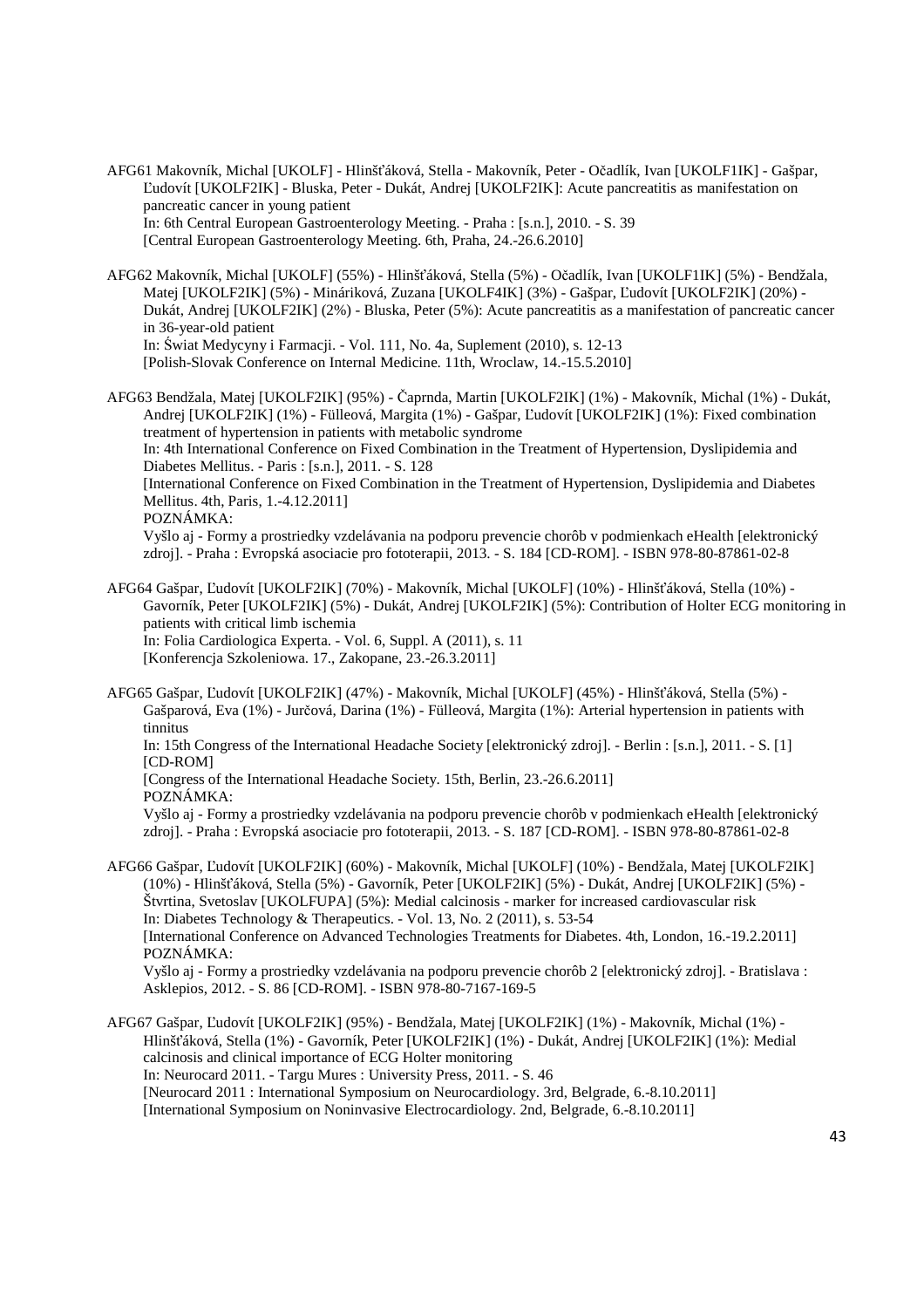AFG68 Makovník, Michal [UKOLF] (70%) - Gašpar, Ľudovít [UKOLF2IK] (10%) - Hlinšťáková, Stella (5%) - Štrbová, Lujza (5%) - Bendžala, Matej [UKOLF2IK] (5%) - Kaško, Martin [UKOLF2IK] (5%): Význam Holterovho monitorovania EKG u pacientov s mediokalcinózou In: Vnitřní lékařství. - Roč. 57, č. 5 (2011), s. 1P16-1P17 [Dny mladých internistů. 30., Olomouc, 2.-3.6.2011]

AFG69 Gašpar, Ľudovít [UKOLF2IK] (55%) - Makovník, Michal (25%) - Hlinšťáková, Stella (5%) - Gavorník, Peter [UKOLF2IK] (5%) - Štrbová, Lujza (5%) - Ližičárová, Daniela [UKOLF2IK] (5%): Contribution of transcutaneous oximetry in diabetic food syndrome In: International Angiology. - Vol. 31, No. 3, Suppl. (2012), s. 62-63 [World Congress of the International Union of Angiology. 25th, Prague, 1.-5.7.2012] POZNÁMKA: Vyšlo aj - Proceedings of the 25th World Congress of the International Union of Angiology (IUA). - Turin : Edizioni Minerva Medica, 2012. - S. 7-9. - ISBN 978-88-7711-616-1

- AFG70 Gašpar, Ľudovít [UKOLF2IK] (70%) Makovník, Michal (5%) Hlinšťáková, Stella (5%) Dukát, Andrej [UKOLF2IK] (5%) - Gavorník, Peter [UKOLF2IK] (5%) - Bendžala, Matej [UKOLF2IK] (5%) - Baláž, Dávid [UKOLF2IK] (5%): Increased cardiovascular risk in patients with medial calcinosis - Holter ECG results In: ICOMS 2012 : 31st World Congress of Internal Medicine. - Santiago : [s.n.], 2012. - S. [1] [ICOMS 2012 : World Congress of Internal Medicine. 31st, Santiago, 11.-15.11.2012]
- AFG71 Gašpar, Ľudovít [UKOLF2IK] (60%) Makovník, Michal (20%) Slezáková, Laura [UKOLF3IK] (5%) Gavorník, Peter [UKOLF2IK] (5%) - Dukát, Andrej [UKOLF2IK] (5%) - Bendžala, Matej [UKOLF2IK] (5%): Contribution of Holter ECG monitoring in patients with medial calcinosis In: International Angiology. - Vol. 31, No. 3, Suppl. (2012), s. 62 [World Congress of the International Union of Angiology. 25th, Prague, 1.-5.7.2012]
- AFG72 Hlinšťáková, Stella (60%) Očadlík, Ivan [UKOLF1IK] (10%) Oravec, Stanislav [UKOLF2IK] (10%) Makovník, Michal (5%) - Bendžala, Matej [UKOLF2IK] (5%) - Gašpar, Ľudovít [UKOLF2IK] (5%) - Chandoga, Ján (5%): Gilbert´s syndrome and changes in lipoprotein spectrum In: Gut. - Vol. 61, Suppl. 3 (2012), s. A224 [United European Gastroenterology Week. 20th, Amsterdam, 20.-24.10.2012]

AFG73 Kamenský, Gabriel (40%) - Dlesk, Anton [UKOLF5IK] (20%) - Murín, Ján [UKOLF1IK] (20%) - Štefánik, Martin (10%) - Gašpar, Ľudovít [UKOLF2IK] (10%): The audit of management of patients with arterial hypertension and high cardiovascular risk in Slovakia. The ARTEHYP-SK In: Circulation. - Vol. 125, No. 19 (2012), s. e702 [World Congress of Cardiology Scientific Sessions 2012. Dubai, 18.-21.4.2012] POZNÁMKA: Vyšlo aj - World Congress of Cardiology Scientific Sessions 2012. - Dubai : [s.n.], 2012. - S. 124

- AFG74 Makovník, Michal (70%) Gašpar, Ľudovít [UKOLF2IK] (5%) Hlinšťáková, Stella (5%) Bendžala, Matej [UKOLF2IK] (5%) - Baláž, Dávid [UKOLF2IK] (5%) - Ližičárová, Daniela [UKOLF2IK] (5%) - Dukát, Andrej [UKOLF2IK] (5%): ECG changes with inendoscopic procedures in upper gastrointestinal tract and comparison with ordinary patient´s activities In: ICOMS 2012 : 31st World Congress of Internal Medicine. - Santiago : [s.n.], 2012. - S. [1] [ICOMS 2012 : World Congress of Internal Medicine. 31st, Santiago, 11.-15.11.2012]
- AFG75 Oravec, Stanislav [UKOLF2IK] Kučera, Marek [UKOLF2IK] Vacula, Ivar Gašpar, Ľudovít [UKOLF2IK]: A non-aterogenic and atherogenic lipoprotein in examined individuals with dyslipoproteinemia In: 2. Česká lipidomická konference a workshop ICCTI. Sborník abstrakt. - Brno : Česká společnost pro biochemii a molekulární biologii, 2012. - S. 55. - ISBN 978-80-7392-194-1 [Česká lipidomická konference a workshop ICCTI. 2., Znojmo, 25.-27.6.2012]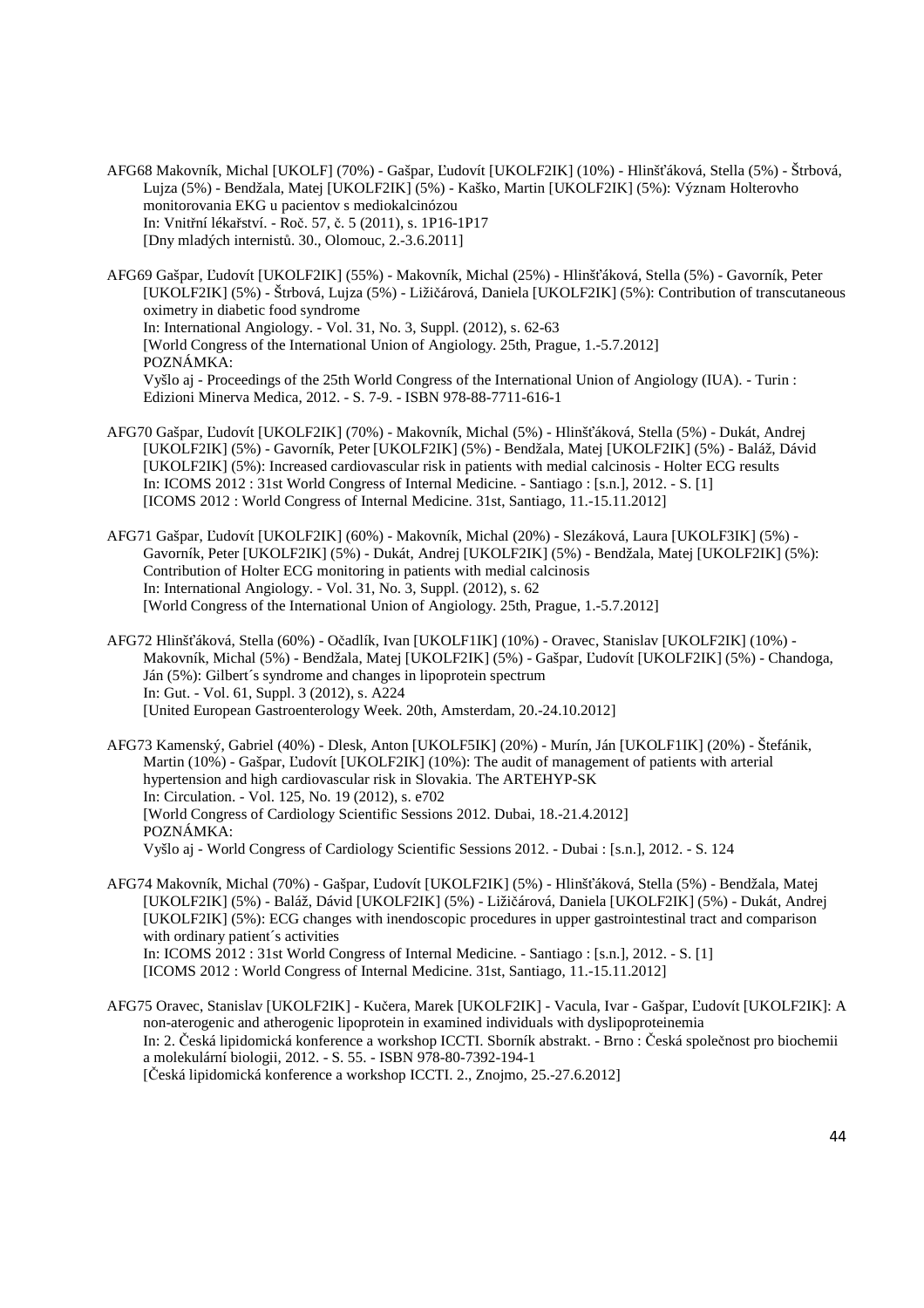- AFG76 Oravec, Stanislav [UKOLF2IK] (80%) Kučera, Marek [UKOLF2IK] (5%) Vacula, Ivar (5%) Bulas, Jozef [UKOLF1IK] (5%) - Gašpar, Ľudovít [UKOLF2IK] (5%): Non-atherogenic and atherogenic lipoprotein profiles in examined individuals with dyslipoproteinemia In: The World Congress of Clinical Lipidology. - Budapest : [s.n.], 2012. - S. 75 [The World Congress of Clinical Lipidology. Budapest, 6.-8.12.2012]
- AFG77 Dukát, Andrej [UKOLF2IK] Mistríková, Lucia Oravec, Stanislav [UKOLF2IK] Sabaka, Peter [UKOLF2IK] - Baláž, Dávid [UKOLF2IK] - Gašpar, Ľudovít [UKOLF2IK]: Short-term exercise and size of lipoprotein particles among healthy sedentary males In: Cardiology. - Vol. 126, Suppl. 2 (2013), s. 512 [ICCAD 2013 : International Congress on Coronary Artery Disease. 10th, Florence, 13.-16.10.2013]

AFG78 Gašpar, Ľudovít [UKOLF2IK] (80%) - Bendžala, Matej [UKOLF2IK] (5%) - Komorníková, Andrea [UKOLF2IK] (5%) - Gavorník, Peter [UKOLF2IK] (5%) - Dukát, Andrej [UKOLF2IK] (5%): Holter ECG monitoring in patients with medial calcinosis In: Journal of Experimental Medical Surgical Research. - Vol. 20, No. 1 (2013), s. 23 [Congress of the International Society for Holter and Noninvasive Electrocardiology. 15th, Timisoara, 30.5.-1.6.2013]

- AFG79 Gašpar, Ľudovít [UKOLF2IK] Bendžala, Matej [UKOLF2IK] Kurcalte, Irena: Prognostic significance of ambulatory blood pressure monitoring in the elderly patients In: Neurocard 2013. - Targu Mures : University Press, 2013. - S. 35 [Neurocard 2013 : International Symposium on Neurocardiology. 5th, Belgrade, 17.-18.10.2013]
- AFG80 Komorníková, Andrea [UKOLF2IK] (95%) Uhrinová, Alena (1%) Hodulíková, Jana [UKOLF2IK] (1%) Gašpar, Ľudovít [UKOLF2IK] (1%) - Babál, Pavel [UKOLFUPA] (1%) - Kubišová, Katarína [UKOLFUPA] (1%): Anemický syndróm u 35-ročnej pacientky s bolesťami chrbta - kazuistika In: Vnitřní lékařství [elektronický zdroj]. - Roč. 59, č. 5 (2013), s. 1P35 [online] [Dny mladých internistů. 32., Olomouc, 30.-31.5.2013] URL: http://www.prolekare.cz/dokumenty/sbornik\_abstrakt\_endokrinologie.pdf
- AFG81 Ližičárová, Daniela [UKOLF2IK] (95%) Krahulec, Boris (1%) Hirnerová, Eva (1%) Gašpar, Ľudovít [UKOLF2IK] (3%): Faktory progresie diabetickej nefropatie u diabetikov 2. typu In: Vnitřní lékařství [elektronický zdroj]. - Roč. 59, č. 5 (2013), s. 1P24 [online] [Dny mladých internistů. 32., Olomouc, 30.-31.5.2013] URL: http://www.prolekare.cz/dokumenty/sbornik\_abstrakt\_endokrinologie.pdf
- AFG82 Mistríková, Lucia Dukát, Andrej [UKOLF2IK] Oravec, Stanislav [UKOLF2IK] Fábryová, Ľubomíra Sabaka, Peter [UKOLF2IK] - Baláž, Dávid [UKOLF2IK] - Gašpar, Ľudovít [UKOLF2IK]: Atherogenic dyslipidemia pattern among newly diagnosed, untreated patients with type 2 diabetes mellitus In: Cardiology. - Vol. 126, Suppl. 2 (2013), s. 511 [ICCAD 2013 : International Congress on Coronary Artery Disease. 10th, Florence, 13.-16.10.2013]
- AFG83 Oravec, Stanislav [UKOLF2IK] Bulas, Jozef [UKOLF1IK] Gašpar, Ľudovít [UKOLF2IK] Vacula, Ivar Dukát, Andrej [UKOLF2IK]: Newly identified non-atherogenic and atherogenic lipoprotein profile in individuals with dyslipoproteinemia identified bylipoprint system In: Cardiology. - Vol. 126, Suppl. 2 (2013), s. 293 [ICCAD 2013 : International Congress on Coronary Artery Disease. 10th, Florence, 13.-16.10.2013]
- AFG84 Sabaka, Peter [UKOLF2IK] (95%) Bendžala, Matej [UKOLF2IK] (1%) Dukát, Andrej [UKOLF2IK] (1%) Fábryová, Ľubomíra (1%) - Oravec, Stanislav [UKOLF2IK] (1%) - Gašpar, Ľudovít [UKOLF2IK] (1%): Lipoproteínové triedy a podtriedy u novodiagnostikovaných diabetikov 2. typu stanovené metódou lineárnej elektroforézy v polyakrylamidovom géle In: Vnitřní lékařství [elektronický zdroj]. - Roč. 59, č. 5 (2013), s. 1P20 [online] [Dny mladých internistů. 32., Olomouc, 30.-31.5.2013]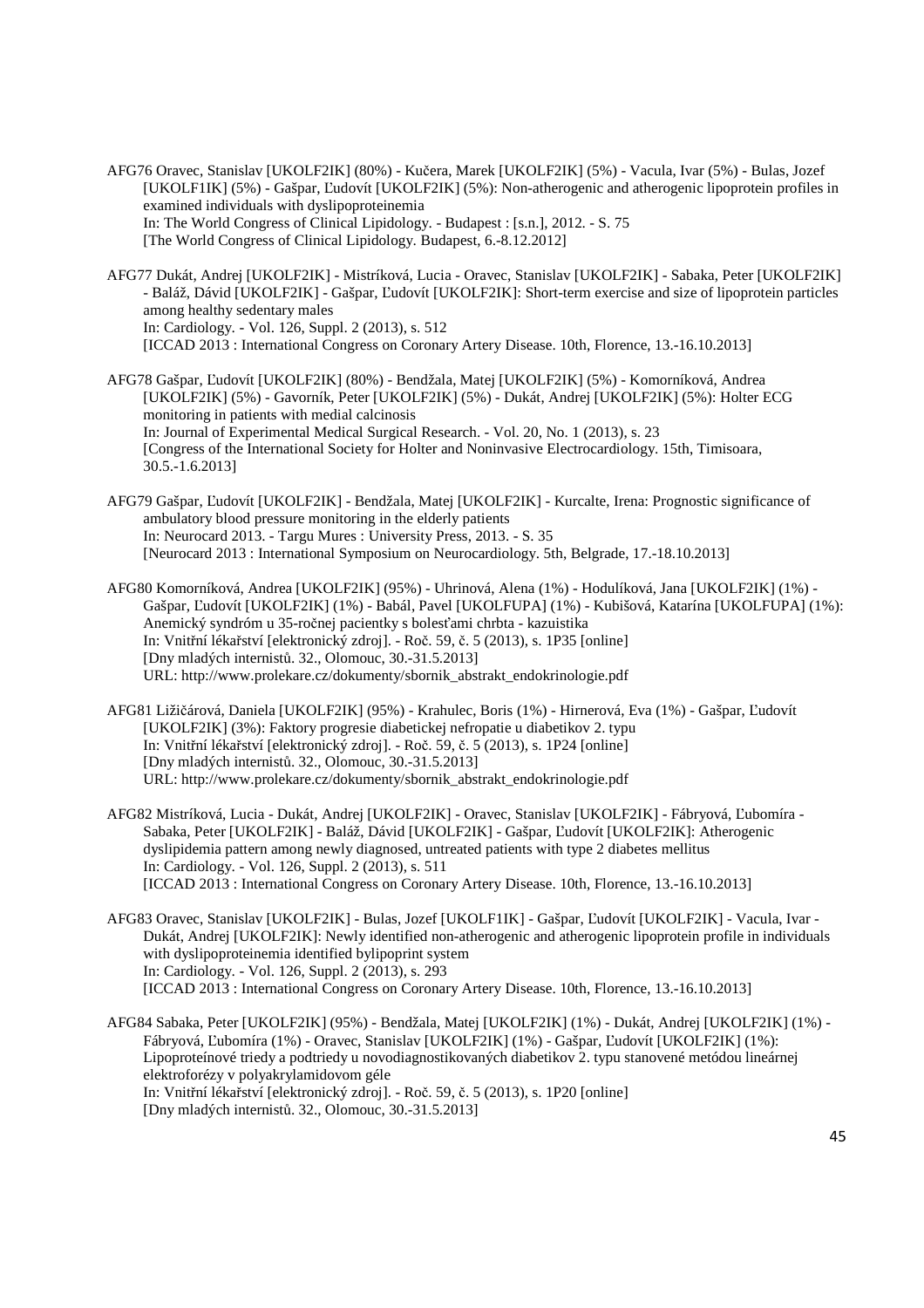URL: http://www.prolekare.cz/dokumenty/sbornik\_abstrakt\_endokrinologie.pdf

- AFG85 Gašpar, Ľudovít [UKOLF2IK] (95%) Celecová, Zuzana (1%) Krahulec, Boris (1%) Gašparová, Iveta [UKOLFULB] (1%) - Komorníková, Andrea [UKOLF2IK] (1%) - Mesárošová, Dáša (1%): Orthostatic hypotension in diabetes In: Neurocard 2014. - Targu Mures : University Press, 2014. - S. 74-75 [Neurocard 2014 : International Symposium on Neurocardiology. 6th, Belgrade, 16.-17.10.2014]
- AFG86 Gašpar, Ľudovít [UKOLF2IK] (80%) Bendžala, Matej [UKOLF2IK] (5%) Gašparová, Iveta [UKOLFULB] (5%) - Dukát, Andrej [UKOLF2IK] (5%) - Makovník, Michal (5%): Circadian rhytm disturbances in older hypertensive patients, increase of overall mortality In: Journal of Hypertension. - Vol. 32, e-Supplement 1 (2014), s. e407 [ESH-ISH Hypertension : Joint Meeting. Athens, 13.-16.6.2014]
- AFG87 Gašpar, Ľudovít [UKOLF2IK] (90%) Gašparová, Iveta [UKOLFULB] (5%) Gavorník, Peter [UKOLF2IK] (5%): Use of pulsed magnetic: field in the treatment of arterial obliterative disease In: European Journal of Preventive Cardiology. - Vol. 21, Suppl. 1 (2014), s. S150 [EuroPRevent 2014. Amsterdam, 8.-10.5.2014]
- AFG88 Sabaka, Peter [UKOLF2IK] (90%) Čaprnda, Martin [UKOLF2IK] (2%) Bendžala, Matej [UKOLF2IK] (2%) Komorníková, Andrea [UKOLF2IK] (1%) - Oravec, Stanislav [UKOLF2IK] (2%) - Baláž, Dávid [UKOLF2IK] (1%) - Gašpar, Ľudovít [UKOLF2IK] (2%): Effect of abdominal obesity on postprandial lipoprotein concentration changes by linear electrophoresis In: Obesity Facts. - Vol. 7, Suppl. 1 (2014), s. 105 [European Congress on Obesity. 21th, Sofia, 28.-31.5.2014]
- AFG89 Baláž, Dávid [UKOLF2IK] (94%) Komorníková, Andrea [UKOLF2IK] (1%) Sabaka, Peter [UKOLF2IK] (1%) - Leichenbergová, Elena (1%) - Leichenbergová, Kristína (1%) - Gašpar, Ľudovít [UKOLF2IK] (1%) - Dukát, Andrej [UKOLF2IK] (1%): Efekt hyperbarickejoxygenoterapie na lipoproteínový profil u pacienta s diabetes mellitus 2. typu In: Vnitřní lékařství. - Roč. 61, č. 6, Suppl. 2 (2015), s. 2S51 [Dny mladých internistů. 34., Olomouc, 4.-5.6.2015]
- AFG90 Čelovská, Denisa [UKOLF2IK] Gonsorčík, Jozef Štvrtinová, Viera [UKOLF2IK] Gašpar, Ľudovít [UKOLF2IK]: Clinical significance of baroreflex sensitivity in arterial hypertension and resistant hypertension In: Hungarian Journal of Vascular Diseases. - Vol. 22, Suppl. (2015), s. 59 [International Union of Angiology : European Chapter Congress. 22nd, Budapest, 6.-9.9.2015] [Central European Vascular Forum : Educational Course. 7th, Budapest, 6.-9.9.2015]
- AFG91 Gašpar, Ľudovít [UKOLF2IK] Dukát, Andrej [UKOLF2IK] Gavorník, Peter [UKOLF2IK] Gašparová, Iveta [UKOLFULB] - Komorníková, Andrea: Ambulatory blood pressure monitoring (ABPM) - comprehensive assessment of blood pressure parameters In: Neurocard 2015. - Targu Mures : University Press, 2015. - S. 48 [Neurocard 2015 : International Symposium on Neurocardiology. 7th, Belgrade, 16.-17.10.2015]
- AFG92 Gašpar, Ľudovít [UKOLF2IK] Dukát, Andrej [UKOLF2IK] Gavorník, Peter [UKOLF2IK] Bendžala, Matej [UKOLF2IK]: Holter ECG monitoring in diabetes with medial arterial calcification In: 8th World Congress on Diabetes & Obesity. - Riga : Riga Stradinš University, 2015. - S. 99. - ISBN 978-9984-793-76-4 [World Congress on Diabetes & Obesity. 8th, Riga, 2.-3.7.2015]
- AFG93 Gašpar, Ľudovít [UKOLF2IK] (90%) Celecová, Zuzana (5%) Bendžala, Matej [UKOLF2IK] (3%) Gašparová, Iveta [UKOLFULB] (2%): Cardiovascular risk in patients with orthostatic hypotension In: Diabetes Technology & Therapeutics. - Vol. 17, Suppl. 1 (2015), s. A137 [ATTD 2015 : International Conference on Advanced Technologies & Treatments for Diabetes. 8th, Paris,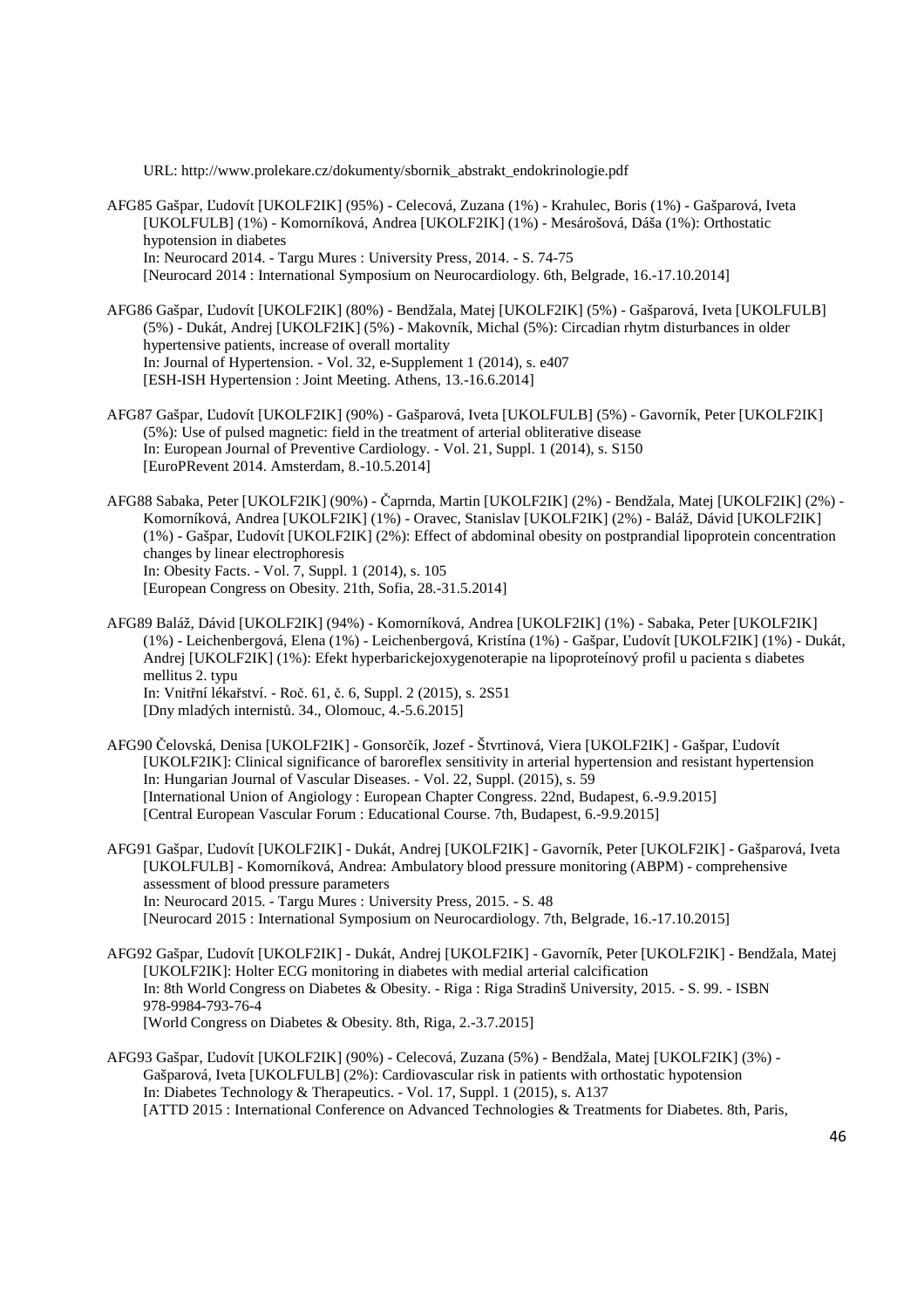18.-21.2.2015] *Registrované v:* wos

- AFG94 Gašpar, Ľudovít [UKOLF2IK] (90%) Bendžala, Matej [UKOLF2IK] (5%) Gašparová, Iveta [UKOLFULB] (5%): Effect of changes in circadian rhythm on mortality in elderly hypertensive patients In: European Journal of Preventive Cardiology. - Vol. 22, Suppl. 1 (2015), s. S64 [EuroPRevent 2015. Lisbon, 14.-16.5.2015]
- AFG95 Gašpar, Ľudovít [UKOLF2IK] (95%) Bendžala, Matej [UKOLF2IK] (1%) Gašparová, Iveta [UKOLFULB] (1%) - Dukát, Andrej [UKOLF2IK] (1%) - Komorníková, Andrea [UKOLF2IK] (1%) - Gavorník, Peter [UKOLF2IK] (1%): Diurnal index: an important prognostic parameter In: Journal of Hypertension. - Vol. 33, e-Supplement 1 (2015), s. e417 [ESH 2015 : European Meeting on Hypertension and Cardiovascular Prevention. 25th, Milan, 12.-15.6.2015]
- AFG96 Komorníková, Andrea [UKOLF2IK] (94%) Baláž, Dávid [UKOLF2IK] (1%) Sabaka, Peter [UKOLF2IK] (1%) - Leichenbergová, Elena (1%) - Leichenbergová, Kristína (1%) - Gašpar, Ľudovít [UKOLF2IK] (1%) - Dukát, Andrej [UKOLF2IK] (1%): Efekt aplikácie hyperbarického kyslíka na vazomotoriku cievnej steny u pacientov s diabetes mellitus 2. typu In: Vnitřní lékařství. - Roč. 61, č. 6, Suppl. 2 (2015), s. 2S9 [Dny mladých internistů. 34., Olomouc, 4.-5.6.2015]
- AFG97 Kružliak, Peter (95%) Petrovic, Daniel (1%) Prosecky, R. (1%) Kováčová, Gabriela (1%) Oravec, Stanislav [UKOLF2IK] (1%) - Gašpar, Ľudovít [UKOLF2IK] (1%): The impact of thyroid hormone replacement therapy on cardio-ankle index in patients with subclinical hypothyroidism In: Journal of Hypertension. - Vol. 33, e-Supplement 1 (2015), s. e210 [ESH 2015 : European Meeting on Hypertension and Cardiovascular Prevention. 25th, Milan, 12.-15.6.2015]
- AFG98 Čelovská, Denisa [UKOLF2IK] Gašpar, Ľudovít [UKOLF2IK] Štvrtinová, Viera [UKOLF2IK]: Blood pressure control and vascular risk treatment in patients with peripheral arterial disease of lower extremity In: Journal of Hypertension. - Vol. 34, e-Supplement 2 (2016), s. e182 [ESH 2016 : European Meeting on Hypertension and Cardiovascular Prevention. 26th, Paris, 10.-13.6.2016]
- AFG99 Gašpar, Ľudovít [UKOLF2IK] Komorníková, Andrea Celecová, Zuzana Dukát, Andrej [UKOLF2IK] Gavorník, Peter [UKOLF2IK] - Mesárošová, Dáša - Gašparová, Iveta [UKOLFULB]: Clinical importance of orthostatic hypotension in diabetic patients-10years follow-up In: Journal of Hypertension. - Vol. 34, e-Supplement 2 (2016), s. e141 [ESH 2016 : European Meeting on Hypertension and Cardiovascular Prevention. 26th, Paris, 10.-13.6.2016]

#### **AFH Abstrakty príspevkov z domácich vedeckých konferencií**

- AFH01 Dukát, Andrej [UKOLF2IK] Gavorník, Peter [UKOLF2IK] Gašpar, Ľudovít [UKOLF2IK] Kolesár, Juraj [UKOLF] - Mikeš, Zoltán [UKOLF] - Petrovičová, J.: Rehabilitácia pacientov s ischemickou chorobou dolných končatín - sledovanie EKG Holterovým monitorovaním In: 6. přerovské geriatrické dny. - Přerov : [s.n.], 1986. - s. 7 [Přerovské geriatrické dny. 6., Přerov, 5.-6.6.1986]
- AFH02 Dukát, Andrej [UKOLF2IK] Gašpar, Ľudovít [UKOLF2IK] Gavorník, Peter [UKOLF2IK] Kolesár, Juraj [UKOLF] - Mikeš, Zoltán [UKOLF] - Petrovičová, J. - Lietava, Ján [UKOLF2IK]: Holterovo monitorovanie EKG u osôb vyššieho veku In: 6. přerovské geriatrické dny. - Přerov : [s.n.], 1986. - S. 8 [Přerovké geriatrické dny. 6., Přerov, 5.-6.6.1986]
- AFH03 Dukát, Andrej [UKOLF2IK] Gavorník, Peter [UKOLF2IK] Kolesár, Juraj [UKOLF] Lietava, Ján [UKOLF2IK] - Mikeš, Zoltán [UKOLF] - Gašpar, Ľudovít [UKOLF2IK]: Klinické použitie ambulantného monitorovania krvného tlaku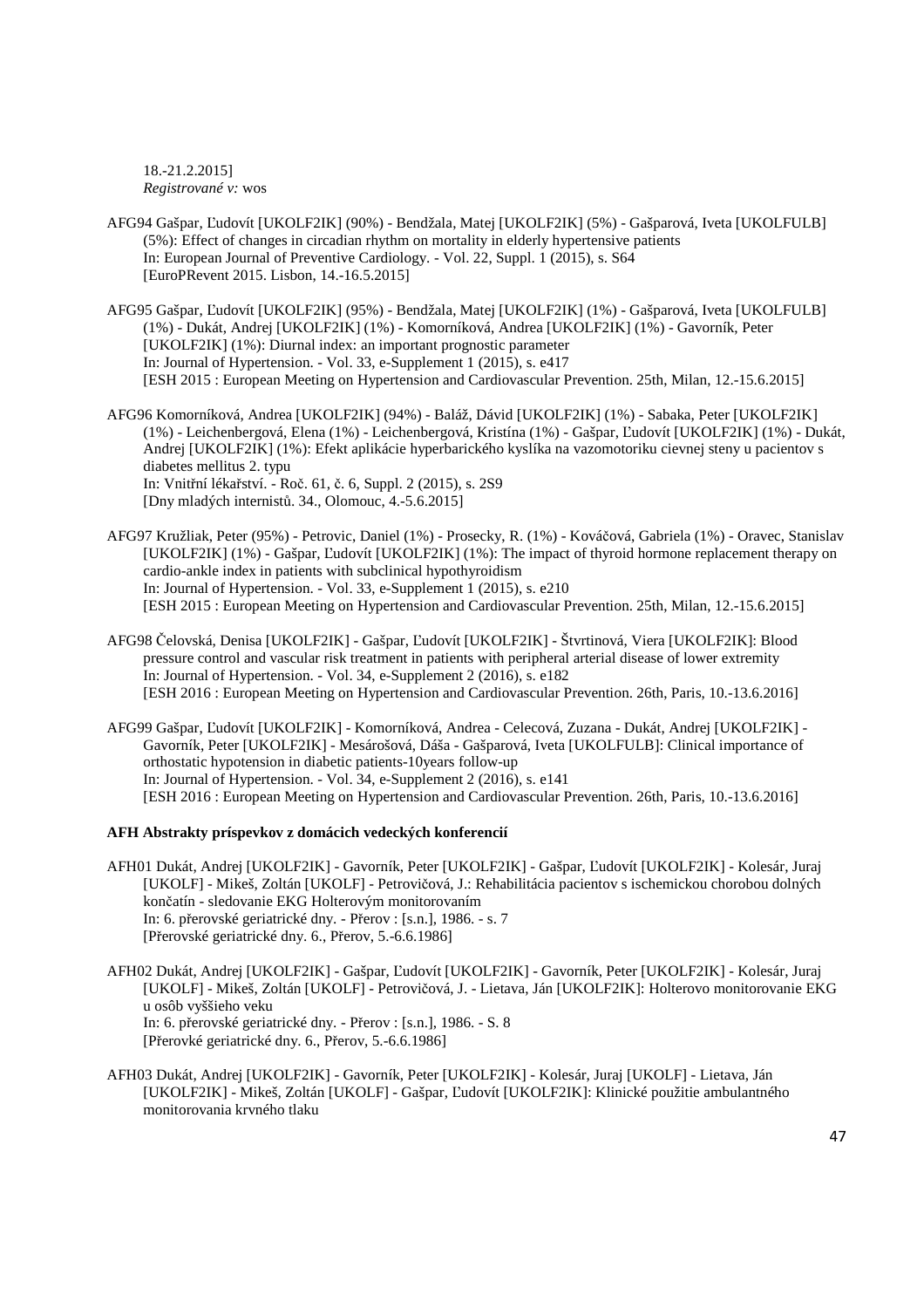In: Intenzívna starostlivosť vo vnútornom lekárstve. - Košice : [s.n.], 1987. - S. 39 [Celoštátny internistický zjazd. 19., Košice, 14.-16.5.1987]

- AFH04 Dukát, Andrej [UKOLF2IK] Lietava, Ján [UKOLF2IK] Mikeš, Zoltán [UKOLF] Gašpar, Ľudovít [UKOLF2IK] - Gavorník, Peter [UKOLF2IK] - Balažovjech, Ivan [UKOLF] - Kolesár, Juraj [UKOLF]: Prínos ambulantného monitorovania krvného tlaku pre klinickú prax In: Patogenéza, diagnostika a léčba hypertenze. - České Budějovice : [s.n.], 1987. - S. 11 [Patogenéze, diagnostika a léčba hypertenze : konferencia. 4., České Budějovice, 1.-2.10.1987]
- AFH05 Dukát, Andrej [UKOLF2IK] Kolesár, Juraj [UKOLF] Mikeš, Zoltán [UKOLF] Balažovjech, Ivan [UKOLF] - Gavorník, Peter [UKOLF2IK] - Gašpar, Ľudovít [UKOLF2IK] - Lietava, Ján [UKOLF2IK]: Dlhodobé sledovanie pacientov s hypertenziou pomocou Holterovho monitorovania EKG a krvného tlaku In: Patogenéze, diagnostika a léčba hypertenze. - Strážnice : [s.n.], 1988. - s. 13 [Patogenéze, diagnostika a léčba hypertenze : konferencia. 5., Strážnice, 13.-14.10.1988]
- AFH06 Gašpar, Ľudovít [UKOLF2IK]: Dlhodobé monitorovanie krvného tlaku význam pre diagnostiku a liečbu hypertenznej choroby In: 7. Dni mladých internistov. - Košice : [s.n.], 1988. - S. 9 [Dni mladých internistov. 7., Košice, 15.-16.9.1988]
- AFH07 Gašpar, Ľudovít [UKOLF2IK] Jerguš, Peter Adamka, J. Dukát, Andrej [UKOLF2IK]: Zmeny postavenia bránice u geriatrických pacientov s NCMP In: 3. Konferencie mladých vedeckých pracovníkov Univerzity Komenského a Medzinárodné sympózium biotechnológie a ochrany a tvorby životného prostredia. - Bratislava : [s.n.], 1988. - S. 28 [Konferencia mladých vedeckých pracovníkov Univerzity Komenského. 3., Bratislava, 26.-27.10.1988] [Medzinárodné sympózium biotechnológie a ochrany a tvorby životného prostredia. 3., Bratislava, 26.-27.10.1988]
- AFH08 Gašpar, Ľudovít [UKOLF2IK] Štvrtinová, Viera [UKOLF2IK] Gavorník, Peter [UKOLF2IK] Dukát, Andrej [UKOLF2IK]: Transkutánne kontinuálne monitorovanie krvných plynov u pacientov s ischemickou chorobou dolných končatín In: Zborník abstraktov z 8. dní mladých internistov. - Košice : [s.n.], 1989. - S. 29 [Dni mladých internistov. 8., Košice, 14.-15.9.1989]
- AFH09 Ambrózy, Ewald Gašpar, Ľudovít [UKOLF2IK] Štvrtinová, Viera [UKOLF2IK]: Transkutánne monitorovanie krvných plynov v diagnostike chronickej venóznej insuficiencie In: Zborník abstraktov z angiologického dňa. - Plzeň : [s.n.], 1991. - S. 7 [Angiologický deň. Plzeň, 9.10.1991]
- AFH10 Gašpar, Ľudovít [UKOLF2IK] Lietava, Ján [UKOLF2IK] Štvrtinová, Viera [UKOLF2IK]: Transkutánne monitorovanie krvných plynov v diagnostike ICHDK In: Zborník abstraktov z 10. dní mladých internistov. - Košice : [s.n.], 1991. - s. 4 [Dni mladých internistov. 10., Košice, 12.-13.9.1991]
- AFH11 Krahulec, Boris [UKOEXFL] Štrbová, Lujza Piják, M. R. Gašpar, Ľudovít [UKOLF2IK]: Diagnostic value of cardiovascular reflex tests for estimating diabetic autonomic neuropathy In: Neinvazívna kardiológia - Noninvasive Cardiology. - Suppl. (1991), s. A-25 [European Conference of International Society of Noninvasive Cardiology. 9th, Bratislava, 9.-11.10.1991]
- AFH12 Dukát, Andrej [UKOLF2IK] Gašpar, Ľudovít [UKOLF2IK] Balažovjech, Ivan [UKOLF]: Arytmie, liečenie antiarytmikami a jeho riziká In: 25. celoslovenská vedecká konferencia. - Martin : [s.n.], 1992. - s. 1 [Celoslovenská vedecká konferencia SLS. 25., Martin, 11.-12.6.1992]
- AFH13 Gašpar, Ľudovít [UKOLF2IK] Dukát, Andrej [UKOLF2IK] Lietava, Ján [UKOLF2IK]: Využitie ambulantného monitorovania TK u pacientov vyššieho veku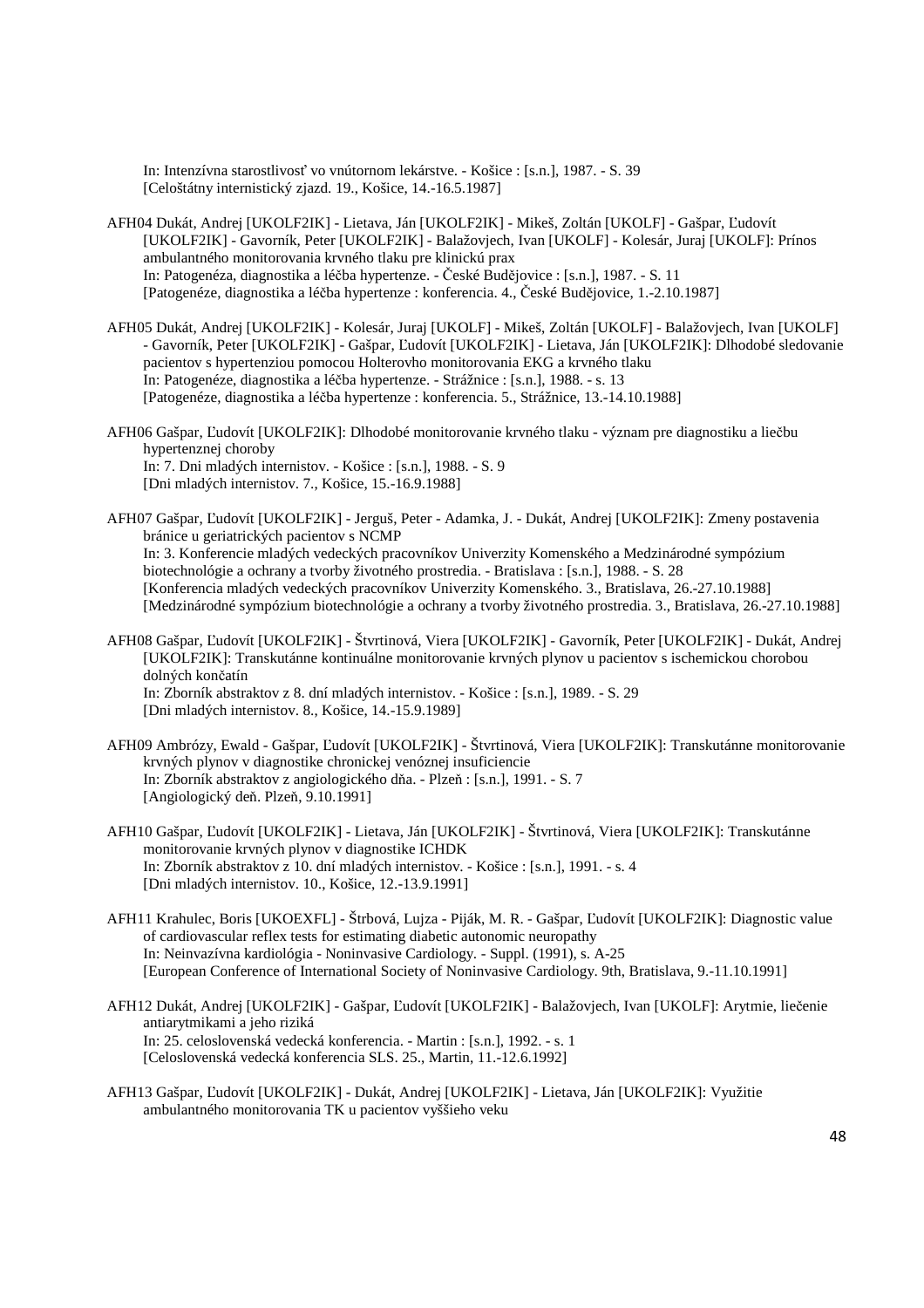In: Neinvazívna kardiológia - Noninvasive Cardiology. - Roč. 3, č. 4 (1994), s. B8 [Zjazd Slovenskej kardiologickej spoločnosti. 1., Sliač, 19.-21.9.1994]

- AFH14 Gavorník, Peter [UKOLF2IK] Dukát, Andrej [UKOLF2IK] Gašpar, Ľudovít [UKOLF2IK] Ambrózy, Ewald: Nefarmakologická a farmakologická liečba ischemickej choroby dolných končatín In: Slovenský lekár. - Roč. 5, č. 2 (1995), s. 13 [Slovenský angiologický kongres s medzinárodnou účasťou. 2., Tatranské Zruby, 12.-14.10.1994]
- AFH15 Dukát, Andrej [UKOLF2IK] Mesároš, Š. Lietava, Ján [UKOLF2IK] Gašpar, Ľudovít [UKOLF2IK]: NO release after different doses of nitrate therapy among patients with chronic coronary artery disease In: Kardiológia/Cardiology. - Roč. 7, Suppl. (1998), s. 13A [Alpe-Adria Cardiology Meeting. 6th, Bratislava, 17.-20.5.1998] POZNÁMKA: Vyšlo aj - Pathophysiology. - Vol. 5, Suppl. 1 (1998), p. 46
- AFH16 Gašpar, Ľudovít [UKOLF2IK] Dukát, Andrej [UKOLF2IK] Vachulová, A. Šauša, M.: Clinical significance of atrial fibrilation in acute stroke In: Kardiológia/Cardiology. - Roč. 7, Suppl. A (1998), s. 14A [Alpe-Adria Cardiology Meeting. 6th, Bratislava, 17.-20.5.1998]
- AFH17 Gašpar, Ľudovít [UKOLF2IK] Dukát, Andrej [UKOLF2IK] Vachulová, A. Šauša, M.: Fibrilácia predsiení rizikový faktor NCMP In: Kardiológia/Cardiology. - Roč. 7, č. 4 (1998), s. A4 [Zjazd Slovenskej kardiologickej spoločnosti. 3., Trenčianské Teplice, 10.-13.10.1998]
- AFH18 Gašpar, Ľudovít [UKOLF2IK] Krahulec, Boris [UKOEXFL] Kratochvíľová, Helena [UKOLF1IK]: Časové faktory u primárneho hyperaldosteronizmu In: Kardiológia/Cardiology. - Roč. 8, Suppl. (1999), s. 12A [Zjazd Slovenskej kardiologickej spoločnosti. 4., Košice, 23.-26.9.1999]
- AFH19 Gašpar, Ľudovít [UKOLF2IK] Gavorník, Peter [UKOLF2IK]: Atrial fibrillation and stroke In: Geriatria. - Roč. 6, č. 2 (2000) s. 32 [European Congress of Clinical Gerontology. 5th, Bratislava, 22.-24.6.2000]
- AFH20 Gašpar, Ľudovít [UKOLF2IK] Hlinšťáková, Stella Dukát, Andrej [UKOLF2IK] Michalko, Ľubomír [UKOLF]: Holter EKG u pacientov počas gastroduodenoskopie s chronickou fibriláciou predsiení In: Kardiológia/Cardiology. - Roč. 9, Suppl. 2 (2000), s. 9S [Zjazd Slovenskej kardiologickej spoločnosti. 5., Bratislava, 28.-30.9.2000]
- AFH21 Gašpar, Ľudovít [UKOLF2IK] Dukát, Andrej [UKOLF2IK] Zanou, Daniel Florián [UKOLF]: Ambulatory blood pressure monitoring improving the antihypertensive therapy in the elderly In: The 5th Mitteleurope - Countries Meeting of Internal medicine. - Bratislava : SÚZA, 2000. - S. 89 [The Mitteleurope Countries Meeting of Internal medicine. 5th, Bratislava, 29.6.-1.7.2000]
- AFH22 Krahulec, Boris [UKOEXFL] Gašpar, Ľudovít [UKOLF2IK] Štrbová, Lujza Balažovjech, Ivan [UKOLF]: Severe diabetic autonomic neuropathy is closely connected with arterial hypertension In: The 5th Mitteleurope - Countries Meeting of Internal medicine. - Bratislava : SÚZA, 2000. - S. 50 [The Mitteleurope Countries Meeting of Internal medicine. 5th, Bratislava, 29.6.-1.7.2000]
- AFH23 Krahulec, Boris [UKOEXFL] Gašpar, Ľudovít [UKOLF2IK] Štrbová, Lujza Balažovjech, Ivan [UKOLF]: Ťažká diabetická kardiovaskulárna autonómna neuropatia je komplikovaná hypertenziou In: Kardiológia/Cardiology. - Roč. 9, Suppl. 2 (2000), s. 16S [Zjazd Slovenskej kardiologickej spoločnosti. 5., Bratislava, 28.-30.9.2000]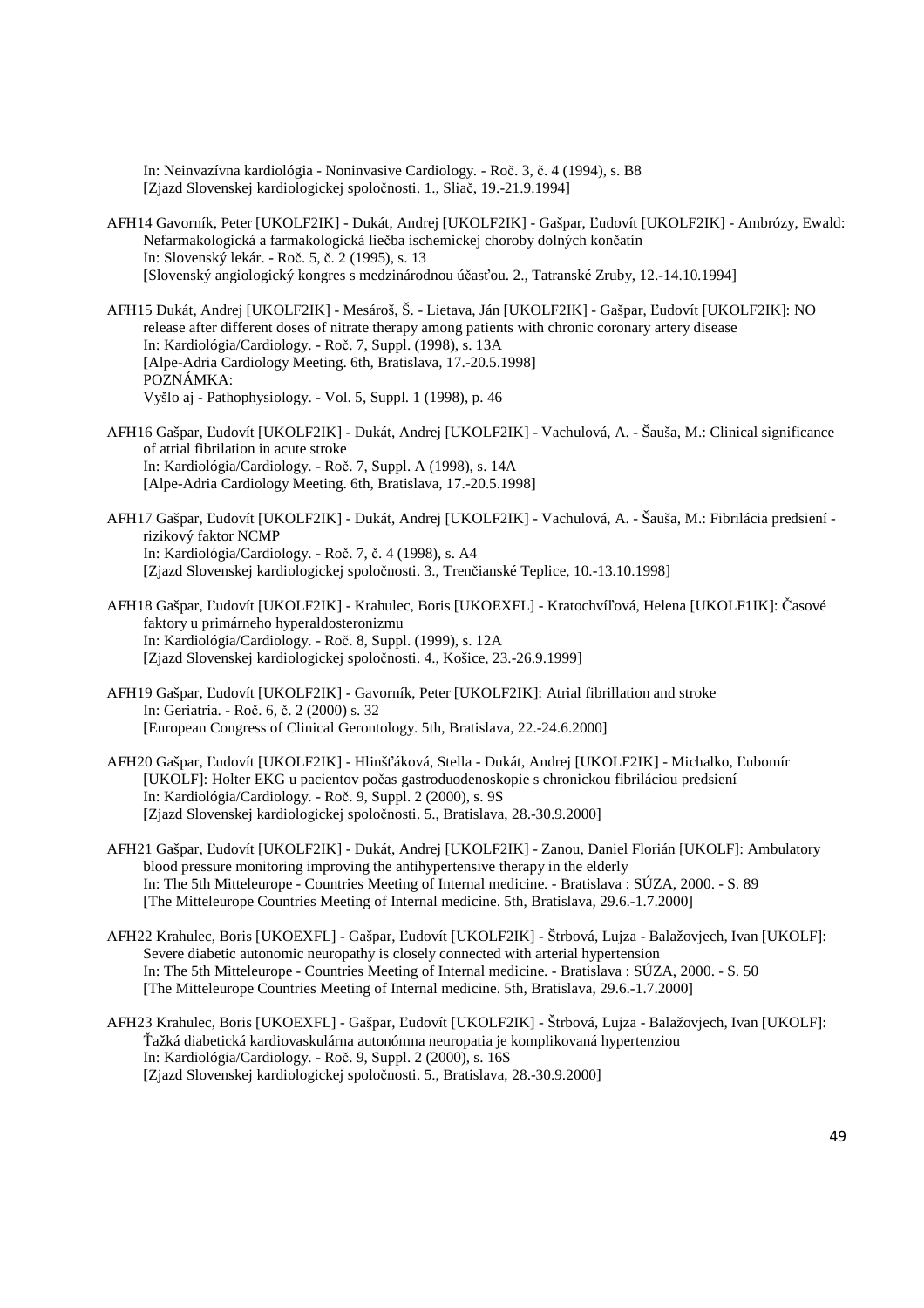AFH24 Gašpar, Ľudovít [UKOLF2IK] - Krahulec, Boris [UKOEXFL] - Štrbová, Lujza - Gavorník, Peter [UKOLF2IK]: Transkutárna oxymetria v diagnostike diabetickej nohy In: 11. diabetologické dni s medzinárodnou účasťou. - Trenčín : [s.n.], 2001. - S. [1] [Diabetologické dni s medzinárodnou účasťou. 11., Trenčín, 7.-9.6.2001] POZNÁMKA: vyšlo aj - Zdravotnícke noviny. Mimoriadna príloha. - Č. 23, 2001, s. 19

- AFH25 Svitková, Mária [UKOLF] Palaghyová, E. Gašpar, Ľudovít [UKOLF2IK] Dukát, Andrej [UKOLF2IK]: Ambulantné monitorovanie krvného tlaku u ľudí staršieho veku In: 11. diabetologické dni s medzinárodnou účasťou. - Trenčín : [s.n.], 2001. - S. [1] [Diabetologické dni s medzinárodnou účasťou. 11., Trenčín, 7.-9.6.2001]
- AFH26 Dukát, Andrej [UKOLF2IK] Pener, Vladimír Gašpar, Ľudovít [UKOLF2IK] Gavorník, Peter [UKOLF2IK] Lietava, Ján [UKOLF2IK]: Omapatrilát pri liečbe srdcového zlyhania In: Kardiológia/Cardiology. - Roč. 11, č. 2 (2002), s. K/C 24 [Stretnutie odborníkov. 4., Štrbské Pleso, 4.-6.4.2002] [Tatranské kardiologické dni. 1., Štrbské Pleso, 4.-6.4.2002]
- AFH27 Bátora, Igor [UKOLFKPLT] Uličná, Oľga [UKOLFFAL5] Zimanová, Jana [UKOLF] Vojtech, Ivan [UKOLF] - Bízik, Andrej - Gašpar, Ľudovít [UKOLF2IK] - Gavorník, Peter [UKOLF2IK] - Vančová, Oľga [UKOLFFAL5] - Jánošiová, Jarmila [UKOLF]: Hyperbarická oxygenoterapia v liečbe kožných defektov dolných končatín rôznej etiológie In: 2. Nosáľov deň pracovného lekárstva. - Bratislava : [s.n.], 2003. - S. [1] [Nosáľov deň pracovného lekárstva. 2., Bratislava, 28.11.2003]
- AFH28 Gašpar, Ľudovít [UKOLF2IK] Štvrtinová, Viera [UKOLF2IK] Dukát, Andrej [UKOLF2IK] Štvrtina, Svetoslav [UKOLFUPA]: Klinicko-patologická porovnávacia štúdia diagnostiky tromboembolickej choroby In: Kardiológia/Cardiology. - Roč. 12, Suppl. 1 (2003), s. 14 S [Zjazd Slovenskej kardiologickej spoločnosti. 8., Bratislava, 9.-11.10.2003]
- AFH29 Bátora, Igor [UKOLFKPLT] Uličná, Oľga [UKOLFFAL5] Vojtech, Ivan [UKOLF] Zimanová, Jana [UKOLF] - Gašpar, Ľudovít [UKOLF2IK] - Gavorník, Peter [UKOLF2IK] - Bízik, Andrej - Vančová, Oľga [UKOLFFAL5] - Jánošiová, O.: Hyperbarická komora a jej prínos v liečbe nehojacich sa kožných defektov In: 8. Martinské dni pracovného lekárstva a toxikológie so zahraničnou účasťou. Vedecko-vzdelávacia konferencia na tému "Aktuality v pracovnom lekárstve a toxikológii". - Martin : [s.n.], 2004. - S. [1] [Martinské dni pracovného lekárstva a toxikológie so zahraničnou účasťou. 8., Martin, 22.-23.10.2004] POZNÁMKA:

Vyšlo aj - Pracovní lékařství. - Roč. 57, č. 1 (2005), s. 33

AFH30 Bátora, Igor [UKOLFKPLT] - Bátorová, Angelika [UKOLFKHT] - Zimanová, Jana [UKOLF] - Uličná, Oľga [UKOLFFAL5] - Vojtech, Ivan [UKOLF] - Gavorník, Peter [UKOLF2IK] - Gašpar, Ľudovít [UKOLF2IK]: Inherited thrombophilia in patients with non-healing venous and diabetic ulcers and the effect of hyperbaric oxygen therapy

In: 14. Slovensko-český hematologický a transfuziologický zjazd s medzinárodnou účasťou. Abstrakty. Vol. 1. - Bratislava : TGT, 2005. - S. 64-65. - ISBN 80-968685-9-4

[Slovensko-český hematologický a transfuziologický zjazd s medzinárodnou účasťou. 14., Štrbské Pleso, 29.9.-2.10.2005]

AFH31 Bátora, Igor [UKOLFKPLT] - Zimanová, Jana [UKOLF] - Uličná, Oľga [UKOLFFAL5] - Bátorová, Angelika [UKOLFKHT] - Vojtech, Ivan [UKOLF] - Gavorník, Peter [UKOLF2IK] - Gašpar, Ľudovít [UKOLF2IK] - Bízik, Andrej: Liečba nehojacích sa vredov dolných končatín: konvenčná liečba vs hyperbarický kyslík In: 18. Kongres pracovného lekárstva s medzinárodnou účasťou a 4. Košické dni pracovného lekárstva a toxikológie. - Košice : [s.n], 2005. - S. 63 [Kongres pracovného lekárstva s medzinárodnou účasťou. 28., Tatranské Zruby, 6.-9.10.2005]

[Košické dni pracovného lekárstva a toxikológie. 4., Tatranské Zruby, 6.-9.10.2005]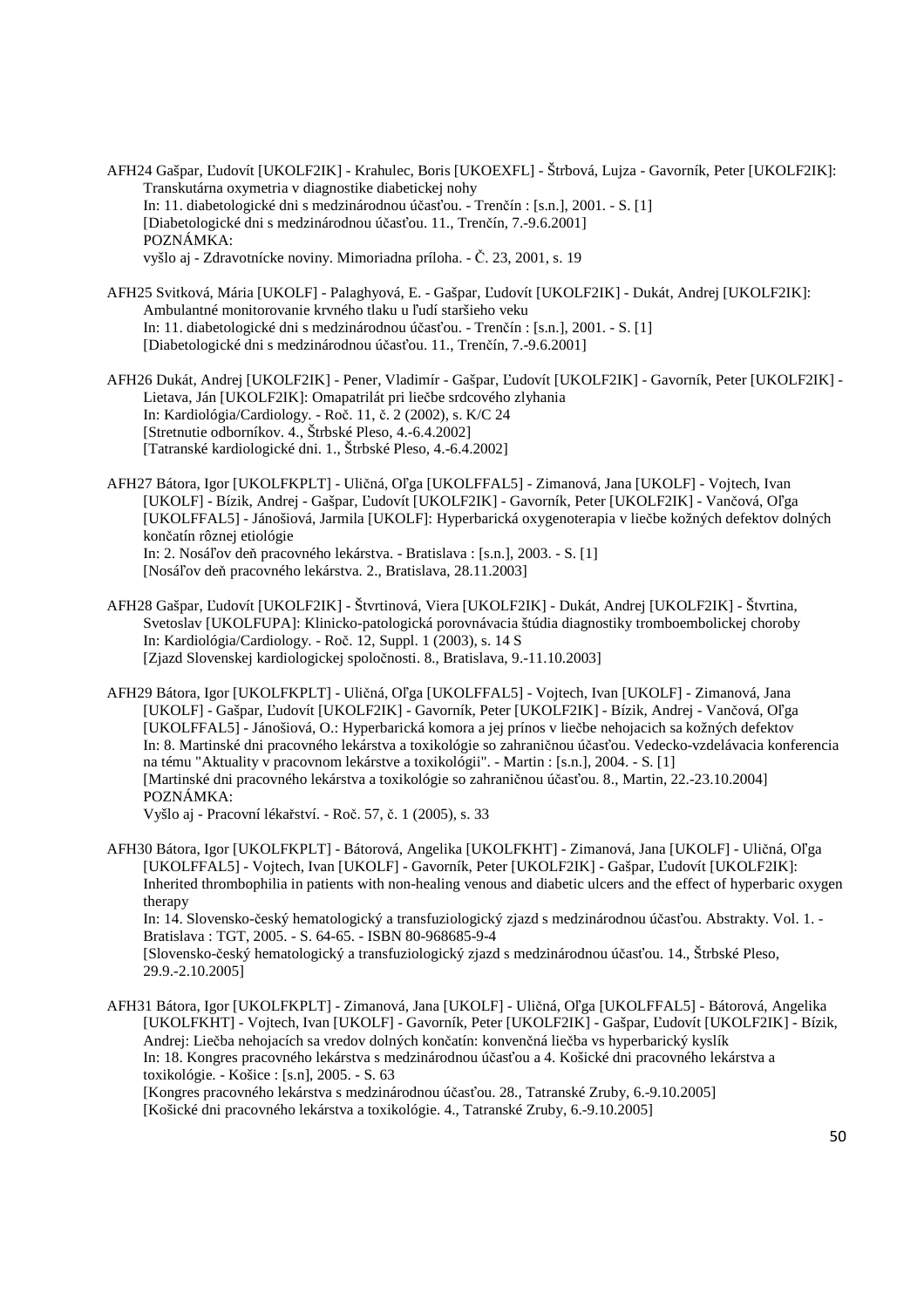POZNÁMKA:

Vyšlo aj - České pracovní lékařství. - Roč. 7, č. 3 (2006), s. 7

- AFH32 Gašpar, Ľudovít [UKOLF2IK] Dukát, Andrej [UKOLF2IK] Vachulová, A. Čaprnda, Martin [UKOLF2IK]: Ambulatory blood pressure monitoring in the management of antihypertensive therapy in old individuals In: Kardiológia/Cardiology. - Roč. 14, č. 3 (2005), s. K/C92 [Alpe Adria Cardiology Meeting. 13th, Piešťany, 28.-30.4.2005]
- AFH33 Gašpar, Ľudovít [UKOLF2IK] Dukát, Andrej [UKOLF2IK] Vachulová, Anna Hirnerová, Eva: Využitie ABPM vo vekovej skupine 75-89- ročných pacientov pre optimalizáciu antihypertenzívnej liečby In: Kardiológia/Cardiology. - Roč. 14, č. 4 (2005), s. K/C133 [Artériová hypertenzia : pracovná konferencia Slovenskej hypertenziologickej spoločnosti. 20., Bratislava, 11.-13.5.2005]
- AFH34 Penz, Peter [UKOLF] Lietava, Ján [UKOLF2IK] Gašpar, Ľudovít [UKOLF2IK] Vachulová, Anna Čaprnda, Martin [UKOLF2IK] - Dukát, Andrej [UKOLF2IK]: Rozdiely vo výskyte metabolického syndrómu podľa definícii a ich vzťah k ICHS In: Kardiológia/Cardiology. - Roč. 14, Suppl. 1 (2005), s. 31S [Kongres Slovenskej kardiologickej spoločnosti. 10., Bratislava, 6.-8.10.2005]
- AFH35 Svitková, Mária [UKOLF] Palaghyová, E. Gašpar, Ľudovít [UKOLF2IK] Vachulová, Anna: Úloha zdravotnej sestry pri ambulantnom monitorovaní krvného tlaku u starých ľudí In: Kardiológia/Cardiology. - Roč. 14, Suppl. 1 (2005), s. 34S [Kongres Slovenskej kardiologickej spoločnosti. 10., Bratislava, 6.-8.10.2005]
- AFH36 Bátora, Igor [UKOLFKPLT] Bátorová, Angelika [UKOLFKHT] Zimanová, Jana [UKOLF] Uličná, Oľga [UKOLFFAL5] - Gavorník, Peter [UKOLF2IK] - Gašpar, Ľudovít [UKOLF2IK]: The effect of hyperbaric oxygen therapy in treatment of leg ulcers In: Bratislavské lekárske listy. - Roč. 107, č. 1-2 (2006), s. 40 [Meeting of the Slovak Medical Society. Bratislava, 21.11.2005] URL: http://bmj.fmed.uniba.sk/2006/10701-09.pdf *Ohlasy (1):* [o1] 2010 Farah, R.S. - Davis, M.D.P.: Current Treatment Options in Cardiovascular Medicine, vol. 12, no. 2, 2010, s. 101-116 - SCOPUS
- AFH37 Bátora, Igor [UKOLFKPLT] Zimanová, Jana [UKOLF] Gavorník, Peter [UKOLF2IK] Gašpar, Ľudovít [UKOLF2IK] - Bátorová, Angelika [UKOLFKHT] - Jánošiová, Jarmila [UKOLF]: Hyperbarická oxygenoterapia v liečbe vredov predkolenia In: Interná medicína. - Roč. 6, č. 5 (2006), s. 308 [Angiologický deň 2. internej kliniky LFUK a FNsP. Bratislava, 25.1.2006]
- AFH38 Gašpar, Ľudovít [UKOLF2IK] Ambrózy, Ewald Dukát, Andrej [UKOLF2IK] Štvrtinová, Viera [UKOLF2IK]: Holter ECG findings at patients with metabolic syndrome and critical limb ischaemia In: Ateroskleróza. - Roč. 10, č. 1-2 (2006), s. 65 [International Symposium on Atherosclerosis. 4th, Košice, 28.-30.9.2006]
- AFH39 Gašpar, Ľudovít [UKOLF2IK] Štrbová, Lujza Ambrózy, Ewald Petrovics, Ivan [UKOLF] Gavorník, Peter [UKOLF2IK]: Transkutánna oxymetria - prediktívny ukazovateľ hojenia amputačných rán pri diabetickej nohe s gangrénou In: Kardiológia/Cardiology. - Roč. 15. Suppl. 1 (2006), s. 14S [Kongres Slovenskej kardiologickej spoločnosti s medzinárodnou účasťou. 11., Bratislava, 5.-7.10.2006]
- AFH40 Gašpar, Ľudovít [UKOLF2IK] Ambrózy, Ewald Gavorník, Peter [UKOLF2IK] Dukát, Andrej [UKOLF2IK] - Štvrtinová, Viera [UKOLF2IK]: Holter EKG nálezy pri diabetickej nohe s kritickou končatinovou ischémiou In: Kardiológia/Cardiology. - Roč. 15. Suppl. 1 (2006), s. 14S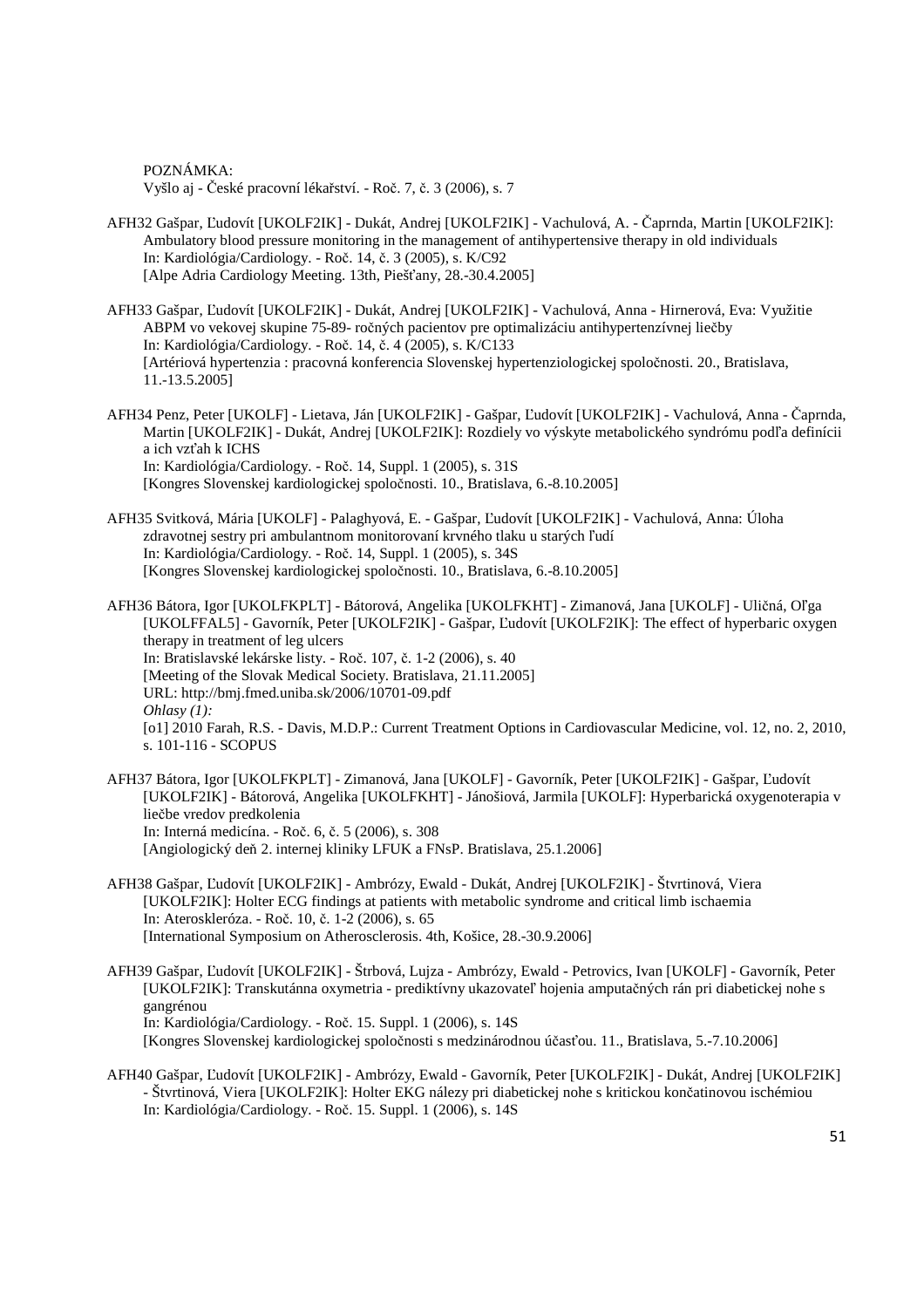[Kongres Slovenskej kardiologickej spoločnosti s medzinárodnou účasťou. 11., Bratislava, 5.-7.10.2006]

- AFH41 Hirnerová, Eva Petrovics, Ivan [UKOLF] Gašpar, Ľudovít [UKOLF2IK] Daniš, D. Štvrtinová, Viera [UKOLF2IK]: Vaskulitída s pozitivitou ANCA protilátok z pohľadu nefrológa In: Praktická flebologie. - Roč. 15, č. 1 (2006), s. 15 [Slovenský angiologický kongres. 8., Tatranské Zruby, 28.9.-1.10.2005]
- AFH42 Vranka, Ivan Penz, Peter [UKOLF] Gašpar, Ľudovít [UKOLF2IK] Čaprnda, Martin [UKOLF2IK] Dukát, Andrej [UKOLF2IK]: Vysokorozlišovacia elektrokardiografia vlny P u pacientov s paroxyzmálnou fibriláciou predsiení a u pacientov s arteriálnou hypertenziou a diabetom mellitus In: Kardiológia/Cardiology. - Roč. 16, č. 1 (2006), s. K/C 26 [Tatranské kardiologické dni. 3., Štrbské Pleso, Vysoké Tatry, 5.-8.2.2006]
- AFH43 Gašpar, Ľudovít [UKOLF2IK] Dukát, Andrej [UKOLF2IK] Lipták, T. Petrovics, Ivan [UKOLF] Hirnerová, Eva: Sledovanie účinnosti antihypertenznej liečby pomocou AMTK u pacientov s metabolickým syndrómom In: Kardiológia/Cardiology. - Roč. 16, č. 3 (2007), s. K/C82 [Artériová hypertenzia : pracovná konferencia Slovenskej hypertenziologickej spoločnosti. 22., Bratislava, 19.-21.4.2007]
- AFH44 Gašpar, Ľudovít [UKOLF2IK] Ambrózy, Ewald Dukát, Andrej [UKOLF2IK] Gavorník, Peter [UKOLF2IK]: Holter EKG nálezy u pacientov s metabolickým syndrómom a kritickou končatinovou ischémiou In: Praktická flebologie. - Roč. 16, č. 1 (2007), s. 23 [Slovenský angiologický kongres. 14., Tatranské Zruby, 11.-14.10.2006]
- AFH45 Gašpar, Ľudovít [UKOLF2IK] (10%) Ambrózy, Ewald (10%) Dukát, Andrej [UKOLF2IK] (20%) Gavorník, Peter [UKOLF2IK] (20%) - Štvrtinová, Viera [UKOLF2IK] (20%) - Petrovics, Ivan [UKOLF] (10%) - Čaprnda, Martin [UKOLF2IK] (10%): Srdcové dysrytmie u pacientov s kritickou končatinovou ischémiou In: Kardiológia/Cardiology. - Roč. 16 , S1 (2007), s. 14S [Kongres Slovenskej kardiologickej spoločnosti. 12., Bratislava, 4.-6.10.2007]
- AFH46 Gašpar, Ľudovít [UKOLF2IK] (40%) Makovník, Michal [UKOLF] (30%) Hlinšťáková, Stella (25%) Dukát, Andrej [UKOLF2IK] (5%): Holter EKG nálezy počas gastroskopie u pacientov s fibriláciou predsiení In: Kardiológia/Cardiology. - Roč. 17, Suppl. 2 (2008), s. 13S [Kongres Slovenskej kardiologickej spoločnosti s medzinárodnou účasťou. 13., Bratislava, 5.-7.10.2008]
- AFH47 Gašpar, Ľudovít [UKOLF2IK] (60%) Štvrtinová, Viera [UKOLF2IK] (8%) Štvrtina, Svetoslav [UKOLFUPA] (10%) - Hlinšťáková, Stella (1%) - Makovník, Michal [UKOLF] (10%) - Dukát, Andrej [UKOLF2IK] (10%) - Poliak, Peter (1%): Venous thromboembolism -still actual clinical problem In: 6th International Congress of Central European Vascular Forum. - Bratislava : Societas Angiologica Slovaca, 2008. - S. 14. - ISBN 978-80-89305-09-4 [International Congress of Central European Vascular Forum. 6th, Bratislava, 16.-18.5.2008] POZNÁMKA: Vyšlo aj - Praktická flebologie. - Roč. 17, č. 1 (2008), s. 19
- AFH48 Hlinšťáková, Stella (10%) Makovník, Michal [UKOLF] (10%) Gašpar, Ľudovít [UKOLF2IK] (10%) Krahulec, Boris (10%) - Lukáč, Ľudovít [UKOLF1IK] (10%) - Očadlík, Ivan [UKOLF1IK] (10%) - Peško, K. (10%) - Hasa, Jaroslav [UKOLFKO] (10%) - Žarnovický, S. (10%) - Bluska, Peter (10%): Purtscher-like retinopathy-rare complication of acute pancreatitis

In: 5th Central European Gastroenterology Meeting. - Bratislava : [s.n.], 2008. - S. 14 [Central European Gastroenterology Meeting. 5th, Bratislava, 26.-28.6.2008]

AFH49 Makovník, Michal [UKOLF] (50%) - Hlinšťáková, Stella (10%) - Gašpar, Ľudovít [UKOLF2IK] (10%) - Makovník, Peter (5%) - Dukát, Andrej [UKOLF2IK] (5%) - Poliak, Peter (20%): Holter ECG findings during gastroscopy in patients with atrial fibrillation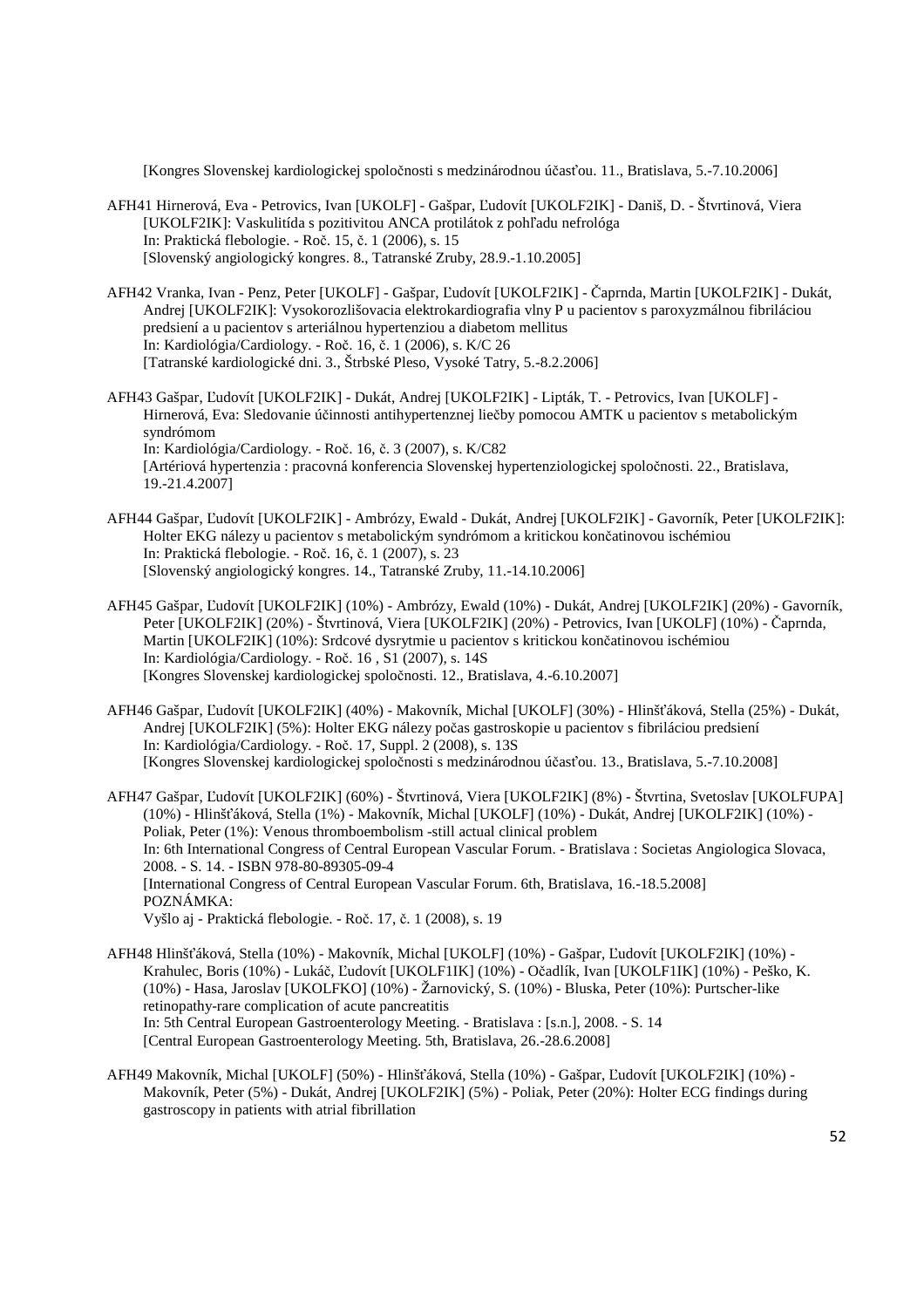In: 5th Central European Gastroenterology Meeting. - Bratislava : [s.n.], 2008. - S. 23 [Central European Gastroenterology Meeting. 5th, Bratislava, 26.-28.6.2008]

AFH50 Gašpar, Ľudovít [UKOLF2IK] (50%) - Jurčová, Darina (10%) - Gašparová, Eva (10%) - Makovník, Michal [UKOLF] (10%) - Hlinšťáková, Stella (10%) - Fülleová, Margita (5%) - Gavorník, Peter [UKOLF2IK] (5%): Tinnitus - multidisciplinárny diagnostický prístup = Tinnitus - multidisciplinary diagnostic approach Záznam nie je totožný s Bib-ID 231116 (rozdielný súbor pacientov) In: Vaskulárna medicína. - Roč. 1, č. 1 (2009), s. 34 [Slovenský angiologický kongres s medzinárodnou účasťou. 17., Tatranská Lomnica, 7.-10.10.2009]

AFH51 Gašpar, Ľudovít [UKOLF2IK] (75%) - Jurčová, D. (5%) - Gašparová, E. (5%) - Vachulová, A. (5%) - Makovník, Michal [UKOLF] (5%) - Dukát, Andrej [UKOLF2IK] (5%): Ambulantné monitorovanie krvného tlaku u pacientov s tinitom In: Kardiológia/Cardiology. - Roč. 18, č. 2 (2009), s. K/C46

[Kongres Slovenskej hypertenziologickej spoločnosti. 24., Bratislava, 16.-18.4.2009]

AFH52 Gavorník, Peter [UKOLF2IK] (78%) - Dukát, Andrej [UKOLF2IK] (10%) - Štvrtinová, Viera [UKOLF2IK] (4%) - Oravec, Stanislav [UKOLF2IK] (1%) - Gašpar, Ľudovít [UKOLF2IK] (1%) - Vacula, Iwar (1%) - Uhrinová, Alena [UKOLF] (1%) - Pišková, Tatiana[UKOLF] (1%) - Kováčová, Martina [UKOLF1IK] (1%) - Letková, Kristína [UKOLF2IK] (1%) - Böhmerová, Katarína (1%): Projekt Cievy = Project Blood vessels In: Vaskulárna medicína. - Roč. 1, č. 1 (2009), s. 34 [Slovenský angiologický kongres s medzinárodnou účasťou. 17., Tatranská Lomnica, 7.-10.10.2009]

AFH53 Makovník, Michal [UKOLF] (70%) - Hlinšťáková, Stella (10%) - Gašpar, Ľudovít [UKOLF2IK] (10%) - Očadlík, Ivan [UKOLF1IK] (4%) - Kučera, Marek [UKOLF2IK] (4%) - Bendžala, Matej [UKOLF2IK] (1%) - Dukát, Andrej [UKOLF2IK] (1%): Carcinoid of duodenum -an unusual finding during esophagogastroduodenoscopy In: Interná medicína. - Roč. 9, č. 2 (2009), s. 105 [Slovak-Polish Conference of Internal Medicine. 10th, Bojnice, 27.-29.3.2009]

- AFH54 Očadlík, Ivan [UKOLF1IK] (70%) Makovník, Michal [UKOLF] (10%) Kučera, Marek [UKOLF2IK] (5%) Bendžala, Matej [UKOLF2IK] (5%) - Hlinšťáková, Stella (2%) - Oravec, Stanislav [UKOLF2IK] (2%) - Gašpar, Ľudovít [UKOLF2IK] (6%): Unconjugated hyperbilirubinemia as a protective factor against development of cardiovascular diseases In: Interná medicína. - Roč. 9, č. 2 (2009), s. 105-106 [Slovak-Polish Conference of Internal Medicine. 10th, Bojnice, 27.-29.3.2009]
- AFH55 Pišková, Tatiana [UKOLF] (90%) Gašpar, Ľudovít [UKOLF2IK] (5%) Gavorník, Peter [UKOLF2IK] (5%): Distálna aortálna disekcia v infrarenálnej oblasti: kazuistika = Distal aortic dissection in infrarenal area: case report In: Vaskulárna medicína. - Roč. 1, č. 1 (2009), s. 29 [Slovenský angiologický kongres s medzinárodnou účasťou. 17., Tatranská Lomnica, 7.-10.10.2009]
- AFH56 Gašpar, Ľudovít [UKOLF2IK] (50%) Makovník, Michal [UKOLF] (10%) Gavorník, Peter [UKOLF2IK] (10%) - Štrbová, Lujza (10%) - Dukát, Andrej [UKOLF2IK] (5%) - Hlinšťáková, Stella (5%) - Bendžala, Matej [UKOLF2IK] (5%) - Hirnerová, Eva (5%):Mediocalcinóza - marker zvýšeného kardiovaskulárneho rizika In: Kardiológia/Cardiology. - Roč. 19, Suppl. 1 (2010), s. 17S [Kongres Slovenskej kardiologickej spoločnosti. 15., Bratislava, 7.-9.10.2010]
- AFH57 Makovník, Michal [UKOLF] (50%) Hlinšťáková, Stella (5%) Gašpar, Ľudovít [UKOLF2IK] (20%) Očadlík, Ivan [UKOLF1IK] (5%) - Bendžala, Matej [UKOLF2IK] (5%) - Sabaka, Peter [UKOLF2IK] (5%) - Dukát, Andrej [UKOLF2IK] (5%) - Bluska, Peter (5%):Diferenciálna diagnostika akútnej pankreatitídy u mladého pacienta In: Vnitřní lékařství. - Roč. 56, č. 5 (2010), s. 463-464 [Dni mladých internistov. 29., Martin, 27.-28.5.2010]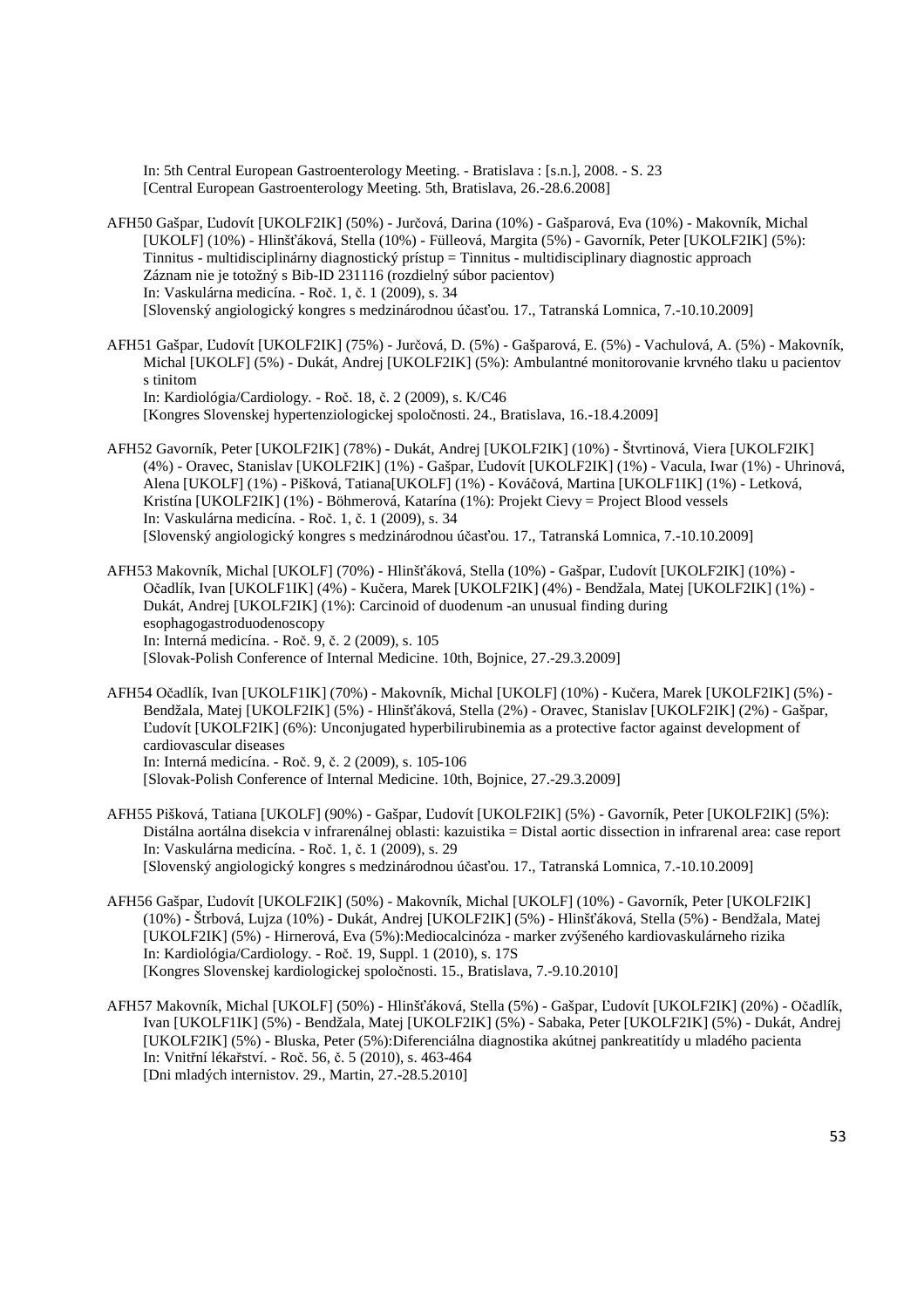- AFH58 Štrbová, Lujza Krahulec, Boris Gašpar, Ľudovít [UKOLF2IK] Ambrózy, Ewald Waczulíková, Iveta [UKOMFKJFB] (20%): Ischémia končatín u pacientov so syndrómom diabetickej nohy In: 20. Diabetologické dni. - Martin : JLF UK, 2010. - S. 40-41 [Diabetologické dni. 20., Martin, 16.-18.6.2010]
- AFH59 Kamenský, Gabriel Dlesk, Anton [UKOLF5IK] (30%) Murín, Ján [UKOLF1IK] (10%) Gašpar, Ľudovít [UKOLF2IK] - Štefánik, M. - Pernický, Miroslav - Sninčák, M.: Audit manažmentu pacientov s arteriálnou hypertenziou a vysokým kardiovaskulárnym rizikom: ARTEHYP-SK. Prvé výsledky In: Cardiology Letters. - Roč. 20, Suppl. 1 (2011), s. 20S [Kongres Slovenskej kardiologickej spoločnosti s medzinárodnou účasťou. 16., Bratislava, 6.-8.10.2011]
- AFH60 Makovník, Michal [UKOLF] (80%) Hlinšťáková, Stella (10%) Očadlík, Ivan [UKOLF1IK] (2%) Bendžala, Matej [UKOLF2IK] (2%) - Gašpar, Ľudovít [UKOLF2IK] (2%) - Lukáč, Ľudovít [UKOLF1IK] (2%) - Kusenda, Pavol (2%): Acetaminophen induced acute hepatitis in young patient In: Interná medicína. - Roč. 11, č. 2 (2011), s. 102-103 [Slovak-Polish Conference of Internal Medicine. 12., Topoľčianky, 15.4.2011]
- AFH61 Dukát, Andrej [UKOLF2IK] (70%) Wawruch, Martin [UKOLFFAU] (5%) Mistríková, Lucia (5%) Baláž, Dávid [UKOLF2IK] (3%) - Sabaka, Peter [UKOLF2IK] (3%) - Bendžala, Matej [UKOLF2IK] (3%) - Oravec, Stanislav [UKOLF2IK] (3%) - Gavorník, Peter[UKOLF2IK] (3%) - Gašpar, Ľudovít [UKOLF2IK] (5%): Reziduálne riziko u pacientov s kardiovaskulárnym ochorením = Residual risk in patients with cardiovascular disease

In: Vaskulárna medicína. - Roč. 4, Suppl. 3 (2012), s. 43-44 [Slovenský angiologický kongres s medzinárodnou účasťou. 20., Tatranská Lomnica, 26.-29.9.2012]

- AFH62 Gašpar, Ľudovít [UKOLF2IK] (90%) Makovník, Michal (6%) Hlinšťáková, Stella (1%) Gavorník, Peter [UKOLF2IK] (1%) - Dukát, Andrej [UKOLF2IK] (1%) - Bendžala, Matej [UKOLF2IK] (1%): Holter ECG monitoring findings in patients with metabolic syndrome and critical limb ischaemia In: Cardiology Letters. - Roč. 21, č. 3 (2012), s. 266 [Annual Meeting of the Alpe Adria Association of Cardiology. 20th, Bratislava, 7.-9.6.2012] POZNÁMKA: Vyšlo aj - Formy a prostriedky vzdelávania na podporu prevencie chorôb v podmienkach eHealth [elektronický zdroj]. - Praha : Evropská asociacie pro fototerapii, 2013. - S. 185 [CD-ROM]. - ISBN 978-80-87861-02-8
- AFH63 Gašpar, Ľudovít [UKOLF2IK] (90%) Makovník, Michal (2%) Gavorník, Peter [UKOLF2IK] (2%) Dukát, Andrej [UKOLF2IK] (2%) - Celecová, Zuzana (2%) - Baláž, Dávid [UKOLF2IK] (1%) - Hučková, Naďa [UKOLF3IK] (1%): Mediokalcinóza - marker kardiovaskulárneho rizika In: Interná medicína. - Roč. 12, Suppl. (2012), s. 12-13 [Kongres internej medicíny. 9., Nový Smokovec, 14.-16.6.2012]
- AFH64 Gašpar, Ľudovít [UKOLF2IK] (55%) Makovník, Michal (20%) Gavorník, Peter [UKOLF2IK] (5%) Dukát, Andrej [UKOLF2IK] (5%) - Ambrózy, Ewald (5%) - Oravec, Stanislav [UKOLF2IK] (5%) - Ližičárová, Daniela [UKOLF2IK] (5%): Holterovské EKG nálezy upacientov s mediokalcinózou = ECG findings on Holter in patients with mediocalcinosis In: Vaskulárna medicína. - Roč. 4, Suppl. 3 (2012), s. 46-47 [Slovenský angiologický kongres s medzinárodnou účasťou. 20., Tatranská Lomnica, 26.-29.9.2012]
- AFH65 Ližičárová, Daniela [UKOLF2IK] Oravec, Stanislav [UKOLF2IK] Gašpar, Ľudovít [UKOLF2IK] Králik, Róbert - Kučera, Marek [UKOLF2IK]: Náhodne zistený tumor štítnej žľazy u mladej pacientky s prekvapivým záverom In: Vnitřní lékařství [elektronický zdroj]. - Roč. 58, (2012), [s. 1] [online] [Dni mladých internistov. 31., Martin, 24.-25.5.2012]
- AFH66 Makovník, Michal (50%) Gašpar, Ľudovít [UKOLF2IK] (40%) Hlinšťáková, Stella (1%) Bendžala, Matej [UKOLF2IK] (4%) - Ližičárová, Daniela [UKOLF2IK] (3%) - Baláž, Dávid [UKOLF2IK] (2%): ECG changes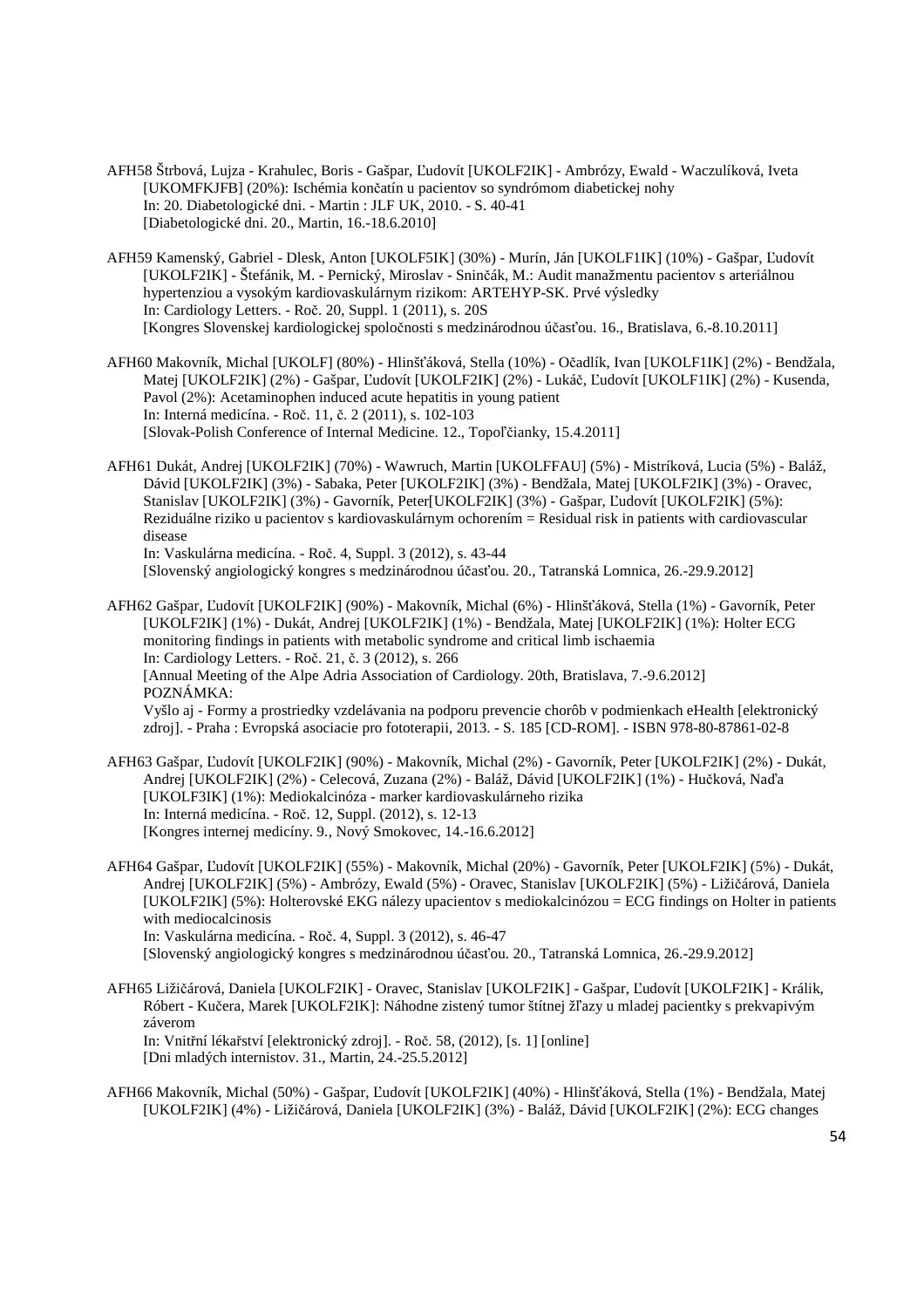during upper gastrointestinal endoscopy in patients with atrial fibrillation In: Cardiology Letters. - Roč. 21, č. 3 (2012), s. 271 [Annual Meeting of the Alpe Adria Association of Cardiology. 20th, Bratislava, 7.-9.6.2012] POZNÁMKA: Vyšlo aj - Formy a prostriedky vzdelávania na podporu prevencie chorôb v podmienkach eHealth [elektronický zdroj]. - Praha : Evropská asociacie pro fototerapii, 2013. - S. 186 [CD-ROM]. - ISBN 978-80-87861-02-8

AFH67 Oravec, Stanislav [UKOLF2IK] (50%) - Kučera, Marek [UKOLF2IK] (20%) - Vacula, Ivar (20%) - Gašpar, Ľudovít [UKOLF2IK] (10%): A non-atherogenic and atherogenic lipoprotein profile in examined individuals with dyslipoproteinemia

In: Cardiology Letters. - Roč. 21, č. 3 (2012), s. 274

[Annual Meeting of the Alpe Adria Association of Cardiology. 20th, Bratislava, 7.-9.6.2012] POZNÁMKA:

Vyšlo aj - 2. Česká lipidomická konference a Workshop ICCTI a INER. - Znojmo : [s.n.], 2012. - S. 55

AFH68 Oravec, Stanislav [UKOLF2IK] (80%) - Gašpar, Ľudovít [UKOLF2IK] (5%) - Kučera, Marek [UKOLF2IK] (5%) - Vacula, Ivar (5%) - Sabaka, Peter [UKOLF2IK] (5%): Lipoprotein profiles identified by lipoprint system in individuals with dyslipoproteinemia Recenzované In: Lifestyle, Oxidative Stress and Diabetes Mellitus. - Bratislava : Mind and Health, 2012. - S. 21. - ISBN 978-80-970345-2-8

[Lifestyle, Oxidative Stress and Diabetes Mellitus. Modra, 8.-9.11.2012]

AFH69 Oravec, Stanislav [UKOLF2IK] (80%) - Kučera, Marek [UKOLF2IK] (5%) - Vacula, Ivar (5%) - Bulas, Jozef [UKOLF1IK] (5%) - Gašpar, Ľudovít [UKOLF2IK] (5%): Dva rozdielne lipoproteínové profily u vyšetrovaných osôb s dyslipoproteinémiou: neatrogénna hyperbetalipoproteinémia a aterogénna normolipémia = Two different lipoprotein profiles in exanimed individuals with dyslipoproteinemia: non-atherogenic hyperbetalipoproteinemia and atherogenic normolipemia

In: Vaskulárna medicína. - Roč. 4, Suppl. 3 (2012), s. 44-45

[Slovenský angiologický kongres s medzinárodnou účasťou. 20., Tatranská Lomnica, 26.-29.9.2012]

AFH70 Svitková, Mária [UKOLF] (75%) - Palaghyová, E. (5%) - Fülleová, Margita (5%) - Gašpar, Ľudovít [UKOLF2IK] (5%) - Dukát, Andrej [UKOLF2IK] (5%) - Gavorník, Peter [UKOLF2IK] (5%): Pacient s kritickou končatinovou ischémiou je interdisciplinárny pacient = Patient with critical limb ischemia is an interdisciplinary patient

In: Vaskulárna medicína. - Roč. 4, Suppl. 3 (2012), s. 49-50 [Slovenský angiologický kongres s medzinárodnou účasťou. 20., Tatranská Lomnica, 26.-29.9.2012]

- AFH71 Baláž, Dávid [UKOLF2IK] (95%) Gašpar, Ľudovít [UKOLF2IK] (2%) Sabaka, Peter [UKOLF2IK] (1%) Oravec, Stanislav [UKOLF2IK] (1%) - Dukát, Andrej [UKOLF2IK] (1%): Lipoproteínový profil u novodiagnostikovaných pacientov s diabetes mellitus 2. typu In: Cardiology Letters. - Roč. 22, č. 2 (2013), s. 196 [Kongres Slovenskej hypertenziologickej spoločnosti. 28., Nízke Tatry, 11.-13.4.2013]
- AFH72 Celecová, Zuzana (95%) Krahulec, Boris (1%) Ližičárová, Daniela [UKOLF2IK] (2%) Gašpar, Ľudovít [UKOLF2IK] (1%) - Štvrtinová, Viera [UKOLF2IK] (1%): Vaskulitídy ako zriedkavá príčina claudiato intermittens = Vasculitides as a rare cause of intermittent claudation In: Vaskulárna medicína. - Roč. 5, Suppl. 3 (2013), s. 35 [Slovenský angiologický kongres. 21., Tatranská Lomnica, 19.-22.6.2013]
- AFH73 Čelovská, Denisa [UKOLF2IK] (95%) Celecová, Zuzana (2%) Letková, Kristína (1%) Gašpar, Ľudovít [UKOLF2IK] (1%) - Štvrtinová, Viera [UKOLF2IK] (1%): Kontrola artériovej hypertenzie u pacientov s periférnym artériovým ochorením dolných končatín In: Cardiology Letters. - Roč. 22, č. 2 (2013), s. 197 [Kongres Slovenskej hypertenziologickej spoločnosti. 28., Nízke Tatry, 11.-13.4.2013]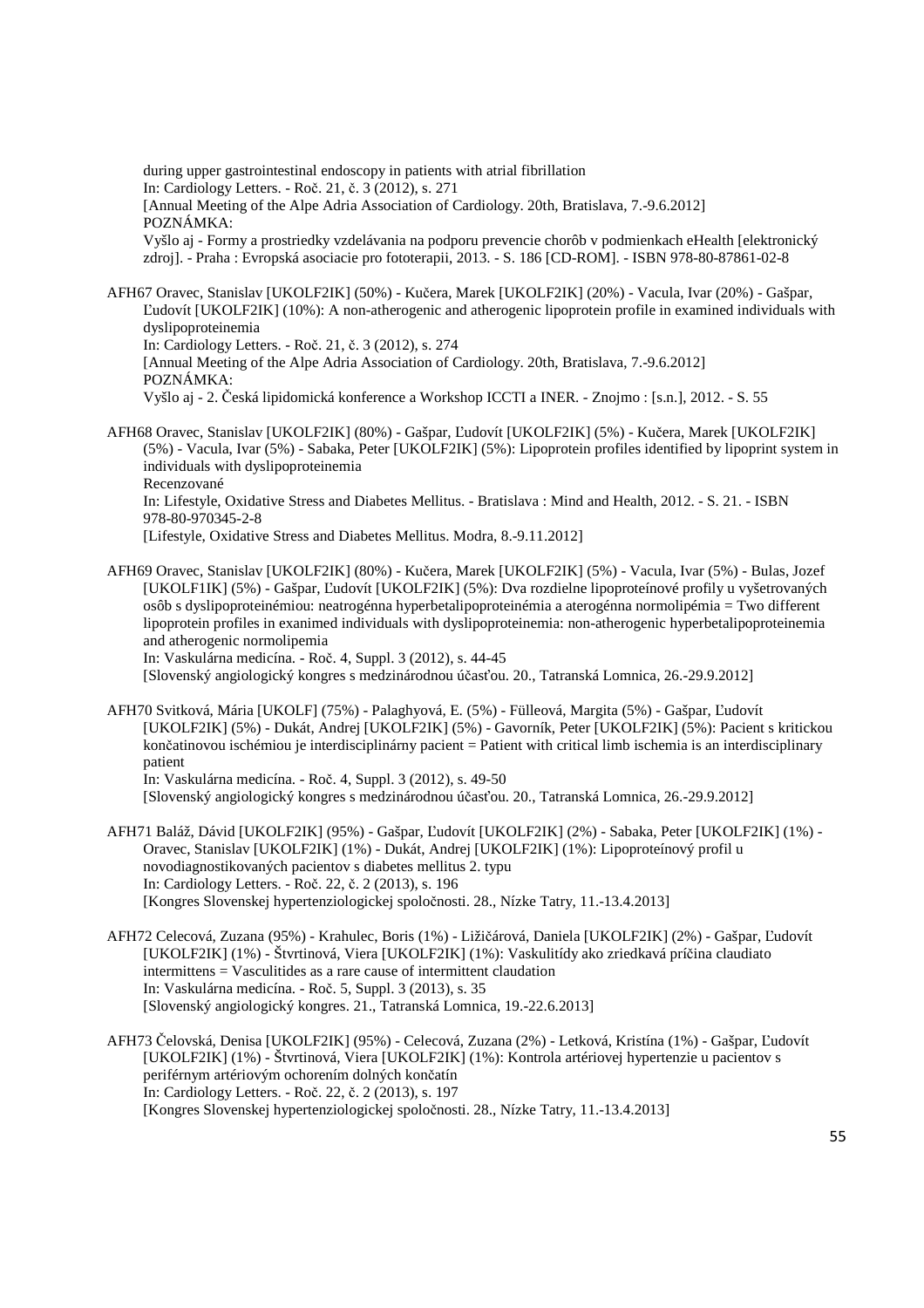- AFH74 Gašpar, Ľudovít [UKOLF2IK] (95%) Bendžala, Matej [UKOLF2IK] (2%) Dukát, Andrej [UKOLF2IK] (3%): Prognostický význam monitorovania krvného tlaku (AMTK) u hypertonikov staršieho veku In: Cardiology Letters. - Roč. 22, č. 2 (2013), s. 198 [Kongres Slovenskej hypertenziologickej spoločnosti. 28., Nízke Tatry, 11.-13.4.2013]
- AFH75 Gašpar, Ľudovít [UKOLF2IK] Makovník, Michal Čaprnda, Martin [UKOLF2IK] Dukát, Andrej [UKOLF2IK] - Gavorník, Peter [UKOLF2IK]: Členkovo-ramenný tlakový index (ABI) - marker kardiovaskulárneho rizika In: Cardiology Letters. - Roč. 22, Suppl. 2 (2013), s. 18S [Kongres Slovenskej kardiologickej spoločnosti. 18., Bratislava, 10.-12.10.2013]
- AFH76 Kamenský, Gabriel (20%) Šidlo, Rastislav (20%) Dlesk, Anton (10%) Murín, Ján [UKOLF1IK] (10%) Gašpar, Ľudovít [UKOLF2IK] (10%) - Štefánik, M. (10%) - Pernický, Miroslav (10%) - Sninčák, Marian (10%): Audit manažmentu pacientov s arteriálnou hypertenziou a vysokým kardiovaskulárnym rizikom: ARTEHYP-SK. Kontrola hypertenzie u pacientov s diabetes mellitus In: Cardiology Letters. - Roč. 22, Suppl. 2 (2013), s. 22S-23S [Kongres Slovenskej kardiologickej spoločnosti. 18., Bratislava, 10.-12.10.2013]
- AFH77 Kamenský, Gabriel (20%) Šidlo, Rastislav (20%) Dlesk, Anton (10%) Murín, Ján [UKOLF1IK] (10%) Gašpar, Ľudovít [UKOLF2IK] (10%) - Štefánik, M. (10%) - Pernický, Miroslav (10%) - Sninčák, Marian (10%): Dvojročné prospektívne sledovanie pacientov s arteriálnou hypertenziou 2. a vyššieho štádia ESC/EHS a s vysokým kardiovaskulárnym rizikom: ARTEHYP-SK In: Cardiology Letters. - Roč. 22, Suppl. 2 (2013), s. 23S [Kongres Slovenskej kardiologickej spoločnosti. 18., Bratislava, 10.-12.10.2013]
- AFH78 Ližičárová, Daniela [UKOLF2IK] Krahulec, Boris Hirnerová, Eva Gašpar, Ľudovít [UKOLF2IK]: Obezita a iné faktory progresie diabetickej nefropatie In: Diabetes a obezita. - Roč. 13, č. 26 (2013), s. 96 [Slovenské obezitologické dni. 11., Dudince, 14.-16.11.2013]
- AFH79 Oravec, Stanislav [UKOLF2IK] (40%) Bulas, Jozef [UKOLF1IK] (15%) Dukát, Andrej [UKOLF2IK] (15%) Gašpar, Ľudovít [UKOLF2IK] (15%) - Vacula, Ivar (15%): Výskyt neaterogénnej hyperbetalipoproteinémie a aterogénna normolipémia u osôb s dyslipoproteinémiou = Existence of a non-atherogenic hyperbetalipoproteinemia and an atherogenic normolipidemia in examined individuals with dyslipoproteinemia In: Česko-slovenská pediatrie. - Roč. 68, Suppl. 1 (2013), s. 63 [Slovenský pediatrický kongres. 10., Bratislava, 25.-27.4.2013] POZNÁMKA: Vyšlo aj - 10. slovenský pediatrický kongres. - Bratislava : SLS, 2013. - nestr. [1 s.]
- AFH80 Oravec, Stanislav [UKOLF2IK] (90%) Kučera, Marek [UKOLF2IK] (3%) Vacula, Ivar (1%) Bulas, Jozef [UKOLF1IK] (1%) - Gašpar, Ľudovít [UKOLF2IK] (5%): Neaterogénna hyperbetalipoproteinémia a aterogénna normolipémia u osôb s dyslipoproteinémiou In: ZdravLab´13. - Trenčín : Fakulta zdravotníctva Trenčianskej univerzity, 2013. - S. 51-52. - ISBN 978-80-8075-570-6 [ZdravLab´13 : vedecká konferencia pracovníkov laboratórnych vyšetrovacích metód v zdravotníctve. Trenčianske Teplice, 7.-8.2.2013] POZNÁMKA:

Vyšlo aj - Dni praktickej obezitológie 2013. - Bardejovské kúpele : Slovenská spoločnosť všeobecného lekárstva pre dospelých SLS, 2013. - S. 82-83

AFH81 Baláž, Dávid [UKOLF2IK] (60%) - Komorníková, Andrea [UKOLF2IK] (35%) - Sabaka, Peter [UKOLF2IK] (1%) - Bendžala, Matej [UKOLF2IK] (1%) - Gašpar, Ľudovít [UKOLF2IK] (1%) - Krahulec, Boris (1%) - Dukát, Andrej [UKOLF2IK] (1%): Vzťah variability srdcovej frekvencie a vitamínu D v mladej populácii In: Vnitřní lékařství. - Roč. 60, č. 5-6, Suppl. 1 (2014), s. 3 [Dni mladých internistov. 33., Martin, 29.-30.5.2014]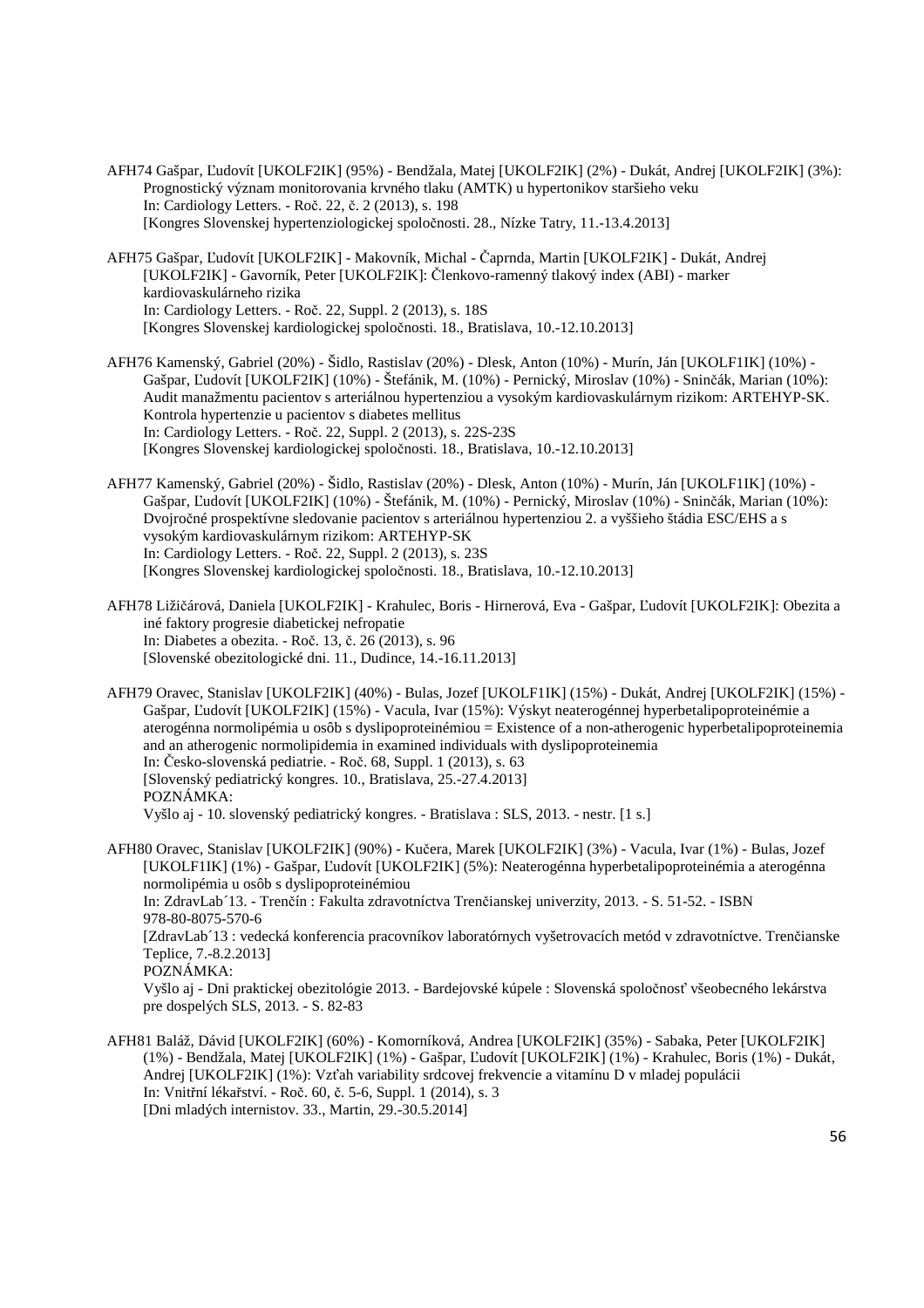AFH82 Gašpar, Ľudovít [UKOLF2IK] (97%) - Bendžala, Matej [UKOLF2IK] (1%) - Makovník, Michal (1%) - Dukát, Andrej [UKOLF2IK] (1%): Prognostický význam stanovenia diurálneho rytmu pri ambulantnom monitorovaní krvného tlaku In: Cardiology Letters. - Roč. 23, Suppl. 1 (2014), s. 18S [Kongres Slovenskej kardiologickej spoločnosti. 19., Bratislava, 9.-11.10.2014]

- AFH83 Makovník, Michal Hlinšťáková, Stella Gašparová, Iveta [UKOLFULB] Komorníková, Andrea [UKOLF2IK] - Baláž, Dávid [UKOLF2IK] - Hučková, Naďa [UKOLF3IK] - Slezáková, Laura [UKOLF3IK] - Gašpar, Ľudovít [UKOLF2IK]: Neočakávaný nález počas ezofagogastroduodenoskopie u pacienta s bolesťami na hrudníku In: Vnitřní lékařství. - Roč. 60, č. 5-6, Suppl. 1 (2014), s. 17 [Dni mladých internistov. 33., Martin, 29.-30.5.2014]
- AFH84 Makovník, Michal (90%) Hlinšťáková, Stella (5%) Gašpar, Ľudovít [UKOLF2IK] (5%): Výskyt ischémie myokardu počas endoskopického výkonu na hornom GIT In: Gastroenterologie a hepatologie. - Roč. 68, č. 1 (2014), s. 74 [Gastrofórum 2014. 19., Štrbské Pleso, 28.-31.1.2014]
- AFH85 Oravec, Stanislav [UKOLF2IK] Gavorník, Peter [UKOLF2IK] Dukát, Andrej [UKOLF2IK] Gašpar, Ľudovít [UKOLF2IK] - Sabaka, Peter [UKOLF2IK] - Kučera, Marek [UKOLF2IK]: Aterogénna lipoproteínová podtrieda HDL lipoproteínov u osôb s končatinovo-cievnou ischemickou chorobou = An atherogenic lipoprotein subclass of the HDL lipoprotein family in the individuals with a peripheral arterial disease In: Vaskulárna medicína. - Roč. 6, Suppl. 3 (2014), s. 28 [Slovenský angiologický kongres. 22., Tatranská Lomnica, 28.-31.5.2014]
- AFH86 Gašpar, Ľudovít [UKOLF2IK] Gavorník, Peter [UKOLF2IK] Ambrózy, Ewald Komorníková, Andrea Štvrtinová, Viera [UKOLF2IK] - Čelovská, Denisa [UKOLF2IK] - Gašparová, Iveta [UKOLFULB]: Liečba kritickej končatinovej ischémie prostaglandínom E1 prei kontra = Treatment of critical limb ischemia with prostaglandin E1 - pro and contra In: 23. Slovenský angiologický kongres. - Bratislava : Solen, 2015. - S. 40. - ISBN 978-80-971340-8-2 [Slovenský angiologický kongres. 23., Tatranská Lomnica, 24.-26.9.2015]

AFH87 Gašpar, Ľudovít [UKOLF2IK] (96%) - Vámosi, Róbert (1%) - Dukát, Andrej [UKOLF2IK] (1%) - Čaprnda, Martin [UKOLF2IK] (1%) - Bendžala, Matej [UKOLF2IK] (1%): Ambulantné monitorovanie krvného tlaku (AMTK) - indikátor kontroly krvného tlaku In: Cardiology Letters. - Roč. 24, č. 2 (2015), s. 128 [Kongres Slovenskej hypertenziologickej spoločnosti SLS. 30., Tále, 12.-14.3.2015] [Konferencia Pracovnej skupiny preventívnej kardiológie Slovenskej kardiologickej spoločnosti. Tále, 12.-14.3.2015] POZNÁMKA: Vyšlo aj - 30. Kongres Slovenskej hypertenziologickej spoločnosti. - Bratislava : SHS, 2015. - S. 27

- AFH88 Gašpar, Ľudovít [UKOLF2IK] Dukát, Andrej [UKOLF2IK] Gavorník, Peter [UKOLF2IK] Bendžala, Matej [UKOLF2IK] - Gašparová, Iveta [UKOLFULB]: Význam ambulantného monitorovania krvného tlaku v klinickej praxi In: Lekárska fyzika a biofyzika na začiatku 21. storočia 2: Aplikácie fyziky v medicíne [elektronický zdroj]. - Bratislava : Univerzita Komenského, 2015. - S. 22 [CD-ROM]. - ISBN 978-80-223-3953-7 [Lekárska fyzika a biofyzika na začiatku 21. storočia 2: Aplikácie fyziky v medicíne : konferencia. Bratislava, 10.9.2015]
- AFH89 Hirnerová, Eva (90%) Kučera, Marek [UKOLF2IK] (7%) Nyitrayová, Oľga (1%) Daniš, Dušan (1%) Gašpar, Ľudovít [UKOLF2IK] (1%): Artériová hypertenzia a glomerulonefritídy (kazuistika) In: Cardiology Letters. - Roč. 24, č. 2 (2015), s. 128 [Kongres Slovenskej hypertenziologickej spoločnosti SLS. 30., Tále, 12.-14.3.2015] [Konferencia Pracovnej skupiny preventívnej kardiológie Slovenskej kardiologickej spoločnosti. Tále, 12.-14.3.2015]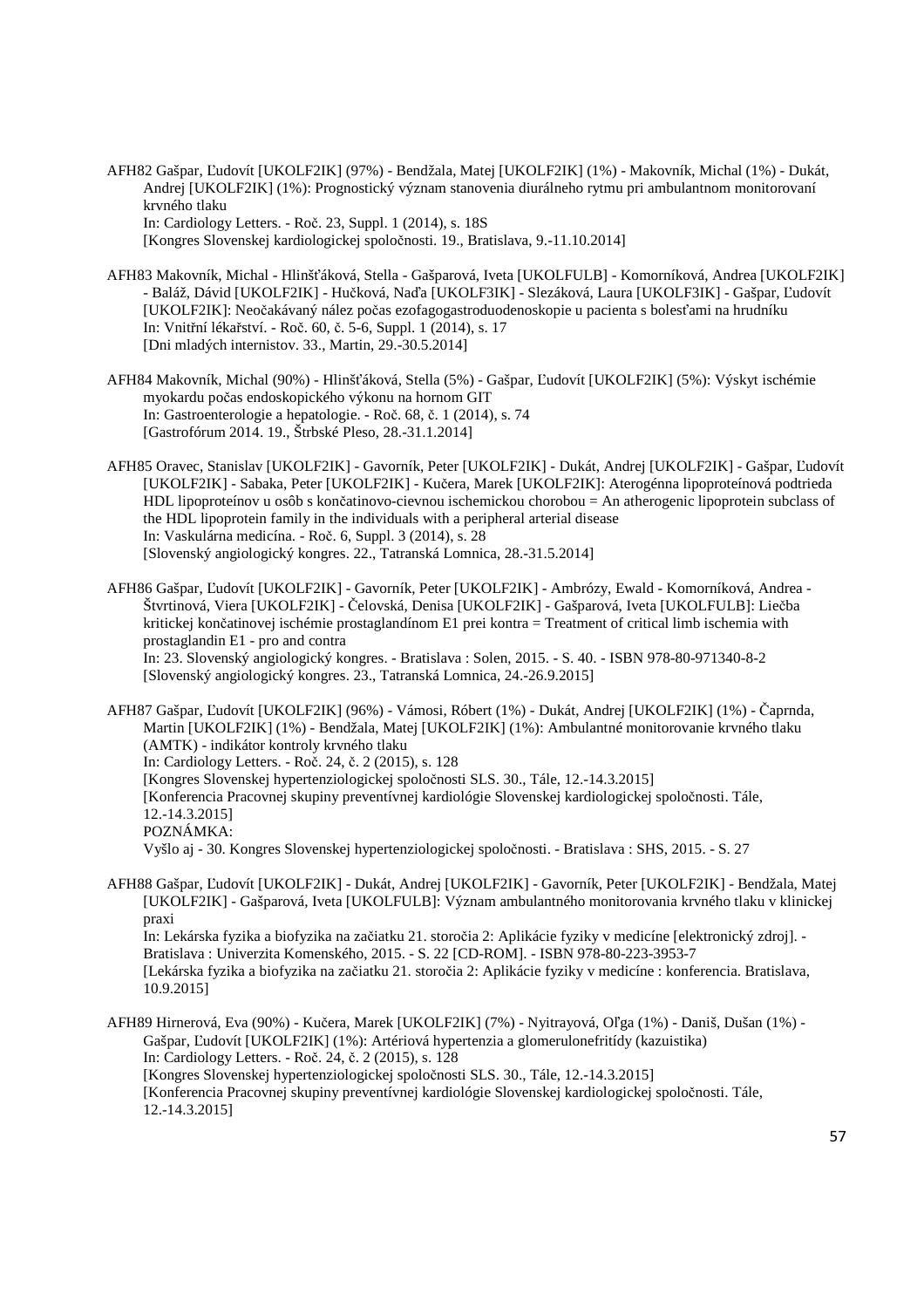POZNÁMKA:

Vyšlo aj - 30. Kongres Slovenskej hypertenziologickej spoločnosti. - Bratislava : SHS, 2015. - S. 28

- AFH90 Kaško, Martin (92%) Dukát, Andrej [UKOLF2IK] (2%) Gašpar, Ľudovít [UKOLF2IK] (2%) Gavorník, Peter [UKOLF2IK] (2%) - Oravec, Stanislav [UKOLF2IK] (2%): HDL subpopulations in patients with newly-diagnosed artery disease In: Folia Medica Cassoviensia. - Roč. 70, č. 1, Suppl. 1 (2015), s. 200 [International Student Medical Congress. 7th, Košice, 24.-26.6.2015]
- AFH91 Kaško, Martin (90%) Oravec, Stanislav [UKOLF2IK] (2%) Kaško, V. (2%) Budaj, Miroslav [UKOLFUPF] (2%) - Gašpar, Ľudovít [UKOLF2IK] (2%) - Dukát, Andrej [UKOLF2IK] (2%): Masked hypertension - novel important clinical issue in hypertensiology:prevalence meta-analysis In: Folia Medica Cassoviensia. - Roč. 70, č. 1, Suppl. 1 (2015), s. 266-267 [International Student Medical Congress. 7th, Košice, 24.-26.6.2015]
- AFH92 Kučera, Marek [UKOLF2IK] Baláž, Dávid Hirnerová, Eva Oravec, Stanislav [UKOLF2IK] Gašpar, Ľudovít [UKOLF2IK]: Vplyv hypolipidemickej liečby na distribučnú šírku erytrocyov a stredný objem trombocytov u pacientov s dislipoproteinémiou aporovnanie s ukazovateľmi atherogenicity plazmy = The effects of hypolipidemic treatment on the mean platelet volume and red cell distribution width in patients with dislipoproteinemia and comparison with plasma atherogenicity indicators In: 23. Slovenský angiologický kongres. - Bratislava : Solen, 2015. - S. 32-33. - ISBN 978-80-971340-8-2 [Slovenský angiologický kongres. 23., Tatranská Lomnica, 24.-26.9.2015]
- AFH93 Nosáľ, Miloš Čelovská, Denisa [UKOLF2IK] Krahulcová, Janka Uhrinová, Alena Babál, Pavel [UKOLFUPA] - Szépe, Peter - Gašpar, Ľudovít [UKOLF2IK]: Generalizovaná lymfadenopatia a stillová choroba dospelých In: Interná medicína. - Roč. 15, Suplement (2015), s. 113 [Slovensko-český hematologický a transfuziologický zjazd. 17., Bratislava, 24.-27.9.2015]
- AFH94 Čelovská, Denisa [UKOLF2IK] (60%) Štvrtinová, Viera [UKOLF2IK] (20%) Gašpar, Ľudovít [UKOLF2IK] (20%): Výskyt a kontrola artériovej hypertenzie u pacientov s cievnymi ochoreniami In: Cardiology Letters. - Roč. 25, č. 1 (2016), s. 60 [Kongres Slovenskej hypertenziologickej spoločnosti. 31., Bratislava, 7.-9.4.2016] [Konferencia Pracovnej skupiny preventívnej kardiológie Slovenskej kardiologickej spoločnosti. Bratislava, 7.-9.4.2016]
- AFH95 Komorníková, Andrea Baláž, Dávid Sabaka, Peter [UKOLF2IK] Hodosy, Július [UKOLFUMB] Tóthová, Ľubomíra [UKOLFUMB] - Leichenbergová, Elena - Gašpar, Ľudovít [UKOLF2IK] - Dukát, Andrej [UKOLF2IK]: Vplyv hyperbarickej oxygenoterapie na oxidačný stres u pacientov s diabetes mellitus 2. typu In: Vnitřní lékařství. - Roč. 62, č. 5, Suppl. 1 (2016), s. 6 [Dni mladých internistov. 35., Martin, 2.-3.6.2016]

#### **AFK Postery zo zahraničných konferencií**

- AFK01 Štvrtinová, Viera [UKOLF2IK] Ambrózy, Ewald Labaš, Peter [UKOLF1CHK] Štvrtina, Svetoslav [UKOLFUPA] - Gašpar, Ľudovít [UKOLF2IK]: Thromboangiitis obliterans in women In: Central European Vascular Journal (CEVJ). - Vol. 1, No. 1 (2002), s. OP-10
- AFK02 Gašpar, Ľudovít [UKOLF2IK] (80%) Gavorník, Peter [UKOLF2IK] (5%) Dukát, Andrej [UKOLF2IK] (5%) Makovník, Michal [UKOLF] (5%) - Očadlík, Ivan [UKOLF1IK] (5%): Importance of Holter ECG monitoring in patients with mediocalcinosis In: European Journal of Cardiovascular Prevention & Rehabilitation. - Vol. 18, Suppl. 1 (2011), s. S112 [EuroPRevent 2011. Geneva, 14.-16.4.2011]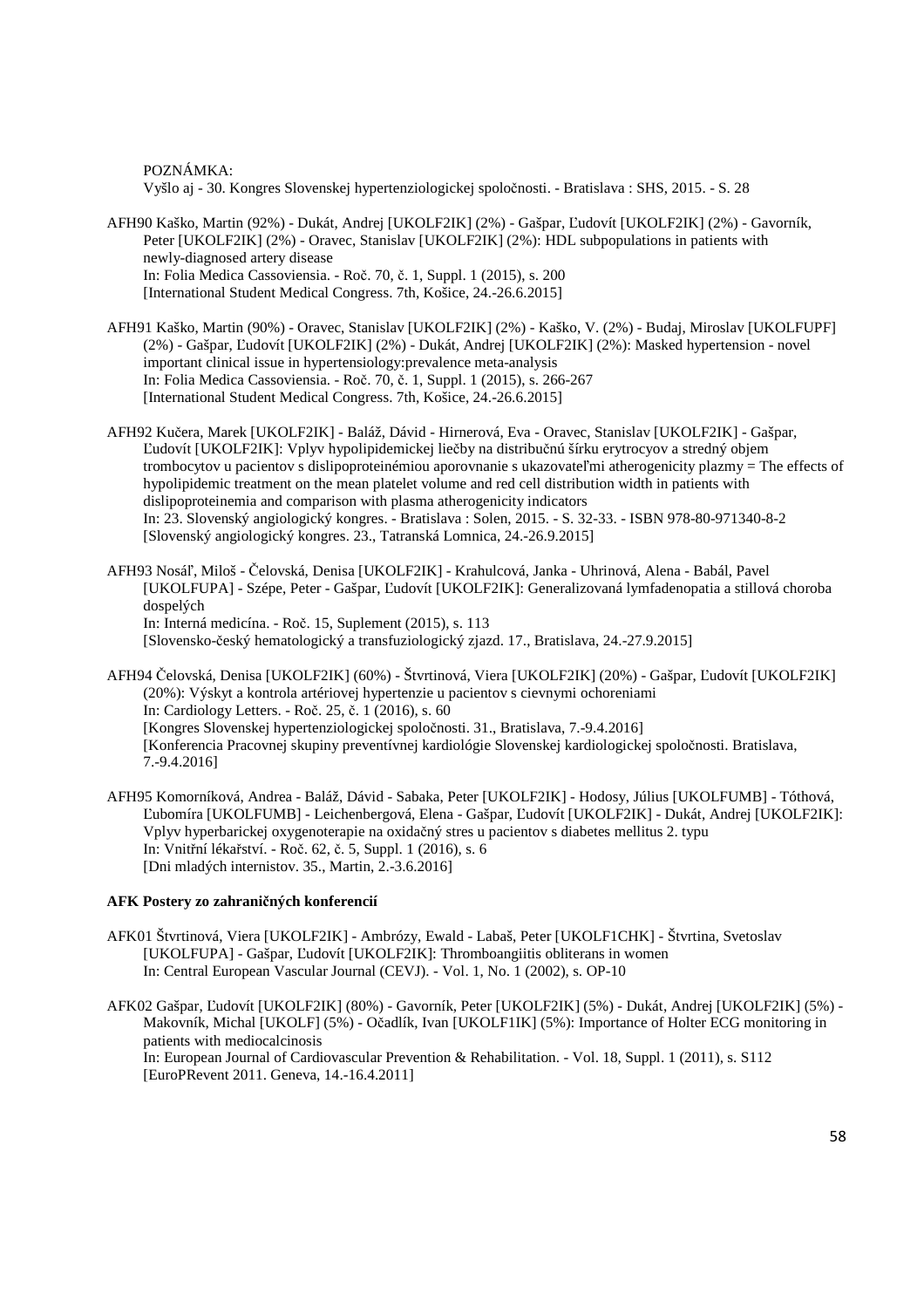AFK03 Gašpar, Ľudovít [UKOLF2IK] (90%) - Štrbová, Lujza (2%) - Bendžala, Matej [UKOLF2IK] (2%) - Makovník, Michal (2%) - Gavorník, Peter [UKOLF2IK] (2%) - Hlinšťáková, Stella (2%): Diabetic foot syndrome - use of transcutaneous oximetry in diagnostics of ischemia In: 5th International Conference on Advanced Technologies & Treatments for Diabetes [elektronický zdroj]. - Barcelona : [s.n.], 2012. - S. Poster No. 83 [CD-ROM] [International Conference on Advanced Technologies & Treatments for Diabetes. 5th, Barcelona, 8.-11.2.2012] POZNÁMKA: Vyšlo aj - Formy a prostriedky vzdelávania na podporu prevencie chorôb v podmienkach eHealth [elektronický zdroj]. - Praha : Evropská asociacie pro fototerapii, 2013. - S. 188 [CD-ROM]. - ISBN 978-80-87861-02-8

AFK04 Gašpar, Ľudovít [UKOLF2IK] (60%) - Dukát, Andrej [UKOLF2IK] (6%) - Gavorník, Peter [UKOLF2IK] (6%) - Komorníková, Andrea (6%) - Gašparová, Iveta [UKOLFULB] (6%) - Bendžala, Matej [UKOLF2IK] (6%) - Štrbová, Lujza (10%): Arrhythmias and heart failure in patients with medial arterial calcification In: European Journal of Heart Failure. - Vol. 18, Suppl. 1 (2016), s. 194 [Heart Failure 2016. Florence, 21.-24.5.2016] [Acute Heart Failure : World Congress. 3rd, Florence, 21.-24.5.2016] *Registrované v:* wos

#### **BAB Odborné knižné publikácie vydané v domácich vydavateľstvách**

BAB01 Gašpar, Ľudovít [UKOLF2IK] (100%) : Obrazy. - 1. vyd. - Bratislava : SPRINT DVA, 2011. - 60 s. ISBN 978-80-89393-69-5

## **BBB Kapitoly v odborných knižných publikáciách vydané v domácich vydavateľstvách**

BBB01 Gašpar, Ľudovít [UKOLF2IK] (70%) - Dukát, Andrej [UKOLF2IK] (10%) - Makovník, Michal [UKOLF] (10%) - Vachulová, Anna (10%): Náhla srdcová smrť Lit.: 20 zázn. In: Diferenciálna diagnostika kardiovaskulárnych, respiračných a hematologických ochorení. - Bratislava : Dr. Josef Raabe, 2010. - S. B1.1/1-B1.1/28. - ISBN 978-80-89182-46-6

## **BDE Odborné práce v ostatých zahraničných časopisoch**

BDE01 Hušeková, K. - Gavorník, Peter [UKOLF2IK] - Dukát, Andrej [UKOLF2IK] - Krpčiar, V. - Žemberová, A. - Michalová, L. - Mordelová, K. - Pilarčíková, A. - Lietava, Ján [UKOLF2IK] - Gašpar, Ľudovít [UKOLF2IK] - Vacula, Ivar [UKOLF] - Klabník, Alexander:Havajská klinicko-etiologická anatomicko-patofyziologická (CEAP) klasifikácia chronickej vénovej choroby dolných končatín a jej používanie v klinickej praxi Lit. 4 zázn. In: Praktická flebologie. - Roč. 12, č. 4 (2003), s. 98-100 POZNÁMKA: Vyšiel aj abstrakt - Všeobecná angiológia. - Roč. 2, č. 4 (2002), s. 203

- BDE02 Pilarčíková, A. Gavorník, Peter [UKOLF2IK] Dukát, Andrej [UKOLF2IK] Gašpar, Ľudovít [UKOLF2IK] Krpčiar, V. - Vacula, Ivar [UKOLF] - Hušeková, K. - Michalová, L. - Mordelová, K. - Klabník, Alexander: Angiitídy (vaskulitídy) v etiopatogenézeangio-orgánových ischemických syndrómov Lit. 6 zázn. In: Praktická flebologie. - Roč. 12, č. 4 (2003), s. 103-104 POZNÁMKA: Vyšiel aj abstrakt - Všeobecná angiológia. - Roč. 2, č. 4 (2002), s. 203
- BDE03 Pilarčíková, A. Gavorník, Peter [UKOLF2IK] Dukát, Andrej [UKOLF2IK] Gašpar, Ľudovít [UKOLF2IK] Krahulec, Boris - Klabník, Alexander - Lietava, Ján [UKOLF2IK] - Vacula, Ivar [UKOLF] - Krpčiar, V. - Hušeková, K. - Michalová, L. - Mordelová, K.: ENDOTEL - hlavné cieľové vaskulárne tkanivo v prevencii a liečbe cievnych chorôb Lit. 4 zázn.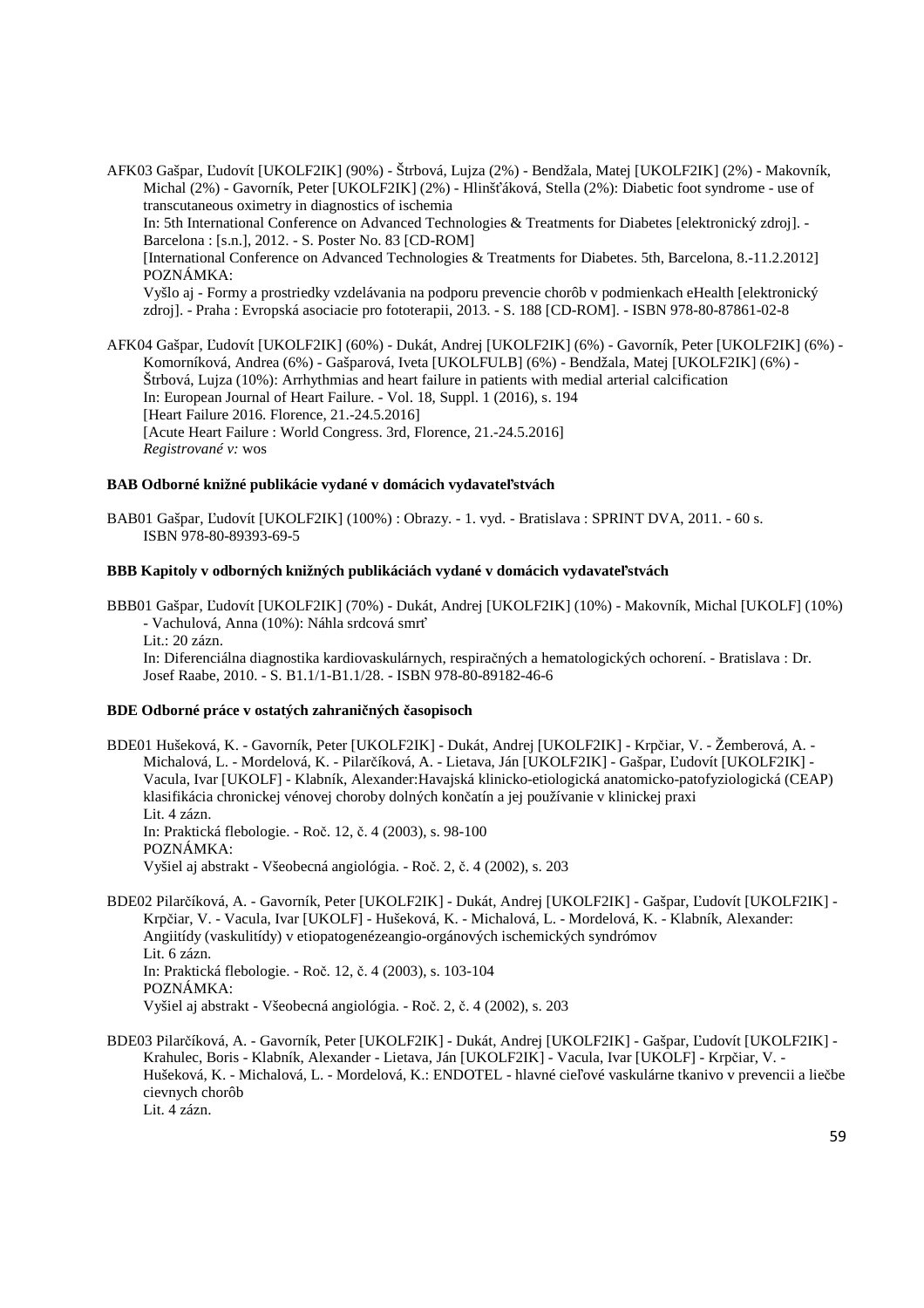In: Praktická flebologie. - Roč. 12, č. 4 (2003), s. 101-102 POZNÁMKA: Vyšiel aj abstrakt - Všeobecná angiológia. - Roč. 2, č. 4 (2002), s. 203-204

BDE04 Gavorník, Peter [UKOLF2IK] (60%) - Gašpar, Ľudovít [UKOLF2IK] (20%) - Dukát, Andrej [UKOLF2IK] (20%): Aktuálne odporúčania pre prevenciu a liečbu fibrilácie predsiení a jej tromboembolických komplikácií Lit.: 20 zázn. In: Praktický lékař. - Roč. 91, č. 11 (2011), s. 662-664

BDE05 Bendžala, Matej [UKOLF2IK] (40%) - Krahulec, Boris (30%) - Sabaka, Peter [UKOLF2IK] (10%) - Makovník, Michal (10%) - Gašpar, Ľudovít [UKOLF2IK] (10%): Kontinuálne monitorovanie tkanivovej koncentrácie glokózy = Continuous glucose concentration monitoring Lit.: 46 zázn.

In: Forum diabetologicum. - Roč. 1, č. 2-3 (2012), s. 92-95

BDE06 Dukát, Andrej [UKOLF2IK] (80%) - Filipová, Slavomíra (5%) - Gavorník, Peter [UKOLF2IK] (5%) - Čaprnda, Martin [UKOLF2IK] (5%) - Mistríková, Lucia (1%) - Baláž, Dávid [UKOLF2IK] (3%) - Gašpar, Ľudovít [UKOLF2IK] (1%): Diabetes mellitus a hypertenzia- letálne duo. Čo rezonuje z tohtoročných odporúčaní ESC a kongresu ESC? Lit.: 6 zázn.

In: Forum diabetologicum. - Roč. 1, č. 2-3 (2012), s. 86-91

*Ohlasy (4):*

[o4] 2013 Fábryová, Ľ. - Tisoň, P.: Manažment diabetikov 2. typu s nedostatočnou glykemickou kompenzáciou na monoterapii metformínom - výsledky prospektívnej observačnej multicentrickej štúdie KOMETA 2. In: Diabetes a obezita, roč. 13, č. 25,2013, s. 38-51

[o4] 2013 Fábryová, Ľ. - Tisoň, P.: Manažment diabetikov 2. typu s nedostatočnou glykemickou kompenzáciou na monoterapii metformínom. Výsledky prospektívnej observačnej multicentrickej štúdie KOMETA 2. In: Interná medicína, roč. 13, č. 4,2013, s. 207-216

[o4] 2013 Mesárošová, D. - Hirnerová, E. - Krahulec, B.: Artériová hypertenzia u diabetikov. In: Vaskulárna medicína, roč. 5, č. 2, 2013, s. 63-65

[o4] 2015 Mokáň, M. - Galajda, P.: Prevencia chronických komplikácií diabetes mellitus. In: Interná medicína, roč. 15, č. S3, 2015, s. 27-31

## **BDF Odborné práce v ostatných domácich časopisoch**

- BDF01 Gavorník, Peter [UKOLF2IK] Dukát, Andrej [UKOLF2IK] Gašpar, Ľudovít [UKOLF2IK]: Diabetická angiopatia In: Praktická flebologie. - Roč. 4, č. 4 (1995), s. 145-146 *Ohlasy (3):* [o3] 2001 Novák, P. - Holéczy, P.: Angio-orgánové ischemické syndrómy - etiopatogenéza a diferenciálna diagnóza. In: Rozhledy v chirurgii, roč. 80, č. 1, 2001, s. 16-23 [o3] 2002 Bukinová, P. - Žemberová, K. - Hušeková, K. - Pilarčíková, A. - Michalová, L. - Mordelová, K. - Žemberová, A. - Čížková, M.: Obliterujúce choroby artérií a angio-orgánové ischemické syndrómy. In: Prakt. Flebol., roč. 11, č. 1, 2002,s. 5-11 [o4] 2002 Novák, P. - Holéczy, P.: Funkčné fyzikálne vyšetrovacie metódy krvného cievneho systému. In: Všeobecná angiológia, roč. 2, č. 1, 2002, s. 16-21 BDF02 Gašpar, Ľudovít [UKOLF2IK] - Remková, Anna [UKOLF] - Murín, Ján [UKOLF1IK] - Kondáš, Marián
- [UKOLF1NK]: Pacienti po infarkte potrebujú doživotnú liečbu In: Hospodárske noviny. - Roč. 190, č. 4 (1999), s. 9
- BDF03 Gašpar, Ľudovít [UKOLF2IK]: Tromboembolická choroba v praxi In: Zdravotnícke noviny. - Lekárske listy, č. 2 (1999), s. 12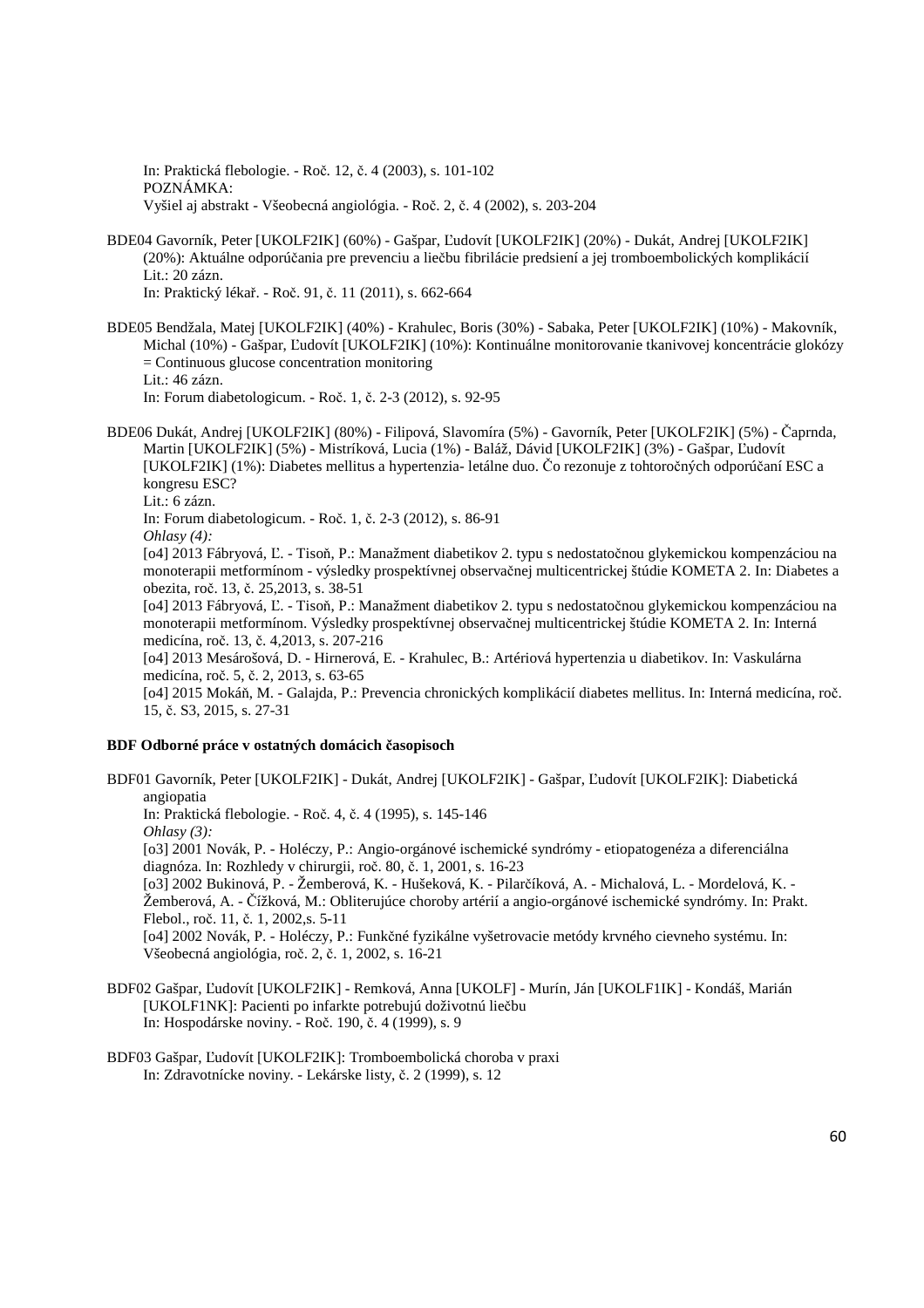- BDF04 Gašpar, Ľudovít [UKOLF2IK]: Možnosti využitia transkutánnej oxymetrie v angiologickej praxi In: Zdravotnícke noviny. - Lekárske listy, č. 1 (2000), s. 6
- BDF05 Dukát, Andrej [UKOLF2IK] Gašpar, Ľudovít [UKOLF2IK]: Chronické srdcové zlyhávanie vybrané klinické aspekty

Lit. 20 zázn.

In: Via Practica. - Roč. 3, č. 9 (2006), s. 309-391

*Ohlasy (1):*

[o4] 2013 Matišáková, I. - Mastiliaková, D. - Pištová, M. - Gerlichová, K. - Bielik, J.: Kvalita života u pacientov s chronickým srdcovým zlyhávaním. In: Farmakoekonomika a lieková politika, roč. 9, č. 2, 2013, s. 22-25

BDF06 Gavorník, Peter [UKOLF2IK] - Dukát, Andrej [UKOLF2IK] - Gašpar, Ľudovít [UKOLF2IK] - Uhrinová, Alena [UKOLF] - Pišková, Tatiana [UKOLF] - Krížová, Lucia [UKOLF1NK] - Mihoková, V.: Metabolický syndróm X ako cievna porucha

Lit. 18 zázn.

In: Súčasná klinická prax - Current Clinical Practice. - Č. 1 (2007), s. 52-55 *Ohlasy (2):*

[o4] 2008 Kantorová, E. - Kurča, E. - Kutlák, M. - Migra, M. - Galajda, P.: Metabolický syndróm a cievna mozgová príhoda. In: Diabetes a obezita, roč. 8, č. 15, 2008, s. 69-81

[o4] 2012 Kimáková, T. - Onačillová, E. - Zeisbergová, K. - Bernadič, M.: Metabolický syndróm a vysokoškolská mládež. In: Monitor medicíny SLS, č. 3-4, 2012, s. 22-26

- BDF07 Gašpar, Ľudovít [UKOLF2IK] (100%) : Prevencia venózneho tromboembolizmu stále aktuálna problematika In: Revue medicíny v praxi. - Roč. 6, č. 5 (2008), s. 17-18 *Ohlasy (1):* [o4] 2012 Luliak, M. - Minárik, P. - Kovářová, M.: Prevencia venózneho tromboembolizmu v nemocničnej starostlivosti: poznatky z observačných štúdií v slovenskom a medzinárodnom kontexte. In: Slovak Journal of Health Sciences, roč. 3, č. 2,2012, s. 52-66
- BDF08 Rakovská, Martina [UKOLF] (80%) Gašpar, Ľudovít [UKOLF2IK] Vachulová, A.: Domáce meranie krvného tlaku

In: Súčasná klinická prax - Current Clinical Practice. - Č. 1 (2008), s. 26-29

BDF09 Gavorník, Peter [UKOLF2IK] (87%) - Dukát, Andrej [UKOLF2IK] (1%) - Gašpar, Ľudovít [UKOLF2IK] (1%) - Lietava, Ján [UKOLF2IK] (1%) - Čaprnda, Martin [UKOLF2IK] (1%) - Oravec, Stanislav [UKOLF2IK] (1%) - Čelovská, Denisa [UKOLF2IK] (1%) - Kosmálová,Viera (1%) - Hirnerová, Eva (1%) - Uhrinová, Alena [UKOLF] (1%) - Kováčová, Martina [UKOLF1IK] (1%) - Letková, Kristína [UKOLF2IK] (1%) - Pišková, Tatiana [UKOLF] (1%) - Hučková, Naďa [UKOLF3IK] (1%): Odporúčania Sekcie angiológov SLK pre manažment artériovej hypertenzie (2011) cievy - páchateľky, nástroje i obete artériovej hypertenzie (cievnej choroby cievnych chorôb) Lit.: 54 zázn.

In: Ateroskleróza. - Roč. 15, č. 1-2 (2011), s. 79-84

*Ohlasy (2):*

[o4] 2014 Grešová, S. - Štimmelová, J. - Bačová, I. - Švorc, P.: Liečba, neliečba Cheyne-Stokesovho dýchania?. In: Ateroskleróza, roč. 18, č. 1-2, 2014, s. 378-382

[o4] 2015 Dlesk, A. - Payer, J.: Fixné kombinácie - moderný trend smerujúci k zlepšeniu adherencie a kontroly artériovej hypertenzie. In: Interná medicína, roč. 15, č. 9, 2015, s. 415-418

BDF10 Gavorník, Peter [UKOLF2IK] (70%) - Gašpar, Ľudovít [UKOLF2IK] (10%) - Dukát, Andrej [UKOLF2IK] (7%) - Čaprnda, Martin [UKOLF2IK] (1%) - Oravec, Stanislav [UKOLF2IK] (1%) - Čelovská, Denisa [UKOLF2IK] (1%) - Kosmálová, Viera (1%) - Hirnerová, Eva(1%) - Uhrinová, Alena [UKOLF] (1%) - Kováčová, Martina [UKOLF1IK] (1%) - Letková, Kristína [UKOLF2IK] (1%) - Pišková, Tatiana [UKOLF] (1%) - Hučková, Naďa [UKOLF3IK] (1%) - Slezáková, Laura [UKOLF3IK] (1%) - Böhmerová, Katarína (1%) - Sabaka, Peter[UKOLF2IK] (1%): Fibrilácia predsiení - následok i príčina artériových orgánovovaskulárnych chorôb. Odporúčania manažmentu podľa sekcie angiológov SLK (2011) Lit.: 27 zázn.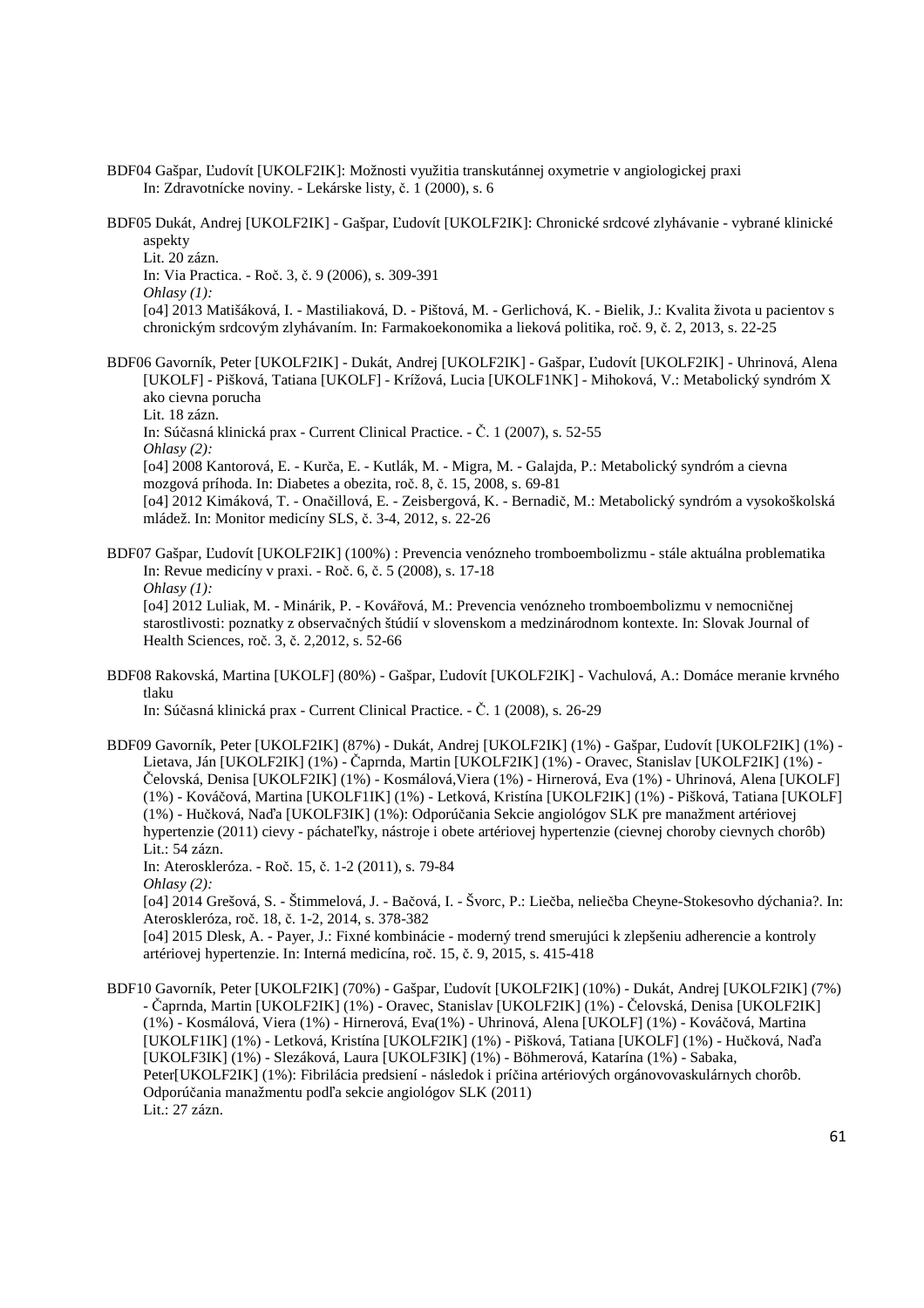In: Ateroskleróza. - Roč. 15, č. 3-4 (2011), s. 161-164

BDF11 Dukát, Andrej [UKOLF2IK] - Gajdošík, Ján - Mistríková, Lucia - Baláž, Dávid [UKOLF2IK] - Gavorník, Peter [UKOLF2IK] - Kriška, Milan - Gašpar, Ľudovít [UKOLF2IK]: Liečba statínmi, stále otvorené otázky o ich pleiotrópnych účinkoch Lit.: 25 zázn.

In: Revue medicíny v praxi. - Roč. 11, č. 5 (2013), s. 25-26

BDF12 Gavorník, Peter [UKOLF2IK] (60%) - Dukát, Andrej [UKOLF2IK] (10%) - Gašpar, Ľudovít [UKOLF2IK] (6%) - Čaprnda, Martin [UKOLF2IK] (4%) - Slezáková, Laura [UKOLF3IK] (3%) - Hučková, Naďa [UKOLF3IK] (3%) - Kusendová-Böhmerová, Katarína (3%) - Gašparová, Iveta [UKOLFULB] (5%) - Kováčová, Martina [UKOLF1IK] (3%) - Uhrinová, Alena (3%): Antitrombocytová farmakotromboprofylaxia orgánovovaskulárnych artériových ischemických chorôb. Odporúčania Angiologickej sekcie Slovenskej lekárskej komory (2013) Lit.: 114 zázn.

In: Ateroskleróza. - Roč. 17, č. 3-4 (2013), s. 483-493

BDF13 Gavorník, Peter [UKOLF2IK] - Dukát, Andrej [UKOLF2IK] - Gašpar, Ľudovít [UKOLF2IK] - Oravec, Stanislav [UKOLF2IK] - Čaprnda, Martin [UKOLF2IK] - Hučková, Naďa [UKOLF3IK] - Slezáková, Laura [UKOLF3IK] - Kusendová-Böhmerová, Katarína - Hodulíková,Jana [UKOLF2IK] - Uhrinová, Alena: Prevencia a liečba dyslipidémií - súčasnosť a budúcnosť Lit.: 117 zázn. In: Ateroskleróza. - Roč. 17, č. 1-2 (2013), s. 366-374

*Ohlasy (1):*

[o4] 2014 Šajty, M. - Tóth, Š. - Spišáková, K. - Pekárová, T.: Je výhodné kombinovať statíny s koenzýmom Q10 a omega-3 mastnými kyselinami?. In: Ateroskleróza, roč. 18, č. 3-4, 2014, s. 653-661

BDF14 Gavorník, Peter [UKOLF2IK] (84%) - Gašpar, Ľudovít [UKOLF2IK] (6%) - Dukát, Andrej [UKOLF2IK] (10%): Nová klasifikácia, diagnóza a manažment angioedému. Odporúčania Angiologickej sekcie Slovenskej lekárskej komory (2013) Lit.: 25 zázn.

In: Anestéziológia a intenzívna medicína. - Roč. 2, č. 2 (2013), s. 71-76

BDF15 Oravec, Stanislav [UKOLF2IK] - Gašpar, Ľudovít [UKOLF2IK] - Kučera, Marek [UKOLF2IK] - Sabaka, Peter [UKOLF2IK]: Aterogénna vs. neaterogénna dyslipoproteinémia Lit.: 5 zázn. In: InVitro. - Roč. 1, č. 1 (2013), s. 62-64 *Ohlasy (2):* [o4] 2016 Fatrcová-Šrámková, K.: Subfrakcie LDL-cholesterolu z aspektu hodnotenia kardiovaskulárneho rizika. In: Revue medicíny v praxi roč. 14, č. 1, 2016, s. 51-52 [o4] 2016 Blažíčk, P. - Fatrcová-Šrámková, K.: Kardiovaskulárne riziko a biochemické možnosti jeho hodnotenia s

cieľom prevencie a liečby. In: Revue medicíny v praxi roč. 14, č. 2, 2016, s. 13-14 BDF16 Bendžala, Matej [KAUT] [UKOLF2IK] (90%) - Gašpar, Ľudovít [UKOLF2IK] (10%): Prognostický význam ambulantného monitorovania tlaku krvi starších pacientov

Lit.:  $14$  zázn.

In: Bedeker zdravia : Praktická a preventívna kardiológia, odborná príloha. - (2014), s. 30-34

BDF17 Dukát, Andrej [UKOLF2IK] - Baláž, Dávid [UKOLF2IK] - Sabaka, Peter [UKOLF2IK] - Gavorník, Peter [UKOLF2IK] - Gašpar, Ľudovít [UKOLF2IK]: Izolovaná nočná hypertenzia: význam sledovania TK v ranných hodinách

In: Zdravotnícke noviny. - Lekárske listy, č. 11 (2014), s. 31-32

BDF18 Gašpar, Ľudovít [KAUT] [UKOLF2IK] (90%) - Gašparová, Iveta [UKOLFULB] (2%) - Bendžala, Matej [UKOLF2IK] (2%) - Sabaka, Peter [UKOLF2IK] (2%) - Komorníková, Andrea [UKOLF2IK] (2%) - Baláž, Dávid [UKOLF2IK] (2%): Aktuality v prevencii tromboembolickej choroby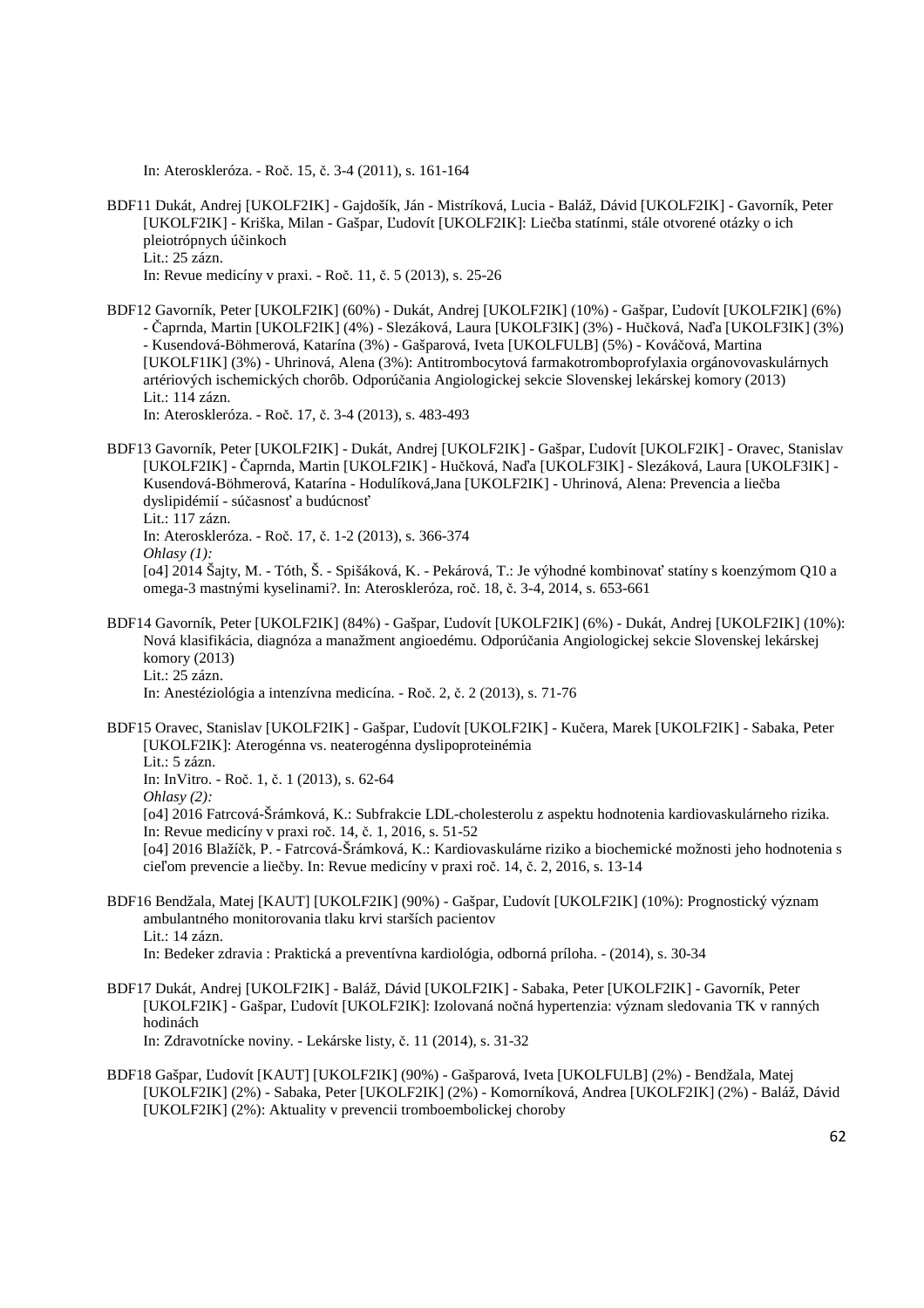Lit.: 14 zázn. In: Bedeker zdravia : Praktická a preventívna kardiológia, odborná príloha. - (2014), s. 17-18

- BDF19 Gašpar, Ľudovít [UKOLF2IK] Gašparová, Iveta [UKOLFULB]: Klinický význam stanovenia členkovo-brachiálneho indexu In: Zdravotnícke noviny. - Lekárske listy, č. 11 (2014), s. 28-30
- BDF20 Gavorník, Peter [KAUT] [UKOLF2IK] Holomáň, Karol [UKOLF2GK] Gašpar, Ľudovít [UKOLF2IK] Dukát, Andrej [UKOLF2IK] - Baláž, Dávid [UKOLF2IK] - Komorníková, Andrea [UKOLF2IK] - Kováčová, Martina [UKOLF1IK] - Gašparová, Iveta [UKOLFULB] - Gavorník,Emil: Syndróm venóznej panvovej kongescie ako závažný gynekovaskulárny problém. Odporúčanie Angiologickej sekcie Slovenskej lekárskej komory (2015) = Pelvic venous congestion syndrome as serious gynecovascular problem. Guidelines of the Angiology Sectionof Slovak Medical Chamber (2015) Lit.: 36 zázn. In: Slovenská gynekológia a pôrodníctvo. - Roč. 21, č. 4 (2014), s. 113-120
- BDF21 Gavorník, Peter [KAUT] [UKOLF2IK] Dukát, Andrej [UKOLF2IK] Gašpar, Ľudovít [UKOLF2IK] Čaprnda, Martin [UKOLF2IK] - Gubo, Gabriela - Gašparová, Iveta [UKOLFULB]: Aortové choroby - odporúčania Angiologickej sekcie Slovenskej lekárskej komory preklasifikáciu, diagnózu a princípy manažmentu chorôb aorty (AS SLK, 2014) Lit.: 36 zázn.

In: Ateroskleróza. - Roč. 18, č. 3-4 (2014), s. 636-645

- BDF22 Gavorník, Peter [UKOLF2IK] Dukát, Andrej [UKOLF2IK] Gašpar, Ľudovít [UKOLF2IK] Oravec, Stanislav [UKOLF2IK] - Čelovská, Denisa [UKOLF2IK] - Slezáková, Laura [UKOLF3IK] - Hučková, Naďa [UKOLF3IK] - Kusendová-Böhmerová, Katarína - Gubo, Gabriela- Kováčová, Martina [UKOLF1IK] - Uhrinová, Alena - Bendžala, Matej [UKOLF2IK] - Sabaka, Peter [UKOLF2IK] - Makovník, Michal - Baláž, Dávid [UKOLF2IK] - Komorníková, Andrea [UKOLF2IK] - Ližičárová, Daniela - Čaprnda, Martin [UKOLF2IK]: Ambulantné monitorovanie TK pri končatinovocievnej artériovej ischemickej chorobe In: Zdravotnícke noviny. - Lekárske listy, č. 11 (2014), s. 23-27
- BDF23 Gašpar, Ľudovít [KAUT] [UKOLF2IK] Gavorník, Peter [UKOLF2IK] Dukát, Andrej [UKOLF2IK] Gašparová, Iveta [UKOLFULB]: Nové perorálne antitrombotiká = New oral antithrombotics Lit.: 17 zázn. In: Bedeker zdravia : Praktická a preventívna kardiológia, odborná príloha. - (2015), s. 19-23
- BDF24 Gašpar, Ľudovít [UKOLF2IK] Dukát, Andrej [UKOLF2IK] Gavorník, Peter [UKOLF2IK] Gašparová, Iveta [UKOLFULB]: Domáce monitorovanie krvného tlaku (DMTK) Lit.: 10 zázn. In: Revue medicíny v praxi. - Roč. 13, č. 3 (2015), s. 43-44
- BDF25 Dukát, Andrej [UKOLF2IK] Mistríková, Lucia Gavorník, Peter [UKOLF2IK] Gašpar, Ľudovít [UKOLF2IK]: Aké sú vychodiská pre kombinovanú hypolipidemickú liečbu atorvastatín s ezetimibom? In: Medical Practice. - Roč. 11, č. 1 (2016), s. 13-14

### **BDM Odborné práce v zahraničných časopisoch registrovaných v databázach Web of Science alebo SCOPUS**

BDM01 Gavorník, Peter [UKOLF2IK] - Dukát, Andrej [UKOLF2IK] - Gašpar, Ľudovít [UKOLF2IK]: Súčasnosť a budúcnosť farmako-artériotromboprofylaxie v klinickej praxi. Odporúčania Angiologickej sekcie Slovenskej lekárskej komory = Present and future of pharmaco-arteriothromboprofylaxis in clinical practice. Guidelines of Angiology Section of Slovak Medical Chamber Lit.: 79 zázn. In: Vnitřní lékařství. - Roč. 59, č. 12 (2013), s. 1081-1087 *Registrované v:* scopus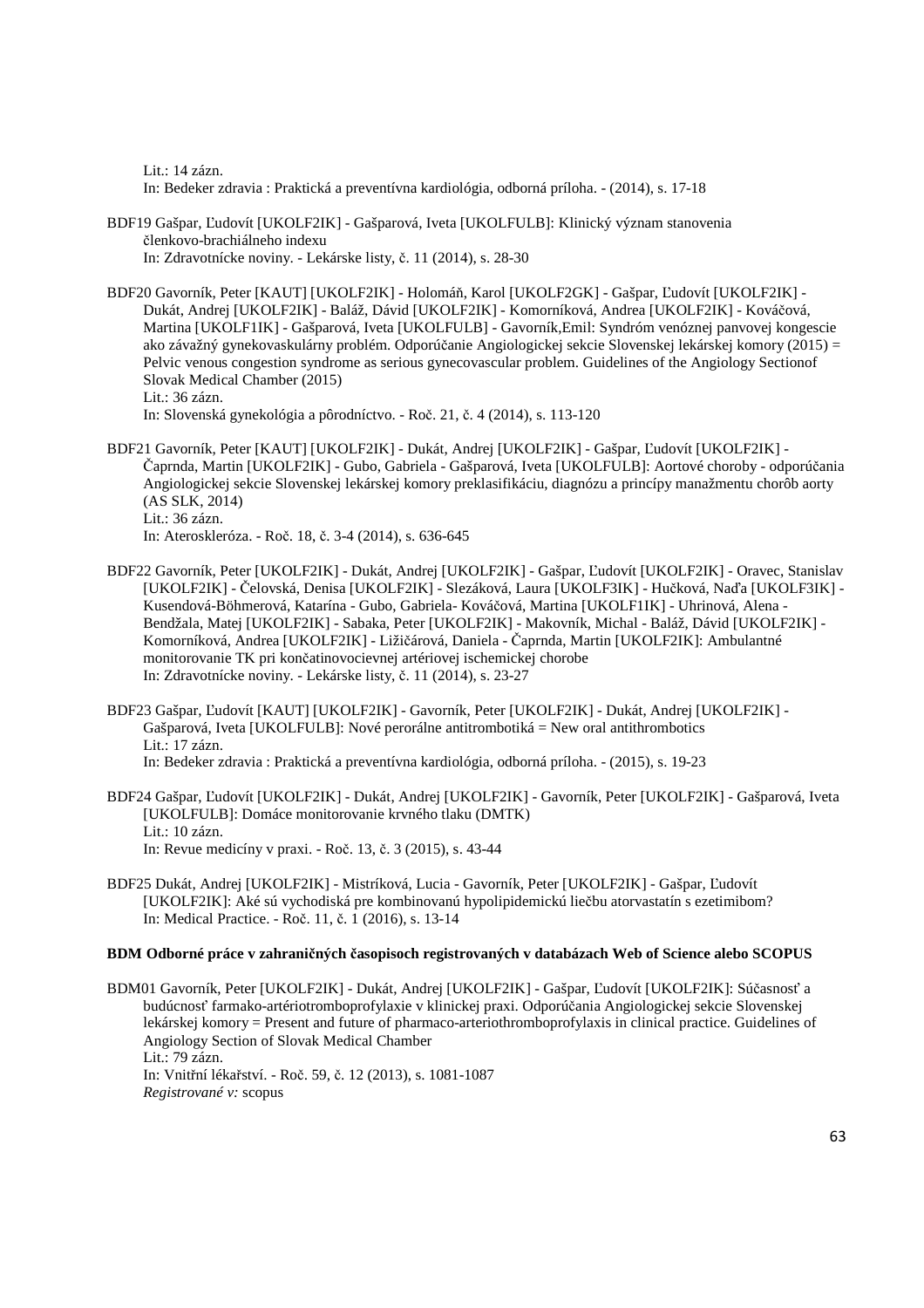BDM02 Gavorník, Peter [UKOLF2IK] - Dukát, Andrej [UKOLF2IK] - Gašpar, Ľudovít [UKOLF2IK]: Manažment dyslipidémií - prítomnosť a budúcnosť. Odporúčania Angiologickej sekcie Slovenskej lekárskej komory (2013) = Lipids and size of lipoprotein particles in newly diagnosed and untreated patients with type 2 diabetes mellitus Lit.: 125 zázn. In: Vnitřní lékařství. - Roč. 59, č. 10 (2013), s. 932-938

*Registrované v:* scopus

BDM03 Gavorník, Peter [UKOLF2IK] - Dukát, Andrej [UKOLF2IK] - Gašpar, Ľudovít [UKOLF2IK]: Manažment povrchovej tromboflebitídy. Odporúčania Angiologickej sekcie Slovenskej lekárskej komory (2013) = Management of superficialis thrombophlebitis. Guidelines of the Angiologiy Section of the Slovak Medical Chamber (2013) Lit.: 40 zázn. In: Vnitřní lékařství. - Roč. 59, č. 11 (2013), s. 1009-1016

*Registrované v:* scopus

BDM04 Gavorník, Peter [UKOLF2IK] (85%) - Dukát, Andrej [UKOLF2IK] (1%) - Gašpar, Ľudovít [UKOLF2IK] (1%) - Lukáč, Ľudovít [UKOLF1IK] (1%) - Kováčová, Martina [UKOLF1IK] (1%) - Slezáková, Laura [UKOLF3IK] (1%) - Hučková, Naďa [UKOLF3IK] (1%) - Gubo,Gabriela (1%) - Hlinšťáková, Stella (1%) - Makovník, Michal (1%) - Sabaka, Peter [UKOLF2IK] (1%) - Bendžala, Matej [UKOLF2IK] (1%) - Uhrinová, Alena (1%) - Ližičárová, Daniela (1%) - Baláž, Dávid [UKOLF2IK] (1%) - Čaprnda, Martin [UKOLF2IK] (1%):Mezentériointestinokolonovaskulárna artériová ischemická choroba. Odporúčania Sekcie angiológov Slovenskej lekárskej komory (2013) = Mesenteriointestinocolonovascular arterial ischemic disease: Guidelines of the Angiology section of Slovak Medical Chamber (AS SMC, 2013) Lit.: 98 zázn. In: Vnitřní lékařství. - Roč. 60, č. 3 (2014), s. 239-248 *Registrované v:* scopus

BDM05 Gavorník, Peter [KAUT] [UKOLF2IK] (80%) - Gašpar, Ľudovít [UKOLF2IK] (10%) - Dukát, Andrej [UKOLF2IK] (10%): Manažment angioedému. Odporúčania angiologickej sekcie Slovenskej lekárskej komory (2013) = Management of angioedema. Guidelines of theangiology section of Slovak medical chamber (2013) Lit.: 43 zázn. In: Vnitřní lékařství. - Roč. 60, č. 5-6 (2014), s. 490-498

*Registrované v:* scopus

BDM06 Gavorník, Peter [UKOLF2IK] (90%) - Dukát, Andrej [UKOLF2IK] (5%) - Gašpar, Ľudovít [UKOLF2IK] (5%): Akútne a chronické aortové choroby hrudníkovej a brušnej aorty u dospelých. Odporúčania Angiologickej sekcie Slovenskej lekárskej komory pre klasifikáciu a diagnózu chorôb aorty (AS SLK, 2014) = Acute and chronic aortic diseases of the thoracic and abdominal aorta of the adult - 2014 AS SMC Guidelines on the classification and diagnosis of aortic diseases Lit $\cdot$  33 zázn.

In: Vnitřní lékařství. - Roč. 61, č. 1 (2015), s. 72-80 *Registrované v:* scopus

BDM07 Gavorník, Peter [KAUT] [UKOLF2IK] (95%) - Holomáň, Karol [UKOLF2GK] (1%) - Gašpar, Ľudovít [UKOLF2IK] (1%) - Dukát, Andrej [UKOLF2IK] (1%) - Komorníková, Andrea [UKOLF2IK] (1%) - Gavorník, Emil (1%): Syndróm vénovej panvovej kongescie - diagnóza amanažment. Odporúčania Angiologickej sekcie Slovenskej lekárskej komory (2015) = Pelvic venous congestion syndrome - diagnosis and management. Guidelines of the Angiology Section of Slovak Medical Chamber (2015) Lit.: 33 zázn.

In: Vnitřní lékařství. - Roč. 61, č. 3 (2015), s. 244-250

*Registrované v:* scopus

*Ohlasy (1):*

[o4] 2016 Gašparová, I.: Syndróm vénovej panvovej kongescie ako špecifická forma chronickej vénovej choroby. In: Revue medicíny v praxi, roč. 14, č. 2, 2016, s. 5-9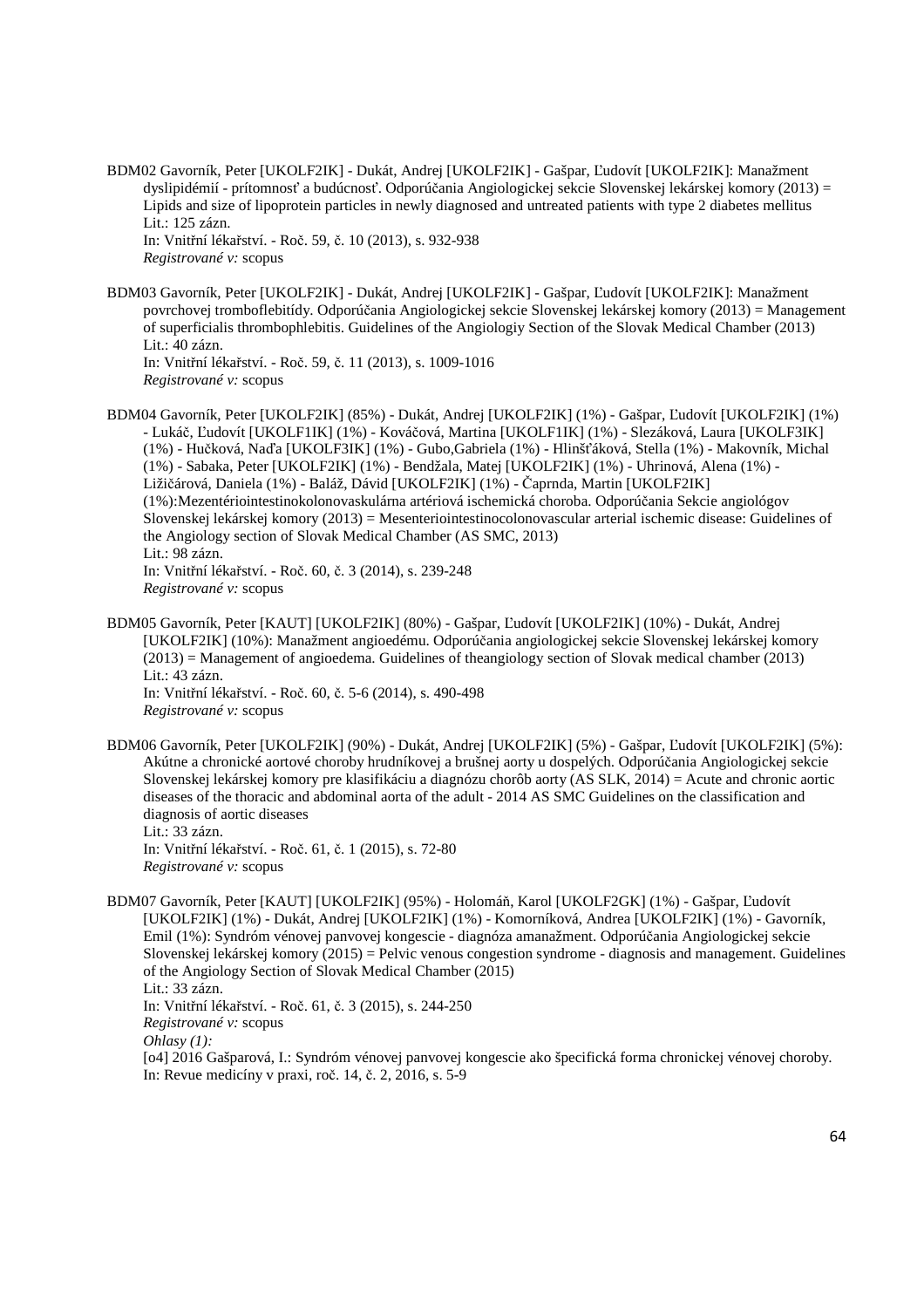BDM08 Gavorník, Peter [KAUT] [UKOLF2IK] (87%) - Dukát, Andrej [UKOLF2IK] (5%) - Gašpar, Ľudovít [UKOLF2IK] (5%) - Medová, Denisa (1%) - Faktorová, Xénia (1%) - Gavorníková, Eva (1%): Erektilná dysfunkcia ako prvý znak systémových cievnych chorôb aorgánovovaskulárnych artériových ischemických chorôb. Odporúčania a výzva Angiologickej sekcie Slovenskej lekárskej komory (2015) = Erectile dysfunction as the first sign of systemic vascular diseases and organovascular arterial ischemic diseases.Guidelines and challenge of the Angiology section of Slovak Medical Chamber (AS SMC, 2015) Lit.: 65 zázn. In: Vnitřní lékařství. - Roč. 61, č. 7-8 (2015), s. 660-669 *Registrované v:* scopus *Ohlasy (1):* [o4] 2016 Gašparová, I.: Syndróm vénovej panvovej kongescie ako špecifická forma chronickej vénovej choroby. In: Revue medicíny v praxi, roč. 14, č. 2, 2016, s. 5-9

#### **BDN Odborné práce v domácich časopisoch registrovaných v databázach Web of Science alebo SCOPUS**

BDN01 Filipová, Slavomíra [KAUT] - Gašpar, Ľudovít [UKOLF2IK]: Ten considerations of arterial hypertension in clinical practice = Desať úvah o artériovej hypertenzii v klinickej praxi Lit.: 32 zázn. In: Cardiology Letters. - Roč. 24, č. 4 (2015), s. 222-225

BDN02 Šimková, Iveta [KAUT] - Jurkovičová, Oľga - Gašpar, Ľudovít [UKOLF2IK]: Comment on 2014 ESC Guidelines on the diagnosis and management of acute pulmonary embolism = Komentár k odporúčaniam Európskej kardiologickej spoločnosti pre diagnostiku a manažment akútnej pľúcnej embólie (2014) In: Cardiology Letters. - Roč. 24, č. 6 (2015), s. 417-424

## **BEE Odborné práce v zahraničných zborníkoch (konferenčných aj nekonferenčných)**

BEE01 Makovník, Michal [UKOLF] (40%) - Thurzo, Andrej [UKOLFSK] (40%) - Hanúsková, Veronika (5%) - Gašpar, Ľudovít [UKOLF2IK] (5%) - Očadlík, Ivan [UKOLF1IK] (5%) - Dukát, Andrej [UKOLF2IK] (5%): Information portal for students and teachers = Informačný portál pre študentov a pedagógov Lit.: 4 zázn. In: MEFANET report 02. Information technology and e-learning in medical education. - Brno : Masarykova univerzita, 2009. - S. 109-112. - ISBN 978-80-210-4851-5 [MEFANET 2008 : konference lékařských fakúlt ČR a SR. 2., Brno, 20.-21.11.2008] POZNÁMKA: Vyšlo aj - MEFANET 2008. - Brno : Masarykova univerzita, 2008. - S. [7]. - ISBN 978-80-7392-065-4 Vyšiel aj abstrakt - MEFANET 2008. - Brno : Masarykova univerzita, 2008. - S. 38. - ISBN 978-80-7392-065-4 BEE02 Gašpar, Ľudovít [UKOLF2IK] (100%) : Tromboembolická choroba v praxi interného oddelenia Lit.: 22 zázn.

In: Angiologie 2013. - Praha : Maxdorf, 2014. - S. 38-51. - ISBN 978-80-7345-382-4

- BEE03 Gašpar, Ľudovít [UKOLF2IK] (90%) Gašparová, Iveta [UKOLFULB] (10%): Tromboembolická choroba stála výzva k prevencii
	- Lit.: 15 zázn.

In: Angiologie 2014. - Praha : Maxdorf, 2014. - S. 50-53. - ISBN 978-80-7345-412-8

BEE04 Gašparová, Iveta [UKOLFULB] (80%) - Gašpar, Ľudovít [UKOLF2IK] (10%) - Gavorník, Peter [UKOLF2IK] (5%) - Bendžala, Matej [UKOLF2IK] (5%): Microcirculation changes after regular physical activity in patients with mild peripheral arterial obliterative disease Lit.: 4 zázn.

In: Fizičeskaja kuľtura i zdorovje: molodežnaja nauka i inovacii : Sbornik naučnych trudov učatnikov Meždunarodnoj naučno-praktičeskoj konferencii. - Tula : Izdateľstvo TulGU, 2014. - S. 301-304 [Meždunarodnaja naučno-praktičeskaja konferencija. Tula, maj 2014]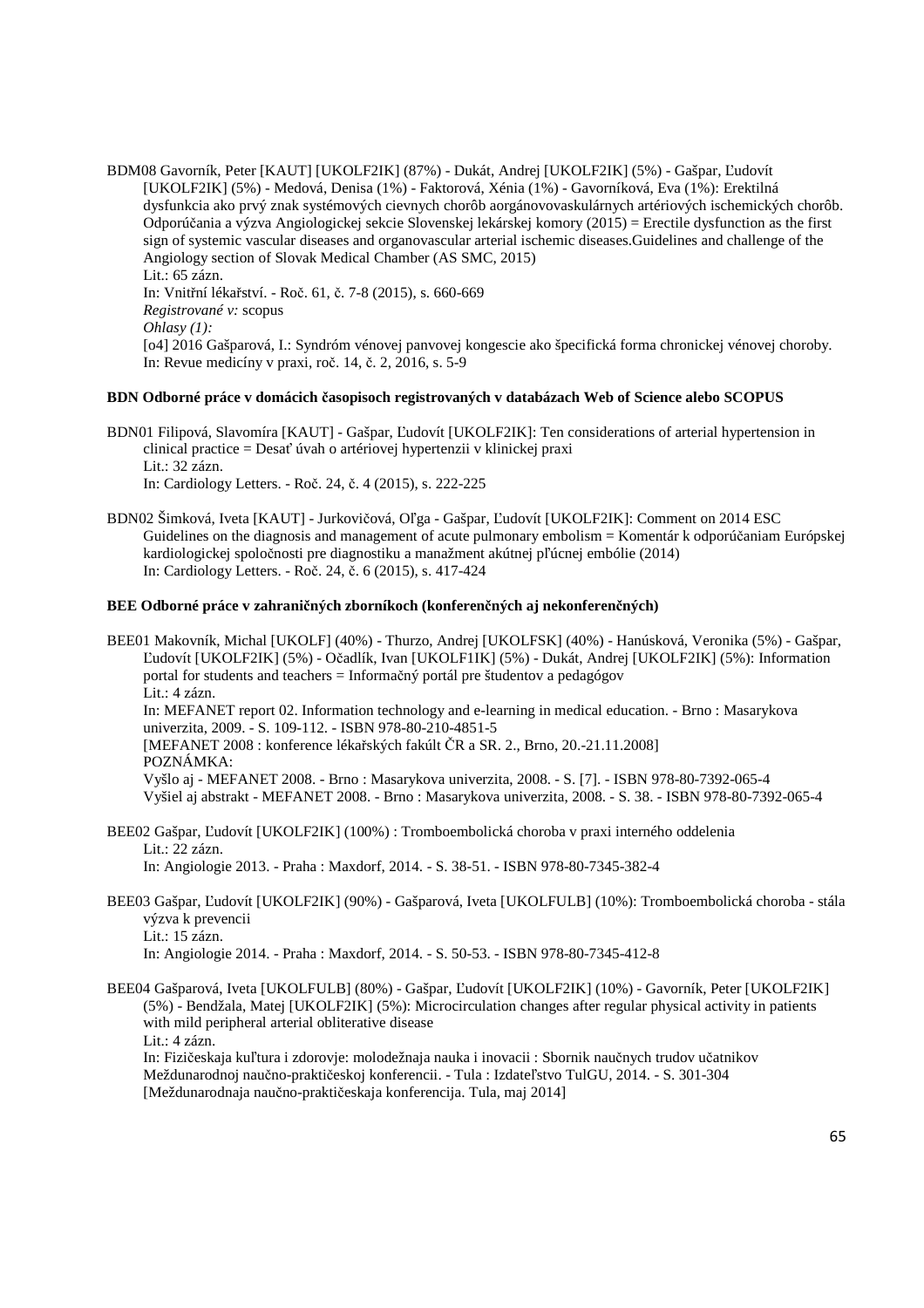BEE05 Dukát, Andrej [KAUT] [UKOLF2IK] - Fábryová, Ľubomíra - Sabaka, Peter [UKOLF2IK] - Mistríková, Lucia - Oravec, Stanislav [UKOLF2IK] - Gašpar, Ľudovít [UKOLF2IK]: Newly diagnosed patients with type 2 diabetes mellitus reveal different lipid pattern In: Diabetic Complications [elektronický zdroj]. - Dover : SMGroup, 2016. - S. [1-6] [online]

#### **BEF Odborné práce v domácich zborníkoch (konferenčných aj nekonferenčných)**

BEF01 Gavorník, Peter [UKOLF2IK] - Gašpar, Ľudovít [UKOLF2IK] - Dukát, Andrej [UKOLF2IK] - Novák, P. - Holomáň, M. - Šefránek, V. - Lesný, P. - Kmec, J. - Pener, Vladimír - Remková, Anna [UKOLF] - Žernovický, František [UKOLF] - Pechan, Juraj [UKOLF] - Labaš, Peter [UKOLF1CHK]: Nutnosť intenzívnej a kvalitnej výučby angiologie v pregraduálnej a postgraduálnej výchove lekárov In: Praktická flebologie. - Roč. 7, č. 2 (1998), s. 51-52 [Slovenský angiologický kongres s medzinárodnou účasťou. 5., Tatranské Zruby, 12.-15.11.1997]

BEF02 Gašpar, Ľudovít [UKOLF2IK] (30%) - Gašparová, Iveta [UKOLFULB] (20%) - Svitková, Mária (40%) - Niznerová, Eva (10%): Edukácia v prevencii vybraných civilizačných chorôb = Kiválasztott civilizációs betegségek megelözésének oktatása = Education in the prevention of selected civilization diseases Lit.: 10 zázn.

In: Právne vedomie ako súčasť zdravého životného štýlu. - Komárno : Pedagogická fakulta, 2015. - S. 14-18. - ISBN 978-80-8122-157-6

[Medzinárodné vedecké sympózium Katedry pedagogiky a Katedry biológie PF UJS. Komárno, 23.-24.11.2015]

- BEF03 Gašpar, Ľudovít [UKOLF2IK] Čaprnda, Martin [UKOLF2IK] Daňo, Andrej Gašparová, Iveta [UKOLFULB]: Financovanie a nákladovosť hospitalizačnej liečby - súčasnosť a perspektívy Lit.: 11 zázn. In: Zborník z medzinárodnej vedeckej konferencie Univerzity J. Selyeho - 2015 : Inovácia a kreativita vo vzdelávaní a vede. - Komárno : Univerzita J. Selyeho, 2015. - S. 42-47. - ISBN 978-80-8122-143-9 [Inovácia a kreativita vo vzdelávaní a vede : medzinárodná vedecká konferencia. Komárno, 16.-17.9.2015]
- BEF04 Gašpar, Ľudovít [UKOLF2IK] (95%) Komorníková, Andrea [UKOLF2IK] (3%) Krahulec, Boris (1%) Štvrtinová, Viera [UKOLF2IK] (1%): Diabetes mellitus a syndróm diabetickej nohy Lit.: 15 zázn.

In: Diabetológia VIP 2015. - Bratislava : Spido, 2015. - S. 13-16. - ISBN 978-80-971359-2-8

## **BFA Abstrakty odborných prác zo zahraničných podujatí (konferencie, ...)**

- BFA01 Makovník, Michal [UKOLF] (16,67%) Hanúsková, Veronika (16,67%) Thurzo, Andrej [UKOLFSK] (16,67%) - Bendžala, Matej [UKOLF2IK] (16,67%) - Kusenda, Pavol (16,67%) - Gašpar, Ľudovít [UKOLF2IK] (16,67%): Academic information system (AIS) as the part of the electronic learning process = AIS ako súčasť elektronického vzdelávania In: MEFANET 2010. 4. konference lékařských fakúlt ČR a SR. - Brno : Masarykova univerzita, 2010. - S. 32-33 [MEFANET 2010 : konference lékařských fakúlt ČR a SR. 4., Brno, 24.-25.11.2010]
- BFA02 Fülleová, Margita (90%) Kišová, Z. (2%) Níznerová, E. (2%) Gašpar, Ľudovít [UKOLF2IK] (5%) Ambrózy, Ewald (1%): Význam edukácie u pacientov so syndrómom diabetickej nohy Záznam nie je totožný s Bib ID 265511 In: 19. česko-slovenské angiologické sympozium. - Mikulov : [s.n.], 2013. - S. 19-20 [Česko-slovenské angiologické sympozium. 19., Mikulov, 6.-7.6.2013]
- BFA03 Gašpar, Ľudovít [UKOLF2IK] (90%) Svitková, Mária (1%) Bendžala, Matej [UKOLF2IK] (1%) Makovník, Michal (1%) - Komorníková, Andrea [UKOLF2IK] (6%) - Štrbová, Lujza (1%): Sledovanie vplyvu pulzného magnetického poľa na mikrocirkuláciu kože transkutánnou oxymetriou In: 19. česko-slovenské angiologické sympozium. - Mikulov : [s.n.], 2013. - S. 14 [Česko-slovenské angiologické sympozium. 19., Mikulov, 6.-7.6.2013]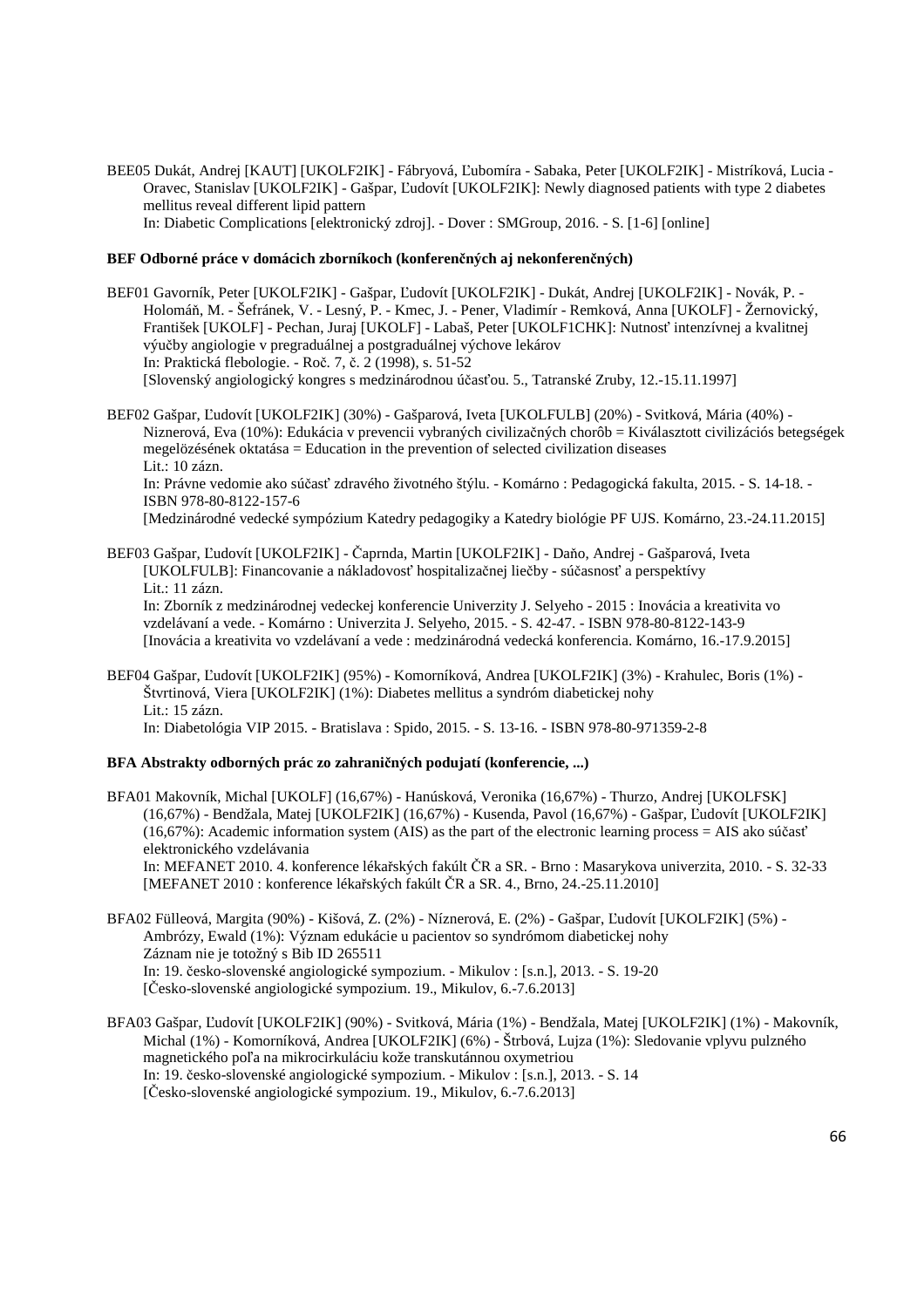BFA04 Gašpar, Ľudovít [UKOLF2IK] (90%) - Dukát, Andrej [UKOLF2IK] (2%) - Gavorník, Peter [UKOLF2IK] (2%) - Ambrózy, Ewald (2%) - Komorníková, Andrea [UKOLF2IK] (2%) - Bendžala, Matej [UKOLF2IK] (2%): Holter EKG nálezy pri mediokalcinóze In: 19. česko-slovenské angiologické sympozium. - Mikulov : [s.n.], 2013. - S. 13 [Česko-slovenské angiologické sympozium. 19., Mikulov, 6.-7.6.2013]

BFA05 Gašpar, Ľudovít [UKOLF2IK] (95%) - Bendžala, Matej [UKOLF2IK] (2%) - Makovník, Michal (2%) - Poliak, Peter (1%): Perioperative and postoperative complications in thoracic surgical patients with metabolic syndrome In: PreHT 2013 : 2nd International Conference on PreHypertension & CardioMetabolic Syndrome. - Geneva : Paragon Conventions, 2013. - S. 50 [PreHT 2013 : International Conference on PreHypertension & CardioMetabolic Syndrome. 2nd, Barcelona, 31.1.-3.2.2013]

BFA06 Gašpar, Ľudovít [UKOLF2IK] - Bendžala, Matej [UKOLF2IK] - Gašparová, Iveta [UKOLFULB] - Gavorník, Peter [UKOLF2IK] - Dukát, Andrej [UKOLF2IK]: Importance of holter ECG monitoring in patients with peripheral arterial obliterative disease to preventacute cardiovascular events In: 2nd International Conference on Heart & Brain. - Paris : Kenes Media, 2014. - S. 205 [International Conference on Heart & Brain. 2nd, Paris, 27.2.-1.3.2014]

## **BFB Abstrakty odborných prác z domácich podujatí (konferencie, ...)**

BFB01 Mesárošová, Dáša - Celecová, Zuzana - Bendžala, Matej [UKOLF2IK] - Čaprnda, Martin [UKOLF2IK] - Štrbová, Lujza - Gašpar, Ľudovít [UKOLF2IK] - Krahulec, Boris: Hypoglykémia a jej arytmogénne nebezpečenstvo u diabetikov In: 23. diabetologické dni. - Bratislava : [s.n.], 2013. - S. 78 [Diabetologické dni. 23., Bratislava, 12.-14.6.2013]

BFB02 Gašpar, Ľudovít [UKOLF2IK] - Komorníková, Andrea - Celecová, Zuzana - Mesárošová, Dáša - Gavorník, Peter [UKOLF2IK] - Dukát, Andrej [UKOLF2IK] - Bendžala, Matej [UKOLF2IK]: Prognostic importance of orthostatic hypotension in diabetic patients In: 1st Congress of Cardiovascular Prevention in Pre-Elderly and Elderly Individuals. - Bratislava : [s.n.], 2016. - S.

[Congress of Cardiovascular Prevention in Pre-Elderly and Elderly Individuals. 1st, Bratislava, 30.6.-2.7.2016]

BFB03 Oravec, Stanislav [UKOLF2IK] - Gruber, Kristina - Dukát, Andrej [UKOLF2IK] - Gavorník, Peter [UKOLF2IK] - Gašpar, Ľudovít [UKOLF2IK] - Dostal, Elisabeth - Žitňanová, Ingrid [UKOLFULCH]: The atherogenic profile a predominant lipoprotein profile in cardiovascular diseases

In: 1st Congress of Cardiovascular Prevention in Pre-Elderly and Elderly Individuals. - Bratislava : [s.n.], 2016. - S. 16

[Congress of Cardiovascular Prevention in Pre-Elderly and Elderly Individuals. 1st, Bratislava, 30.6.-2.7.2016]

#### **DAI Dizertačné a habilitačné práce**

 $\mathbf Q$ 

- DAI01 Gašpar, Ľudovít [UKOLF2IK]: Klinické použitie transkutánneho monitorovania parciálneho tlaku kyslíka. Bratislava : Lekárska fakulta UK, 1992. - 165 s. Kandidátska dizertačná práca (CSc.) -- Lekárska fakulta UK, Bratislava, 1992
- DAI02 Gašpar, Ľudovít [UKOLF2IK]: Transkutánna oxymetria v diagnostike diabetickej nohy. Bratislava : [s.n.], 2001. - 79 s.

Habilitačná práca (Doc.) -- Univerzita Komenského, Bratislava, 2001

#### **EDJ Prehľadové práce, odborné práce, preklady noriem; odborné preklady v časopisoch, zborníkoch**

EDJ01 Gašpar, Ľudovít [UKOLF2IK] - Gavorník, Peter [UKOLF2IK] - Dukát, Andrej [UKOLF2IK]: Racionálna prevencia dekubitov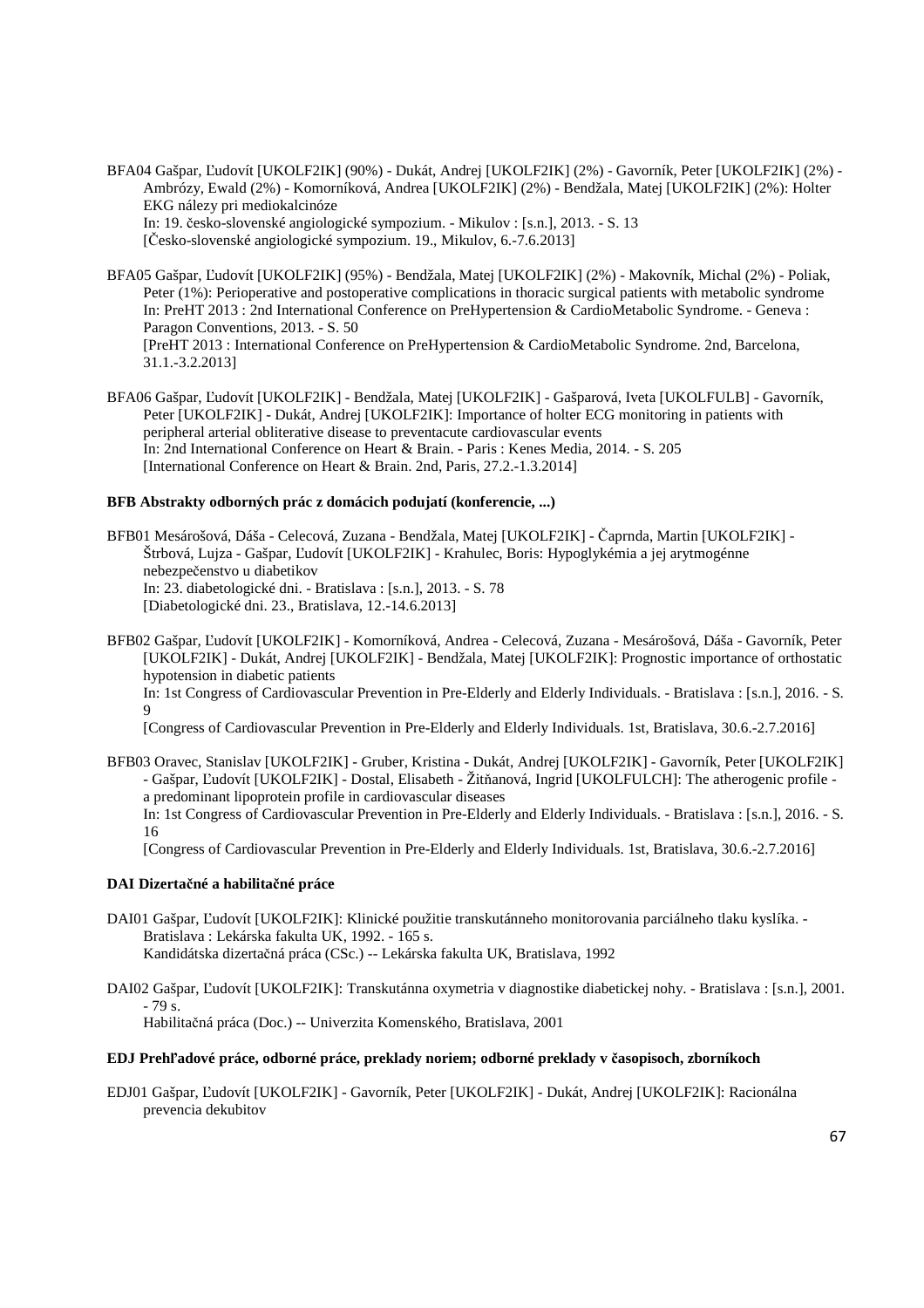In: Slovenský lekár. - Roč. 2, č. 10-11 (1992), s. 58-62 *Ohlasy (2):* [o4] 2002 Richvajsová, I.: Dekubit ako ošetrovateľský problém. In: Revue profesionálnej sestry, roč. 9, č. 5, 2002, s. 7-9 [o4] 2003 Richvajsová, I.: Riziká vzniku dekubitov. In: Sestra, júl-august 2003, s. 42-43

- EDJ02 Mitro, Peter Gašpar, Ľudovít [UKOLF2IK]: Riziková stratifikácia pacienta s akútnou bolesťou na hrudníku: úloha "Chest pain units" In: Kardiológia/Cardiology. - Roč. 8, č. 5 (1999), s. K/C3-4
- EDJ03 Dukát, Andrej [UKOLF2IK] Gavorník, Peter [UKOLF2IK] Mikeš, Zoltán [UKOLF] Krahulec, Boris [UKOEXFL] - Gašpar, Ľudovít [UKOLF2IK] - Lietava, Ján [UKOLF2IK] - Kolesár, Juraj [UKOLF]: 50 rokov angiologickej a kardiologickej ambulancie na II.internej kliniky LFUK In: História medicíny, farmácie a veterinárnej medicíny v kontexte vývoja európskej vedy 20. storočia. - Bratislava : Juga, 2000. - S. 117-119. - ISBN 80-85506-99-8
- EDJ04 Gavorník, Peter [UKOLF2IK] Štvrtinová, Viera [UKOLF2IK] Ambrózy, Ewald Dukát, Andrej [UKOLF2IK] - Bulas, Jozef [UKOLF1IK] - Gašpar, Ľudovít [UKOLF2IK] - Bukovinová, Pavlína [UKOLFKIGM] - Knežová, K.: Štvrťstoročné výročie angiologického pracoviska vo Fakultnej nemocnici Lekárskej fakulty Univerzity Komenského v Bratislave Lit. 6 zázn.

In: Praktická flebologie. - Roč. 9, č. 4 (2000), s. 171-174 [Slovenský angiologický kongres s medzinárodnou účasťou. 7., Tatranské Zruby, 10.-13.11.1999]

EDJ05 Gavorník, Peter [UKOLF2IK] (50%) - Dukát, Andrej [UKOLF2IK] (10%) - Gašpar, Ľudovít [UKOLF2IK] - Oravec, Stanislav [UKOLF2IK] (5%) - Čaprnda, Martin [UKOLF2IK] (5%) - Vacula, Ivar (5%) - Uhrinová, Alena [UKOLF] - Kováčová, Martina [UKOLF1IK] - Letková, Kristína [UKOLF2IK] - Gubová, G. - Pišková, Tatiana [UKOLF] - Somorovská, O. - Šulanová, M.: Profylakticko-terapeutická zásada "trikrát tri" v prevencii a liečbe orgánovovaskulárnych ischemických chorôb v preventívnej vaskulárnej medicíne Lit.: 5 zázn.

In: Bedeker zdravia : Praktická a preventívna kardiológia, odborná príloha. - (2010), s. K20-K21

- EDJ06 Gavorník, Peter [UKOLF2IK] (50%) Dukát, Andrej [UKOLF2IK] (10%) Gašpar, Ľudovít [UKOLF2IK] Oravec, Stanislav [UKOLF2IK] (5%) - Uhrinová, Alena [UKOLF] - Kováčová, Martina [UKOLF1IK] - Letková, Kristína [UKOLF2IK] - Gubová, G. - Pišková,Tatiana [UKOLF] - Somorovská, O. - Šulanová, M.: Cerebrovaskulárne ischemické choroby - významná súčasť generalizovaných artériových stenotizujúco-obliterujúcich cievnych chorôb Lit.: 7 zázn. In: Bedeker zdravia : Praktická a preventívna kardiológia, odborná príloha. - (2010), s. K34-K35
- EDJ07 Gavorník, Peter [UKOLF2IK] (85%) Dukát, Andrej [UKOLF2IK] (1%) Gašpar, Ľudovít [UKOLF2IK] (1%) Čelovská, Denisa [UKOLF2IK] (1%) - Lietava, Ján [UKOLF2IK] (1%) - Čaprnda, Martin [UKOLF2IK] (1%) - Oravec, Stanislav [UKOLF2IK] (1%) - Uhrinová,Alena [UKOLF] (1%) - Letková, Kristína [UKOLF2IK] (1%) - Kosmálová, Viera (1%) - Hirnerová, Eva (1%) - Hučková, Naďa [UKOLF3IK] (1%) - Celecová, Zuzana (1%) - Pišková, Tatiana (1%) - Slezáková, Laura [UKOLF3IK] (1%) - Sabaka, Peter [UKOLF2IK] (1%):Racionálny efektívny manažment artériovej hypertenzie

In: Bedeker zdravia : Praktická a preventívna kardiológia, odborná príloha. - (2011), s. K17-K20

## **FAI Redakčné a zostavovateľské práce knižného charakteru (bibliografie, encyklopédie, katalógy, slovníky, zborníky, atlasy ...)**

FAI01 - Krahulec, Boris (34%) - Gašpar, Ľudovít [UKOLF2IK] (33%) - Štvrtinová, Viera [UKOLF2IK] (33%): Manažment pacienta so syndrómom diabetickej nohy. - 1. vyd. - Bratislava : Veda, 2013. - 400 s. ISBN 978-80-224-1293-3 *Ohlasy (8):*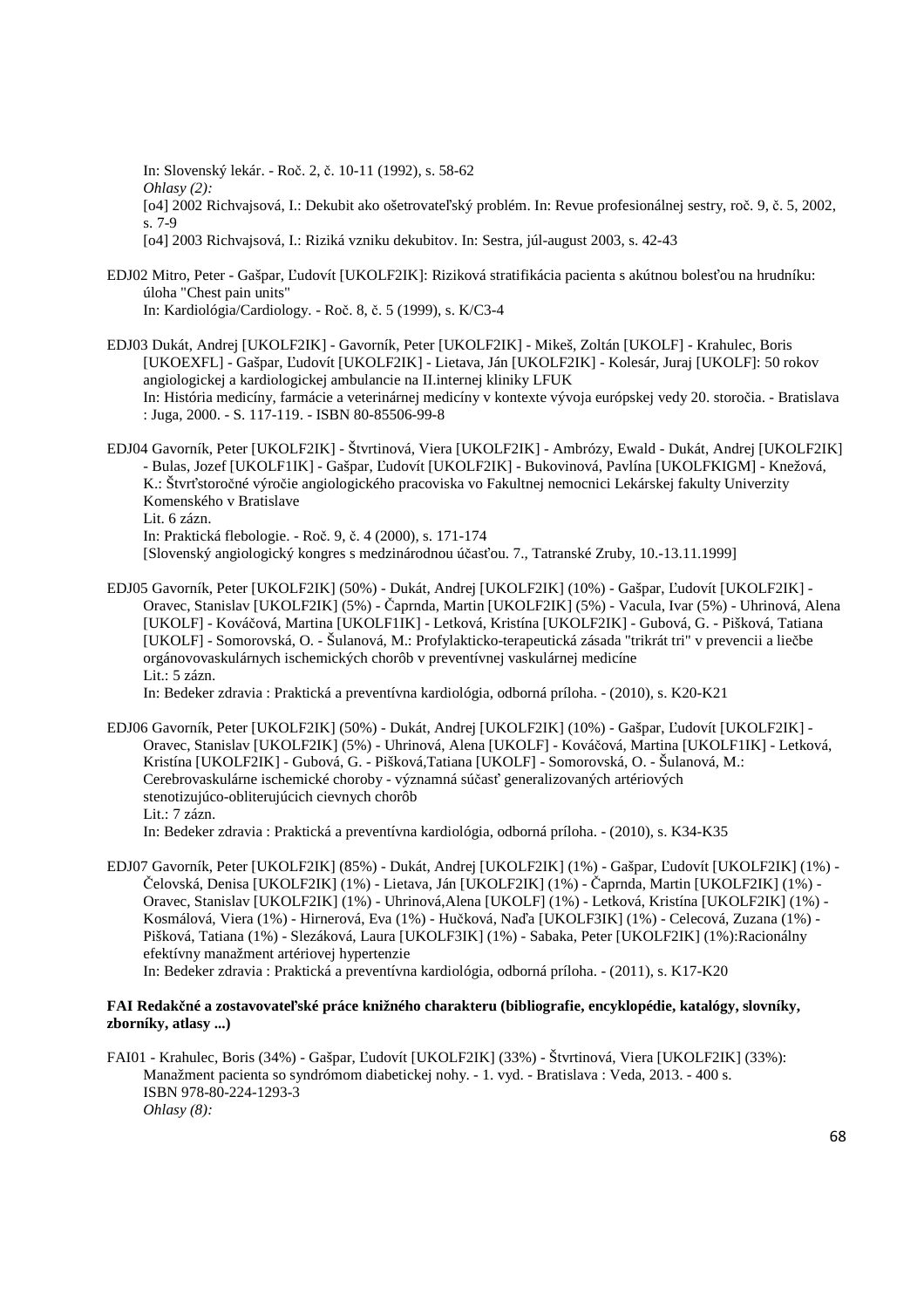[o6] 2013 Bernadič, M.: Rheumatologia, roč. 27, č. 2, 2013, s. 94

- [o6] 2013 Bernadič, M.: Vaskulárna medicína, roč. 5, č. 2, 2013, s. 69
- [o6] 2013 Bernadič, M.: Via practica, roč. 10, č. 5, 2013, s. 202
- [o6] 2013 Bernadič, M.: Monitor medicíny SLS, č. 3-4, 2013, s. 32
- [o6] 2014 Hornáček, K.: Rehabilitácia, roč. 51, č. 1, 2014, s. 29-30
- [o6] 2014 Lacigová, S.: Diabetes a obezita, roč. 14, č. 27, 2014, s. 124
- [o4] 2014 Mojto, V.: Liečba diabetes mellitus inzulínom. In: Lekársky obzor, roč. 63, č. 6, 2014, s. 216-220
- [o4] 2015 Mokáň, M. Galajda, P.: Prevencia chronických komplikácií diabetes mellitus, s. 27-31

#### **GII Rôzne publikácie a dokumenty, ktoré nemožno zaradiť do žiadnej z predchádzajúcich kategórií**

- GII01 Lincényi, Marcel Gašpar, Ľudovít [UKOLF2IK]: Spája medicínu s umením maľby : Rozhovor In: Medical Practice. - Roč. 7, č. 3 (2012), s. 4-6
- GII02 Gašpar, Ľudovít [UKOLF2IK] (100%): Ilustrovaná pamätná kniha 2. internej kliniky LF UK a UNB 2012. 1. vyd. - Bratislava : 2. interná klinika LF UK, 2012. - 18 s.
- GII03 Gašpar, Ľudovít [UKOLF2IK] (95%) Makovník, Michal (2%) Jurčová, Darina (3%): Vplyv hluku na somatické a psychické zdravie In: Naša univerzita. - Roč. 59, č. 8 (2013), s. 18
- GII04 Gašpar, Ľudovít [UKOLF2IK] (90%) Dukát, Andrej [UKOLF2IK] (1%) Gavorník, Peter [UKOLF2IK] (1%) Makovník, Michal (1%) - Kurcalte, I. (1%) - Komorníková, Andrea [UKOLF2IK] (6%): Cardiac complications in patients with diabetic foot syndrome and critical limb ischemia In: ATTD 2013 : 6th International Conference on Advanced Technologies & Treatments for Diabetes. - Paris : [s.n.], 2013. - S. A-119 [ATTD 2013 : International Conference on Advanced Technologies & Treatments for Diabetes. 6th, Paris, 27.2.-2.3.2013]
- GII05 Oravec, Stanislav [UKOLF2IK] (40%) Bulas, Jozef [UKOLF1IK] (15%) Gašpar, Ľudovít [UKOLF2IK] (15%) - Dukát, Andrej [UKOLF2IK] (15%) - Vacula, Ivar (15%): Different lipoprotein profiles in examined individuals with dyslipoproteineia identified bylipoprint system In: 81st EAS Congress. - Lyon : European Atherosclerosis Society, 2013. - S. 1499 [EAS Congress. 81st, Lyon, 2.-5.6.2013]
- GII06 Gašpar, Ľudovít [UKOLF2IK] (100%) : Angiológia oslavuje... In: Zdravotnícke noviny. - Lekárske listy, č. 11 (2014), s. 22

GII07 Gašpar, Ľudovít [UKOLF2IK] (100%) : 40. výročie vzniku prvého klinického angiologického pracoviska na Slovensku In: Medikom. - Edukafarm Medinews, Roč. 4, č. 1 (2014), s. 66 POZNÁMKA: Vyšlo aj - Bedeker zdravia. - Roč. 10, č. 3 (2014), s. 56 Vyšlo aj - Monitor medicíny SLS. - Roč. 4, č. 3-4 (2014), s. 41-42 *Ohlasy (1):* [o4] 2015 Gavorník, P. - Cikatricisová, E.: Artériová hypertenzia - multiorgánovomultivaskulárna choroba. In: Revue medicíny v praxi, roč. 13, č. 1, 2015, s. 17a a 17-20a

- GII08 Gašpar, Ľudovít [UKOLF2IK] (100%) : Prvé Angiologické pracovisko oslavuje 40. výročie vzniku In: Revue medicíny v praxi. - Roč. 12, č. 4 (2014), s. 45
- GII09 Murín, Ján [UKOLF1IK] (50%) Gašpar, Ľudovít [UKOLF2IK] (50%): Aktuality z programu 12. kardiologického dňa Medzibodrožia In: Revue medicíny v praxi. - Roč. 12, č. 3 (2014), s. 34